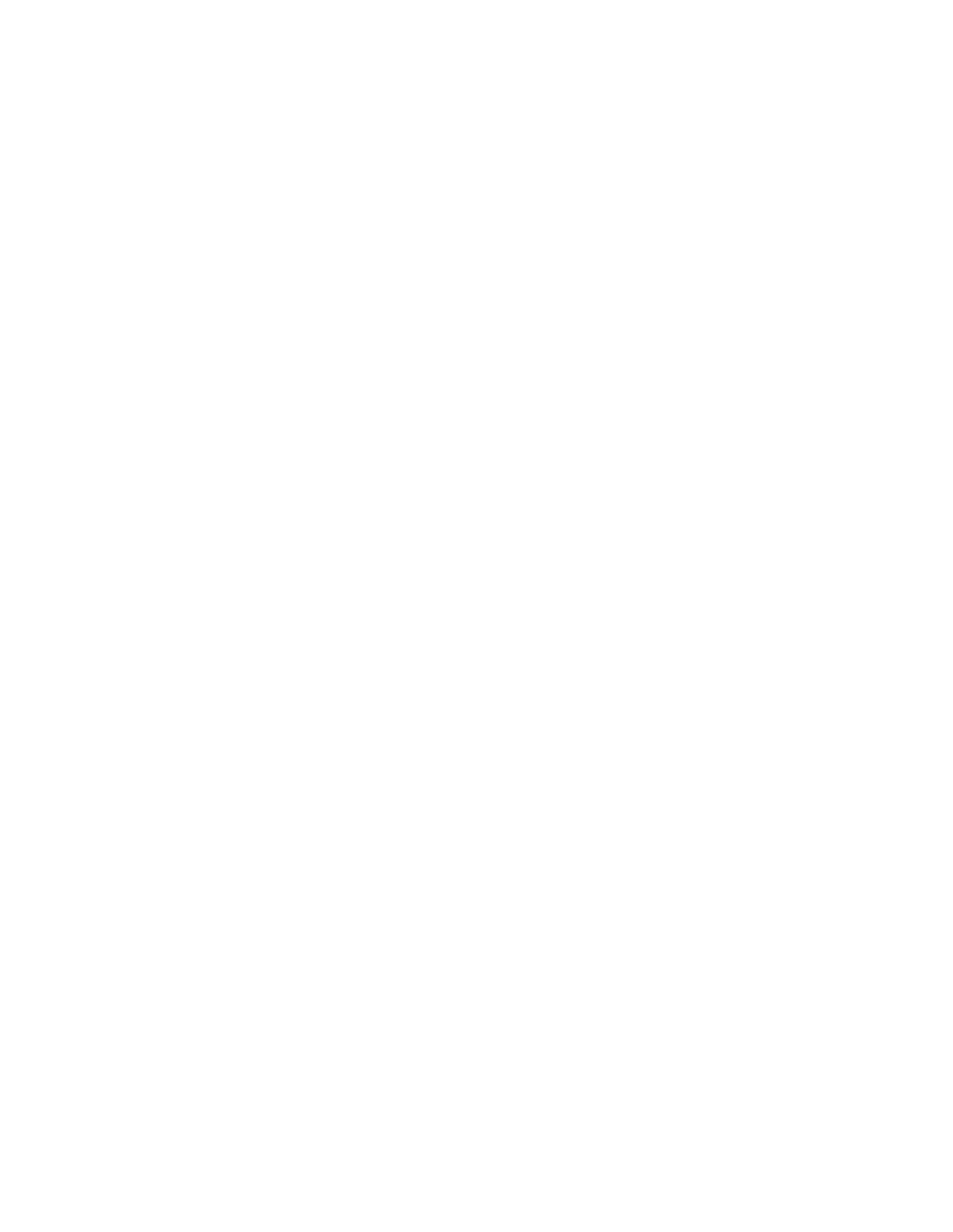



## **ADAMS COUNTY**

**BLAKE PHARMACY**

103 N MAIN ST PEEBLES, OH 45660 (937) 587-3100

206 N MARKET ST WEST UNION, OH 45693 (937) 544-2451

**FITZGERALDS SEAMAN PHARMACY** 17860 STATE ROUTE 247 SEAMAN, OH 45679 (937) 386-0701

**HEALTHSOURCE SEAMAN PHARMACY** 218 STERN DR SEAMAN, OH 45679 (937) 386-0049

**SOMC PHARMACY WEST UNION** 90 CIC BLVD WEST UNION, OH 45693 (937) 544-8989

**WALMART** 11217 STATE RT 41 WEST UNION, OH 45693 (937) 544-7291

#### **ALLEN COUNTY**

**ALLEN CTY HLTH PARTNERS PHCY** 441 E 8TH ST LIMA, OH 45804 (419) 221-3723

**BUCKEYE DRUGS** 825 S CABLE RD STE A-1 LIMA, OH 45805 (567) 242-0099

**CANAL PHARMACY** 102 S BROADWAY ST SPENCERVILLE, OH 45887 (419) 647-4584

**CANCER CARE OF WEST CENTRAL OH** (419) 221-3679 2740 W MARKET ST LIMA, OH 45805 (419) 221-2273

**CVS** 126 N MAIN ST BLUFFTON, OH 45817 (419) 369-4019 900 BELLEFONTAINE AVE LIMA, OH 45804  $(419)$  227-7970

**DELPHOS DISCOUNT DRUGS** 660 ELIDA AVE

DELPHOS, OH 45833 (419) 692-3784

# **DOCTORS PHARMACY LIMA**

920 W MARKET ST STE 101 LIMA, OH 45805 (567) 250-6602

**GENOA HEALTHCARE** 799 S MAIN ST LIMA, OH 45804 (419) 371-2081

**HPWO QUICK CARE PHARMACY** 1550 N MAIN ST LIMA, OH 45801 (419) 812-2170

**LIMA MEMORIAL HOSPITAL OUTPATI** (419) 281-0525 1001 BELLEFONTAINE AVE LIMA, OH 45804 (419) 221-6142

**LIMA VA CBOC PHARMACY** 1303 BELLEFONTAINE AVE LIMA, OH 45804 (419) 222-5788

**MEIJER PHARMACY** 3298 ELIDA RD LIMA, OH 45805 (419) 331-6410

**MERCY HEALTH LIMA OP PHARMACY** (567) 203-5473 730 W MARKET ST LIMA, OH 45801 (419) 995-4949

**RITE AID** 1001 ELIDA AVE DELPHOS, OH 45833 (419) 695-8055 1415 BELLEFONTAINE AVE

LIMA, OH 45804 (419) 228-2296

302 W ROBB AVE LIMA, OH 45801 (419) 229-5846 3230 W ELM ST LIMA, OH 45805

506 W MARKET ST LIMA, OH 45801 (419) 222-7797

**WALGREENS** 2366 HARDING HWY LIMA, OH 45804 (419) 222-1600

701 N CABLE RD LIMA, OH 45805 (419) 222-9462

**WALMART** 2400 HARDING HWY LIMA, OH 45804 (419) 222-6828

2450 ALLENTOWN RD LIMA, OH 45805 (419) 224-3767

## **ASHLAND COUNTY**

**ASHLAND HOME TOWNE PHARMACY** 849 SMITH RD ASHLAND, OH 44805 (419) 281-4040

**CVS** 418 E MAIN ST ASHLAND, OH 44805

**DANNER DRUGS** 202 W MAIN ST LOUDONVILLE, OH 44842 (419) 994-3221

**DISCOUNT DRUG MART** 1631 CLAREMONT ST ASHLAND, OH 44805 (419) 281-7880

**GENOA HEALTHCARE** 2233 ROCKY LN RM 27 ASHLAND, OH 44805

**RITE AID** 1211 W CLAREMONT ST ASHLAND, OH 44805 (419) 289-3717

**SAMARITAN PHARMACY** 1025 CENTER ST ASHLAND, OH 44805 (419) 289-9636

**WALMART** 1996 E MAIN ST ASHLAND, OH 44805 (419) 289-6859

#### **ASHTABULA COUNTY**

**ACMC HEALTHCARE SYSTEM PHARMAC** 2420 LAKE AVE ASHTABULA, OH 44004 (440) 994-7538

**CVS** 170 E MAIN ST GENEVA, OH 44041 (440) 466-4133

1819 E PROSPECT RD ASHTABULA, OH 44004 (440) 998-2216

380 STATE ST CONNEAUT, OH 44030 (440) 593-6214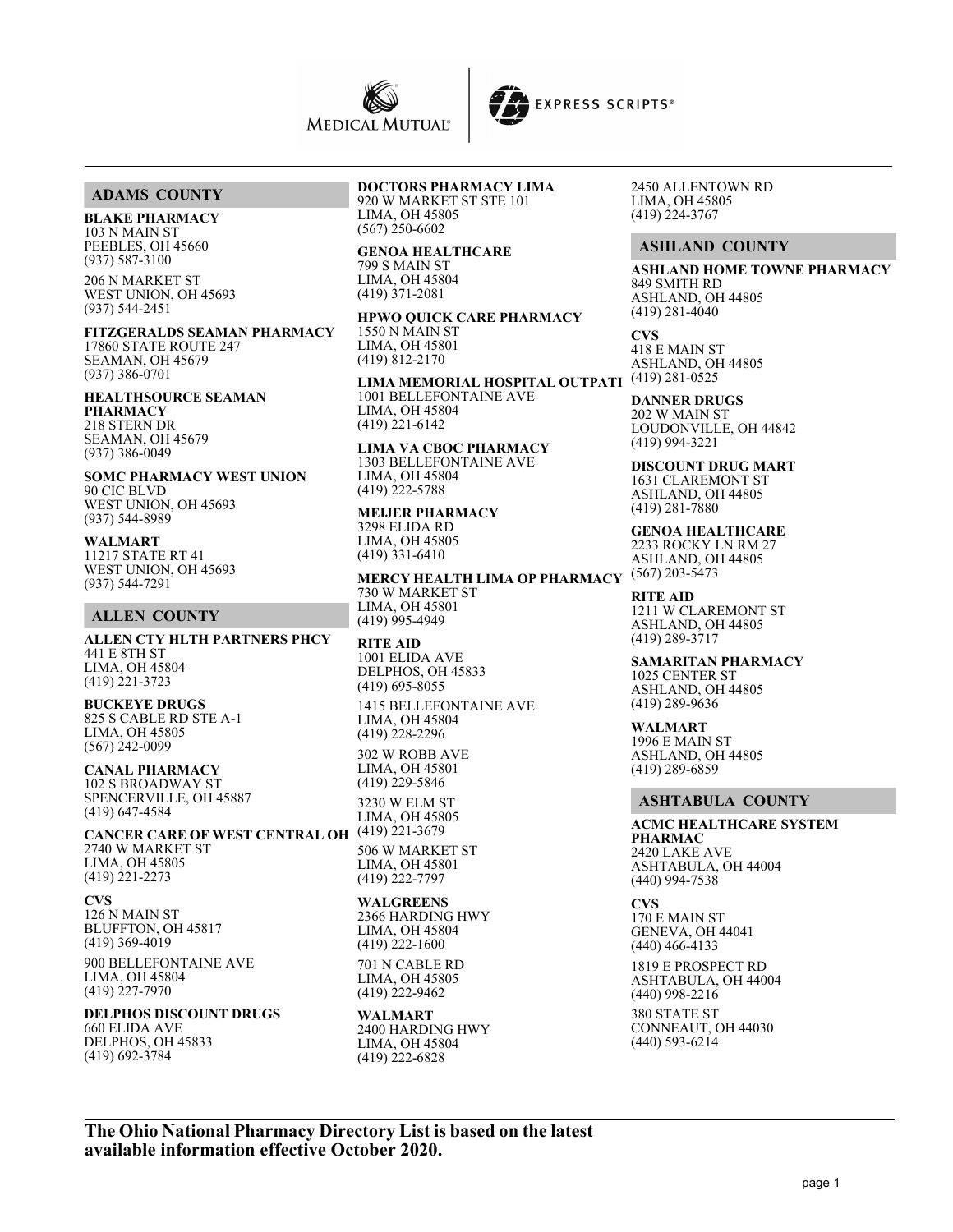

#### **DISCOUNT DRUG MART** 107 S CHESTNUT ST

JEFFERSON, OH 44047 (440) 576-3111

3032 NORTH RIDGE RD E ASHTABULA, OH 44004 (440) 998-0663

**GENOA HEALTHCARE** 2801 C CT ASHTABULA, OH 44004 (440) 261-4511

**GERDES PHARMACY** 245 MAIN ST CONNEAUT, OH 44030 (440) 593-2578

**GIANT EAGLE** 2390 S PROSPECT AVE ASHTABULA, OH 44004 (440) 992-6165

755 S BROADWAY AVE GENEVA, OH 44041 (440) 466-3005

**HERBERT'S PHARMACY** 270 E MAIN ST ANDOVER, OH 44003 (440) 293-6358

**HOFFMAN'S PHARMACY** 2323 LAKE AVE ASHTABULA, OH 44004 (440) 992-3000

**RITE AID** 1115 W PROSPECT AVE ASHTABULA, OH 44004 (440) 998-3777

2148 LAKE AVE ASHTABULA, OH 44004 (440) 993-0906

364 MAIN ST CONNEAUT, OH 44030 (440) 593-6258

5 E ASHTABULA ST JEFFERSON, OH 44047 (440) 576-3921

633 S BROADWAY GENEVA, OH 44041 (440) 466-3323

# **SIGNATURE HEALTH PHARMACY**

4726 MAIN AVE ASHTABULA, OH 44004 (440) 261-9200

**WALGREENS** 318 W PROSPECT RD ASHTABULA, OH 44004 (440) 992-3522

**WALMART** 3551 N RIDGE E

ASHTABULA, OH 44004 (440) 998-4004

## **ATHENS COUNTY**

**ATHENS HEALTH CENTER** 1005 E STATE ST ATHENS, OH 45701 (740) 593-6979

**CVS** 32 S COURT ST ATHENS, OH 45701 (740) 592-6024

555 E STATE ST ATHENS, OH 45701 (740) 593-8501

**FRUTH PHARMACY** 10 W WASHINGTON ST NELSONVILLE, OH 45764 (740) 753-5676 8972 UNITED LN

ATHENS, OH 45701 (740) 594-3092

**HOLZER FAMILY PHARMACY ATHENS** 2131 E STATE ST ATHENS, OH 45701 (740) 589-3181

**KROGER PHARMACY**

19471 LAKE DR TRIMBLE, OH 45782 (740) 767-3851 919 E STATE ST ATHENS, OH 45701

(740) 566-4180 965 POPLAR ST NELSONVILLE, OH 45764 (740) 753-1984

## **RITE AID**

93 N PLAINS RD THE PLAINS, OH 45780 (740) 797-2546

**SHRIVERS PHARMACY** 40 WATKINS ST NELSONVILLE, OH 45764 (740) 753-2484

**SHRIVERS PHARMACY AND WELLNESS** 310 W UNION ST STE 101 ATHENS, OH 45701

(740) 447-9201

**THE DRUGSTORE AT O'BLENESS** 75 HOSPITAL DR SUITE 130 ATHENS, OH 45701 (740) 566-4690

#### **THE DRUGSTORE OU** 2 HEALTH CENTER DR ATHENS, OH 45701 (740) 593-4738

**WALMART** 929 E STATE ST ATHENS, OH 45701 (740) 594-3628

## **AUGLAIZE COUNTY**

**CVS** 1101 BELLEFONTAINE ST WAPAKONETA, OH 45895 (419) 738-8926

2620 W BREESE RD LIMA, OH 45806 (419) 991-0010

**KROGER PHARMACY** 475 FORTMAN DR SAINT MARYS, OH 45885 (419) 394-8930

**RITE AID** 1560 CELINA RD SAINT MARYS, OH 45885 (419) 394-3542

3710 SHAWNEE RD LIMA, OH 45806 (419) 991-2867

**SCHWIETERMAN DRUGSTORE** 2 N WASHINGTON ST

NEW BREMEN, OH 45869 (419) 629-2336

## **SCHWIETERMAN PHARMACY**

1052 E SPRING ST SAINT MARYS, OH 45885 (419) 394-3219

1302 DEFIANCE ST WAPAKONETA, OH 45895 (419) 738-5959

324 N MAIN ST MINSTER, OH 45865 (419) 628-2305

**WALMART** 1257 BELLEFONTAINE ST WAPAKONETA, OH 45895 (419) 738-0490

## **BELMONT COUNTY**

**APOTHECARE PHARMACY** 68353 BANNOCK RD SAINT CLAIRSVILLE, OH 43950 (740) 695-7750

**CHEFFY DRUGS** 148 E MAIN ST BARNESVILLE, OH 43713 (740) 425-1582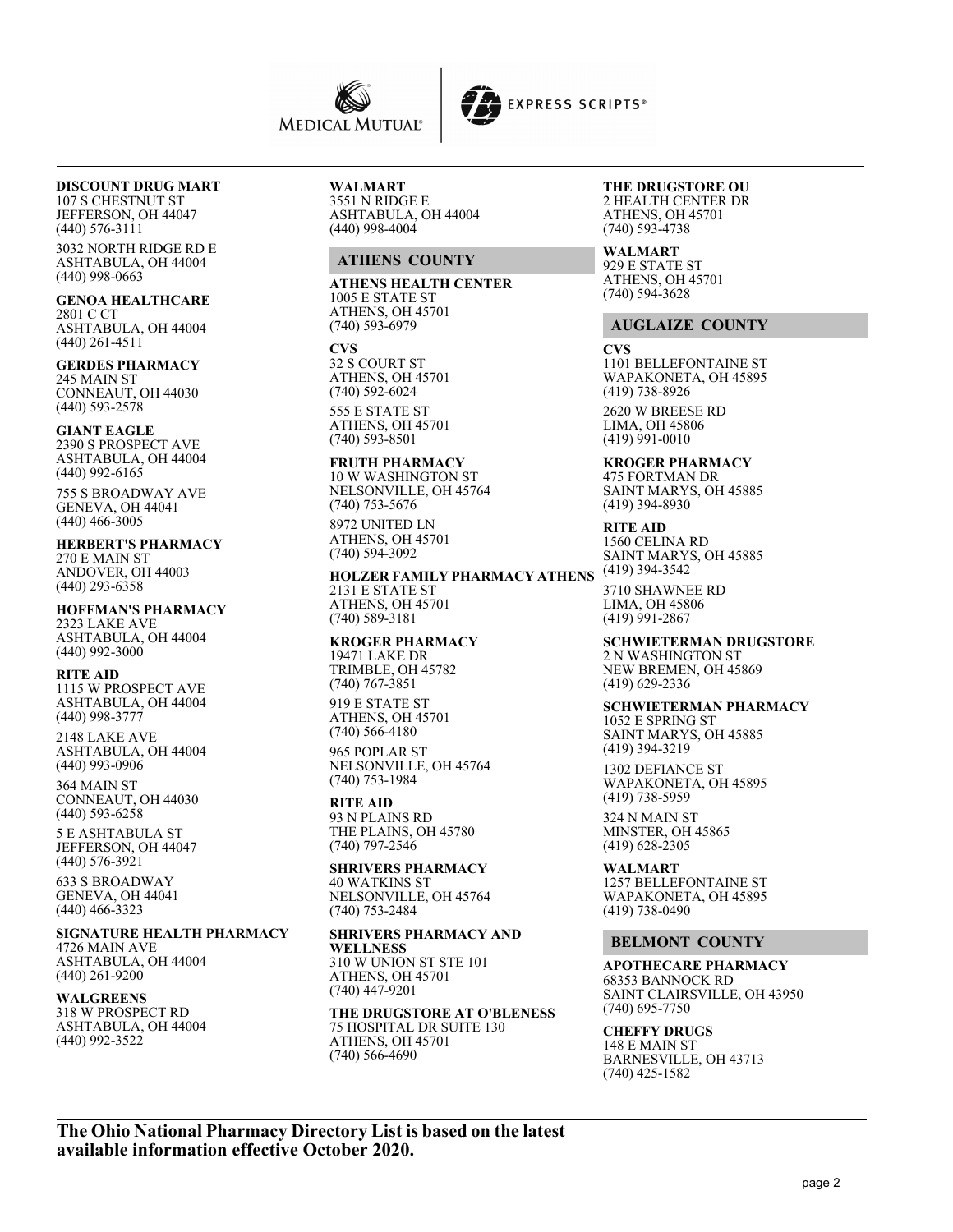



## **CORNER PHARMACY**

102 W MAIN ST BARNESVILLE, OH 43713 (740) 425-2651

#### **CVS**

404 AETNA ST MARTINS FERRY, OH 43935 (740) 633-0831

68501 ADDIE WAY ST CLAIRSVILLE, OH 43950 (740) 695-6322

**JUST MEDS** 1103 S ZANE HWY MARTINS FERRY, OH 43935 (740) 633-2676

#### **KROGER PHARMACY**

400 28TH ST BELLAIRE, OH 43906  $(740)$  671-5169

50789 VALLEY PLAZA DR SAINT CLAIRSVILLE, OH 43950 (740) 695-7170

**MORRISTOWN PHARMACY** 66840 BELMONT MORRISTOWN RD BELMONT, OH 43718 (740) 782-1230

#### **RIESBECK'S PHARMACY** 104 PLAZA DR

SAINT CLAIRSVILLE, OH 43950 (740) 695-0274

4595 CENTRAL AVE SHADYSIDE, OH 43947 (740) 676-2325

56130 NATIONAL RD BRIDGEPORT, OH 43912 (740) 633-3368

#### **RITE AID WITH WALGREENS RX** 901 E MAIN ST

BARNESVILLE, OH 43713 (740) 425-1003

**SAVE RITE PHARMACY** 3235 BELMONT ST BELLAIRE, OH 43906

## (740) 676-3433 **WALGREENS**

432 32ND ST BELLAIRE, OH 43906 (740) 340-3152

#### **WALMART**

50739 VALLEY PLAZA DR SAINT CLAIRSVILLE, OH 43950 (740) 695-8413

## **BROWN COUNTY**

**BENZER PHARMACY**

155 N POINT DR MOUNT ORAB, OH 45154 (937) 444-0133

#### **BRISTOW PHARMACY** 100 MAIN ST RIPLEY, OH 45167

(937) 392-4020

**CVS** 521 E STATE ST GEORGETOWN, OH 45121 (937) 378-2218

#### **DONOHOO PHARMACY** 114 S MAIN ST

GEORGETOWN, OH 45121 (937) 378-4844

**HEALTHSOURCE MT ORAB PHARMACY** 150 HEALTH PARTNERS CIR MOUNT ORAB, OH 45154 (937) 444-2514

**KROGER PHARMACY** 210 STERLING RUN BLVD MOUNT ORAB, OH 45154 (937) 444-5014

**SARDINIA PHARMACY** 7110 BACHMAN RD UNIT 2 SARDINIA, OH 45171 (937) 446-2545

## **BUTLER COUNTY**

**AMERIMED INC** 9961 CINCINNATI DAYTON RD WEST CHESTER, OH 45069 (513) 942-3670

**BETHESDA BUTLER HOSP OP** 3125 HAMILTON MASON RD FAIRFIELD TOWNSHIP, OH 45011 (513) 893-8645

**CENTERS FOR FOOT AND ANKLE CAR** 3035 HAMILTON MASON RD FAIRFIELD TOWNSHIP, OH 45011 (513) 844-5555

**CENTERS FOR FOOT ANKLE CARE** 1260 NILLES RD BLDG A1 FAIRFIELD, OH 45014 (513) 829-6232

**CENTRAL PHARMACY SERVICES** 9117 CINCINNATI COLUMBUS RD WEST CHESTER, OH 45069 (513) 847-5500

#### **CINCICARES HOME CARE PHARMACY** 8050 BECKETT CENTER DR

WEST CHESTER, OH 45069 (513) 389-7634

**CINCINNATI CHILDREN'S HOSPITAL** 7777 YANKEE RD LIBERTY TOWNSHIP, OH 45044 (513) 803-9795

**CINCINNATI COMPREHENSIVE PAIN** 2818 MACK RD FAIRFIELD, OH 45014 (513) 900-0750

**COMMUNITY FIRST PHARMACY** 1036 S VERITY PKWY MIDDLETOWN, OH 45044 (513) 217-8900

210 S 2ND ST HAMILTON, OH 45011 (513) 645-5447

3699 SYMMES RD STE 3 HAMILTON, OH 45015 (513) 893-9608

#### **COMMUNITY MERCY HOME CARE SERV**

9963 CINCINNATI DAYTON RD WEST CHESTER, OH 45069 (513) 942-3095

**COMPLETE PHARMACY SOLUTIONS** 9874 WINDISCH RD WEST CHESTER, OH 45069 (513) 644-1600

#### **CORAM SPECIALTY INFUSION SVCS** 4305 MULHAUSER RD STE 1 FAIRFIELD, OH 45014 (513) 874-1161

**CVS** 1115 HIGH ST HAMILTON, OH 45011 (513) 887-8559

123 W SPRING ST OXFORD, OH 45056 (513) 523-6378

2424 N VERITY PKWY MIDDLETOWN, OH 45042 (513) 423-0298

28 N BROOKWOOD AVE HAMILTON, OH 45013 (513) 863-8906

3369 PRINCETON RD HAMILTON, OH 45011 (513) 714-0006

3733 HAMILTON CLEVES RD HAMILTON, OH 45013 (513) 738-4666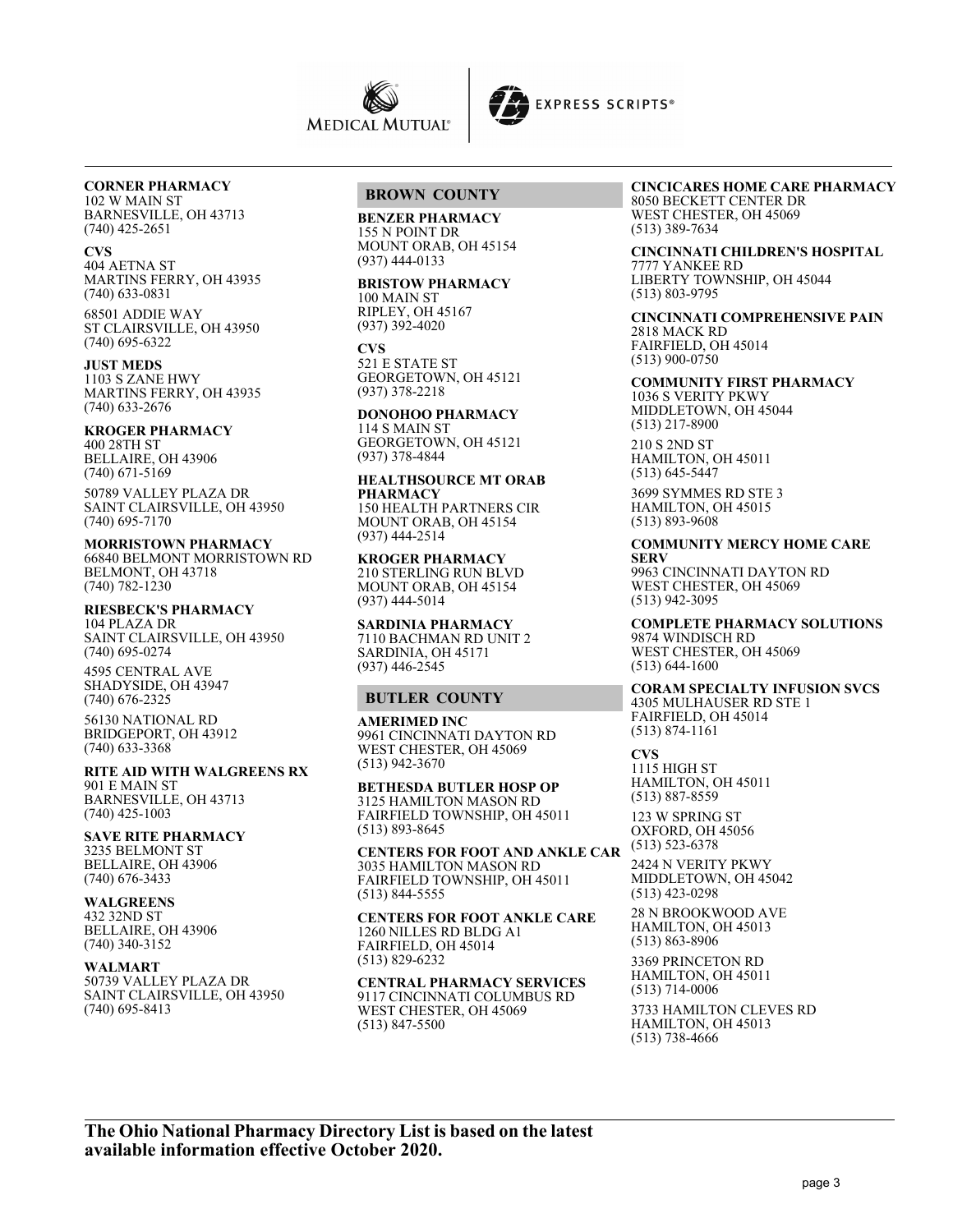



440 OXFORD STATE RD MIDDLETOWN, OH 45044 (513) 423-9243

590 NILLES RD FAIRFIELD, OH 45014 (513) 829-8050

7217 CINCINNATI DAYTON RD WEST CHESTER, OH 45069 (513) 759-3301

7644 VOICE OF AMERICA CTR DR WEST CHESTER, OH 45069 (513) 712-1002

820 S BREIEL BLVD MIDDLETOWN, OH 45044 (513) 424-4911

**CVS PHARMACY** 10160 INTERNATIONAL BLVD WEST CHESTER, OH 45246 (513) 860-1573

**GROUP HEALTH PHARMACY** 8040 PRINCETON GLENDALE RD WEST CHESTER, OH 45069 (513) 346-5065

**HEALINGSPRINGS PHARMACY** 2449 ROSS MILLVILLE RD HAMILTON, OH 45013 (513) 863-8000

**HUGHES PHARMACY** 302 MAIN ST HAMILTON, OH 45013 (513) 868-1199

**JUNGLE JIM'S PHARMACY** 5448 DIXIE HWY FAIRFIELD, OH 45014 (513) 858-3784

**KHN PHARMACY FORT HAMILTON** 1010 CEREAL AVE STE 101 HAMILTON, OH 45013 (513) 867-4490

**KING'S PHARMACY** 7043 YANKEE RD LIBERTY TOWNSHIP, OH 45044 (513) 804-3266

**KRATZER'S HOMETOWN PHARMACY MI**

711 S BREIEL BLVD MIDDLETOWN, OH 45044 (513) 217-6222

**KROGER PHARMACY** 1450 S ERIE HWY HAMILTON, OH 45011 (513) 868-8724

1474 HAMILTON-RICHMOND HAMILTON, OH 45013 (513) 868-6578

300 S LOCUST ST OXFORD, OH 45056 (513) 523-7323

3033 HERITAGE GREEN DR MONROE, OH 45050 (513) 727-7440

428 OXFORD STATE RD MIDDLETOWN, OH 45044 (513) 423-7097

5420 LIBERTY FAIRFIELD RD LIBERTY TWP, OH 45011 (513) 887-8464 560 WESSEL DR

FAIRFIELD, OH 45014 (513) 829-2005

7300 YANKEE RD MIDDLETOWN, OH 45044 (513) 342-3260

7855 TYLERSVILLE RD WEST CHESTER, OH 45069 (513) 777-7393

8238 PRINCETON GLENDALE RD WEST CHESTER, OH 45069 (513) 860-5169

**LIFELINE INSTITUTIONAL PHCY** 3699 SYMMES RD STE 1 HAMILTON, OH 45015 (513) 893-9608

**MEDEX PHARMACY** 7967 CINCINNATI DAYTON RD WEST CHESTER, OH 45069 (440) 596-9079

**MEIJER PHARMACY** 1560 MAIN ST HAMILTON, OH 45013 (513) 896-2610

6325 GILMORE RD FAIRFIELD, OH 45014 (513) 881-0110

7390 TYLERSVILLE RD WEST CHESTER, OH 45069 (513) 755-4810

**MERCY HEALTH FAIRFIELD PHARMAC** 3000 MACK RD FAIRFIELD, OH 45014 (513) 682-1877

**MIDDLETOWN VA CBOC PHARMACY** 675 N UNIVERSITY BLVD MIDDLETOWN, OH 45042 (513) 423-8387

**PATIENT CARE PHARMACY** 5502 DIXIE HWY FAIRFIELD, OH 45014 (513) 874-5868

# **PRINCIPLED HEALTHCARE**

**SOLUTION** 3328 PRINCETON RD FAIRFIELD, OH 45011 (513) 887-9400

**RITE AID** 1915 CENTRAL AVE MIDDLETOWN, OH 45044 (513) 420-2546

**SUNRISE TREATMENT CENTER** 160 N BREIEL BLVD MIDDLETOWN, OH 45042 (513) 941-4999

**WALGREENS** 1001 W STATE ST TRENTON, OH 45067 (513) 737-3504

1090 HIGH ST HAMILTON, OH 45011 (513) 868-1667

200 S LOCUST ST OXFORD, OH 45056 (513) 523-4683

4610 PLEASANT AVE FAIRFIELD, OH 45014 (513) 856-9400

5011 PRINCETON RD LIBERTY TWP, OH 45011 (513) 737-1993

6330 CINCINNATI DAYTON RD LIBERTY TOWNSHIP, OH 45044 (513) 755-1831 6355 DIXIE HWY

FAIRFIELD, OH 45014 (513) 874-3528

700 S BREIEL BLVD MIDDLETOWN, OH 45044 (513) 425-8702

7776 COX LN WEST CHESTER, OH 45069 (513) 759-9161

7804 CINCINNATI DAYTON RD WEST CHESTER, OH 45069 (513) 779-8302

8614 PRINCETON GLENDALE RD WEST CHESTER, OH 45069 (513) 860-4753

940 MAIN ST HAMILTON, OH 45013 (513) 867-0252

**WALMART** 1505 MAIN ST HAMILTON, OH 45013 (513) 737-0894

2900 TOWNE BLVD MIDDLETOWN, OH 45044 (513) 423-4882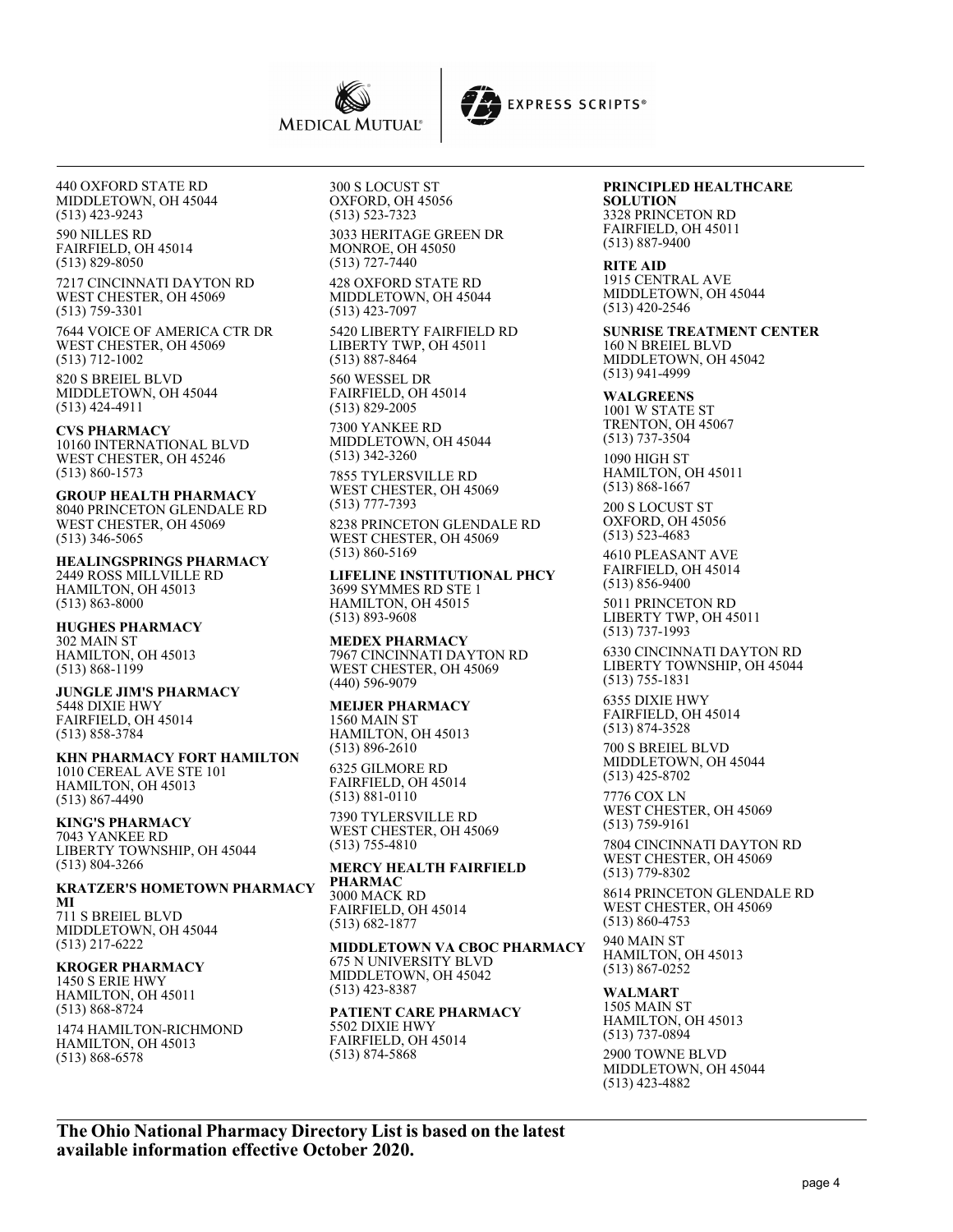



3201 PRINCETON RD HAMILTON, OH 45011 (513) 869-8410

5720 COLLEGE CORNER PIKE OXFORD, OH 45056 (513) 524-3744

8288 CINCINNATI DAYTON RD WEST CHESTER, OH 45069 (513) 777-3978

**WEST CHESTER HOSPITAL OP PHCY** 7675 WELLNESS WAY WEST CHESTER, OH 45069 (513) 298-7730

# **CARROLL COUNTY**

**DISCOUNT DRUG MART** 592 12TH ST NW CARROLLTON, OH 44615 (330) 627-9005

**RITE AID** 340 W MAIN ST CARROLLTON, OH 44615 (330) 627-5229

#### **CHAMPAIGN COUNTY**

**CVS** 719 SCIOTO ST URBANA, OH 43078 (937) 653-7139

#### **HAPPY DRUGGIST-MD** 26 S MAIN ST

MECHANICSBURG, OH 43044 (937) 834-2270

#### **KROGER PHARMACY**

1637 E US HIGHWAY 36 URBANA, OH 43078 (513) 653-7668

**MEDICINE SHOPPE PHARMACY** 821 SCIOTO ST URBANA, OH 43078 (937) 653-3914

**RESIDENT CARE PHARMACY** 823 SCIOTO ST

URBANA, OH 43078 (937) 772-9640

## **SAINT PARIS PHARMACY**

122 S SPRINGFIELD ST SAINT PARIS, OH 43072 (937) 663-6001

**WALMART** 1840 E US RTE 36

URBANA, OH 43078 (937) 653-5523

#### **CLARK COUNTY**

**CARSON'S NORTHRIDGE PHARMACY** 4923 SECURITY DR SPRINGFIELD, OH 45503 (937) 504-7700

# **CHARLESTON PHARMACY**

127 S CHILLICOTHE ST SOUTH CHARLESTON, OH 45368 (937) 462-8331

**CVS** 1493 UPPER VALLEY PIKE SPRINGFIELD, OH 45504 (937) 323-9129

201 S MAIN ST NEW CARLISLE, OH 45344 (937) 845-3848

2565 E MAIN ST SPRINGFIELD, OH 45503 (937) 323-2188 2987 DERR RD

SPRINGFIELD, OH 45503 (937) 390-2500

**HARDING ROAD PHARMACY** 400 W HARDING RD SPRINGFIELD, OH 45504 (937) 399-8531

## **KROGER PHARMACY**

2728 E MAIN ST SPRINGFIELD, OH 45503 (937) 525-6770

2989 DERR RD SPRINGFIELD, OH 45503 (937) 390-0767

965 BECHTLE AVE SPRINGFIELD, OH 45504 (937) 323-0282

**MADISON AVENUE PHARMACY** 640 N FOUNTAIN AVE SPRINGFIELD, OH 45504 (937) 323-1841

#### **MEIJER PHARMACY** 1500 HILLCREST AVE

SPRINGFIELD, OH 45504 (937) 327-2010

**MERCY HLTH OP PHCY SPRINGFIELD** 100 MEDICAL CENTER DR SPRINGFIELD, OH 45504 (937) 523-6000

# **NEW CARLISLE CHC PHARMACY**

106 N MAIN ST NEW CARLISLE, OH 45344 (937) 845-5987

**RITE AID** 101 E MAIN ST ENON, OH 45323 (937) 864-1603

120 S MAIN ST NEW CARLISLE, OH 45344 (937) 845-2042

1805 S LIMESTONE ST SPRINGFIELD, OH 45505 (937) 323-5536

401 W NORTH ST SPRINGFIELD, OH 45504 (937) 324-5796

564 MCADAMS DR NEW CARLISLE, OH 45344 (937) 849-1366

#### **SPRINGFIELD VA CBOC PHARMACY**

512 S BURNETT RD SPRINGFIELD, OH 45505 (937) 268-6511

**WALGREENS** 1140 N LIMESTONE ST SPRINGFIELD, OH 45503 (937) 325-7608

1880 S LIMESTONE ST SPRINGFIELD, OH 45505 (937) 322-5894

2609 E MAIN ST SPRINGFIELD, OH 45503 (937) 322-7586

#### **WALMART**

200 S TUTTLE RD SPRINGFIELD, OH 45503 (937) 325-2613

2100 N BECHTLE AVE SPRINGFIELD, OH 45504 (937) 399-2045

**WHITACRE PHARMACY** 1574 LAGONDA AVE SPRINGFIELD, OH 45503 (937) 325-6444

1816 S LIMESTONE ST SPRINGFIELD, OH 45505 (937) 322-1925

#### **CLERMONT COUNTY**

**BATAVIA COMMUNITY PHARMACY** 2234 BAUER RD STE A BATAVIA, OH 45103 (513) 732-0356

**BERRY PHARMACY** 1041 OLD US 52 STE B NEW RICHMOND, OH 45157 (513) 553-4131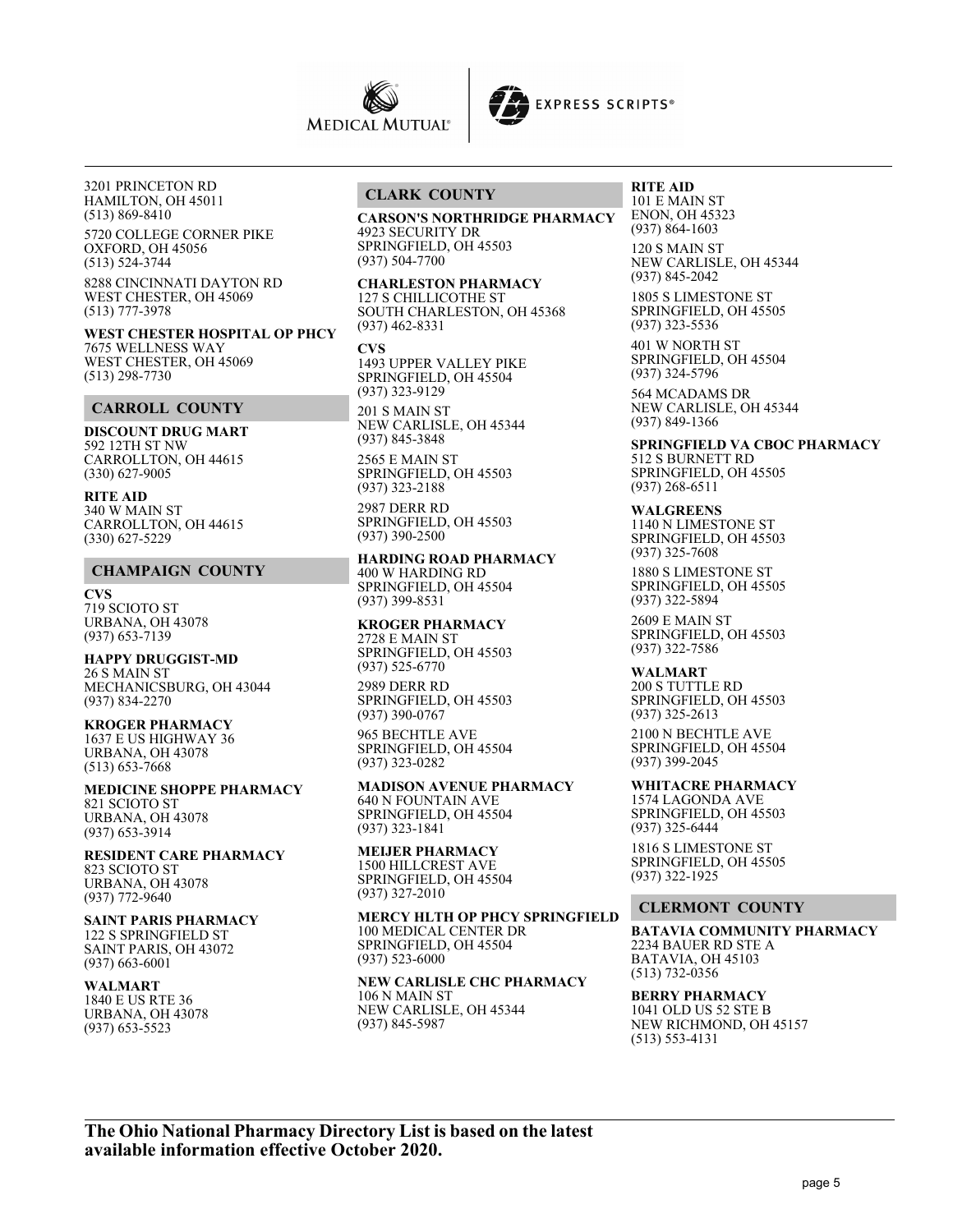



**CVS** 100 RIVERS EDGE MILFORD, OH 45150 (513) 831-5167

10554 LOVELAND MADEIRA RD LOVELAND, OH 45140 (513) 683-0400

1137 STATE ROUTE 131 MILFORD, OH 45150 (513) 831-8225

52 W MAIN ST AMELIA, OH 45102 (513) 943-6201

592 W PLANE ST BETHEL, OH 45106 (513) 734-6242

921 LILA AVE MILFORD, OH 45150 (513) 831-2623

947 CINCINNATI BATAVIA RD CINCINNATI, OH 45245 (513) 943-2801

#### **GENOA HEALTHCARE** 43 E MAIN ST STE 113

AMELIA, OH 45102 (513) 685-6033

**HEALTHSOURCE OF OH BATAVIA** 2055 HOSPITAL DR STE 320 BATAVIA, OH 45103 (513) 732-0700

## **KROGER PHARMACY**

1093 STATE ROUTE 28 MILFORD, OH 45150 (513) 583-3810

262 W MAIN ST AMELIA, OH 45102 (513) 718-2220

4530 EASTGATE BLVD STE 500 CINCINNATI, OH 45245 (513) 943-6340

6388 BRANCH HILL GUINEA PKE LOVELAND, OH 45140 (513) 697-4820

6725 DICK FLYNN BLVD GOSHEN, OH 45122 (513) 722-7460

800 LOVELAND MADIERA RD LOVELAND, OH 45140 (513) 677-3400

824 MAIN ST MILFORD, OH 45150 (513) 831-4269

#### **MEIJER PHARMACY** 1082 SR 28 MILFORD, OH 45150 (513) 576-5510

3911 W STATE ROUTE 22 3 LOVELAND, OH 45140 (513) 583-2110 888 EASTGATE NORTH RD

CINCINNATI, OH 45245 (513) 943-5710

**MERCY HEALTH CLERMONT OP PHCY** 120 E MAIN ST 3020 HOSPITAL DR BATAVIA, OH 45103 (513) 732-8517

**MILFORD PHARMACY AND WELL CTR** BLANCHESTER, OH 45107 931 STATE ROUTE 28 MILFORD, OH 45150 (513) 831-8211

**PODIATRY ASSOC OF CINCY INC** 4357 FERGUSON DR STE 150 CINCINNATI, OH 45245 (513) 474-4450

**SUNRISE TREATMENT CTR MILFORD** 25 WHITNEY DR STE 122 MILFORD, OH 45150 (513) 941-4999

**THE PILL BOX PHARMACY** 1400 STATE ROUTE 125 AMELIA, OH 45102 (513) 753-4700

**WALGREENS** 10529 LOVELAND MADEIRA RD LOVELAND, OH 45140 (513) 683-5615

1243 STATE ROUTE 28 MILFORD, OH 45150 (513) 575-3469

57 W MAIN ST AMELIA, OH 45102 (513) 752-7131

6385 BRANCH HILL GUINEA PK LOVELAND, OH 45140 (513) 697-6574

719 OHIO PIKE CINCINNATI, OH 45245 (513) 753-7578

9520 FIELDS ERTEL RD LOVELAND, OH 45140 (513) 583-9273

**WALGREENS INFUSION SERVICES** 50 W TECHNE CENTER DR MILFORD, OH 45150 (513) 576-8400

## **WALMART**

1815 STATE RTE 125 AMELIA, OH 45102 (513) 797-1250 201 CHAMBER DR MILFORD, OH 45150 (513) 248-4284

4370 EASTGATE SQUARE DR CINCINNATI, OH 45245 (513) 753-3370

## **CLINTON COUNTY**

**CVS** WILMINGTON, OH 45177 (937) 382-3232

610 CHERRY ST (937) 783-4669

**KRATZER PHARMACY** 179 W LOCUST ST WILMINGTON, OH 45177 (937) 382-0081

**KRATZER'S HOMECARE** 187 W LOCUST ST WILMINGTON, OH 45177 (937) 366-1090

**KROGER PHARMACY** 1001 CHERRY ST BLANCHESTER, OH 45107 (937) 783-0270

1230 ROMBACH AVE WILMINGTON, OH 45177 (937) 655-5720

**TOWN DRUG** 12459 US HIGHWAY 22 AND 3 SABINA, OH 45169 (937) 584-2424

**WALMART** 2825 S STATE RTE 73 WILMINGTON, OH 45177 (937) 382-5489

**ZEIGLER PHARMACY** 159 W MAIN ST WILMINGTON, OH 45177 (937) 382-0921

## **COLUMBIANA COUNTY**

**BUCKEYE PHARMACY** 15549 ST RTE 170 STE 1 EAST LIVERPOOL, OH 43920 (330) 382-7726

**DISCOUNT DRUG MART** 7626 STATE ROUTE 45 LISBON, OH 44432 (330) 870-1190

**EAST LIVERPOOL CITY HOSPITAL** 425 W 5TH ST EAST LIVERPOOL, OH 43920 (330) 386-2023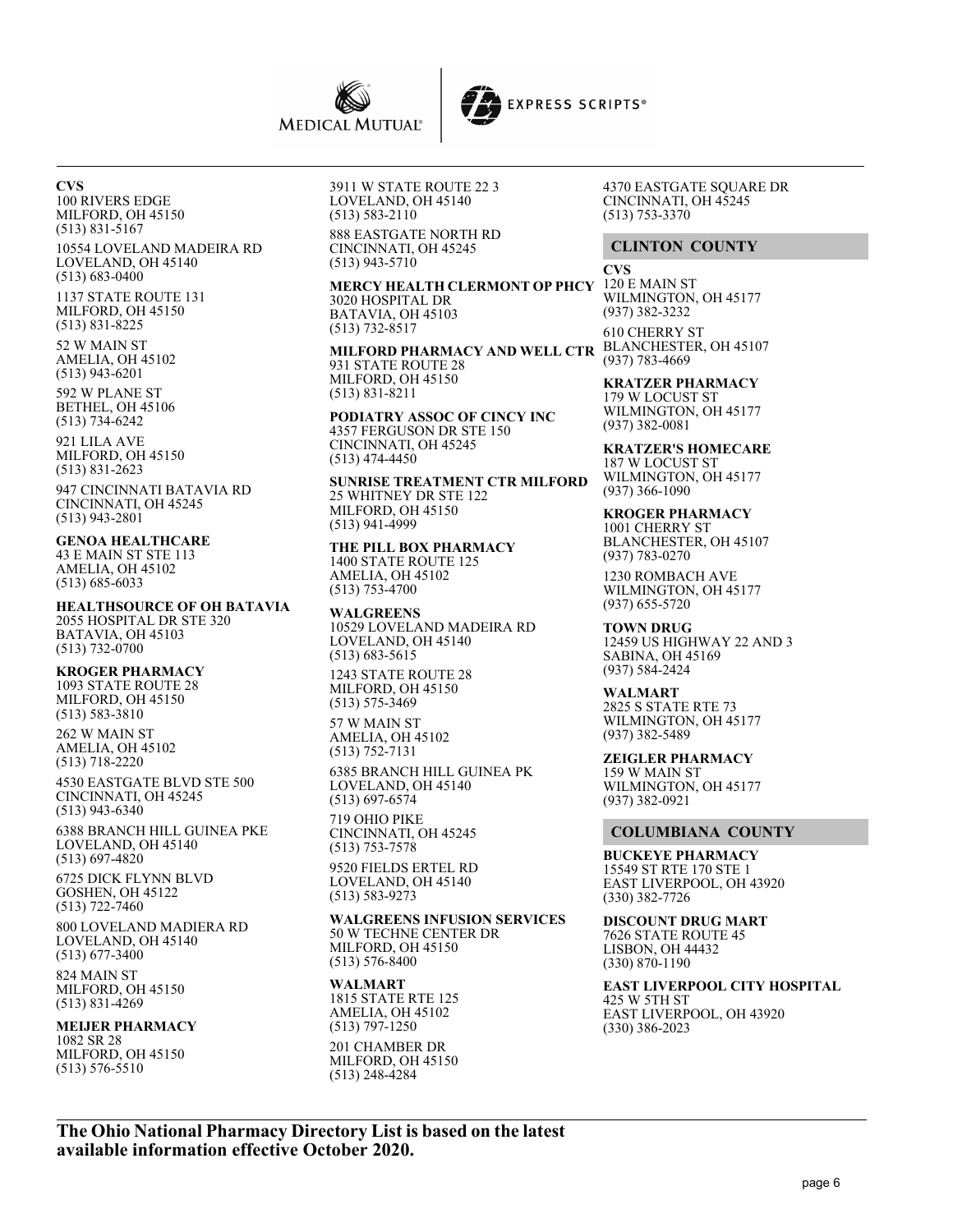



# **FAMILY DRUG**

120 S VINE ST COLUMBIANA, OH 44408 (330) 482-3816

## **FRED'S FAMILY PHARMACY**

1136 E STATE ST SALEM, OH 44460 (330) 332-9919

**GIANT EAGLE** 15937 STATE ROUTE 170 EAST LIVERPOOL, OH 43920 (330) 385-2327

2401 E STATE ST SALEM, OH 44460 (330) 332-0141

619 BRADSHAW AVE EAST LIVERPOOL, OH 43920 (330) 385-7554

**HERCHE BLOOR PHARMACY** 104 E 5TH ST EAST LIVERPOOL, OH 43920 (330) 385-0825

**LEASE DRUG** 229 N ELLSWORTH AVE SALEM, OH 44460 (330) 337-8727

**MARC'S** 2487 E STATE ST SALEM, OH 44460 (330) 337-7358

**MARTYS FAMILY DISCOUNT DRUG** 2249 LISBON ST EAST LIVERPOOL, OH 43920 (330) 386-5521

**MEDICAL EXPRESS PHARMACY SVCS** 104 E 5TH ST STE 2 EAST LIVERPOOL, OH 43920 (330) 385-6339

**RITE AID** 1110 VILLAGE PLZ COLUMBIANA, OH 44408 (330) 482-3854

220 3RD ST WELLSVILLE, OH 43968 (330) 532-5889

2229 E STATE ST SALEM, OH 44460 (330) 337-3494

25 W MAIN ST EAST PALESTINE, OH 44413 (330) 426-9291

614 BRADSHAW AVE EAST LIVERPOOL, OH 43920 (330) 386-6210

7844 STATE ROUTE 45 LISBON, OH 44432 (330) 424-7743

# **THE HOMETOWN PHARMACY**

1108 VILLAGE PLZ COLUMBIANA, OH 44408 (330) 482-9080

**THOMAS HUSAIN MEDICAL CTR** 48681 CALCUTTA SMITHFERRY RD E LIVERPOOL, OH 43920 (330) 385-4004

**WALGREENS** 2124 E STATE ST SALEM, OH 44460 (330) 337-8001

**WALMART** 16280 DRESDEN AVE EAST LIVERPOOL, OH 43920 (330) 386-9813

2875 E STATE ST SALEM, OH 44460 (330) 337-8986

## **COSHOCTON COUNTY**

**CVS** 200 S 2ND ST COSHOCTON, OH 43812 (740) 622-5641

**RITE AID** 218 CHESTNUT ST COSHOCTON, OH 43812 (740) 622-7284

**WALGREENS** 190 CHESTNUT ST COSHOCTON, OH 43812 (740) 295-5403

**WALMART** 23605 AIRPORT RD COSHOCTON, OH 43812 (740) 622-1292

## **CRAWFORD COUNTY**

**CVS** 101 E CHARLES ST BUCYRUS, OH 44820 (419) 562-8041

**DISCOUNT DRUG MART** 739 CARTER DR GALION, OH 44833 (419) 468-3139

**GENOA HEALTHCARE** 2458 STETZER RD RM 193 BUCYRUS, OH 44820 (419) 617-0817

#### **KROGER PHARMACY** 210 E MARY ST

BUCYRUS, OH 44820 (419) 562-7654

**MEDICINE SHOPPE 1088** 345 N SANDUSKY AVE BUCYRUS, OH 44820 (419) 562-4222

**QUAY DRUGS** 2 PUBLIC SQ GALION, OH 44833 (419) 468-3044

**RITE AID** 145 W MAIN ST CRESTLINE, OH 44827 (419) 683-2512

304 HARDING WAY W GALION, OH 44833 (419) 468-5340

**WALMART** 1875 E MANSFIELD ST BUCYRUS, OH 44820 (419) 562-8411

## **CUYAHOGA COUNTY**

**ACCUSCRIPTS PHARMACY** 24340 SPERRY DR WESTLAKE, OH 44145 (440) 250-5400

**ACME PHARMACY** 1225 W PLEASANT VALLEY RD PARMA, OH 44134 (440) 842-6700

**AHF PHARMACY - CLEVELAND** 2829 EUCLID AVE CLEVELAND, OH 44115 (216) 357-3327

**AMERIWELL PHARMACY** 13422 KINSMAN RD CLEVELAND, OH 44120 (216) 283-3860

9500 DETROIT AVE CLEVELAND, OH 44102 (216) 283-3865

**ANTHONY G POLITO DPM** 29099 HEALTH CAMPUS DR WESTLAKE, OH 44145 (440) 892-6628

**ASIA PLAZA PHARMACY** 2999 PAYNE AVE STE 130 CLEVELAND, OH 44114 (216) 862-9688

**BALANCE MEDICAL AND WELLNESS** 14200 MADISON AVE LAKEWOOD, OH 44107 (216) 577-1003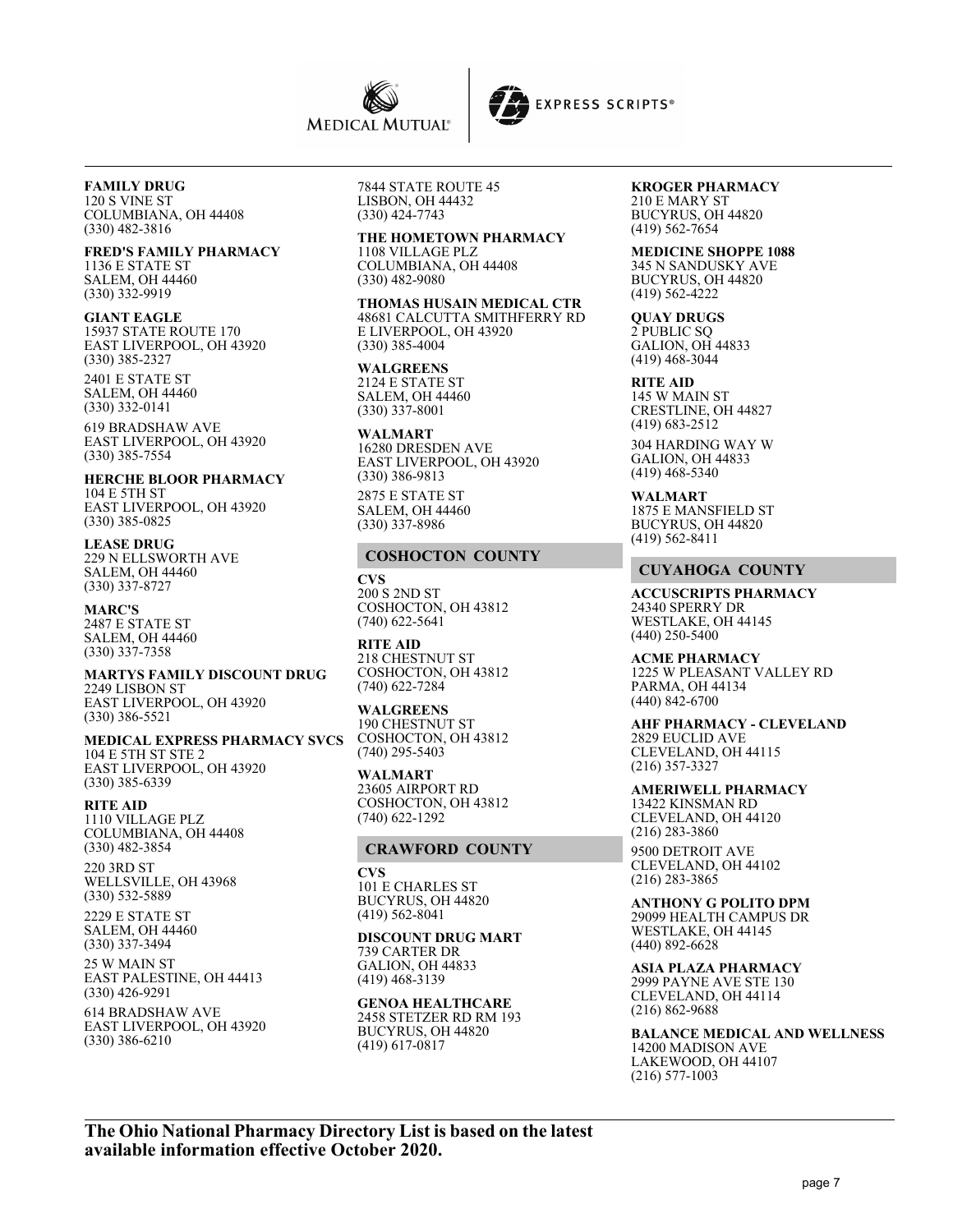

#### **BARRON PHARMACY**

23632 MERCANTILE RD SUITE F BEACHWOOD, OH 44122 (216) 360-0500

#### **BOLWELL PHARMACY**

11100 EUCLID AVE CLEVELAND, OH 44106 (216) 844-7270

**BROADWAY PHARAMCY** 6630 BROADWAY AVE CLEVELAND, OH 44105 (216) 465-2333

**BUCKEYE FOOT CARE** 14401 SNOW RD STE 102 BROOKPARK, OH 44142 (216) 267-0304

## **BUCKHEAD PHARMACY**

730 SOM CENTER RD STE 100 MAYFIELD VILLAGE, OH 44143 (440) 605-0303

**CARE ALLIANCE PHARMACY** 2916 CENTRAL AVE CLEVELAND, OH 44115 (216) 706-0000

**CC MARYMOUNT HOSPITAL PHARMACY** 12300 MCCRACKEN RD CLEVELAND, OH 44125 (216) 587-8124

#### **CCF INDEPENDENCE AMB PHARMACY** 5001 ROCKSIDE RD INDEPENDENCE, OH 44131 (216) 986-4610

**CCHW PHARMACY** 12395 MCCRACKEN RD GARFIELD HEIGHTS, OH 44125 (216) 504-3646

**CFC PHARMACY** 3929 ROCKY RIVER DR CLEVELAND, OH 44111 (216) 938-9435

5955 RIDGE RD PARMA, OH 44129 (440) 888-0300

**CHURCH SQUARE PHARMACY** 7905 EUCLID AVE CLEVELAND, OH 44103 (216) 721-1772

**CIRCLE HEALTH SERVICES RX PHAR** 12201 EUCLID AVE CLEVELAND, OH 44106 (216) 721-4010

**CLARK LOWCOST PHARMACY** 3107 CLARK AVE CLEVELAND, OH 44109 (216) 651-8685

## **CLEVELAND CLINIC CHILDREN'S**

8950 EUCLID AVE CLEVELAND, OH 44106 (216) 444-9525

**CLEVELAND CLINIC CRILE PHCY** 2049 E. 100TH ST CLEVELAND, OH 44195 (216) 445-7400

**CLEVELAND CLINIC EUCLID AVE** 9211 EUCLID AVE CLEVELAND, OH 44106 (216) 444-2100

**CLEVELAND CLINIC EUCLID HOSP** 18901 LAKE SHORE BLVD EUCLID, OH 44119 (216) 692-8809

**CLEVELAND CLINIC HILLCREST AMB** 6770 MAYFIELD RD CLEVELAND, OH 44124 (440) 312-5854

#### **CLEVELAND CLINIC HOMECARE SVCS**

6801 BRECKSVILLE RD STE 10 INDEPENDENCE, OH 44131 (216) 636-8700

**CLEVELAND CLINIC HURON COMMUN** 13944 EUCLID AVE

EAST CLEVELAND, OH 44112 (216) 767-4200

#### **CLEVELAND CLINIC LUTHERAN AMBU** 1730 W 25TH ST

CLEVELAND, OH 44113 (216) 696-7055

**CLEVELAND CLINIC SOUTH POINTE** 4110 WARRENSVILLE CENTER RD WARRENSVL HTS, OH 44122 (216) 491-0020

**CLEVELAND CLINIC STRONGSVILLE** 16761 SOUTHPARK CTR STRONGSVILLE, OH 44136 (440) 878-3100

**CLEVELAND CLINIC TAUSSIG** 10201 CARNEGIE AVE CLEVELAND, OH 44106 (216) 445-2124

**CLEVELAND CLN BEACHWOOD PHCY** 26900 CEDAR RD BEACHWOOD, OH 44122 (216) 839-3270

**CLEVELAND CLNC CNTRL FILL PHCY** 3175 SCIENCE PARK DR BEACHWOOD, OH 44122 (216) 448-7732

#### **CLEVELAND HEALTH CENTER** 7997 EUCLID AVE CLEVELAND, OH 44103

(216) 851-1880 **CLEVELAND LOWCOST PHARMACY** 14529 PURITAS AVE CLEVELAND, OH 44135

**CLEVELAND MARYMOUNT F PHARMACY** 12000 MCCRACKEN RD STE 150 GARFIELD HEIGHTS, OH 44125 (216) 587-8822

(216) 476-1400

**CLEVELAND UROLOGY ASSOCIATES I** 10500 ANTENUCCI BLVD GARFIELD HEIGHTS, OH 44125 (440) 891-6500

**CLEVELAND VAMC PHARMACY** 10701 EAST BLVD CLEVELAND, OH 44106 (216) 791-3800

**CLINICAL SPECIALTIES** 6955 TREELINE DR BRECKSVILLE, OH 44141 (440) 717-1700

**COLLINWOOD HEALTH CTR PHARMACY** 15322 ST CLAIR AVE CLEVELAND, OH 44110 (216) 851-1500

**CORAM SPECIALTY INFUSION SVCS** 6565 DAVIS INDUSTRIAL PKWY SOLON, OH 44139 (440) 836-8900

## **COSTCO**

1409 GOLDEN GATE BLVD CLEVELAND, OH 44124 (440) 544-1352

16690 ROYTALTON RD STRONGSVILLE, OH 44136 (440) 783-3424

**CTR FOR FAM AND CHILD PHCY** 4400 EUCLID AVE RM P101

CLEVELAND, OH 44103 (216) 325-9300

**CVS** 10022 MADISON AVE CLEVELAND, OH 44102 (216) 651-6800

10825 KINSMAN RD CLEVELAND, OH 44104  $(216) 752 - 8656$ 

11223 GRANGER RD GARFIELD HEIGHTS, OH 44125 (216) 332-7801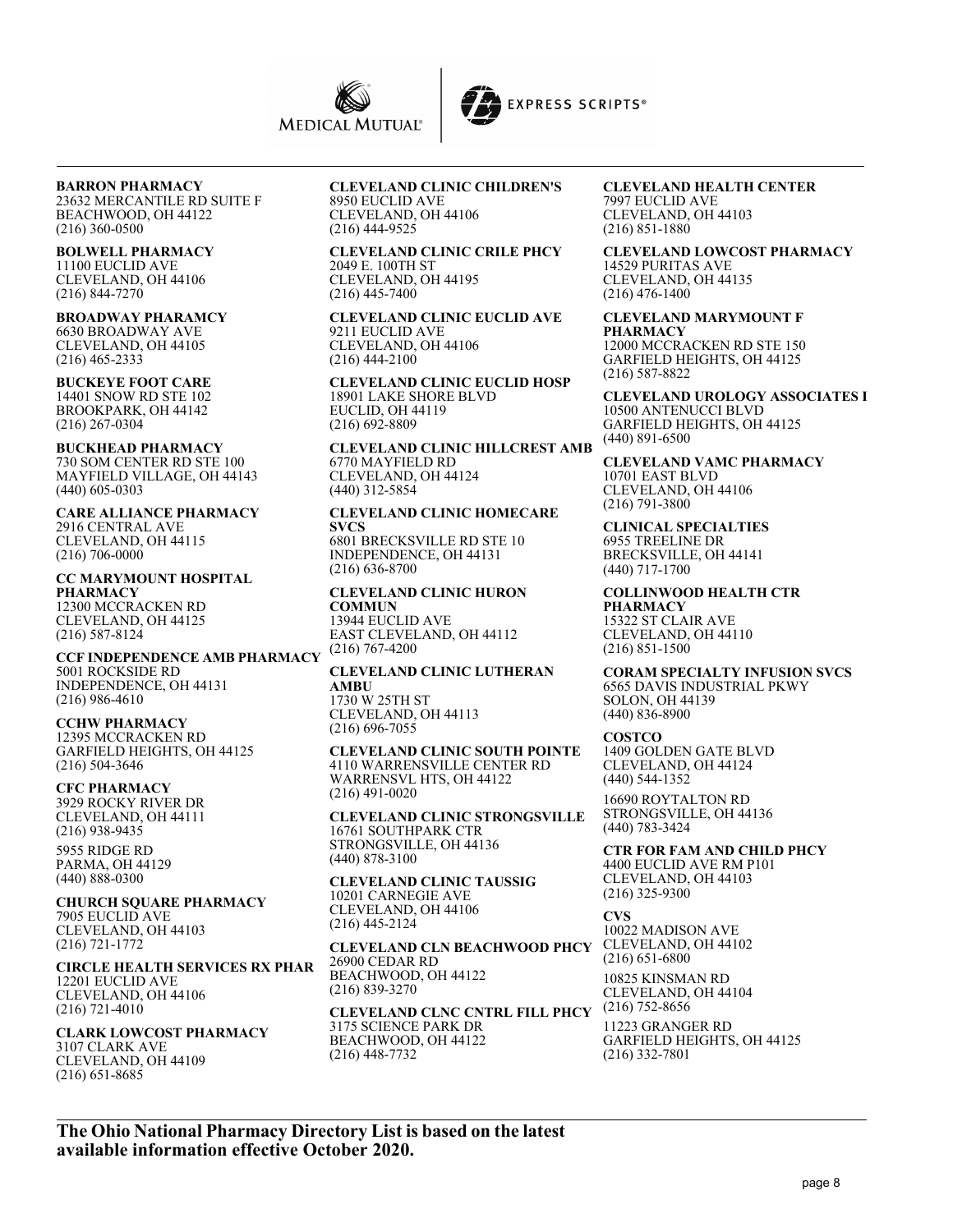



11706 CLIFTON BLVD CLEVELAND, OH 44107 (216) 228-9296 1285 SOM CENTER RD MAYFIELD HEIGHTS, OH 44124 (440) 995-9919 13027 LORAIN AVE CLEVELAND, OH 44111 (216) 688-1046 13215 SHAKER SQ CLEVELAND, OH 44120 (216) 991-3904 13777 PEARL RD STRONGSVILLE, OH 44136 (440) 238-8360 13956 CEDAR RD UNIVERSITY HTS, OH 44118 (216) 371-0877 140 SOLON RD BEDFORD, OH 44146 (440) 439-5766 1400 E 9TH ST CLEVELAND, OH 44114 (216) 621-0132 14000 RIDGE RD NORTH ROYALTON, OH 44133 (440) 237-3400 14025 PURITAS AVE CLEVELAND, OH 44135 (216) 671-5670 14070 CEDAR RD UNIVERSITY HTS, OH 44118 (216) 416-0026 14372 SNOW RD BROOK PARK, OH 44142 (216) 676-4380 1443 RICHMOND RD LYNDHURST, OH 44124 (216) 381-4300 14440 CEDAR RD CLEVELAND, OH 44121 (216) 381-8726 1491 SOM CENTER RD MAYFIELD HEIGHTS, OH 44124 (440) 442-1484 15501 DETROIT AVE LAKEWOOD, OH 44107 (216) 221-7961 17075 CHAGRIN BLVD SHAKER HEIGHTS, OH 44120 (216) 921-1288 18200 ROYALTON RD STRONGSVILLE, OH 44136 (440) 238-3807 19950 DETROIT RD ROCKY RIVER, OH 44116 (440) 356-1999

2007 BROOKPARK RD CLEVELAND, OH 44109 (216) 351-2944

20641 FAIRMOUNT BLVD SHAKER HEIGHTS, OH 44118 (216) 371-1234

20900 WESTGATE FAIRVIEW PARK, OH 44126 (216) 325-0753

212 W BAGLEY RD BEREA, OH 44017 (440) 243-6676

2160 LEE RD CLEVELAND HEIGHTS, OH 44118 (216) 932-4808

22001 LAKE SHORE BLVD EUCLID, OH 44123 (216) 731-2155

22909 EMERY RD CLEVELAND, OH 44128 (216) 518-3551

23351 LORAIN RD NORTH OLMSTED, OH 44070 (440) 686-1586

24646 BROOKPARK RD NORTH OLMSTED, OH 44070 (440) 414-0010

27120 BAGLEY RD OLMSTED FALLS, OH 44138 (440) 235-1600

27713 LORAIN RD NORTH OLMSTED, OH 44070 (440) 934-9158

28100 CHAGRIN BLVD WOODMERE, OH 44122 (216) 831-1466

30791 DETROIT RD WESTLAKE, OH 44145 (440) 835-3271

3100 W 117TH ST CLEVELAND, OH 44111 (216) 325-0773

3171 WEST BLVD CLEVELAND, OH 44111 (216) 281-3061

33840 AURORA RD SOLON, OH 44139 (440) 248-5907

34 SHOPPING PLAZA DR CHAGRIN FALLS, OH 44022 (440) 247-8132

3535 STEELYARD DR CLEVELAND, OH 44109 (216) 325-1108 3825 MONTICELLO BLVD CLEVELAND HEIGHTS, OH 44121 (216) 382-8866

4240 PEARL RD CLEVELAND, OH 44109 (216) 398-6900 4460 MAYFIELD RD SOUTH EUCLID, OH 44121 (216) 382-6780 4961 MONTECELLO BLVD RICHMOND HEIGHTS, OH 44143 (216) 291-1250 5812 RIDGE RD PARMA, OH 44129 (440) 842-6081 5901 MAYFIELD RD MAYFIELD HEIGHTS, OH 44124 (440) 646-1555 625 DOVER CENTER RD BAY VILLAGE, OH 44140 (440) 808-3921 6301 HARVARD AVE CLEVELAND, OH 44105 (216) 271-0970 6527 BRECKSVILLE RD INDEPENDENCE, OH 44131 (216) 447-0990 6850 RIDGE RD PARMA, OH 44129 (440) 842-9170 7259 PEARL RD CLEVELAND, OH 44130 (440) 243-3391 7412 STATE RD PARMA, OH 44134 (440) 887-8038 7710 CHIPPEWA RD BRECKSVILLE, OH 44141 (440) 546-1655 779 SOM CENTER RD MAYFIELD VILLAGE, OH 44143 (440) 449-4818 8000 EUCLID AVE CLEVELAND, OH 44103 (216) 721-4000 8001 W 130TH ST NORTH ROYALTON, OH 44133 (440) 845-6444 840 EUCLID AVE CLEVELAND, OH 44114 (216) 621-6019 **DAVES PHARMACY** 1929 E 61ST ST CLEVELAND, OH 44103 (216) 361-0735

**DAVE'S PHARMACY** 3628 MAYFIELD RD CLEVELAND HEIGHTS, OH 44118 (216) 291-8881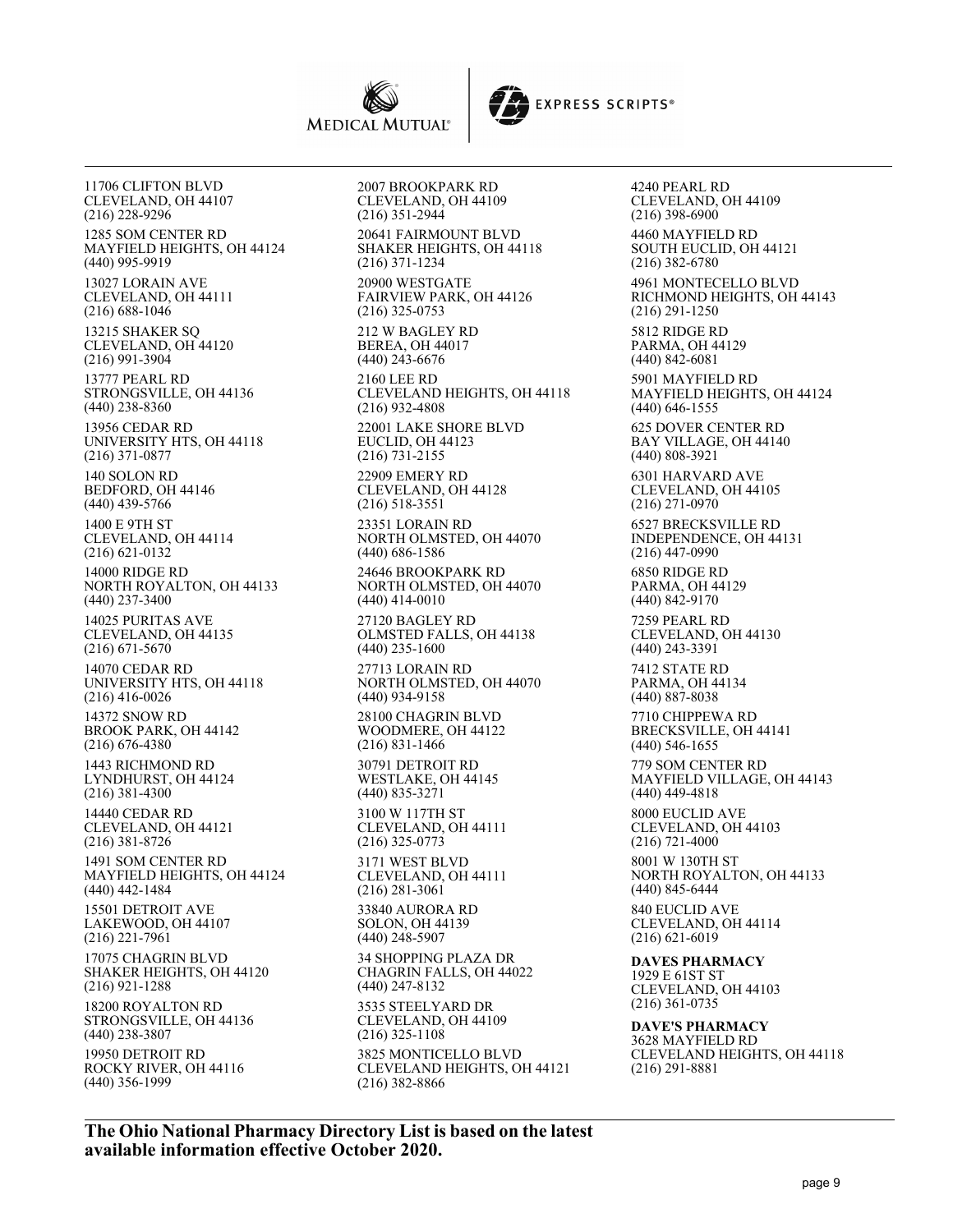

#### **DISCOUNT DRUG MART** 13123 DETROIT AVE

LAKEWOOD, OH 44107 (216) 529-9100

13919 PROSPECT RD STRONGSVILLE, OH 44149 (440) 238-2400

15412 DETROIT AVE LAKEWOOD, OH 44107 (216) 226-0600

17815 PURITAS AVE CLEVELAND, OH 44135 (216) 267-4630

24485 LORAIN RD NORTH OLMSTED, OH 44070 (440) 734-3880

27300 DETROIT AVE WESTLAKE, OH 44145 (440) 871-6077

3889 71ST ST E CLEVELAND, OH 44105 (216) 341-7370

4170 FULTON RD CLEVELAND, OH 44144 (216) 741-3993

5500 WALLINGS RD NORTH ROYALTON, OH 44133 (440) 230-9100

6148 DUNHAM RD MAPLE HEIGHTS, OH 44137 (216) 663-4711

6160 BRECKSVILLE RD INDEPENDENCE, OH 44131 (216) 524-1835

6476 YORK RD PARMA HEIGHTS, OH 44130 (440) 845-6800

725 200TH ST E EUCLID, OH 44119 (216) 531-1700

765 ALPHA DR HIGHLAND HEIGHTS, OH 44143 (440) 684-1142

8191 COLUMBIA RD OLMSTED FALLS, OH 44138 (440) 235-8787

9318 BROADVIEW RD BROADVIEW HEIGHTS, OH 44147 (440) 652-4115

**EUCLID FAMILY PHARMACY** 26300 EUCLID AVE STE 120 EUCLID, OH 44132 (216) 732-5860

**EXACT CARE PHARMACY** 8333 ROCKSIDE RD CLEVELAND, OH 44125 (216) 369-2200

## **FAIRVIEW GEN HOSP HLTH CTR PHC** 3050 W 117TH ST

18101 LORAIN AVE CLEVELAND, OH 44111 (216) 476-7119

**GARFIELD LOWCOST PHARMACY** 5050 TURNEY RD GARFIELD HEIGHTS, OH 44125 (216) 510-5649

#### **GENOA HEALTHCARE**

1744 PAYNE AVE STE P1 CLEVELAND, OH 44114 (216) 502-4959 25101 CHAGRIN BLVD BEACHWOOD, OH 44122 (216) 245-4468

3420 CARNEGIE AVE BLDG B CLEVELAND, OH 44115 (216) 553-3761

**GIANT EAGLE** 14100 DETROIT AVE LAKEWOOD, OH 44107 (216) 226-1600

14650 SNOW RD BROOK PARK, OH 44142 (216) 267-2185

15325 EDGECLIFF AVE CLEVELAND, OH 44111 (216) 671-6550

17887 SOUTHPARK CTR STRONGSVILLE, OH 44136 (440) 238-4111

1825 SNOW RD PARMA, OH 44134 (216) 739-4120 20160 CENTER RIDGE RD ROCKY RIVER, OH 44116

(888) 792-1552 21593 LORAIN RD

FAIRVIEW PARK, OH 44126 (440) 356-3677

22160 CENTER RIDGE RD ROCKY RIVER, OH 44116 (440) 356-3287

24601 CHAGRIN BLVD CLEVELAND, OH 44122 (216) 831-8080

25105 CEDAR RD LYNDHURST, OH 44124 (216) 920-3320

27264 LORAIN RD NORTH OLMSTED, OH 44070 (440) 777-6148

30275 DETROIT RD WESTLAKE, OH 44145 (440) 871-5710

CLEVELAND, OH 44111 (216) 941-5109 34310 AURORA RD SOLON, OH 44139 (440) 519-1028

4343 E ROYALTON RD BROADVIEW HEIGHTS, OH 44147 (440) 526-1584

4401 MAYFIELD RD SOUTH EUCLID, OH 44121 (216) 297-2001

50 W BRIDGE ST BEREA, OH 44017 (440) 826-9104

5321 WARRENSVILLE RD MAPLE HEIGHTS, OH 44137 (216) 332-9592

5744 TRANSPORTATION BLVD GARFIELD HEIGHTS, OH 44125 (216) 662-8466

6000 ROYALTON RD NORTH ROYALTON, OH 44133 (440) 582-6430

6259 MAYFIELD RD MAYFIELD HEIGHTS, OH 44124 (440) 449-3940

6300 BIDDULPH RD BROOKLYN, OH 44144 (216) 739-4125

6869 SOUTHLAND DR MIDDLEBURG HEIGHTS, OH 44130 (440) 885-3019

7400 BROADVIEW RD PARMA, OH 44134 (216) 328-8263

7939 DAY DR CLEVELAND, OH 44129 (440) 888-7392

900 NORTHFIELD RD BEDFORD, OH 44146 (440) 439-1416

**HOUGH HEALTH CENTER PHARMACY** 8300 HOUGH AVE CLEVELAND, OH 44103 (216) 231-7700

**LEE SILSBY COMPOUNDING PHARMAC** 23865 MERCANTILE RD BEACHWOOD, OH 44122 (216) 321-4300

**MARC'S** 12650 ROCKSIDE RD GARFIELD HEIGHTS, OH 44125 (216) 475-2568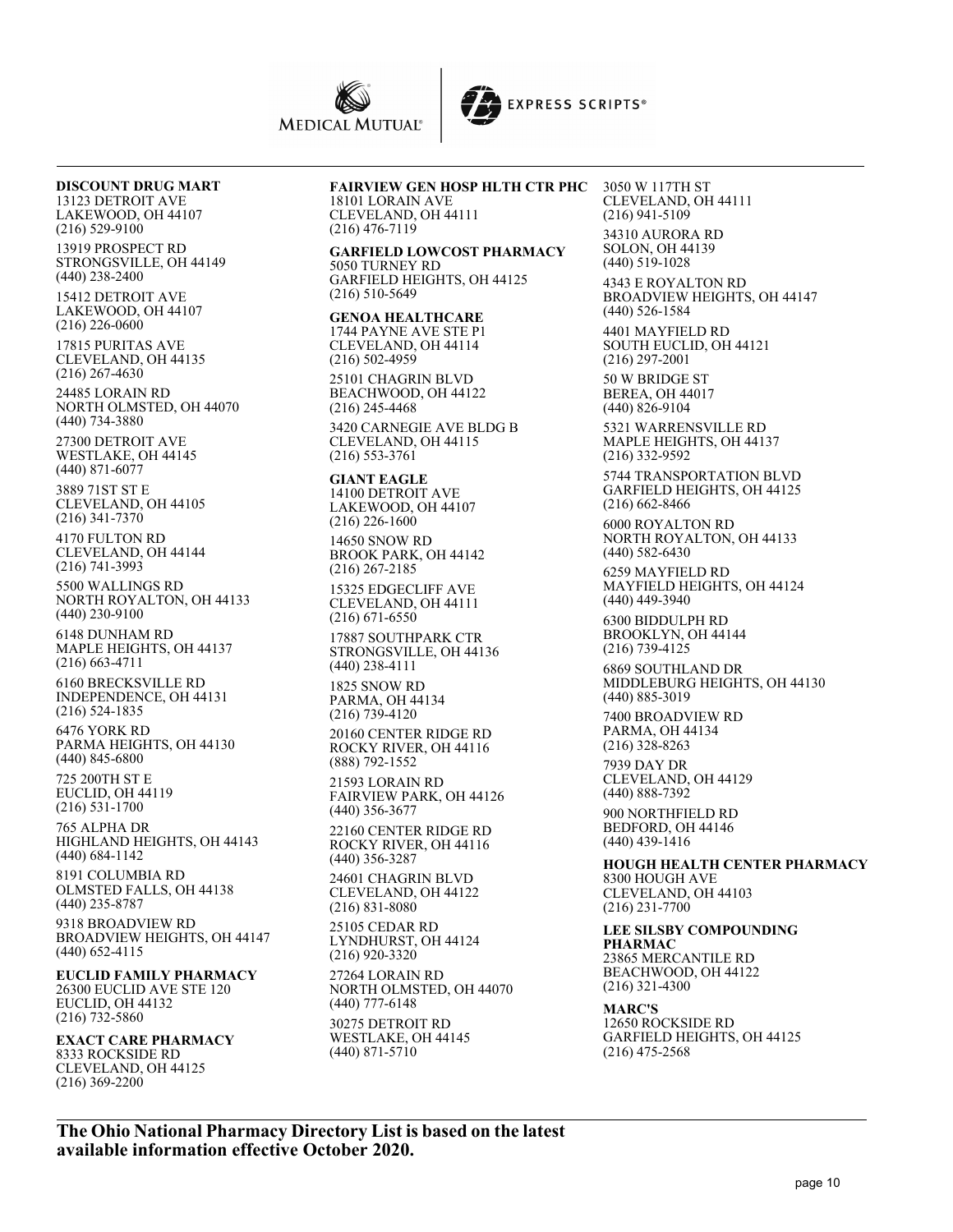



14861 DETROIT AVE LAKEWOOD, OH 44107 (216) 521-2191

16224 PEARL RD STRONGSVILLE, OH 44136 (440) 846-5535

1650 SNOW RD PARMA, OH 44134 (216) 398-7943

17400 LORAIN AVE CLEVELAND, OH 44111 (216) 252-4747

21661 CENTER RIDGE RD ROCKY RIVER, OH 44116 (440) 356-6240

22840 LAKE SHORE BLVD EUCLID, OH 44123 (216) 731-7474

26393 GREAT NORTHERN NORTH OLMSTED, OH 44070 (440) 777-2521

6231 SOM CENTER RD SOLON, OH 44139 (440) 248-9239

6849 SOUTHLAND DR CLEVELAND, OH 44130 (440) 884-4171

7359 NORTHCLIFF AVE BROOKLYN, OH 44144 (216) 398-1464

7511 W RIDGEWOOD DR PARMA, OH 44129 (440) 843-5495

8003 BROADVIEW RD PARMA, OH 44134 (440) 746-1015

**MARC'S PHARMACY**

4499 MAYFIELD RD SOUTH EUCLID, OH 44121 (216) 691-8990

**MEDICAL SERVICE COMPANIES** 24000 BROADWAY AVE OAKWOOD VILLAGE, OH 44146 (440) 232-5151

#### **MENORAH PARK CTR SENIOR LIVING** 27100 CEDAR RD

BEACHWOOD, OH 44122 (216) 595-7361

#### **METROHEALTH BEDFORD PHARMACY**

19999 ROCKSIDE RD BEDFORD, OH 44146 (216) 957-6337

#### **METROHEALTH BRECKSVILLE PHARMA**

9200 TREEWORTH BLVD BRECKSVILLE, OH 44141 (216) 957-6337

#### **METROHEALTH BROADWAY PHARMACY** 6835 BROADWAY AVE

CLEVELAND, OH 44105 (216) 957-6337

**METROHEALTH BUCKEYE PHARMACY** 2816 E 116TH ST CLEVELAND, OH 44120 (216) 957-6337

**METROHEALTH CENTRAL FILL PHARM** 9885 ROCKSIDE RD STE 157 CLEVELAND, OH 44125

(216) 957-6337

**METROHEALTH CLEVELAND HEIGHTS** 10 SEVERANCE CIR CLEVELAND HEIGHTS, OH 44118

(216) 957-6337 **METROHEALTH MIDDLEBURG PHARMAC** 7800 PEARL RD MIDDLEBURG HEIGHTS, OH 44130 (216) 957-9700

**METROHEALTH OLD BROOKLYN PHARM** 4229 PEARL RD CLEVELAND, OH 44109 (216) 957-6337

**METROHEALTH PARMA PHARMACY** 12301 SNOW RD CLEVELAND, OH 44130 (216) 957-6337

**METROHEALTH PLAZA PHARMACY** 2500 METROHEALTH DR CLEVELAND, OH 44109 (216) 957-6337

**NEIGHBORHOOD PRACTICE RIDGE** 3659 RIDGE RD CLEVELAND, OH 44102 (216) 961-2005

**OHLIGER DRUG**

27121 CENTER RIDGE RD WESTLAKE, OH 44145 (440) 777-6200

#### **OHLIGER DRUG LTC** 27121 CENTER RIDGE RD WESTLAKE, OH 44145 (440) 777-6200

**ORTHOWEST** 7255 OLD OAK BLVD MIDDLEBURG HEIGHTS, OH 44130 (440) 816-5380

**PARAFILL** 23600 MERCANTILE RD STE G BEACHWOOD, OH 44122 (216) 260-1300

**PARMA VA CBOC PHARMACY** 8701 BROOKPARK RD PARMA, OH 44129 (216) 739-7000

**PHARMACY SPECIALTY GROUP - LTC** 6910 TREELINE DR STE F BRECKSVILLE, OH 44141 (440) 623-7100

**PLANNED PARENTHOOD OF OHIO** 3311 BROADVIEW RD CLEVELAND, OH 44109 (216) 661-0400

**RAINBOW PHARMACY** 5805 EUCLID AVE CLEVELAND, OH 44103  $(216)$  675-6640

**REMEDI SENIORCARE OF OHIO NE** 26251 BLUESTONE BLVD EUCLID, OH 44132 (216) 242-0000

**RITE AID** 10502 ST CLAIR AVE CLEVELAND, OH 44108 (216) 451-9027

11702 LORAIN AVE CLEVELAND, OH 44111 (216) 671-1411

1233 SOM CENTER RD MAYFIELD HEIGHTS, OH 44124 (440) 461-1416

14701 PEARL RD STRONGSVILLE, OH 44136 (440) 572-0455

15149 SNOW RD BROOK PARK, OH 44142 (216) 676-5561

16207 DETROIT AVE LAKEWOOD, OH 44107 (216) 521-8826

1965 E 93RD ST CLEVELAND, OH 44106 (216) 721-2020

20405 CHAGRIN BLVD SHAKER HEIGHTS, OH 44122 (216) 752-4866

21800 LIBBY RD MAPLE HEIGHTS, OH 44137 (216) 662-7470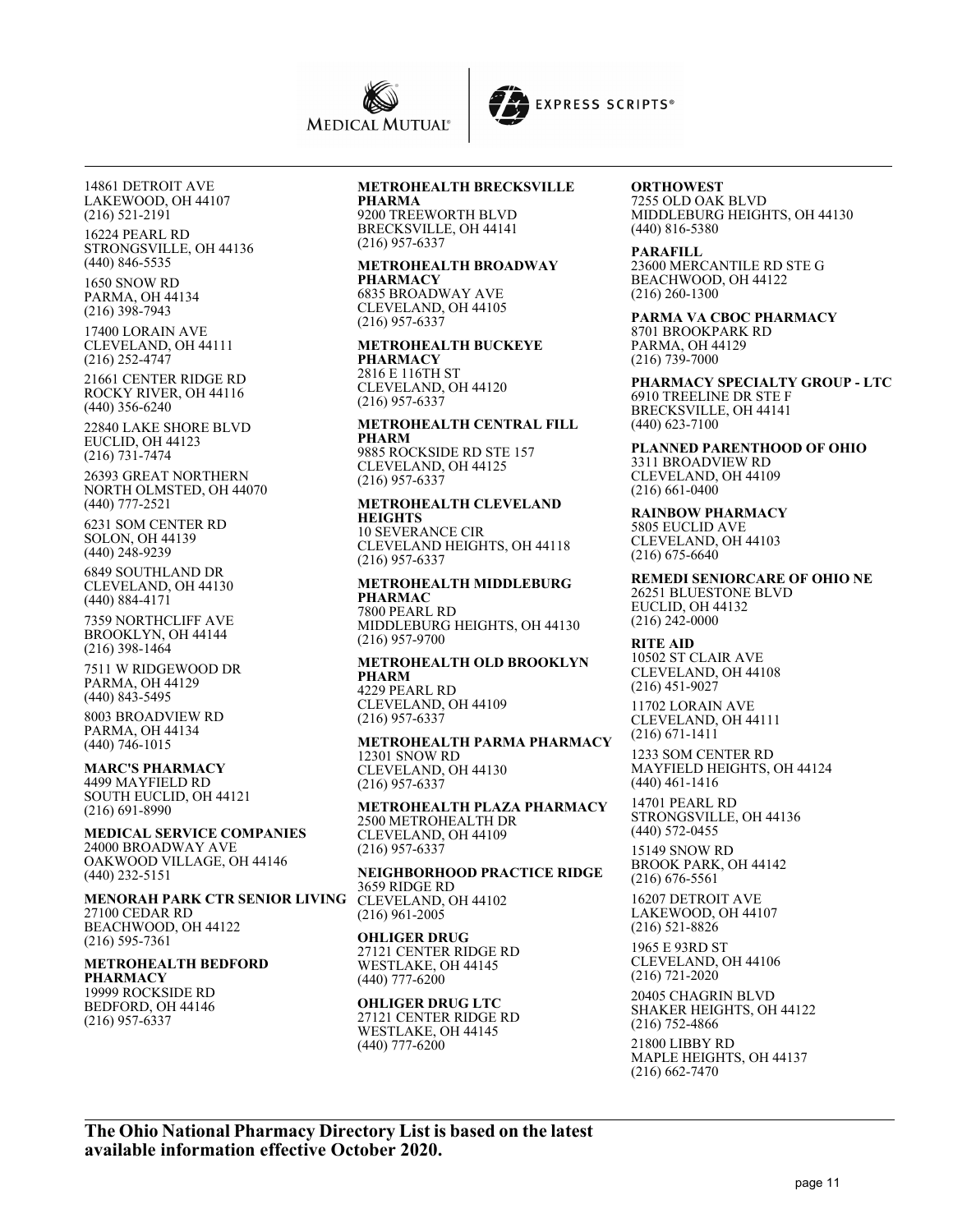

2323 BROADVIEW RD CLEVELAND, OH 44109 (216) 661-5077

23709 CENTER RIDGE RD WESTLAKE, OH 44145 (440) 356-3433

27175 CENTER RIDGE RD WESTLAKE, OH 44145 (440) 871-7177

28600 CHAGRIN BLVD BEACHWOOD, OH 44122 (216) 831-1616

29000 LORAIN RD NORTH OLMSTED, OH 44070 (440) 777-4524

3402 CLARK AVE CLEVELAND, OH 44109 (216) 961-9414

475 E 185TH ST EUCLID, OH 44119 (216) 383-7600

5411 SUPERIOR AVE CLEVELAND, OH 44103 (216) 431-5643

5795 STATE RD PARMA, OH 44134 (440) 884-3549

6512 FRANKLIN BLVD CLEVELAND, OH 44102 (216) 281-6100

8085 BROADVIEW RD BROADVIEW HEIGHTS, OH 44147 (440) 717-1697

**ROCKY RIVER HEALTH CENTER** 20800 CENTER RIDGE RD ROCKY RIVER, OH 44116 (440) 331-8744

**SAINT AUGUSTINE SERVICES** 7801 DETROIT AVE CLEVELAND, OH 44102 (216) 634-7440

**SAINT CLAIR DRUG** 6718 SAINT CLAIR AVE CLEVELAND, OH 44103 (216) 361-4212

**SHELIGA DRUG** 6025 SAINT CLAIR AVE CLEVELAND, OH 44103 (216) 431-1035

**SIGNATURE HEALTH** 24200 CHAGRIN BLVD BEACHWOOD, OH 44122 (216) 831-6466

**SIGNATURE HEALTH INC** 14701 DETROIT AVE

LAKEWOOD, OH 44107 (216) 273-3112

**SIGNATURE HEALTH PHARMACY** 21100 SOUTHGATE PARK BLVD MAPLE HEIGHTS, OH 44137 (216) 395-1060

**SKILLED CARE PHCY CLEVELAND** 9299 MARKET PLACE BROADVIEW HEIGHTS, OH 44147 (855) 765-9400

**SOUTHEAST HEALTH CTR PHARMACY** 13301 MILES AVE CLEVELAND, OH 44105 (216) 751-3100

**SOUTHWEST COMMUNITY PHARMACY** 18697 BAGLEY RD CLEVELAND, OH 44130 (440) 816-8410

**SOUTHWEST GENERAL HEALTH CTR** 18697 BAGLEY RD CLEVELAND, OH 44130 (440) 816-8005

**SOUTHWEST UROLOGY** 6900 PEARL RD MIDDLEBURG HEIGHT, OH 44130 (440) 845-0900

**ST LUKE'S LOWCOST PHARMACY** 11201 SHAKER BLVD STE 106 CLEVELAND, OH 44104 (216) 795-4000

**ST VINCENT CHARITY MEDICAL CEN** 2351 EAST 22ND STREET CLEVELAND, OH 44115 (216) 592-2853

**SUPERIOR HEALTH CTR PHARMACY** 12100 SUPERIOR AVE CLEVELAND, OH 44106 (216) 851-2600

**SYMBRIA RX SERVICES GREAT LAKE** 23350 MERCANTILE RD BEACHWOOD, OH 44122 (216) 514-4944

**THE CENTERS FOR FAMILIES AND C** 5209 DETROIT AVE CLEVELAND, OH 44102 (216) 961-2984

**TONY'S PHARMACY** 3114 CLARK AVE CLEVELAND, OH 44109 (216) 651-5700

**UH AHUJA MC OUTPT PHARMACY** 3999 RICHMOND RD BEACHWOOD, OH 44122 (216) 593-1674

**UNIVERSITY HOSPITALS HOME CARE** 4510 RICHMOND RD CLEVELAND, OH 44128 (216) 844-4663

**WALGREENS** 11401 UNION AVE CLEVELAND, OH 44105 (216) 751-2902 11701 DETROIT AVE

LAKEWOOD, OH 44107 (216) 227-0819

127 E PLEASANT VLY SEVEN HILLS, OH 44131 (216) 901-9782

12777 ROCKSIDE RD GARFIELD HEIGHTS, OH 44125 (216) 587-2943

1415 ROCKSIDE RD PARMA, OH 44131 (216) 325-5192

14501 EUCLID AVE EAST CLEVELAND, OH 44112 (216) 851-1472

14815 MADISON AVE LAKEWOOD, OH 44107 (216) 221-5898

15500 BROADWAY AVE MAPLE HEIGHTS, OH 44137 (216) 663-5103

16100 LAKE SHORE BLVD CLEVELAND, OH 44110 (216) 383-3803

16400 CHAGRIN BLVD SHAKER HEIGHTS, OH 44120 (216) 561-4007

16803 LORAIN AVE CLEVELAND, OH 44111 (216) 252-3102

19980 W 130TH ST STRONGSVILLE, OH 44136 (440) 572-2833

20200 VAN AKEN BLVD BEACHWOOD, OH 44122 (216) 751-4521 20485 EUCLID AVE

EUCLID, OH 44117 (216) 531-1466

21010 CENTER RIDGE RD ROCKY RIVER, OH 44116 (440) 333-8205

2135 WARRENSVILLE CENTER RD SOUTH EUCLID, OH 44121 (216) 932-0937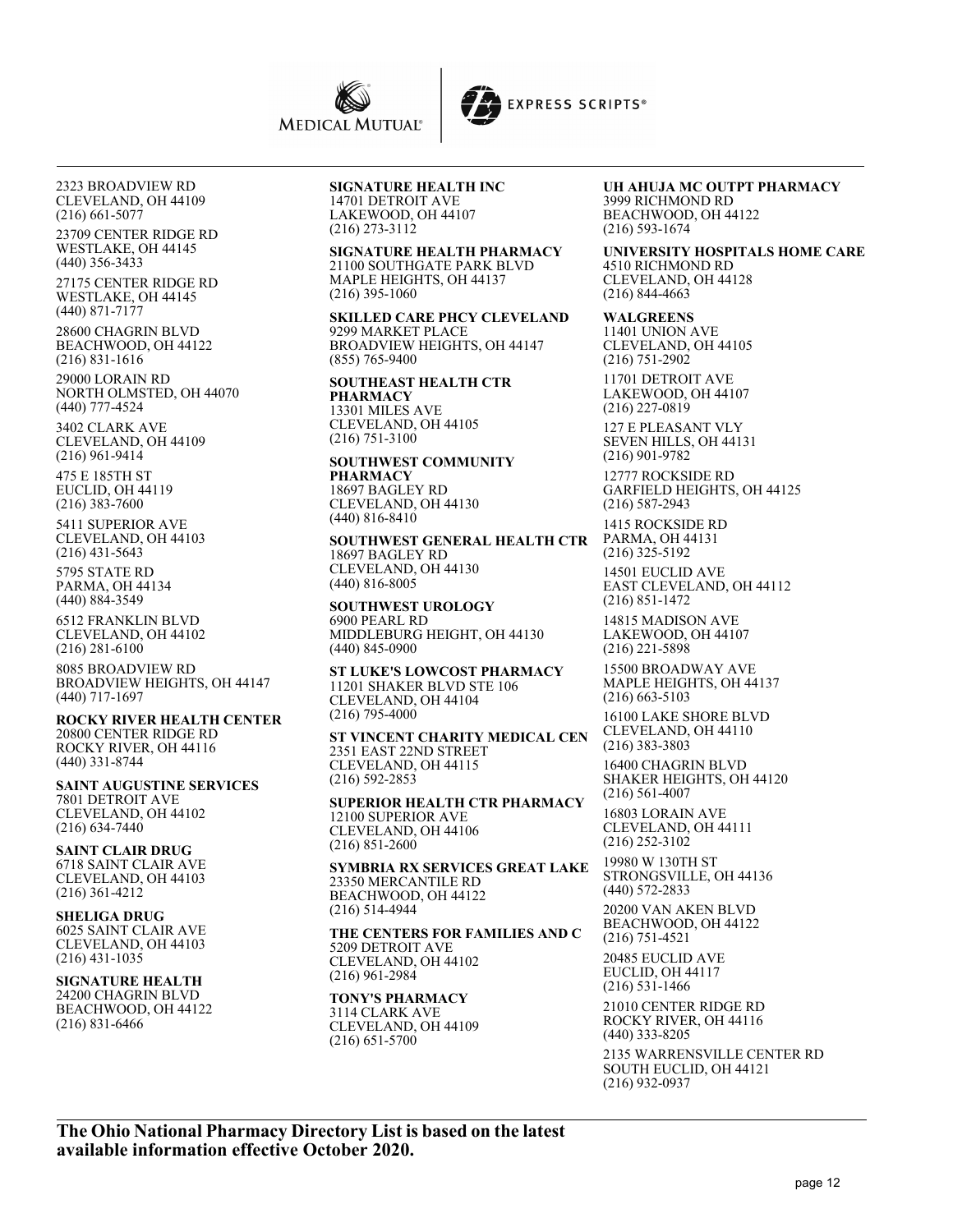



22401 LAKE SHORE BLVD EUCLID, OH 44123 (216) 261-4497 24590 LORAIN RD NORTH OLMSTED, OH 44070 (440) 716-0437 25524 CENTER RIDGE RD WESTLAKE, OH 44145 (440) 892-0525 27251 WOLF RD BAY VILLAGE, OH 44140 (440) 835-1450 3020 MAYFIELD RD CLEVELAND HEIGHTS, OH 44118 (216) 932-4759 3415 CLARK AVE CLEVELAND, OH 44109 (216) 651-0212 4071 LEE RD CLEVELAND, OH 44128 (216) 561-1318 4265 STATE RD CLEVELAND, OH 44109 (216) 739-9659 4281 W 130TH ST CLEVELAND, OH 44135 (216) 941-8702 4546 MAYFIELD RD CLEVELAND, OH 44121 (216) 691-0897 5090 TURNEY RD GARFIELD HEIGHTS, OH 44125 (216) 581-6791 520 BROADWAY AVE BEDFORD, OH 44146 (440) 232-6500 5400 PEARL RD PARMA, OH 44129 (440) 886-6233 5644 MAYFIELD RD LYNDHURST, OH 44124 (440) 646-2314 6 E BAGLEY RD BEREA, OH 44017 (440) 891-9422 6270 SOM CENTER RD SOLON, OH 44139 (440) 836-0494 6300 PEARL RD PARMA HEIGHTS, OH 44130 (440) 886-0775 6661 BROADWAY AVE CLEVELAND, OH 44105 (216) 883-0183

6900 ROCKSIDE RD INDEPENDENCE, OH 44131 (216) 525-0732

7260 PEARL RD CLEVELAND, OH 44130 (440) 886-2353

751 RICHMOND RD RICHMOND HEIGHTS, OH 44143 (440) 442-3368

7888 YORK RD PARMA, OH 44130 (440) 845-4903

8966 BRECKSVILLE RD BRECKSVILLE, OH 44141 (440) 526-5250

9751 CHESTER AVE STE A CLEVELAND, OH 44106 (216) 416-7680

**WALMART** 10000 BROOKPARK RD CLEVELAND, OH 44130 (216) 741-7386

1868 WARRENSVILLE CENTER RD SOUTH EUCLID, OH 44121 (216) 382-2358

24801 BROOKPARK RD NORTH OLMSTED, OH 44070 (440) 979-9406

3400 STEELYARD DR CLEVELAND, OH 44109 (216) 661-5561

6594 MAYFIELD RD MAYFIELD HEIGHTS, OH 44124 (440) 446-9325

8083 W RIDGEWOOD DR PARMA, OH 44129 (440) 884-5709 8585 PEARL RD

STRONGSVILLE, OH 44136 (440) 826-0644

## **DARKE COUNTY**

**CVS** 1009 E MAIN ST GREENVILLE, OH 45331 (937) 548-8730

**FAMILY HEALTH PHARMACY** 5735 MEEKER RD GREENVILLE, OH 45331 (937) 548-2953

**KAUP PHARMACY** 42 W MAIN ST VERSAILLES, OH 45380 (937) 526-3337

**KROGER PHARMACY** 200 LEASE AVE GREENVILLE, OH 45331 (937) 548-1736

#### **MEDICINE AND MORE** 100 FORT JEFFERSON AVE GREENVILLE, OH 45331 (937) 547-1642

**WALGREENS** 1000 E MAIN ST GREENVILLE, OH 45331 (937) 547-9324

**WALMART** 1501 WAGONER AVE GREENVILLE, OH 45331 (937) 547-9844

#### **DEFIANCE COUNTY**

**HICKSVILLE PHCY AND HOME MED** 116 E HIGH ST HICKSVILLE, OH 43526 (419) 542-6218

#### **KROGER PHARMACY**

1890 E 2ND ST DEFIANCE, OH 43512 (419) 782-8079

#### **MEIJER PHARMACY**

137 ELLIOTT RD DEFIANCE, OH 43512 (419) 783-2810

**MERCY DEFIANCE CLINIC PHCY** 1400 E 2ND ST DEFIANCE, OH 43512 (419) 783-3376

**OKULEYS PHARMACY AND HOME MED** 1201 E 2ND ST DEFIANCE, OH 43512

**RITE AID** 1816 2ND ST E DEFIANCE, OH 43512 (419) 782-7832

(419) 784-4800

618 N CLINTON ST DEFIANCE, OH 43512 (419) 782-0155

**WALGREENS** 1829 N CLINTON ST DEFIANCE, OH 43512 (419) 782-2499

**WALMART** 1804 N CLINTON ST DEFIANCE, OH 43512 (419) 784-2404

## **DELAWARE COUNTY**

**CVS** 10560 SAWMILL RD POWELL, OH 43065 (614) 356-4367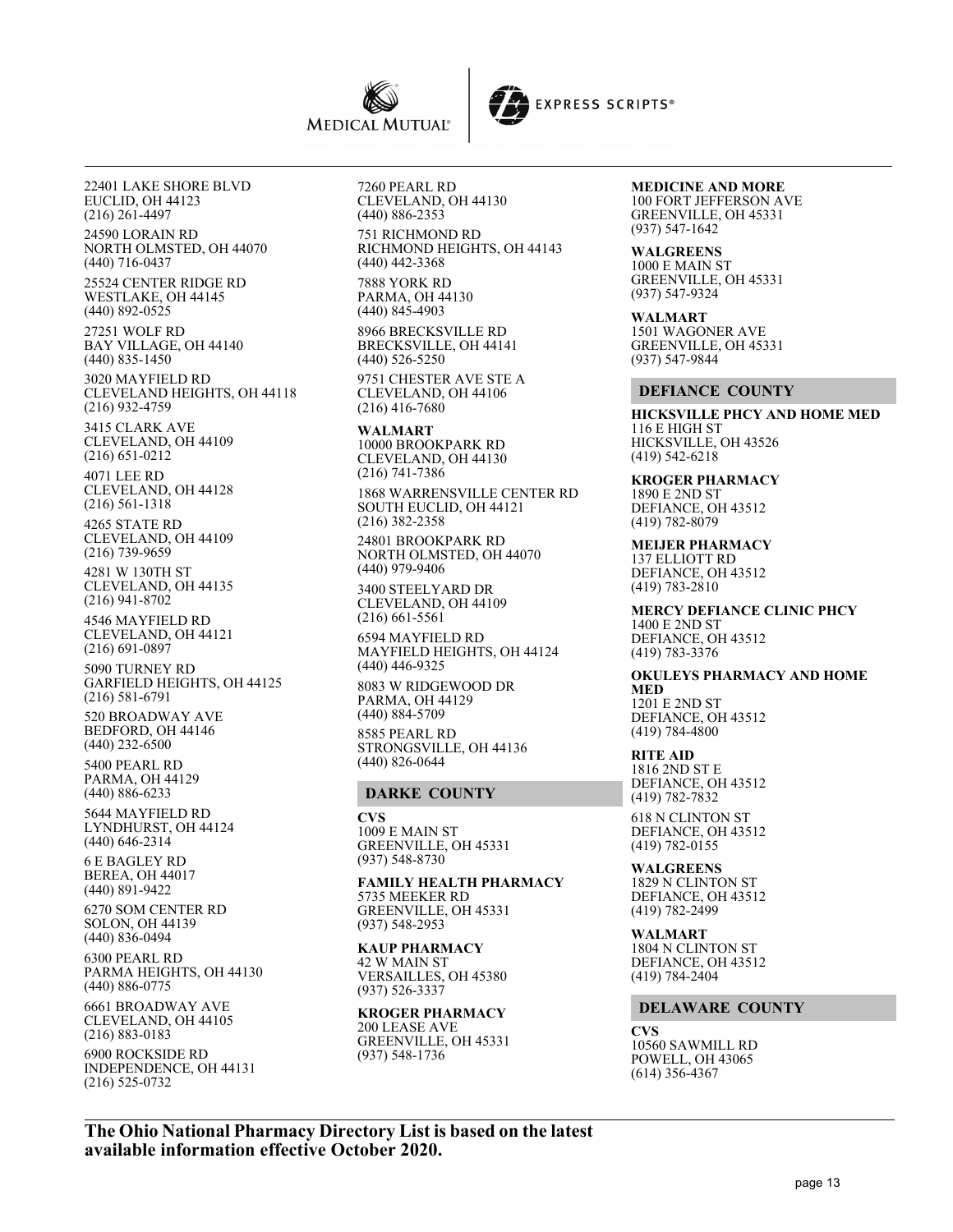

111 W CHERRY ST SUNBURY, OH 43074 (740) 965-3061

1725 WEST CENTRAL AVE DELAWARE, OH 43015 (740) 363-8171

190 S SANDUSKY ST DELAWARE, OH 43015 (740) 363-1181

3488 SELDOM SEEN RD POWELL, OH 43065 (614) 718-1508

6165 GLICK RD POWELL, OH 43065 (614) 766-8399

9151 S OLD STATE RD LEWIS CENTER, OH 43035 (614) 846-8027

**DISCOUNT DRUG MART** 8951 S OLD STATE RD LEWIS CENTER, OH 43035 (614) 841-7555

**GIANT EAGLE** 4000 W POWELL RD POWELL, OH 43065 (614) 889-8438

55 MEADOW PARK AVE LEWIS CENTER, OH 43035 (740) 657-1344

650 N STATE ST WESTERVILLE, OH 43082 (614) 865-0487

**KROGER PHARMACY** 131 STATE ROUTE 3 SUNBURY, OH 43074 (740) 965-0520

1840 COLUMBUS PIKE DELAWARE, OH 43015 (740) 363-0035

3975 W POWELL RD POWELL, OH 43065 (614) 889-5257

6417 COLUMBUS PIKE LEWIS CENTER, OH 43035 (740) 888-1290

7345 STATE ROUTE 3 WESTERVILLE, OH 43082 (614) 794-5550

801 N HOUK RD DELAWARE, OH 43015 (740) 362-8426

## **MEDMARX PHARMACY**

347 W OLENTANGY ST POWELL, OH 43065 (614) 698-0042

## **MEIJER PHARMACY**

100 POLARIS PKWY WESTERVILLE, OH 43082 (614) 865-2010

1380 SUNBURY RD DELAWARE, OH 43015 (740) 368-5910

8870 COLUMBUS PIKE LEWIS CENTER, OH 43035 (740) 548-0010

**OHIO FOOT AND ANKLE** 300 POLARIS PKWY STE 2000 WESTERVILLE, OH 43082 (216) 577-1003

**POWELL PHARMACY** 4004 PRESIDENTIAL PKWY POWELL, OH 43065 (614) 636-4499

**WALGREENS** 19 LONDON RD DELAWARE, OH 43015 (740) 368-9380

748 N STATE ST WESTERVILLE, OH 43082 (614) 865-0352

9110 DUBLIN RD SHAWNEE HILLS, OH 43065 (614) 932-0303

9669 SAWMILL PKWY POWELL, OH 43065 (614) 210-0306

**WALMART** 1760 COLUMBUS PIKE DELAWARE, OH 43015 (740) 369-0422 8645 COLUMBUS PIKE LEWIS CENTER, OH 43035 (740) 657-8101

## **ERIE COUNTY**

**BUDERER DRUG** 633 HANCOCK ST SANDUSKY, OH 44870 (419) 627-2800

**CANCER CARE AMBULATORY PHCY** 417 QUARRY LAKES DR SANDUSKY, OH 44870 (419) 609-2845

**CVS** 4020 MILAN RD SANDUSKY, OH 44870 (419) 609-3341

513 E MONROE ST SANDUSKY, OH 44870 (419) 625-2284

## **DISCOUNT DRUG MART**

3700 MILAN RD SANDUSKY, OH 44870 (419) 625-0733

420 CLEVELAND RD E HURON, OH 44839 (419) 433-4565

4208 LIBERTY AVE VERMILION, OH 44089 (440) 967-3000

**FIRELANDS OUTPATIENT PHARMACY** 1111 HAYES AVE SANDUSKY, OH 44870 (419) 557-7473

**GIANT EAGLE** 4453 LIBERTY AVE VERMILION, OH 44089 (440) 967-1220

**KROGER PHARMACY** 508 W PERKINS AVE SANDUSKY, OH 44870 (419) 627-1271

**MEIJER PHARMACY** 4702 MILAN RD SANDUSKY, OH 44870 (419) 627-7910

**RITE AID** 1420 SYCAMORE LINE RD SANDUSKY, OH 44870 (419) 625-2258

334 W PERKINS ST SANDUSKY, OH 44870 (419) 624-8442

4580 LIBERTY AVE VERMILION, OH 44089 (440) 967-2018

**WALMART** 5500 MILAN RD SANDUSKY, OH 44870 (419) 627-8283

## **FAIRFIELD COUNTY**

**CVS** 1100 HILL RD N PICKERINGTON, OH 43147 (614) 866-7076 111 S MEMORIAL DR LANCASTER, OH 43130 (740) 653-2631

1300 RIVER VALLEY BLVD LANCASTER, OH 43130 (740) 681-1875

3506 GENDER RD CANAL WINCHESTER, OH 43110 (614) 837-5588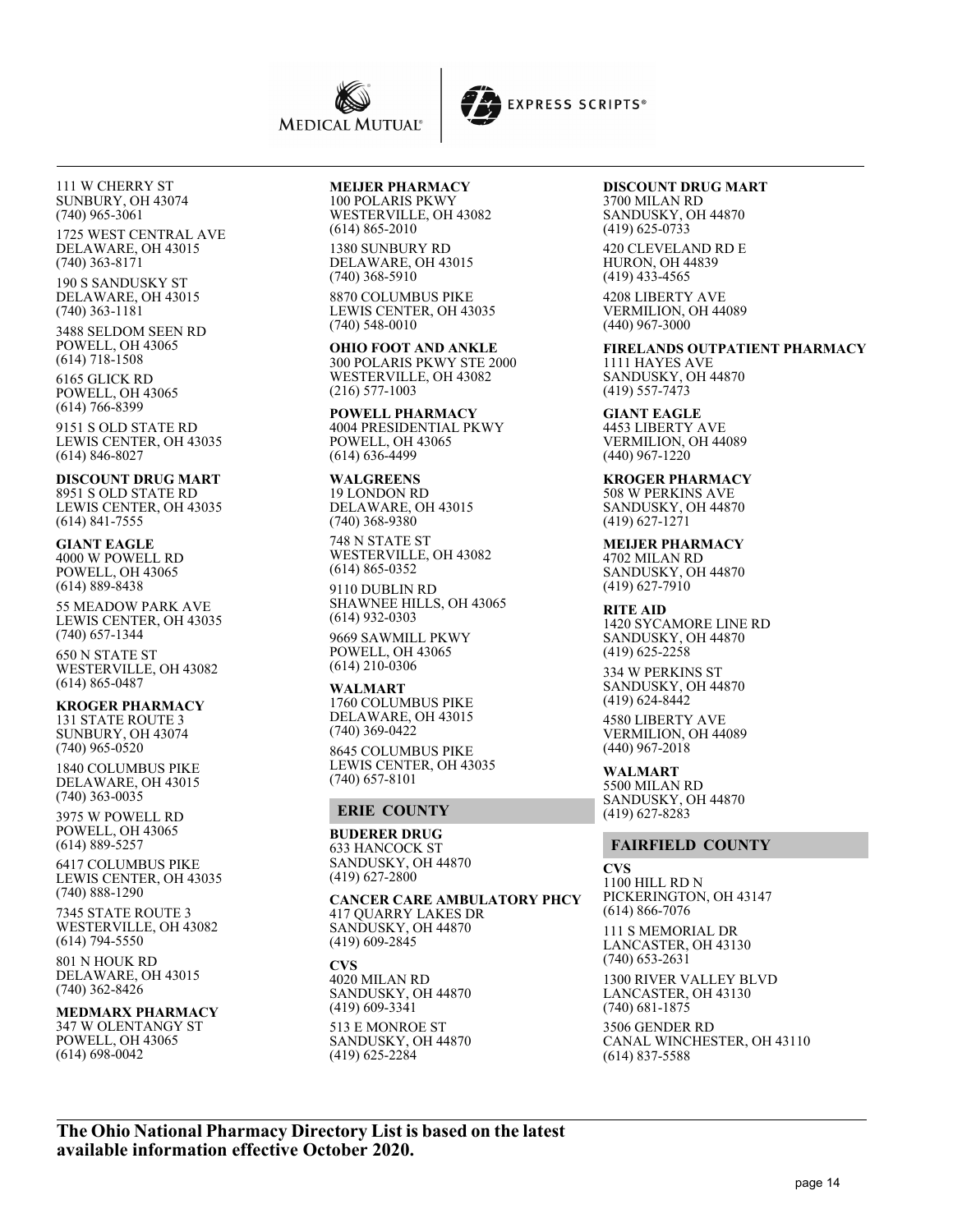



#### **DISCOUNT DRUG MART** 845 HILL RD N

PICKERINGTON, OH 43147 (614) 920-3330

**EMBRACE HEALTHCARE** 3675 DOLSON CT CARROLL, OH 43112 (740) 918-9507

**GIANT EAGLE** 1394 ETY SHOPS WAY LANCASTER, OH 43130 (740) 654-5219

873 REFUGEE DR PICKERINGTON, OH 43147 (614) 866-3756

**KROGER PHARMACY** 1045 HILL RD N PICKERINGTON, OH 43147 (614) 759-2765

1141 E MAIN ST LANCASTER, OH 43130 (740) 653-2369

1735 N MEMORIAL DR LANCASTER, OH 43130 (740) 654-2044

3588 GENDER RD CANAL WINCHESTER, OH 43110 (614) 920-7404

401 N EWING ST LANCASTER, OH 43130 (740) 654-1019

6095 GENDER RD CANAL WINCHESTER, OH 43110 (614) 834-2805

7833 REFUGEE RD NW PICKERINGTON, OH 43147 (614) 417-0020

**MEDICINE SHOPPE 1018** 900 E MAIN ST LANCASTER, OH 43130 (740) 653-7779

**MEDICINE SHOPPE 2000** 114 N MAIN ST BALTIMORE, OH 43105 (740) 862-4240

**MEIJER PHARMACY** 2900 COLUMBUS LNCSTR RD NW LANCASTER, OH 43130 (740) 681-2410

8300 MEIJER DR CANAL WINCHESTER, OH 43110 (614) 920-7210

**MILLERSPORT PHARMACY** 12075 LANCASTER ST MILLERSPORT, OH 43046 (740) 467-2232

## **PICKERINGTON PHARMACY**

641 HILL RD N PICKERINGTON, OH 43147 (614) 837-2112

**RISCH DRUG STORE** 533 N COLUMBUS ST LANCASTER, OH 43130 (740) 653-1324

803 W FAIR AVE LANCASTER, OH 43130 (740) 653-1814

**TARUN MEHRA MD INC** 1055 W MARKET ST STE H BALTIMORE, OH 43105 (614) 235-2326

**VITACARE PHARMACY** 10501 BLACKLICK EASTERN RD PICKERINGTON, OH 43147 (614) 333-0168

**WALGREENS** 1101 HILL RD N PICKERINGTON, OH 43147 (614) 751-1736

859 E MAIN ST LANCASTER, OH 43130 (740) 654-2592

911 N MEMORIAL DR LANCASTER, OH 43130 (740) 681-9579

**WALMART** 1041 ETY RD NW LANCASTER, OH 43130 (740) 687-0449

6674 WINCHESTER BLVD CANAL WINCHESTER, OH 43110 (614) 833-5663

#### **FAYETTE COUNTY**

**CVS** 1795 COLUMBUS AVE WSHNGTN CT HS, OH 43160 (740) 335-6162

**FAYETTE PHARMACY** 1500 COLUMBUS AVE WASHINGTON COURT HOUSE, OH 43160 (740) 335-9900

**KROGER PHARMACY** 548 CLINTON AVE WSHNGTN CT HS, OH 43160 (740) 335-4062

**WALGREENS** 1240 COLUMBUS AVE WSHNGTN CT HS, OH 43160 (740) 335-3180

**WALMART** 1397 LEESBURG AVE WASHINGTON CT HS, OH 43160 (740) 333-7681

#### **FRANKLIN COUNTY**

**AHF PHARMACY - COLUMBUS** 1230 N HIGH ST COLUMBUS, OH 43201 (614) 291-2670

**ANTHONY'S PHARMACY** 1719 BRICE RD REYNOLDSBURG, OH 43068 (614) 501-4410

**APOTHECARE** 131 N HIGH ST COLUMBUS, OH 43215 (614) 228-4476

**ARENA DISTRICT PHARMACY** 262 NEIL AVE STE 130 COLUMBUS, OH 43215 (614) 569-4799

**BENZER PHARMACY** 867 W TOWN ST STE 103 COLUMBUS, OH 43222 (614) 725-1340

**BIOSCRIP PHARMACY SERVICES** 5700 PERIMETER DRIVE, SUITE B DUBLIN, OH 43017 (877) 410-0132

**BRAVO PHARMACY** 4125 W BROAD ST STE B COLUMBUS, OH 43228 (614) 426-0813

**BRIOVARX INFUSION SERVICES INC** 2182 DIVIDEND DR COLUMBUS, OH 43228 (614) 219-2222

**BUCKEYE PHARMACY** 27 NORTON RD COLUMBUS, OH 43228 (614) 465-7070

**CARDINAL WELLNESS CTR PRMCY** 7200 CARDINAL PL W DUBLIN, OH 43017 (614) 356-4014

**CDI LONG TERM CARE** 11 W DUNCAN ST COLUMBUS, OH 43202 (614) 263-9424

**CENTRAL OHIO COMPREHENSIVE FOO** 575 COPELAND MILL RD WESTERVILLE, OH 43081 (614) 891-2828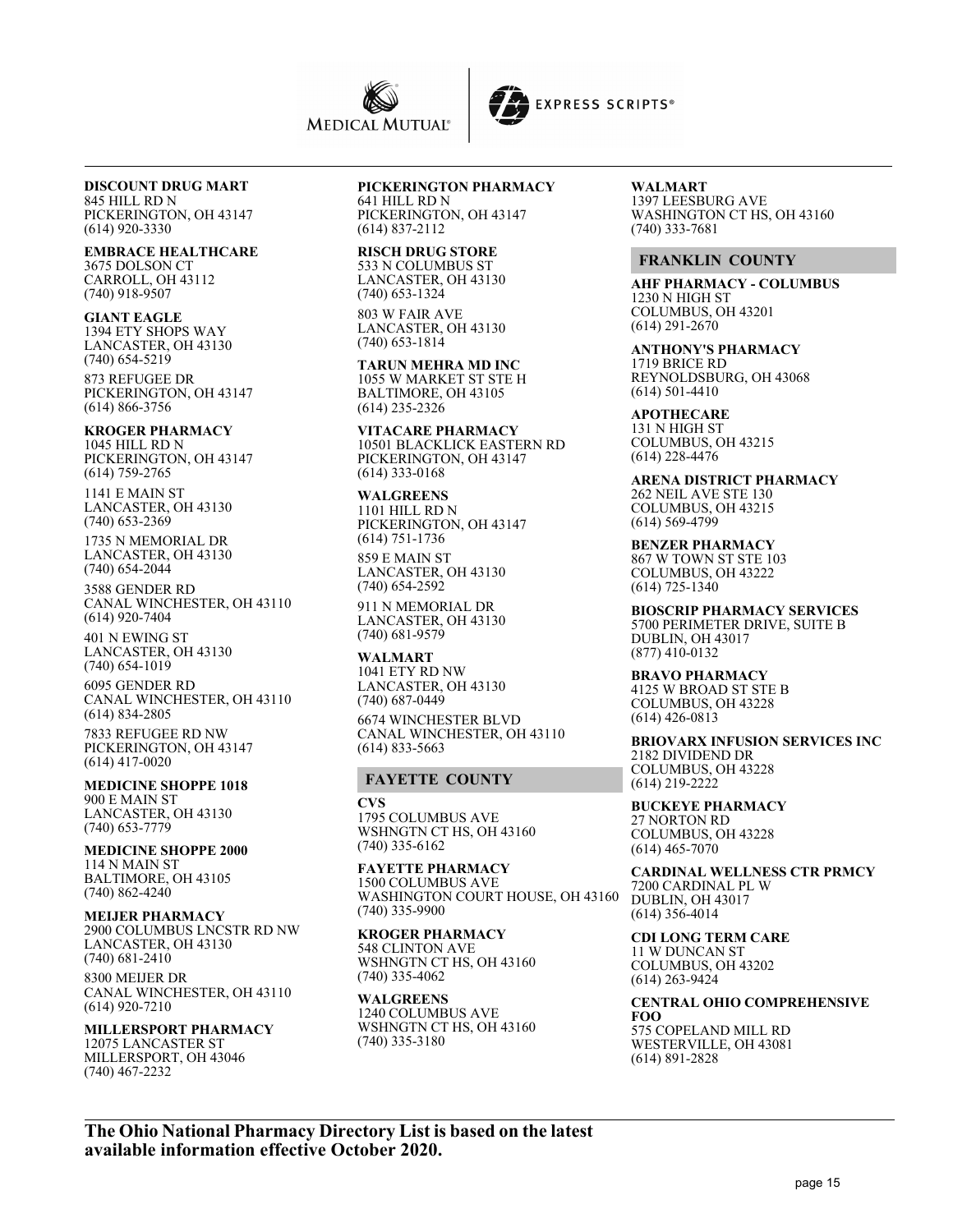



#### **CENTRAL OHIO FOOT AND ANKLE** 393 E TOWN ST STE 229 COLUMBUS, OH 43215 (614) 252-8637

**CENTRAL OHIO UROLOGY GROUP** 350 W WILSON BRIDGE RD WORTHINGTON, OH 43085 (614) 796-2900

701 TECH CENTER DR GAHANNA, OH 43230 (614) 396-2541

**CENTRAL POINT PHARMACY** 699 HARRISBURG PIKE STE L COLUMBUS, OH 43223 (614) 272-7000

**CHARITABLE PHCY OF CENTRAL OH** 200 E LIVINGSTON AVE COLUMBUS, OH 43215 (614) 227-0301

**CHILDREN'S HOSP OP PHARMACY** 700 CHILDRENS DR COLUMBUS, OH 43205 (614) 722-2160

**CHOICE PHARMACY** 4014 VENTURE CT COLUMBUS, OH 43228 (614) 297-8244

**CLINIC PHARMACY** 1000 E BROAD ST COLUMBUS, OH 43205 (614) 252-4348

**COLUMBUS AREA PHARMACY** 1515 E BROAD ST COLUMBUS, OH 43205 (614) 252-0711

**COLUMBUS PODIATRY AND SURGERY** 4605 MORSE RD STE 100 GAHANNA, OH 43230 (614) 476-3338

**COLUMBUS VAMC PHARMACY** 420 N JAMES RD COLUMBUS, OH 43219 (614) 388-7027

**CORAM SPECIALTY INFUSION SVCS** 4060 BUSINESS PARK DR COLUMBUS, OH 43204 (614) 351-5953

**COSTCO** 1500 GEMINI PL COLUMBUS, OH 43240 (614) 987-1909

3888 STELZER RD COLUMBUS, OH 43219 (614) 934-6221

**CROSBY'S DRUG** 2609 N HIGH ST COLUMBUS, OH 43202 (614) 263-9424

#### **CROSS POINT PHARMACY** 800 CROSS POINTE RD STE P GAHANNA, OH 43230

(614) 694-0022 **CVS** 1001 NORTON RD GALLOWAY, OH 43119 (614) 853-3836 109 S HIGH ST COLUMBUS, OH 43215

(614) 224-4261 1202 COUNTY LINE RD WESTERVILLE, OH 43081 (614) 891-8300

1211 MORSE RD COLUMBUS, OH 43229 (614) 268-8090

1400 PARSONS AVE COLUMBUS, OH 43206 (614) 449-9399

145 S STATE ST WESTERVILLE, OH 43081 (614) 890-4660

1485 POLARIS PKWY COLUMBUS, OH 43240 (614) 430-5596 1495 W 5TH AVE

COLUMBUS, OH 43212 (614) 486-7159

1500 LOCKBOURNE RD COLUMBUS, OH 43206 (614) 449-9771

1515 W BROAD ST COLUMBUS, OH 43222 (614) 274-1620

1717 OLENTANGY RIVER RD COLUMBUS, OH 43212 (614) 298-1078

175 W MAIN ST NEW ALBANY, OH 43054 (614) 855-5771

1885 W HENDERSON RD UPPER ARLINGTON, OH 43220 (614) 451-6555 1892 N HIGH ST COLUMBUS, OH 43201 (614) 298-8051

1950 HARD RD COLUMBUS, OH 43235 (614) 761-2553 1970 HILLIARD ROME RD HILLIARD, OH 43026 (614) 219-5161

2020 EAKIN RD COLUMBUS, OH 43223 (614) 276-8989

2100 E DUBLIN GRANVILLE RD COLUMBUS, OH 43229 (614) 891-1410

2120 STRINGTOWN RD GROVE CITY, OH 43123 (614) 875-7884

2160 N HIGH ST COLUMBUS, OH 43201 (614) 294-2105

2437 TAYLOR PARK DR REYNOLDSBURG, OH 43068 (614) 655-5002

2532 E MAIN ST COLUMBUS, OH 43209 (614) 235-3024

2565 LONDON GROVEPORT RD GROVE CITY, OH 43123 (614) 277-2921

2680 N HIGH ST COLUMBUS, OH 43202 (614) 267-5607

2929 STELZER RD COLUMBUS, OH 43219 (614) 337-6210

305 W BRIDGE ST DUBLIN, OH 43017 (614) 889-6530

3100 CLEVELAND AVE COLUMBUS, OH 43224 (614) 263-0923

3282 TREMONT RD UPPER ARLINGTON, OH 43221 (614) 326-1288

3307 E BROAD ST COLUMBUS, OH 43213 (614) 235-8605

3355 E LIVINGSTON AVE COLUMBUS, OH 43227 (614) 237-3737

3424 S HIGH ST COLUMBUS, OH 43207 (614) 491-8137

3499 CLIME RD COLUMBUS, OH 43223 (614) 276-2651 3575 BROADWAY GROVE CITY, OH 43123 (614) 875-0261

3883 PARK MILL RUN DR HILLIARD, OH 43026 (614) 876-3510 3955 E BROAD ST WHITEHALL, OH 43213 (614) 236-1583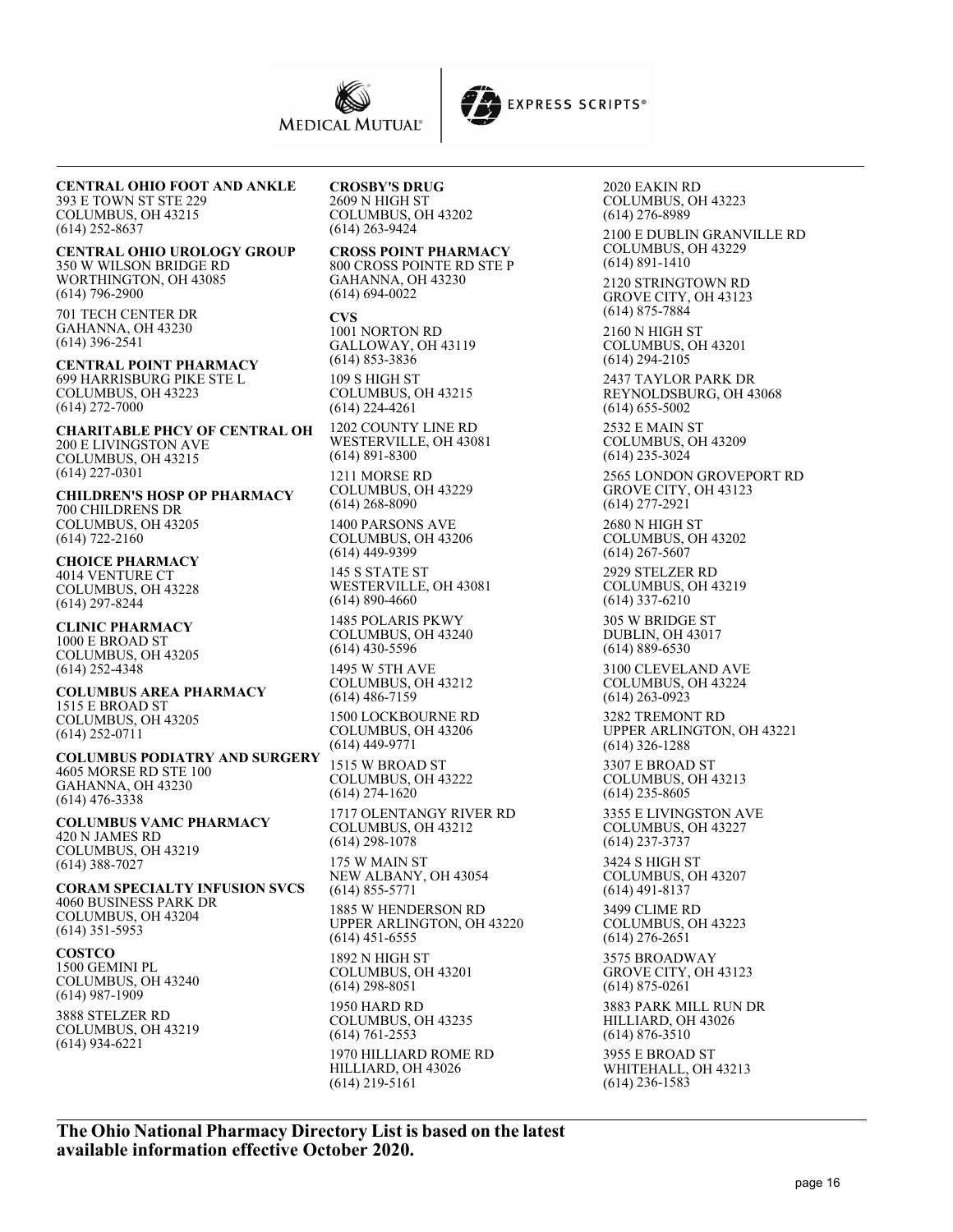



4144 BUCKEYE PKWY GROVE CITY, OH 43123 (614) 305-3955 4199 MORSE XING COLUMBUS, OH 43219 (614) 471-3264 4211 TRUEMAN BLVD HILLIARD, OH 43026 (614) 876-7089 4280 MORSE RD COLUMBUS, OH 43230 (614) 473-1123 4400 CLEVELAND AVE COLUMBUS, OH 43224 (614) 475-3611 4548 E MAIN ST WHITEHALL, OH 43213 (614) 235-7076 4610 CEMETERY RD HILLIARD, OH 43026 (614) 777-5988 4777 SAWMILL RD COLUMBUS, OH 43220 (614) 459-7641 4801 W BROAD ST COLUMBUS, OH 43228 (614) 878-7565 4961 ROBERTS RD HILLIARD, OH 43026 (614) 850-2407 5445 N HIGH ST COLUMBUS, OH 43214 (614) 844-3699 55 GRACELAND BLVD COLUMBUS, OH 43214 (614) 781-9407 591 E LIVINGSTON AVE COLUMBUS, OH 43215 (614) 464-2480 60 N STYGLER RD GAHANNA, OH 43230 (614) 475-2014 6000 SAWMILL RD DUBLIN, OH 43017 (614) 798-8172 6030 N HAMILTON RD COLUMBUS, OH 43081 (614) 245-6033 620 S CLEVELAND AVE WESTERVILLE, OH 43081 (614) 891-9771 6300 SCIOTO DARBY RD HILLIARD, OH 43026 (614) 529-2604

6659 E MAIN ST REYNOLDSBURG, OH 43068 (614) 866-2280

711 PARK RD WORTHINGTON, OH 43085 (614) 841-0336 7470 SAWMILL RD

DUBLIN, OH 43016 (614) 889-8662

759 NEIL AVE COLUMBUS, OH 43215 (614) 224-9275

8100 E BROAD ST REYNOLDSBURG, OH 43068 (614) 322-9706

8467 E MAIN ST REYNOLDSBURG, OH 43068 (614) 863-2000

900 N HAMILTON RD GAHANNA, OH 43230 (614) 428-5201

918 N HIGH ST WORTHINGTON, OH 43085 (614) 888-6366

933 BETHEL RD COLUMBUS, OH 43214 (614) 459-9521

**DANE DRUGS** 6495 E BROAD ST STE D COLUMBUS, OH 43213 (614) 866-9338

**DECILLION HEALTHCARE** 270 CRAMER CREEK CT DUBLIN, OH 43017 (614) 389-8371

**DEDICATED SENIOR MEDICAL CENTE**

2260 MORSE RD COLUMBUS, OH 43229 (614) 702-7899

50 N WILSON RD COLUMBUS, OH 43204 (614) 702-7915

**DEDICATED SENIOR WHITEHALL** 5156 E MAIN ST COLUMBUS, OH 43213 (614) 702-7655

**DIAMOND PHARMACY SERVICES** 975 EASTWIND DR STE 115 WESTERVILLE, OH 43081 (888) 503-2524

#### **DISCOUNT DRUG MART** 2290 STRINGTOWN RD

GROVE CITY, OH 43123 (614) 539-4880

5599 N HAMILTON RD COLUMBUS, OH 43230 (614) 472-0972

# **DOCTORS PHARMACY**

4878 W BROAD ST COLUMBUS, OH 43228 (614) 705-6222

**DOCTORS PHARMACY HILLTOP** 2575 W BROAD ST COLUMBUS, OH 43204 (614) 641-9687

**EDWARDS DRUGS** 1083 MT VERNON AVE COLUMBUS, OH 43203 (614) 258-9527

**EQUITAS HEALTH PHARMACY** 1033 N HIGH ST COLUMBUS, OH 43201 (614) 340-6776

**EQUITAS HEALTH PHARMACY #3** 736 E LONG ST COLUMBUS, OH 43203 (614) 300-2334

**GENOA HEALTHCARE** 1301 N HIGH ST COLUMBUS, OH 43201 (614) 297-8766

299 CRAMER CREEK CT RM P DUBLIN, OH 43017 (614) 763-2968

525 METRO PL N STE 150 DUBLIN, OH 43017 (614) 943-4055

700 BROOKSEDGE BLVD WESTERVILLE, OH 43081 (614) 948-6040

**GIANT EAGLE** 1250 N HAMILTON RD COLUMBUS, OH 43230 (614) 939-5280

2173 STRINGTOWN RD GROVE CITY, OH 43123 (614) 875-8591

280 E WHITTIER ST COLUMBUS, OH 43206 (614) 443-5232

2801 N HIGH ST COLUMBUS, OH 43202 (614) 268-3223

2900 STELZER RD COLUMBUS, OH 43219 (614) 337-0397

3061 KINGSDALE CTR COLUMBUS, OH 43221 (614) 538-0801

3841 S HAMILTON RD GROVEPORT, OH 43125 (614) 836-8420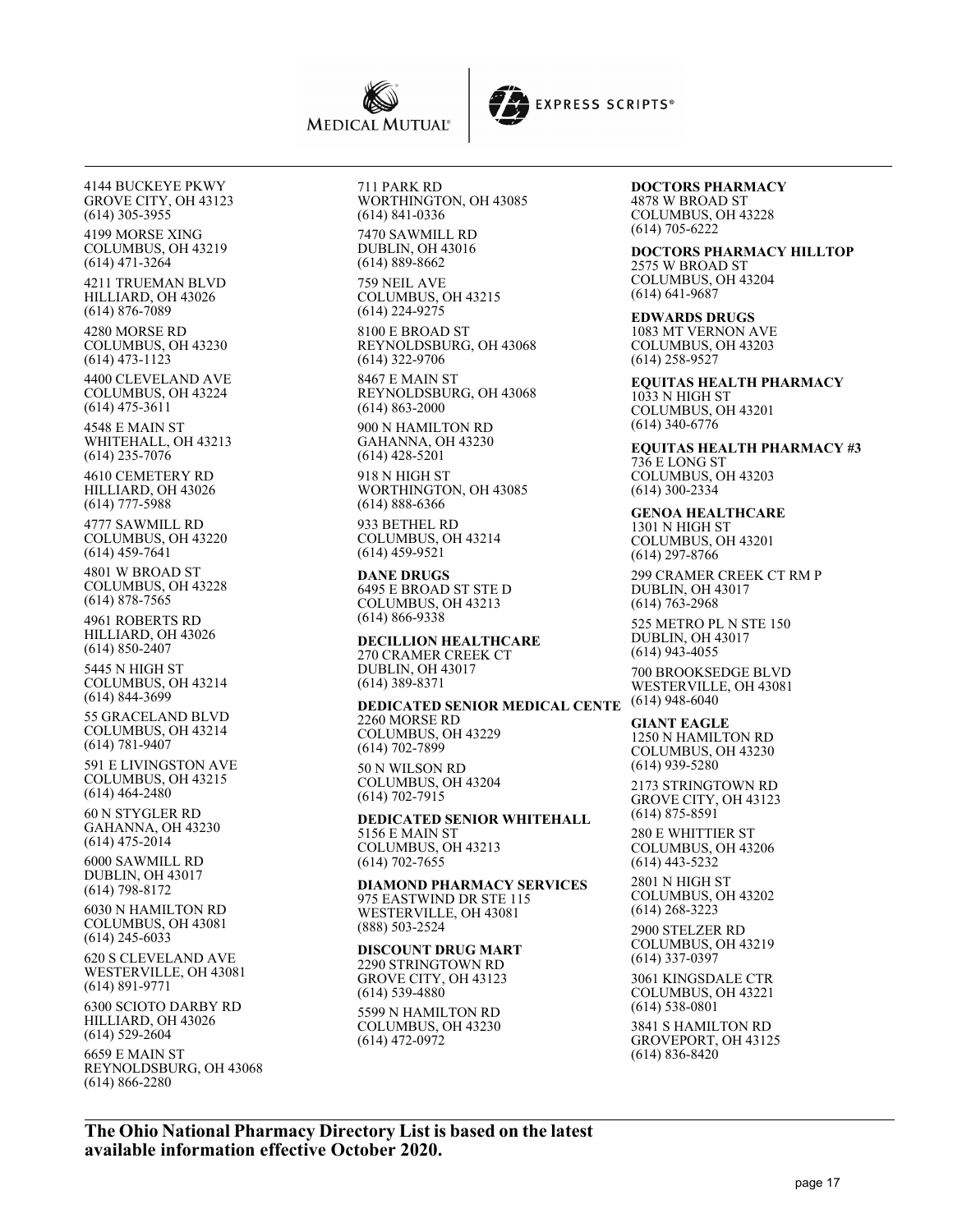



4747 SAWMILL RD COLUMBUS, OH 43220 (614) 923-0481

4780 W BROAD ST COLUMBUS, OH 43228 (614) 878-8942

5461 NEW ALBANY RD W NEW ALBANY, OH 43054 (614) 939-4102

6700 HAYDEN RUN RD HILLIARD, OH 43026 (614) 529-6685

6700 PERIMETER LOOP RD DUBLIN, OH 43017 (614) 717-9424

6867 E BROAD ST COLUMBUS, OH 43213 (614) 866-3079

840 W 3RD AVE COLUMBUS, OH 43212 (614) 294-2344

**GLOBAL RX PHARMACY** 881 E MAIN ST STE 201 COLUMBUS, OH 43205 (614) 209-8187

**GOLDEN RX PHARMACY** 1959 E DUBLIN GRANVILLE RD COLUMBUS, OH 43229 (614) 505-8366

**GOODMED PHARMACY** 3433 AGLER RD STE 1400 COLUMBUS, OH 43219 (734) 434-2448

**HAPPY DRUGGIST-KRD** 5770 KARL ROAD COLUMBUS, OH 43229 (614) 847-3784

**HEALTHLAND PHARMACY** 1979 CLEVELAND AVE COLUMBUS, OH 43211 (614) 299-9669

**HEMATOLOGY ONC CONSULTANTS** 340 E TOWN ST STE 8-200 COLUMBUS, OH 43215 (614) 846-0044

**HOPE PHARMACY LTD** 5791 CLEVELAND AVE COLUMBUS, OH 43231 (614) 426-4160

**INFINITY PHARMACY** 2773 CLEVELAND AVE COLUMBUS, OH 43224 (614) 591-3070

**INSPIRE RX** 2787 CHARTER ST COLUMBUS, OH 43228 (614) 407-8000

**KROGER PHARMACY** 1177 POLARIS PKWY COLUMBUS, OH 43240 (614) 430-2445

1350 N HIGH ST COLUMBUS, OH 43201 (614) 294-1696

1365 STONERIDGE DR GAHANNA, OH 43230 (614) 418-1529

1375 CHAMBERS RD COLUMBUS, OH 43212 (614) 488-4062

1425 WORTHINGTON CENTRE DR WORTHINGTON, OH 43085 (614) 841-7412

1441 PARSONS AVE COLUMBUS, OH 43207 (614) 445-5734

150 W SYCAMORE ST COLUMBUS, OH 43215 (614) 340-7980

1585 GEORGESVILLE SQUARE DR COLUMBUS, OH 43228 (614) 878-1664

1630 MORSE RD COLUMBUS, OH 43229 (614) 438-5751

1955 W HENDERSON RD UPPER ARLINGTON, OH 43220 (614) 457-1939 199 GRACELAND BLVD

COLUMBUS, OH 43214  $(614)$  410-1108

2000 E MAIN ST COLUMBUS, OH 43205 (614) 252-1064 2090 CROWN PLZ DR

COLUMBUS, OH 43220 (614) 326-5650 2161 EAKIN RD

COLUMBUS, OH 43223 (614) 274-7748

2474 STRINGTOWN RD GROVE CITY, OH 43123 (614) 875-0596

2525 HILLIARD ROM RD HILLIARD, OH 43026 (614) 771-4172

299 W BRIDGE ST DUBLIN, OH 43017 (614) 889-0710

300 S HAMILTON RD GAHANNA, OH 43230 (614) 416-6420 3417 N HIGH ST COLUMBUS, OH 43214 (614) 263-1796 3600 SOLDANO BLVD COLUMBUS, OH 43228 (614) 274-8108

3637 S HIGH ST COLUMBUS, OH 43207 (614) 492-1081

3675 E BROAD ST WHITEHALL, OH 43213 (614) 239-0404

4485 REFUGEE RD COLUMBUS, OH 43227 (614) 861-7171

4656 CEMETERY RD HILLIARD, OH 43026 (614) 876-1248

5161 HAMPSTED VILLAGE WAY NEW ALBANY, OH 43054 (614) 855-8670

55 W SCHROCK RD WESTERVILLE, OH 43081 (614) 890-8869

5800 W BROAD ST GALLOWAY, OH 43119 (614) 870-4354

5965 HOOVER RD GROVE CITY, OH 43123 (614) 277-3405

5991 SUNBURY RD WESTERVILLE, OH 43081 (614) 895-1575

60 WORTHINGTON MALL WORTHINGTON, OH 43085 (614) 410-2007

6011 GROVEPORT RD GROVEPORT, OH 43125 (614) 830-2015

6962 E MAIN ST REYNOLDSBURG, OH 43068 (614) 759-4184

7000 E BROAD ST COLUMBUS, OH 43213 (614) 575-3741

7100 PERIMETER LOOP RD DUBLIN, OH 43017 (614) 760-4246

7625 SAWMILL RD DUBLIN, OH 43016 (614) 923-2340

8460 E MAIN ST REYNOLDSBURG, OH 43068 (614) 552-0780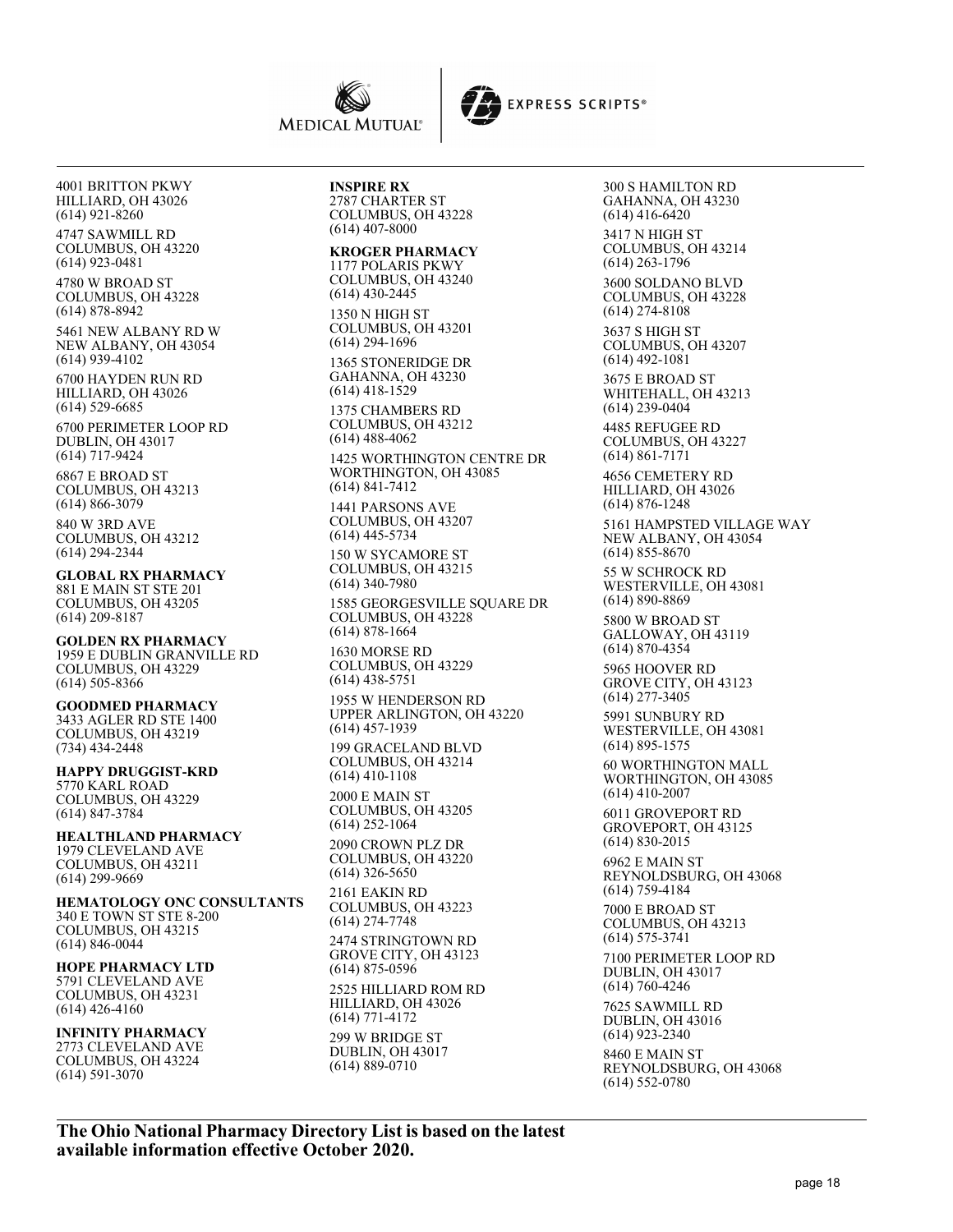



850 S HAMILTON RD WHITEHALL, OH 43213 (614) 759-2746

## **L T MEDICAL**

4300 CLIME RD STE 111 COLUMBUS, OH 43228 (614) 732-0849

#### **LIFELINE PHARMACY** 7623 E MAIN ST

REYNOLDSBURG, OH 43068 (614) 845-5463

**LINWORTHS PHARMACY** 2245 W DUBLIN GRANVILLE RD. WORTHINGTON, OH 43085 (614) 392-0960

**LOWER LIGHTS PHARMACY** 1160 W BROAD ST COLUMBUS, OH 43222 (614) 947-7615

#### **MATRIX PHARMACY** 3775B TRUEMAN CT HILLIARD, OH 43026 (614) 362-7242

**MAXCARERX PHARMACY** 1057 BETHEL RD COLUMBUS, OH 43220 (614) 725-3335

**MED CONNECT PHARMACY** 5320 E MAIN ST STE 700 COLUMBUS, OH 43213 (614) 868-3506

#### **MEDICAL ARTS PHARMACY** 3350 CLEVELAND AVE STE 1964 COLUMBUS, OH 43224 (614) 262-8970

**MEIJER PHARMACY**

1661 HILLIARD ROME RD COLUMBUS, OH 43228 (614) 529-5110

2811 LONDON GROVEPORT RD GROVE CITY, OH 43123 (614) 801-4310

5050 N HAMILTON RD COLUMBUS, OH 43230 (614) 855-4910

6175 SAWMILL RD DUBLIN, OH 43017 (614) 718-5710

8000 E BROAD ST REYNOLDSBURG, OH 43068 (614) 322-7410

#### **MID OHIO MEDICAL MANAGEMENT** 1755 LANCASTER AVE REYNOLDSBURG, OH 43068 (614) 577-1948

## **MILESTONE PHARMACY**

3350 CLEVELAND AVE COLUMBUS, OH 43224 (614) 600-5524

**MOUNT CARMEL PHARMACY** 500 S CLEVELAND AVE WESTERVILLE, OH 43081 (380) 898-8140

**MVP PHARMACY** 1924 PARSONS AVE COLUMBUS, OH 43207  $(614)$  449-8000

**NCH YELLOW PHARMACY** 380 BUTTERFLY GARDENS DR COLUMBUS, OH 43215 (614) 355-7160

**NORTH COLUMBUS HEALTH CENTER** 18 E 17TH AVE COLUMBUS, OH 43201 (614) 222-3604

**OAKLAND PARK PHARMACY** 1486 OAKLAND PARK AVE COLUMBUS, OH 43224 (614) 262-8719

**OH STATE OUTPATIENT CCCT** 460 W 10TH AVE RM L012 COLUMBUS, OH 43210 (614) 293-5920

**OLD VILLAGE PHARMACY** 50 OLD VILLAGE RD STE 103A COLUMBUS, OH 43228 (614) 853-3498

**OMNICARE OF CENTRAL OHIO** 2305 W BROOK DR COLUMBUS, OH 43228 (614) 534-0400

**OPTUMRX AT NATIONWIDE** 1 NATIONWIDE PLZ COLUMBUS, OH 43215 (614) 222-0045

**O'REILLY FAMILY PHARMACY** 1020 HIGH ST WORTHINGTON, OH 43085 (614) 865-2577

**OSU STUDENT HLTH CTR PHARMACY** 1875 MILLIKIN RD COLUMBUS, OH 43210 (614) 292-0125

**PHARMACY SPECIALTY GROUP - LTC** 757 BROOKSEDGE PLAZA DR WESTERVILLE, OH 43081 (844) 969-7999

**PHARMSCRIPT OF OH** 1685 WESTBELT DR COLUMBUS, OH 43228 (908) 389-1818

#### **PHILLIPS PHARMACY** 1017 MOUNT VERNON AVE COLUMBUS, OH 43203 (614) 253-2344

#### **PLANNED PARENTHOOD GREATER**

**OH** 1511 W BROAD ST COLUMBUS, OH 43222 (614) 222-3525

**PREMIERX PHARMACY** 4633 MORSE CENTRE RD COLUMBUS, OH 43229 (614) 924-2124

**PROCARE LTC OHIO** 402 E WILSON BRIDGE RD WORTHINGTON, OH 43085 (614) 964-4610

**REACHCARE PHARMACY** 4513 E MAIN ST COLUMBUS, OH 43213 (614) 525-0031

**RMB PHARMACY** 3545 OLENTANGY RIVER RD COLUMBUS, OH 43214 (614) 566-5115

**ROYAL PHARMACY** 2575 S HAMILTON RD COLUMBUS, OH 43232 (614) 547-0707

**SBH MEDICAL LTD** 655 DEARBORN PARK LN WORTHINGTON, OH 43085 (614) 847-6007

**SOLEO HEALTH INC** 6190 SHAMROCK CT STE 100 DUBLIN, OH 43016 (614) 467-8200

**THE DRUG STORE PHARMACY** 2940 GROVEPORT RD COLUMBUS, OH 43207 (614) 491-3446

**THE OHIO STATE UNIVERISTY OP** 600 ACKERMAN RD STE E1014 COLUMBUS, OH 43214 (614) 685-1672

**THE OHIO STATE UNIVERSITY OUTP** 181 TAYLOR AVE RM T0354 COLUMBUS, OH 43203 (614) 257-2628

410 W 10TH AVE RM 111 COLUMBUS, OH 43210 (614) 293-9795

**THOMPSONS COMMUNITY PHCY** 2800 W BROAD ST COLUMBUS, OH 43204 (614) 362-6888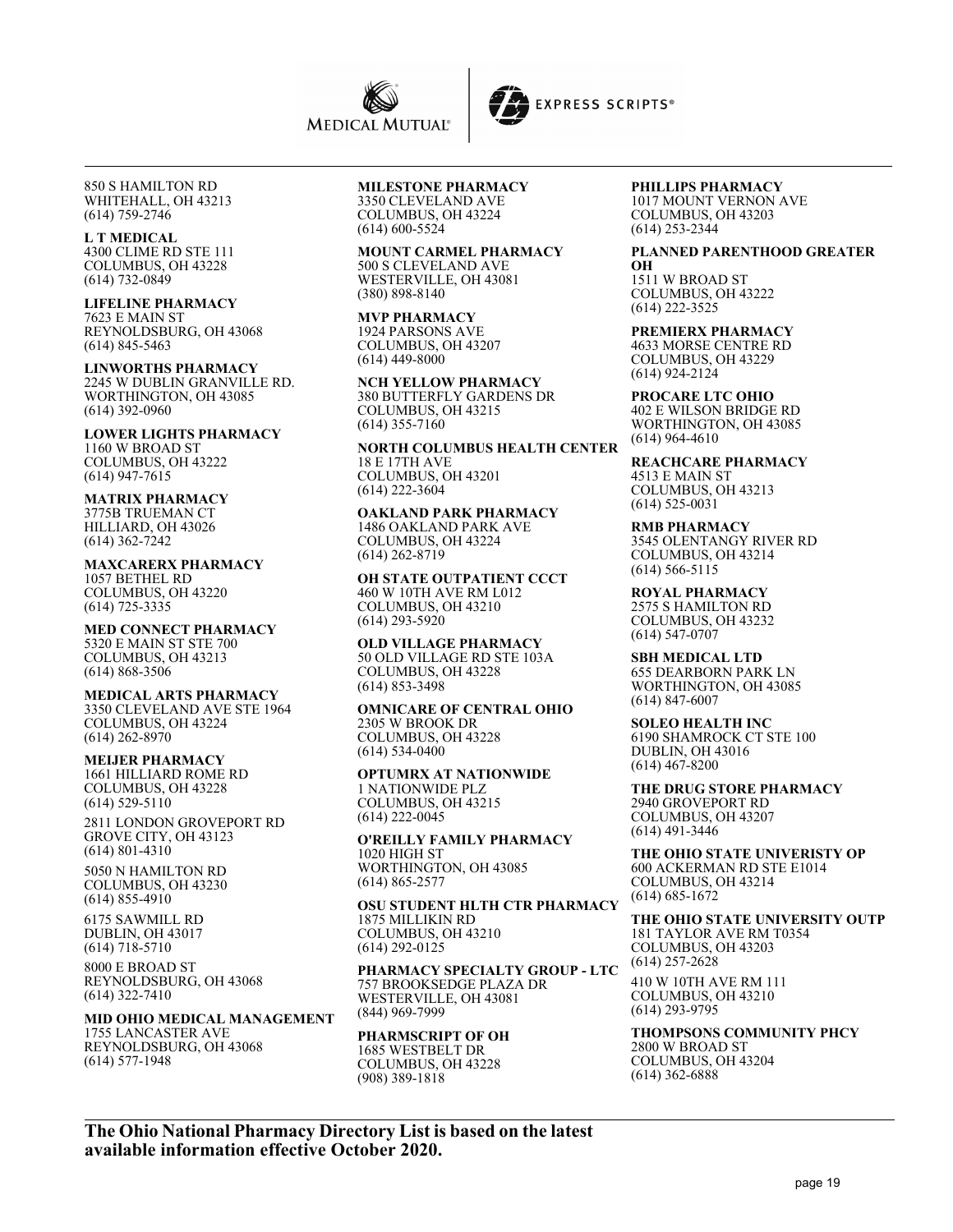



#### **THOMPSONS NEIGHBORHOOD PHARMAC**

2343 CLEVELAND AVE COLUMBUS, OH 43211 (614) 937-4957

#### **THOMPSONS PHARMACY GEORGESVILL** 421 GEORGESVILLE RD COLUMBUS, OH 43228 (614) 591-3991

**THOMPSONS TOWN STREET PHARMACY** 165 N MURRAY HILL RD COLUMBUS, OH 43228 (614) 591-3044

**TREMONT PHARMACY** 2144 TREMONT CTR COLUMBUS, OH 43221 (614) 488-2625

**TRIO PHARMACY** 1570 CLEVELAND AVE COLUMBUS, OH 43211 (614) 298-8180

**TWC PHCY AND WELLNESS CTR** 273A W SCHROCK RD WESTERVILLE, OH 43081 (614) 942-6240

**TWIN VALLEY PHARMACY** 2200 W BROAD ST COLUMBUS, OH 43223 (614) 752-0333

**UPTOWN PHARMACY** 23 N STATE ST WESTERVILLE, OH 43081 (614) 882-2392

**WALGREENS** 1040 POLARIS PKWY COLUMBUS, OH 43240 (614) 781-1037

114 W 3RD AVE STE 114 COLUMBUS, OH 43201 (614) 456-1108

1162 HARRISBURG PIKE COLUMBUS, OH 43223 (614) 351-0266

1280 DEMOREST RD COLUMBUS, OH 43204 (614) 279-1962

1444 W 5TH AVE GRANDVIEW HEIGHTS, OH 43212 (614) 486-3308

2110 STRINGTOWN RD GROVE CITY, OH 43123 (614) 277-1325 2150 E DUBLIN GRANVILLE RD COLUMBUS, OH 43229 (614) 523-1165

2615 BRICE RD REYNOLDSBURG, OH 43068 (614) 866-8218 2770 W BROAD ST COLUMBUS, OH 43204

(614) 276-9745 3015 E LIVINGSTON AVE

COLUMBUS, OH 43209 (614) 236-8622

3085 CLEVELAND AVE COLUMBUS, OH 43224 (614) 263-7551 3141 TREMONT RD

UPPER ARLINGTON, OH 43221 (614) 538-0029

3445 S HIGH ST COLUMBUS, OH 43207 (614) 497-3745

3583 E BROAD ST COLUMBUS, OH 43213 (614) 237-9123 4530 KENNY RD

COLUMBUS, OH 43220 (614) 326-0689

4617 E MAIN ST WHITEHALL, OH 43213 (614) 868-1224

4890 N HIGH ST COLUMBUS, OH 43214 (614) 261-9013

5 LIMITED PKWY E REYNOLDSBURG, OH 43068 (614) 856-4365

5195 N HAMILTON RD COLUMBUS, OH 43230 (614) 476-0988

5383 CEMETERY RD HILLIARD, OH 43026 (614) 771-7493

5555 NEW ALBANY RD NEW ALBANY, OH 43054 (614) 855-4806

5690 W BROAD ST COLUMBUS, OH 43228 (614) 870-7816

6201 E BROAD ST COLUMBUS, OH 43213 (614) 367-7526

6266 GENDER RD CANAL WINCHESTER, OH 43110 (614) 920-0287

6320 E MAIN ST REYNOLDSBURG, OH 43068 (614) 759-8048 6805 PERIMETER LOOP RD DUBLIN, OH 43016 (614) 336-0431

7900 E BROAD ST BLACKLICK, OH 43004 (614) 367-7923

**WALMART** 1221 GEORGESVILLE RD COLUMBUS, OH 43228 (614) 275-9832

1693 SPRINGTOWN RD GROVE CITY, OH 43123 (614) 539-8610

2700 BETHAL RD COLUMBUS, OH 43220 (614) 326-0661

2793 TAYLOR RD SW REYNOLDSBURG, OH 43068 (614) 367-1021

3579 S HIGH ST COLUMBUS, OH 43207 (614) 409-0689

3657 E MAIN ST WHITEHALL, OH 43213 (614) 239-7805

3900 MORSE RD COLUMBUS, OH 43219 (614) 476-2188

50 E SCHROCK RD WESTERVILLE, OH 43081 (614) 948-4446

5200 W POINTE PLZ COLUMBUS, OH 43228 (614) 876-7165

5900 BRITTON PKWY DUBLIN, OH 43016 (614) 717-9672

7730 SAWMILL RD COLUMBUS, OH 43016 (614) 943-6505

**WESTLAND PHARMACY** 100 N MURRAY HILL RD COLUMBUS, OH 43228 (614) 853-9000

**WHITEHALL PHARMACY** 4770 INDIANOLA AVE COLUMBUS, OH 43214 (614) 547-7766

**WHITE'S PHARMACY** 4057 E LIVINGSTON AVE COLUMBUS, OH 43227 (614) 237-7677

## **FULTON COUNTY**

**ALL-CARE PHARMACY** 151 E AIRPORT HWY STE B SWANTON, OH 43558 (419) 214-4600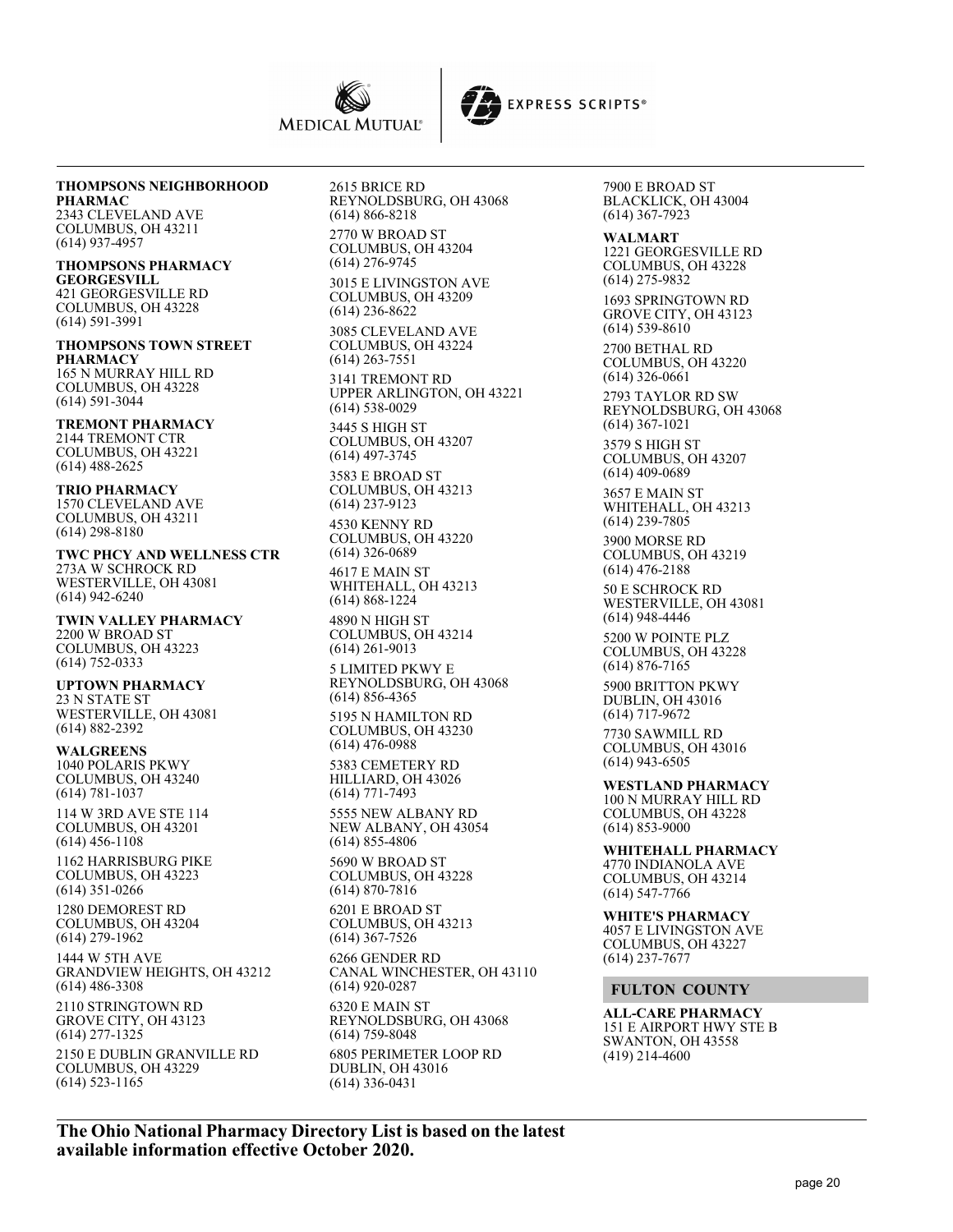



#### **COMMUNITY MARKET 310 PHARMACY**

702 MAIN ST DELTA, OH 43515 (419) 822-0306

#### **FAMILY CARE PHARMACY** 1260 S DEFIANCE ST

ARCHBOLD, OH 43502 (567) 444-4898

#### **FCHC OUTPATIENT PHARMACY** 725 S SHOOP AVE WAUSEON, OH 43567 (419) 335-3715

#### **FULTON COUNTY HEALTH CTR**

725 S SHOOP AVE WAUSEON, OH 43567 (419) 330-2670

## **KROGER PHARMACY**

113 E AIRPORT HWY SWANTON, OH 43558 (419) 825-1475

## **RITE AID**

105 W AIRPORT HWY SWANTON, OH 43558 (419) 825-1161

1496 N SHOOP AVE WAUSEON, OH 43567  $(419)$  337-5050

1921 S DEFIANCE RD ARCHBOLD, OH 43502 (419) 446-2335

#### **WALMART** 485 E AIRPORT HWY

WAUSEON, OH 43567 (419) 337-8122

## **GALLIA COUNTY**

**CVS** 3066 STATE ROUTE 160 GALLIPOLIS, OH 45631 (740) 446-7459

## **FRUTH PHARMACY**

204 2ND AVE GALLIPOLIS, OH 45631 (740) 441-0781 2991 STATE ROUTE 160 GALLIPOLIS, OH 45631 (740) 446-6620

#### **HOLZER FAMILY PHARMACY** 90 JACKSON PIKE GALLIPOLIS, OH 45631 (740) 446-5235

#### **SPRING VALLEY FAMILY PHARMACY** 448 JACKSON PIKE GALLIPOLIS, OH 45631 (740) 446-2844

**WALMART** 2145 EASTERN AVE GALLIPOLIS, OH 45631 (740) 441-0175

## **GEAUGA COUNTY**

**CVS** 15925 W HIGH ST MIDDLEFIELD, OH 44062 (440) 632-5251

16801 CHILLICOTHE RD CHAGRIN FALLS, OH 44023 (440) 543-7475

296 CENTER ST CHARDON, OH 44024 (440) 286-9445

8519 MAYFIELD RD CHESTERLAND, OH 44026 (440) 729-9070

**DISCOUNT DRUG MART** 12575 CHILLICOTHE RD CHESTERLAND, OH 44026 (440) 729-2400

16765 CHILLOCOTHE RD CHAGRIN FALLS, OH 44023 (440) 543-8844

**GENOA HEALTHCARE** 12557 RAVENWOOD DR CHARDON, OH 44024 (440) 226-3380

**GIANT EAGLE** 12692 CHILLICOTHE RD CHESTERLAND, OH 44026 (440) 729-5457

15400 W HIGH ST MIDDLEFIELD, OH 44062 (440) 632-5587

351 CENTER ST CHARDON, OH 44024 (440) 286-8680

8515 TANGLEWOOD SQ CHAGRIN FALLS, OH 44023 (440) 708-1277

**RITE AID** 15596 W HIGH ST MIDDLEFIELD, OH 44062 (440) 632-5201 501 WATER ST

CHARDON, OH 44024 (440) 286-4167

**UHGMC OUTPATIENT PHARMACY** 13207 RAVENNA RD CHARDON, OH 44024 (440) 285-6015

**WALMART** 15050 S SPRINGDALE AVE MIDDLEFIELD, OH 44062 (440) 632-0460

223 MEADOWLAND DR CHARDON, OH 44024  $(440)$  286-1056

## **GREENE COUNTY**

**BARR'S HOMETOWN PHARMACY** 28 W MAIN ST XENIA, OH 45385 (937) 347-1200

#### **BENZER OH**

263 XENIA AVE YELLOW SPRINGS, OH 45387 (937) 767-1070

**CEDAR CARE VILLAGE PHARMACY** 63 N MAIN ST CEDARVILLE, OH 45314

(937) 766-2273

**CVS** 200 E DAYTON YELLOW SPRINGS FAIRBORN, OH 45324 (937) 878-3991

2490 N FAIRFIELD RD BEAVERCREEK, OH 45431 (937) 431-8672

35 S ALLISON AVE XENIA, OH 45385 (937) 372-8047

900 N BROAD ST FAIRBORN, OH 45324 (937) 878-4493

**DG PHARMACY** 75 SYLVANIA DR STE B BEAVERCREEK, OH 45440 (844) 926-8244

**DISCOUNT DRUG MART** 4441 STATE ROUTE 725 BELLBROOK, OH 45305 (937) 848-3700

7617 DAYTON SPRINGFIELD RD FAIRBORN, OH 45324 (937) 863-0045

**DOD WRIGHT PATTERSON EPHCY** 4881 SUGAR MAPLE DR WRIGHT PTTRSNAFB, OH 45433 (937) 656-1136

**HOME TOWN PHARMACY** 3899 INDIAN RIPPLE RD BEAVERCREEK, OH 45440 (937) 320-1500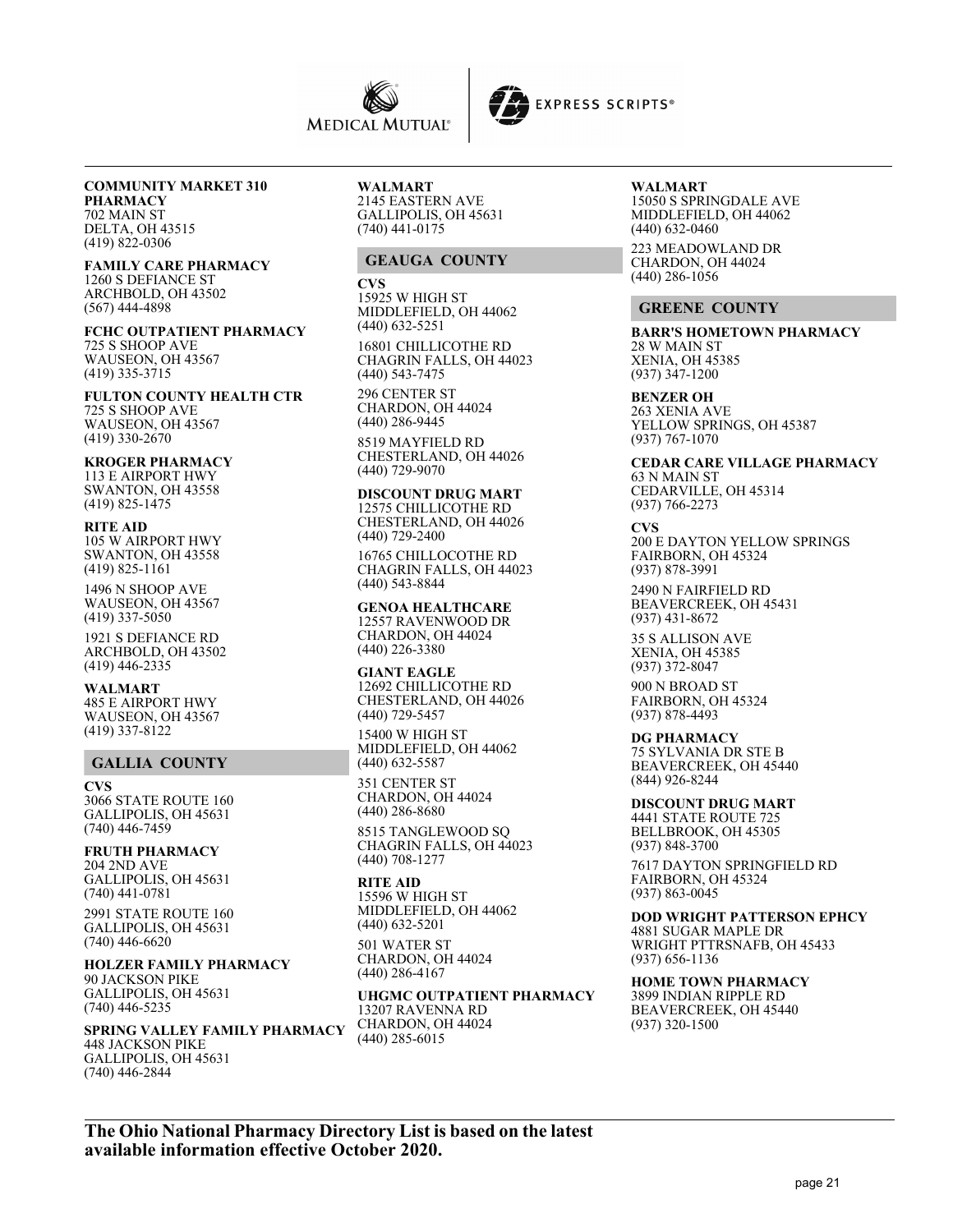

**HOMETOWN PHARMACY** 3899 INDIAN RIPPLE RD BEAVERCREEK, OH 45440 (937) 320-1500

**IHS PHARMACY-JAMESTOWN** 4940 COTTONVILLE RD JAMESTOWN, OH 45335 (937) 675-6500

**KHN PHARMACY - BEAVERCREEK** 2510 COMMOMS BLVD BEAVERCREEK, OH 45431 (937) 558-3030

**KHN PHARMACY SOIN** 3535 PENTAGON BLVD BEAVERCREEK, OH 45431 (937) 702-4900

**KROGER PHARMACY** 1161 E DAYTON YELLOWSPRG RD FAIRBORN, OH 45324 (937) 754-4427

1700 W PARK SQ XENIA, OH 45385 (937) 376-5534

**MEIJER PHARMACY** 3822 COLONEL GLENN HWY FAIRBORN, OH 45324 (937) 427-6110

**RITE AID** 146 WOODMAN DR DAYTON, OH 45431 (937) 256-1901

34 S ALLISON AVE XENIA, OH 45385 (937) 372-1677

**WALGREENS** 183 E DAYTON YELLOW SPRG RD FAIRBORN, OH 45324 (937) 878-2889

2269 N FAIRFIELD RD BEAVERCREEK, OH 45431 (937) 320-9112

537 W MAIN ST XENIA, OH 45385 (937) 376-0631

**WALMART** 3360 NEW GERMANY TREBEIN RD BEAVERCREEK, OH 45431 (937) 426-7007

70 HOSPITALITY DR XENIA, OH 45385 (937) 376-3700

**WRIGHT RX PHARMACY** 3359 KEMP RD STE 230 BEAVERCREEK, OH 45431 (937) 313-9888

**WRPAT KITTYHAWK PHCY** 4881 SUGAR MAPLE DR WRIGHT PATTER, OH 45433 (937) 257-9028

**WRPAT TELEPHONE CONSULT PHCY** 4881 SUGAR MAPLE DR WRIGHT PATTER, OH 45433 (937) 257-9033

## **GUERNSEY COUNTY**

**CVS** 1116 WHEELING AVE CAMBRIDGE, OH 43725 (740) 439-3502

**NORTHSIDE CAMBRIDGE PHARMACY** 1300 CLARK ST UNIT 4 CAMBRIDGE, OH 43725 (740) 255-5844

**PODIATRIC MEDICAL SPECIALIST** 1354 CLARK ST CAMBRIDGE, OH 43725 (740) 439-4600

**RIESBECK'S PHARMACY** 55 S 23RD ST CAMBRIDGE, OH 43725 (740) 432-3810

**RITE AID** 1045 WHEELING AVE CAMBRIDGE, OH 43725 (740) 432-9301

**WALMART** 61205 SOUTHGATE PKWY CAMBRIDGE, OH 43725 (740) 439-5903

#### **HAMILTON COUNTY**

**ADRIEN PHARMACY** 7023 MIAMI AVE CINCINNATI, OH 45243 (513) 561-7700

**BERNENS PHARMACY** 5053 GLENWAY AVE CINCINNATI, OH 45238 (513) 471-7575

**BETHESDA NORTH APOTHECARY** 10500 MONTGOMERY RD CINCINNATI, OH 45242 (513) 865-1184

**BROSSART PHARMACY**

45 S MIAMI AVE CLEVES, OH 45002 (513) 941-0428

**CANN MEDICAL CENTER PHARMACY** 5818 MADISON RD CINCINNATI, OH 45227

(513) 263-8760

**CENTERS FOR FOOT ANKLE CARE** 2123 AUBURN AVE STE 722 CINCINNATI, OH 45219 (513) 563-7755

**CENTERS FOR FOOT AND ANKLE CAR** 10475 READING RD STE 308 CINCINNATI, OH 45241 (513) 563-7755

**CHILDRENS HOSPITAL MEDICAL CEN** 3333 BURNET AVE CINCINNATI, OH 45229 (513) 636-8808

**CINCINNATI CHILDREN'S HOMECARE** 660 LINCOLN AVE CINCINNATI, OH 45206 (513) 636-4663

**CINCINNATI GHA PHARMACY** 2001 ANDERSON FERRY RD CINCINNATI, OH 45238 (513) 922-1645

**CINCINNATI VAMC PHARMACY** 3200 VINE ST CINCINNATI, OH 45220 (513) 861-3100

**CLERI** 4260 GLENDALE MILFORD RD BLUE ASH, OH 45242 (513) 238-3099

**COSTCO** 1100 E KEMPER RD SPRINGDALE, OH 45246 (513) 346-7942

9691 WATERSTONE BLVD CINCINNATI, OH 45249 (513) 774-9239

**CVS**

10534 HARRISON AVE HARRISON, OH 45030 (513) 367-4871

11601 SPRINGFIELD PIKE SPRINGDALE, OH 45246 (513) 851-5063

11611 HAMILTON AVE CINCINNATI, OH 45231 (513) 742-1155

17 WILLIAM H TAFT RD CINCINNATI, OH 45219 (513) 569-4301

3086 MADISON RD CINCINNATI, OH 45209 (513) 321-9980

3195 LINWOOD AVE CINCINNATI, OH 45208 (513) 321-2470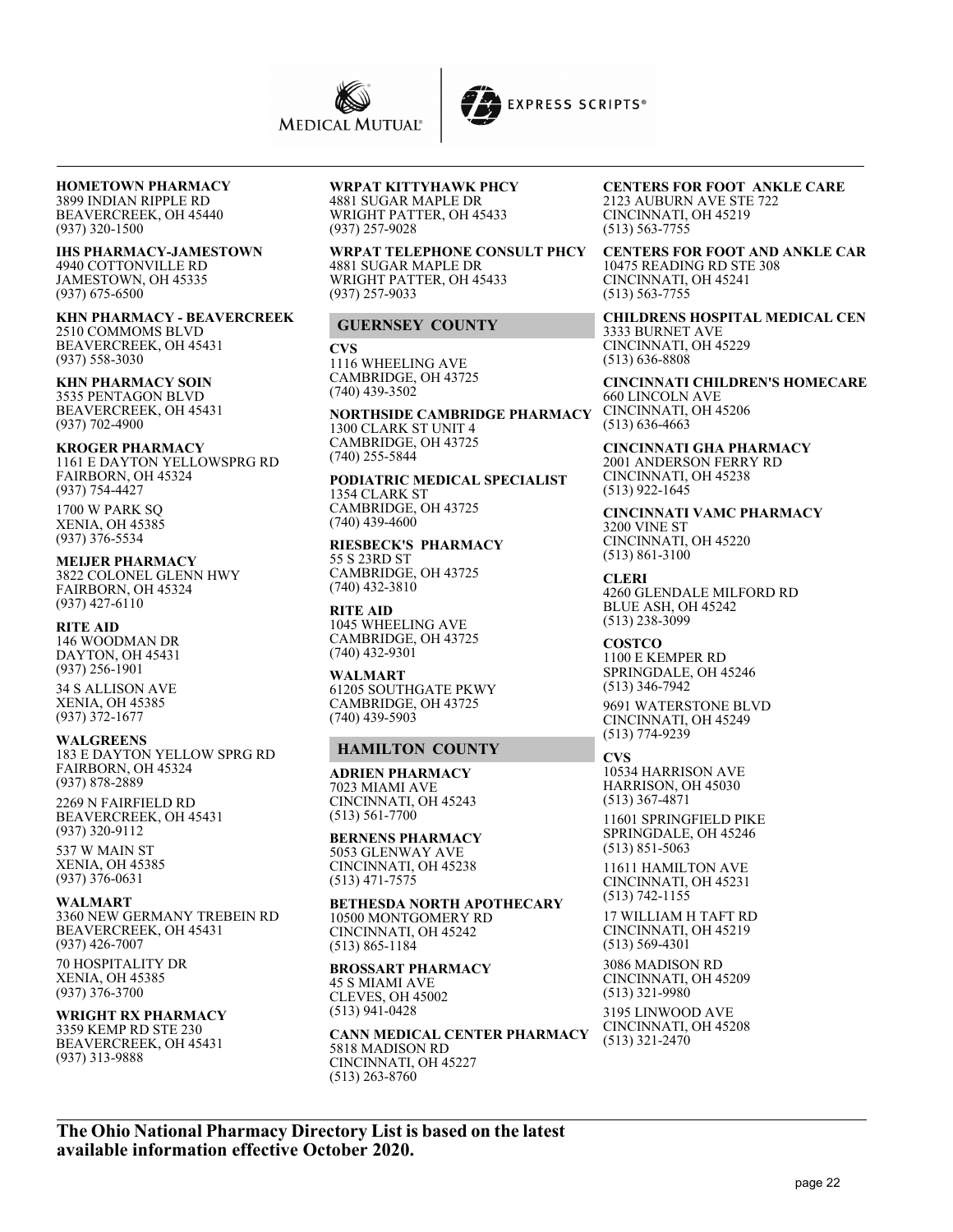



36 E 7TH ST CINCINNATI, OH 45202 (513) 721-5450 371 LUDLOW AVE CINCINNATI, OH 45220 (513) 281-4475 4000 HAUCK RD SHARONVILLE, OH 45241 (513) 563-0717 4110 HARRISON AVE CHEVIOT, OH 45211 (513) 574-1770 4825 MARBURG AVE UNIT A CINCINNATI, OH 45209 (513) 631-5717 4840 GLENWAY AVE CINCINNATI, OH 45238 (513) 921-0831 5229 MONTGOMERY RD NORWOOD, OH 45212 (513) 731-2600 5811 COLERAIN AVE CINCINNATI, OH 45239 (513) 741-8870 6150 GLENWAY AVE CINCINNATI, OH 45211 (513) 719-1077 7001 MIAMI AVE CINCINNATI, OH 45243 (513) 561-7552 7314 MONTGOMERY RD CINCINNATI, OH 45236 (513) 686-7771 7500 BEECHMONT AVE CINCINNATI, OH 45255 (513) 231-4591 7700 HAMILTON AVE MOUNT HEALTHY, OH 45231 (513) 729-1630 8215 COLERAIN AVE CINCINNATI, OH 45239 (513) 741-4646 8372 VINE ST CINCINNATI, OH 45216 (513) 821-7206 8560 WINTON RD CINCINNATI, OH 45231 (513) 931-9359 8680 BEECHMONT AVE CINCINNATI, OH 45255 (513) 474-6367

900 E KEMPER RD SPRINGDALE, OH 45246 (513) 671-8603 9040 COLERAIN AVE CINCINNATI, OH 45251 (513) 719-0038

9099 PLAINFIELD RD BLUE ASH, OH 45236 (513) 898-2022

9197 READING RD CINCINNATI, OH 45215 (513) 733-8550

934 E MCMILLAN ST CINCINNATI, OH 45206 (513) 281-6334

9525 KENWOOD RD STE 1 CINCINNATI, OH 45242 (513) 791-7373

9546 MONTGOMERY RD MONTGOMERY, OH 45242 (513) 793-4451

9841 WATERSTONE BLVD CINCINNATI, OH 45249 (513) 677-3879

**DAYS MIAMI HEIGHTS PHARMACY** 7567 BRIDGETOWN RD CINCINNATI, OH 45248 (513) 941-4011

**DIPLOMAT SPECIALTY INFUSION** 7167 E KEMPER RD CINCINNATI, OH 45249 (513) 792-7080

**ELM STREET HEALTH CENTER PHARM** 1525 ELM ST CINCINNATI, OH 45202 (513) 352-3094

**EQUITAS HEALTH PHARMACY #4** 2805 GILBERT AVE CINCINNATI, OH 45206 (513) 978-5858

**GE FAMILY WELLNESS CTR PHCY** 1 NEUMANN WAY BLDG 750 CINCINNATI, OH 45215 (513) 853-8999

**GEHRING PHARMACY** 210 E SHARON RD CINCINNATI, OH 45246 (513) 771-7350

**GENOA HEALTHCARE** 1501 MADISON RD FL 3 WALNUT HILLS, OH 45206 (513) 221-7000

4966 GLENWAY AVE STE 101 CINCINNATI, OH 45238 (513) 337-9995

526 MAXWELL AVE CINCINNATI, OH 45219 (513) 221-1650

## **GOOD SAMARITAN HOSP OP PHCY**

375 DIXMYTH AVE CINCINNATI, OH 45220 (513) 862-1559

**GROUP HEALTH PHARMACY**

379 DIXMYTH AVE CINCINNATI, OH 45220 (513) 872-2006 7810 5 MILE RD

CINCINNATI, OH 45230 (513) 624-5535

8240 NORTHCREEK DR CINCINNATI, OH 45236 (513) 745-4777

**HARRISON PHARMACY AND WELLNESS** 620 RING RD HARRISON, OH 45030 (512) 202-9600

**HART PHARMACY** 4861 GLENWAY AVE CINCINNATI, OH 45238 (513) 471-1605

**HOME CARE PHARMACY** 5549 SPELLMIRE DR CINCINNATI, OH 45246 (513) 874-0009

**HUTCHESON HOMECARE PHARMACY** 11930 KEMPER SPRINGS DR CINCINNATI, OH 45240 (513) 228-0812

**IHS PHARMACY AND WELLNESS CTR** 9400 READING RD STE 1 CINCINNATI, OH 45215 (513) 769-3784

**KROGER PHARMACY** 10515 HARRISON AVE HARRISON, OH 45030 (513) 367-2382

10595 SPRINGFIELD PIKE CINCINNATI, OH 45215 (513) 771-2970

11390 MONTGOMERY RD CINCINNATI, OH 45249 (513) 247-7760

1212 W KEMPER RD CINCINNATI, OH 45240 (513) 742-2000

12164 LEBANON RD CINCINNATI, OH 45241 (513) 733-4945

2120 BEECHMONT AVE CINCINNATI, OH 45230 (513) 232-4474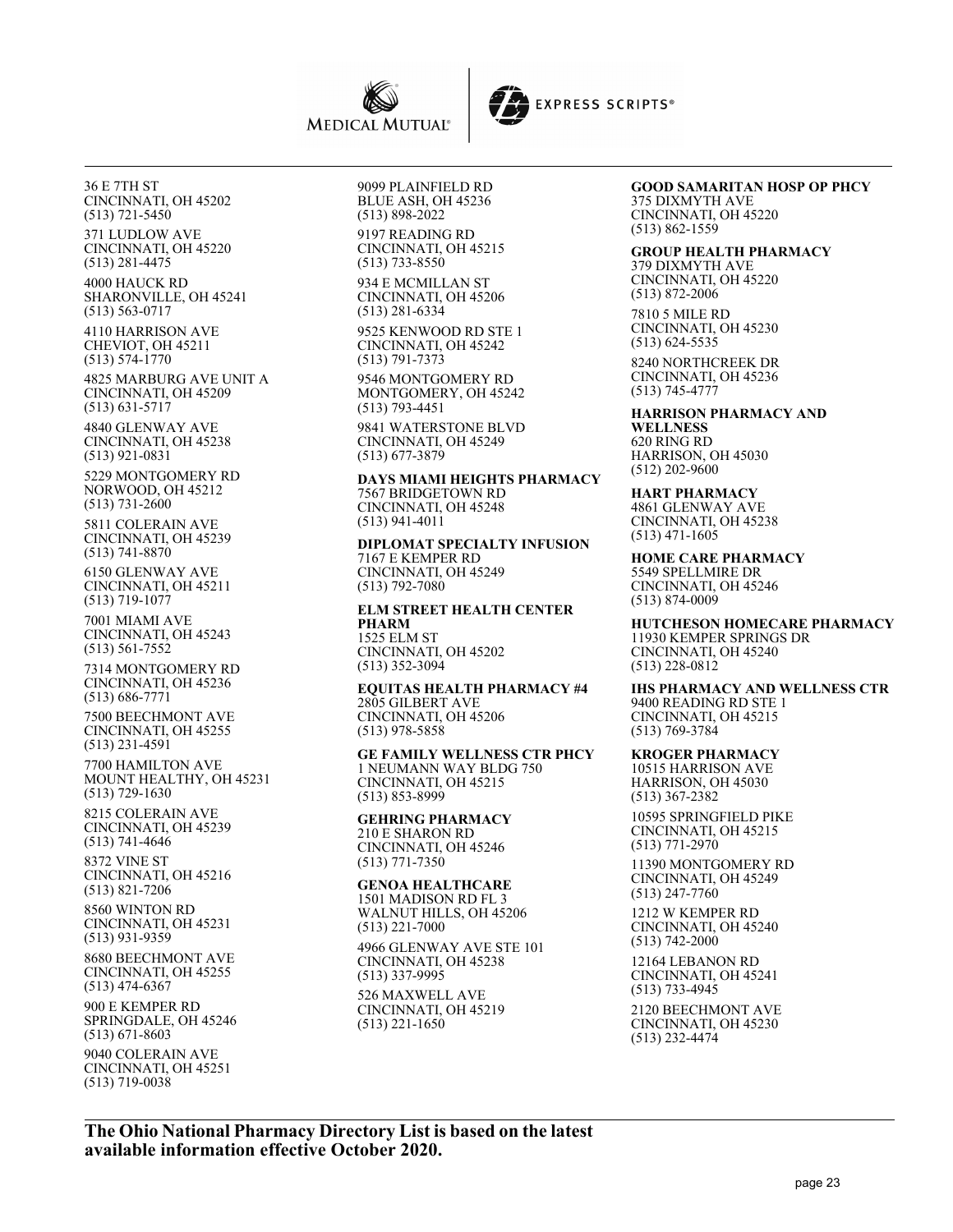



222 PIEDMONT AVE CINCINNATI, OH 45219 (513) 872-1520

2310 FERGUSON RD CINCINNATI, OH 45238 (513) 922-8194

3491 N BEND RD CINCINNATI, OH 45239 (513) 598-7520

3614 WARSAW AVE CINCINNATI, OH 45205 (513) 598-7890

3760 PAXTON AVE CINCINNATI, OH 45209 (513) 871-0725

4001 SR 128 CLEVES, OH 45002 (513) 353-0860

4100 HUNT RD CINCINNATI, OH 45236 (513) 792-1501

450 OHIO PIKE CINCINNATI, OH 45255 (513) 528-6131

4500 MONTGOMERY RD NORWOOD, OH 45212 (513) 841-6620

4613 MARBURG AVE CINCINNATI, OH 45209 (513) 782-5120

4777 KENARD AVE CINCINNATI, OH 45232 (513) 681-7916

5080 DELHI PIKE CINCINNATI, OH 45238 (513) 451-7050

550 OLD STATE ROUTE 74 CINCINNATI, OH 45244 (513) 528-8920

5830 HARRISON PIKE CINCINNATI, OH 45248 (513) 574-5044

6165 GLENWAY AVE CINCINNATI, OH 45211 (513) 719-2420

6950 MIAMI AVE MADEIRA, OH 45243 (513) 271-1360

7132 HAMILTON AVE CINCINNATI, OH 45231 (513) 728-2720

7385 WOOSTER PIKE CINCINNATI, OH 45227 (513) 271-9320

7580 BEECHMONT AVE CINCINNATI, OH 45255 (513) 233-4420

8241 VINE ST CINCINNATI, OH 45216 (513) 821-9660 8421 WINTON RD CINCINNATI, OH 45231

(513) 728-8650 9690 COLERAIN AVE CINCINNATI, OH 45251 (513) 741-9240 9939 MONTGOMERY RD

CINCINNATI, OH 45242 (513) 793-1620

**MEIJER PHARMACY** 3711 STONE CREEK BLVD CINCINNATI, OH 45251 (513) 245-7510 4825 MARBURG AVE UNIT B

CINCINNATI, OH 45209 (513) 458-2410

6550 HARRISON AVE CINCINNATI, OH 45247 (513) 598-2010

**MERCY ANDERSON OUTPATIENT PHAR** 7500 STATE RD CINCINNATI, OH 45255 (513) 624-4669

**MERCY HEALTH WEST RETAIL PHARM** 3300 MERCY HEALTH BLVD CINCINNATI, OH 45211 (513) 215-1880

**MILLVALE HEALTH CTR PHCY** 2750 BEEKMAN ST CINCINNATI, OH 45225 (513) 352-3195

**MULLANEYS LTC PHARMACY** 6096 MONTGOMERY RD STE B CINCINNATI, OH 45213 (513) 587-6202

**MULLANEY'S PHARMACY** 5275 WINNESTE AVE CINCINNATI, OH 45232 (513) 242-5700 5907 CHEVIOT RD

CINCINNATI, OH 45247 (513) 587-1474

**NORTHSIDE HLTH CTR PHARMACY** 3917 SPRING GROVE AVE CINCINNATI, OH 45223 (513) 357-7649

**OHIO GI PHARMACY** 2925 VERNON PL STE 203 CINCINNATI, OH 45219 (513) 429-7548

## **ONCOLOGY HEMATOLOGY CARE**

**PHARM** 4350 MALSBARY RD STE 203 BLUE ASH, OH 45242 (513) 936-5376

**PACKS PHARMACY** 2114 MADISON RD CINCINNATI, OH 45208 (513) 871-7770

**PHARMACY OVER THE RHINE** 5 E LIBERTY ST CINCINNATI, OH 45202 (513) 579-0900

**PRICE HILL HEALTH CENTER PHARM** 2136 W 8TH ST CINCINNATI, OH 45204 (513) 357-2705

**PROGRESSIVE PODIATRY** 1577 GOODMAN AVE STE A CINCINNATI, OH 45224 (513) 931-0083

**ROHE PHARMACY** 4047 HARRISON AVE CINCINNATI, OH 45211 (513) 661-0480

**ROSELAWN PHARMACY** 7601 READING RD CINCINNATI, OH 45237 (513) 761-1212

**SCHAEPER PHARMACY** 4187 HAMILTON AVE CINCINNATI, OH 45223 (513) 541-0354

**SUNRISE TREATMENT CENTER** 6460 HARRISON AVE CINCINNATI, OH 45247 (513) 941-4999

680 NORTHLAND BLVD CINCINNATI, OH 45240 (513) 941-4999

**SYCAMORE HILLS PHARMACY** 9683 KENWOOD RD BLUE ASH, OH 45242 (513) 327-7200

**THE CHRIST HOSPITAL APOTHECARY** 2139 AUBURN AVE STE 1005 CINCINNATI, OH 45219 (513) 585-0059

**THE JEWISH HOSPITAL PHARMACY** 4777 E GALBRAITH RD CINCINNATI, OH 45236 (513) 686-5057

**THE KROGER CENTRAL** LANDINGS 1 9997 CARVER RD BLUE ASH, OH 45242 (513) 737-1060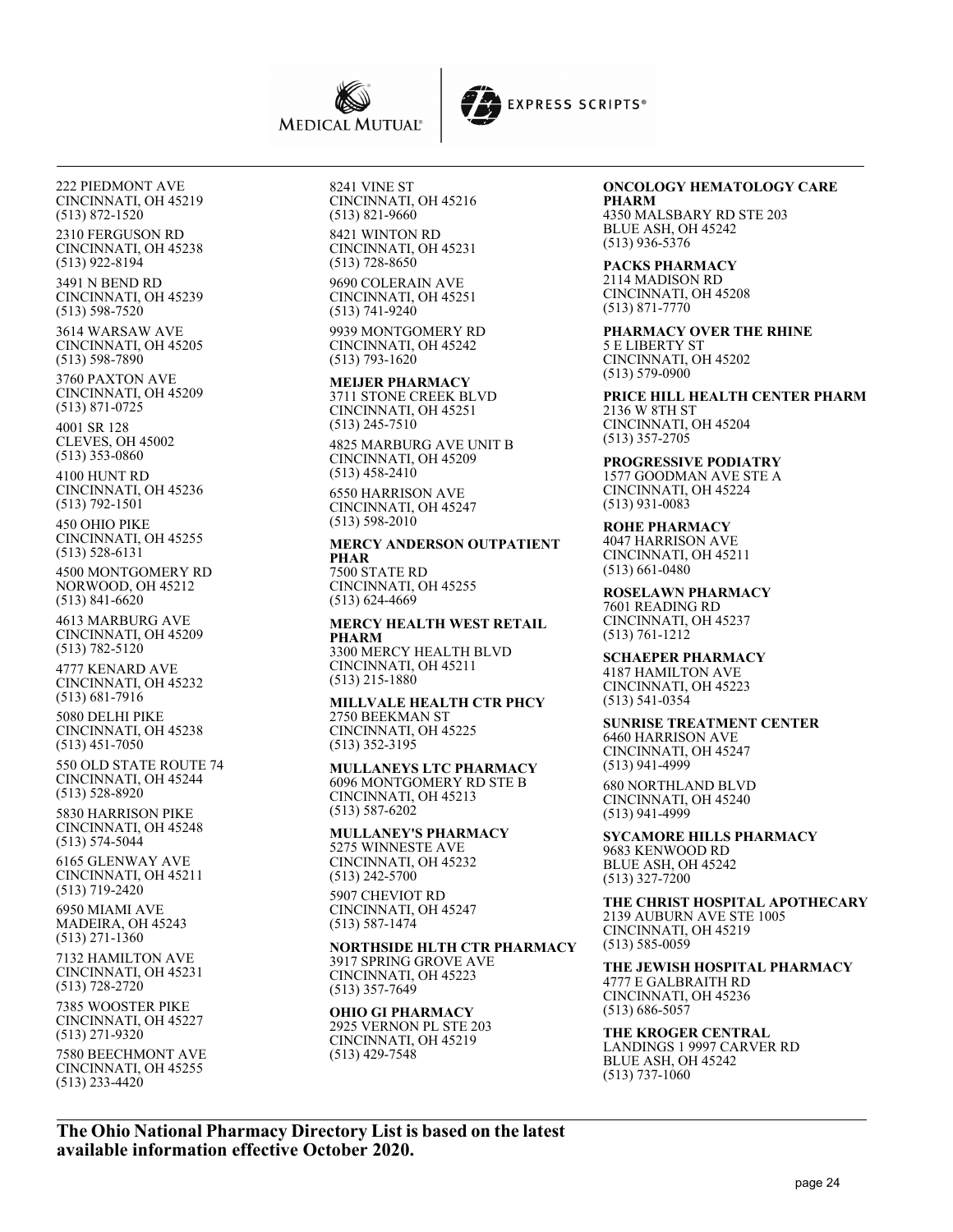



## **THE UROLOGY GROUP**

2000 JOSEPH E SANKER BLVD CINCINNATI, OH 45212 (513) 841-7556

#### **TISCHBEIN PHARMACY** 3500 ERIE AVE

CINCINNATI, OH 45208 (513) 321-9282

**TRIHEALTH PHARMACY SOLUTIONS** 4623 WESLEY AVE STE N CINCINNATI, OH 45212 (877) 403-4229

#### **UC HEALTH PHARMACY** 3200 BURNET AVE CINCINNATI, OH 45229 (513) 585-9700

**UC MEDICAL CTR HOLMES DIV** EDEN & ALBERT SABIN WAY, ML #4 CINCINNATI, OH 45219 (513) 584-8820

**UC MEDICAL CTR HOXWORTH PHY** 3130 HIGHLAND AVE, RM G200 CINCINNATI, OH 45219 (513) 584-8828

**UC STUDENT HEALTH PHARMACY** 2751 O'VARSITY WAY #335-A CINCINNATI, OH 45221 (513) 556-6091

**VILLAGE PHARMACY** 114 HARRISON AVE HARRISON, OH 45030 (513) 367-4836

#### **WALGREENS** 1032 HARRISON AVE HARRISON, OH 45030 (513) 367-2127

12110 LEBANON RD SHARONVILLE, OH 45241 (513) 769-8188

1776 SEYMOUR AVE CINCINNATI, OH 45237 (513) 351-3931

1982 8 MILE RD CINCINNATI, OH 45255 (513) 474-4723

2203 BEECHMONT AVE MOUNT WASHINGTON, OH 45230 (513) 232-7200

2320 BOUDINOT AVE CINCINNATI, OH 45238 (513) 347-3359

2335 JOHN GRAY RD CINCINNATI, OH 45231 (513) 825-3862

260 STETSON ST STE F CINCINNATI, OH 45219 (513) 878-3426

3 W CORRY ST CINCINNATI, OH 45219 (513) 751-3444

3084 W GALBRAITH RD CINCINNATI, OH 45239 (513) 521-4531

3105 GLENDALE MILFORD RD CINCINNATI, OH 45241 (513) 563-0546

3186 HARRISON AVE CINCINNATI, OH 45211 (513) 481-3332

3822 PAXTON AVE CINCINNATI, OH 45209 (513) 871-4615

385 NORTHLAND BLVD CINCINNATI, OH 45240 (513) 825-6446

398 ANDERSON FERRY RD CINCINNATI, OH 45238 (513) 922-6331

406 MAIN ST CINCINNATI, OH 45202 (513) 721-0842

4090 E GALBRAITH RD DEER PARK, OH 45236 (513) 891-2808

4241 GLENWAY AVE CINCINNATI, OH 45205 (513) 921-7722

4605 MONTGOMERY RD NORWOOD, OH 45212 (513) 731-0062

5403 N BEND RD CINCINNATI, OH 45247 (513) 662-1459

5508 BRIDGETOWN RD CINCINNATI, OH 45248 (513) 574-1978

601 RACE ST CINCINNATI, OH 45202 (513) 929-4316

6204 MONTGOMERY RD CINCINNATI, OH 45213 (513) 731-2272 6901 MIAMI AVE

MADEIRA, OH 45243 (513) 272-3409

6918 HAMILTON AVE CINCINNATI, OH 45231 (513) 931-1717 7135 BEECHMONT AVE CINCINNATI, OH 45230 (513) 231-8714

7398 WOOSTER PIKE CINCINNATI, OH 45227 (513) 271-3131 8210 WINTON RD CINCINNATI, OH 45231

(513) 931-5411 9 W MITCHELL AVE CINCINNATI, OH 45217 (513) 641-2426

9580 KENWOOD RD BLUE ASH, OH 45242 (513) 791-4390

9775 COLERAIN AVE CINCINNATI, OH 45251 (513) 385-6900

**WALMART** 10240 COLERAIN AVE CINCINNATI, OH 45251 (513) 385-0083

1143 SMILEY AVE CINCINNATI, OH 45240 (513) 825-3804

2322 FERGUSON RD CINCINNATI, OH 45238 (513) 922-8441

2801 CUNNINGHAM RD CINCINNATI, OH 45241 (513) 769-1145

4000 RED BANK RD CINCINNATI, OH 45227 (513) 351-9710

5303 BOWEN DR CINCINNATI, OH 45249 (513) 583-9333

8451 COLERIAN AVE CINCINNATI, OH 45251 (513) 245-9467

**WINMED HEALTH SERVICES** 1019 LINN ST CINCINNATI, OH 45203 (513) 233-7100

## **HANCOCK COUNTY**

**ARLINGTON PHARMACY LTD** 106 N MAIN ST ARLINGTON, OH 45814 (419) 365-5202

**CENTER FOR MEDICATION MANAGEME** 1900 S MAIN ST FINDLAY, OH 45840 (419) 429-7002

**CVS**

463 TIFFIN AVE FINDLAY, OH 45840 (419) 423-3236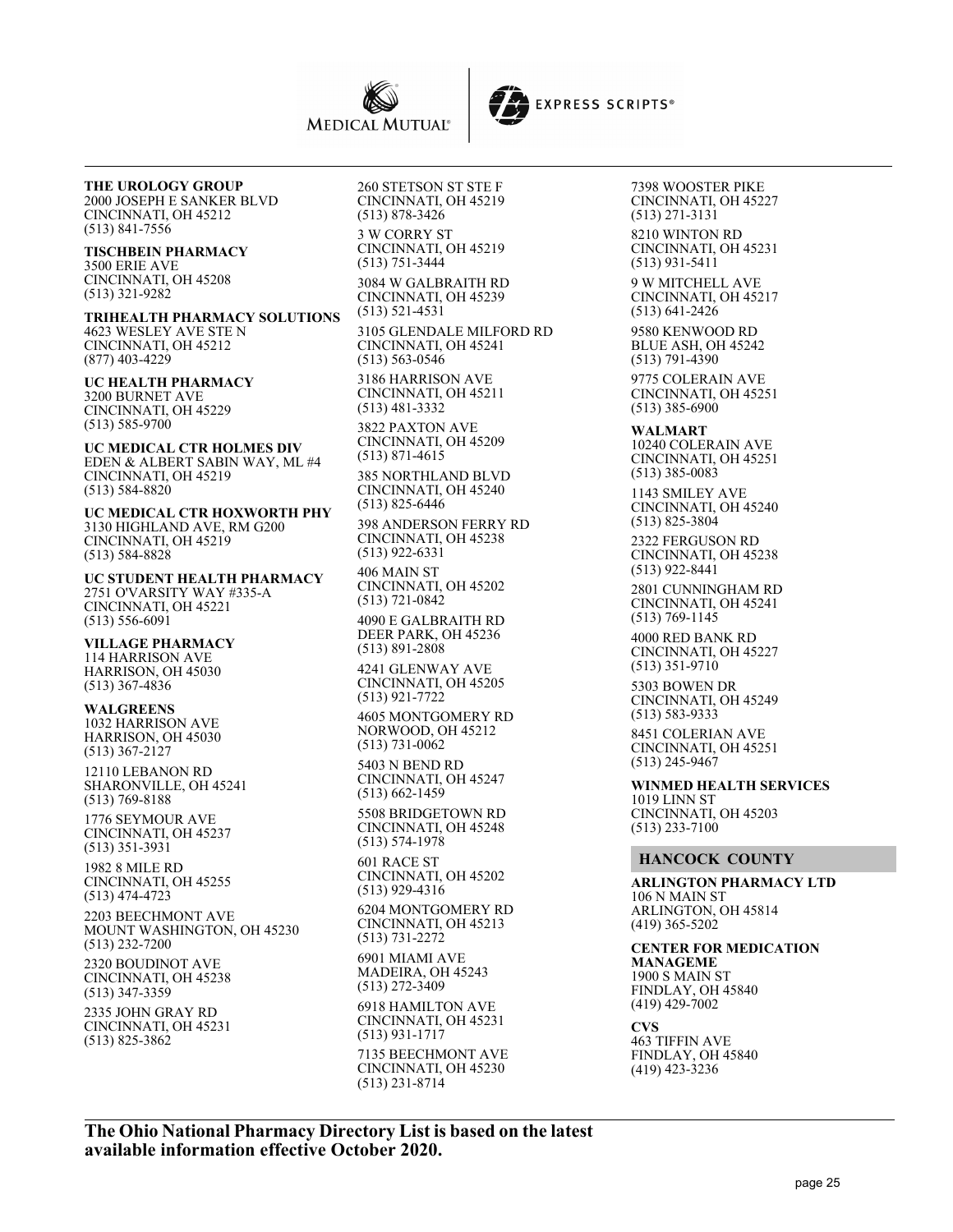



#### **GREAT SCOT 80 PHARMACY** 2017 BROAD AVE

FINDLAY, OH 45840 (567) 251-3900

# **KROGER PHARMACY**

101 6TH ST FINDLAY, OH 45840 (419) 423-4721 1996 E TIFFIN AVE

FINDLAY, OH 45840 (419) 427-3662

**MEIJER PHARMACY** 2200 TIFFIN AVE FINDLAY, OH 45840 (419) 427-4010

**ORION CANCER CARE** 3949 N MAIN ST STE C FINDLAY, OH 45840  $(419)$  429-1300

**RITE AID** 1501 N MAIN ST FINDLAY, OH 45840 (419) 424-1828

301 N MAIN ST FINDLAY, OH 45840 (419) 420-9485

**SCARBROUGH PRESCRIPTIONS SOL** 1809 S MAIN ST FINDLAY, OH 45840 (419) 423-1513

**WALGREENS** 15031 SR 224 E FINDLAY, OH 45840 (419) 420-0084

**WALMART** 1161 TRENTON AVE FINDLAY, OH 45840 (419) 425-5992

2500 TIFFIN AVE FINDLAY, OH 45840 (419) 425-5511

## **HARDIN COUNTY**

**CVS** 987 E COLUMBUS ST KENTON, OH 43326 (419) 673-0731

**KENTON CHC PHARMACY** 111 W ESPY ST KENTON, OH 43326 (419) 679-5995

**KROGER PHARMACY** 981 E COLUMBUS ST KENTON, OH 43326 (419) 675-2705

# **ONU HEALTHWISE PHARMACY**

511 W. LINCOLN AVE. ADA, OH 45810 (419) 772-3784

**RITE AID** 130 S DETROIT ST

KENTON, OH 43326 (419) 673-5220 610 S MAIN ST ADA, OH 45810 (419) 634-0888

**WALMART** 1241 E COLUMBUS ST KENTON, OH 43326 (419) 675-1289

## **HARRISON COUNTY**

**CUSTER PHARMACY** 241 S MAIN ST CADIZ, OH 43907 (740) 942-2726

**NEIMAYER PHARMACY** 112 W MAIN ST SCIO, OH 43988 (740) 945-3881

**RITE AID** 651 LINCOLN ST CADIZ, OH 43907 (740) 942-3101

## **HENRY COUNTY**

**RITE AID** 1111 SCOTT ST NAPOLEON, OH 43545 (419) 592-9086

**WALMART** 1851 OAKWOOD AVE STE 601 NAPOLEON, OH 43545 (419) 599-0170

## **HIGHLAND COUNTY**

**CORNER PHARMACY** 259 JEFFERSON ST GREENFIELD, OH 45123 (937) 981-2454

**CVS** 1400 N HIGH ST HILLSBORO, OH 45133 (937) 393-4218

**DOWNTOWN DRUG OF HILLSBORO**

119 S HIGH ST HILLSBORO, OH 45133 (937) 840-0136

#### **KRATZER'S HOMETOWN PHARMACY**

**LY** 263 N MAIN STREET LYNCHBURG, OH 45142 (937) 579-0212

**KROGER PHARMACY** 575 HARRY SAUNER RD HILLSBORO, OH 45133 (937) 840-9374

**RITE AID** 109 JEFFERSON ST GREENFIELD, OH 45123 (937) 981-7133

421 N HIGH ST HILLSBORO, OH 45133 (937) 393-1734

**STEWART'S PHARMACY** 1013 JEFFERSON ST GREENFIELD, OH 45123 (937) 981-3245

**WALGREENS** 1090 NORTHVIEW DR HILLSBORO, OH 45133 (937) 393-2307

**WALMART** 540 HARRY SAUNER RD HILLSBORO, OH 45133 (937) 840-9459

## **HOCKING COUNTY**

**CVS** 1390 W HUNTER ST LOGAN, OH 43138 (740) 385-8581

**HOPEWELL HEALTH CENTERS** 30381 CHIEFTAIN DR LOGAN, OH 43138 (740) 385-2555

**KROGER PHARMACY** 31550 CHIEFTAN DR LOGAN, OH 43138 (740) 380-2041

**SHRIVERS PHARMACY** 21 HOCKING MALL LOGAN, OH 43138 (740) 216-4496

**WALMART** 12910 STATE RTE 664 LOGAN, OH 43138 (740) 380-0469

## **HOLMES COUNTY**

**CVS** 4900 OAK ST BERLIN, OH 44610 (330) 893-3179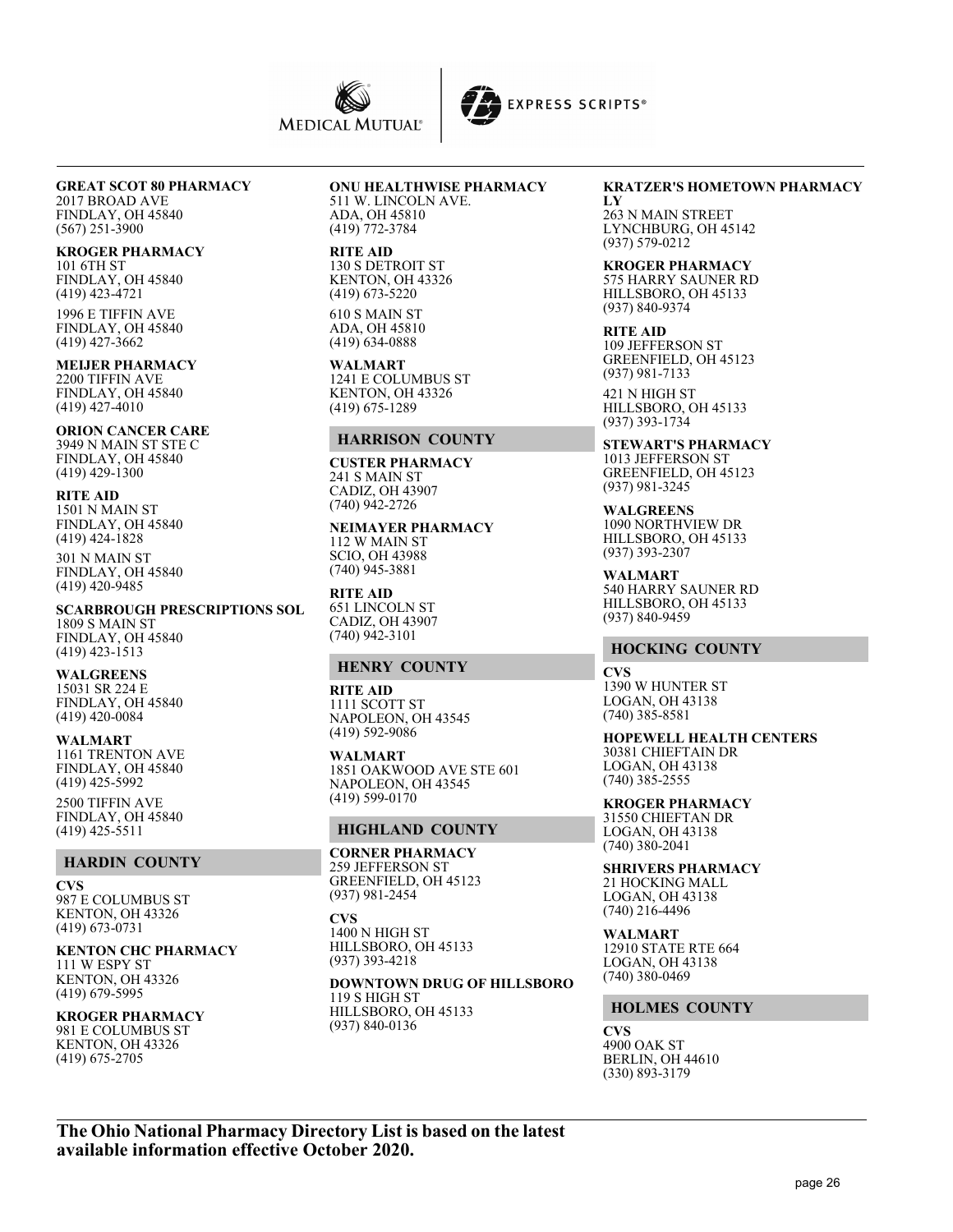



# **PREMIER PHARMACY**

4925 WEST MAIN STREET BERLIN, OH 44610 (330) 893-0290

#### **WALMART**

1640 S WASHINGTON ST MILLERSBURG, OH 44654 (330) 674-2884

#### **HURON COUNTY**

**BELLEVUE HOME MEDICAL** 334 W MAIN ST STE B BELLEVUE, OH 44811  $(419)$  483-6001

#### **CVS**

106 MILAN AVE NORWALK, OH 44857 (419) 668-8268

201 W MAIN ST BELLEVUE, OH 44811 (419) 483-2455

**DISCOUNT DRUG MART** 201 CLINE ST NORWALK, OH 44857 (419) 668-3024

307 W WALTON AVE WILLARD, OH 44890 (419) 935-6211

# **FISHER-TITUS MEDICAL CENTER**

272 BENEDICT AVE NORWALK, OH 44857 (419) 660-2762

# **KAISER COMMUNITY PHARMACY**

251 BENEDICT AVE NORWALK, OH 44857 (419) 668-1078

#### **RITE AID**

4 E WALTON ST WILLARD, OH 44890 (419) 935-3900

99 WHITTLESEY AVE NORWALK, OH 44857 (419) 668-9775

#### **WALGREENS**

4 E LEAGUE ST NORWALK, OH 44857 (419) 668-0424

## **WALMART**

340 WEST WIND DRIVE NORWALK, OH 44857 (419) 663-2413

## **JACKSON COUNTY**

#### **CVS**

353 E MAIN ST JACKSON, OH 45640 (740) 286-6401

407 N FRONT ST OAK HILL, OH 45656 (740) 682-3525

**FRUTH PHARMACY** 120 W 2ND ST WELLSTON, OH 45692 (740) 384-2174

**HOLZER FAMILY PHARMACY** 280 PATTONSVILLE RD JACKSON, OH 45640 (740) 395-8870

**KROGER PHARMACY** 530 E MAIN ST JACKSON, OH 45640 (740) 286-6400

**LEWIS DRUG STORE** 253 E MAIN ST JACKSON, OH 45640 (740) 286-3424

## **WALGREENS**

521 E MAIN ST JACKSON, OH 45640 (740) 286-4640

#### **WALMART**

100 WAL-MART DR JACKSON, OH 45640 (740) 286-6860

## **JEFFERSON COUNTY**

**AB SUNSET PHARMACY** 4201 SUNSET BLVD STEUBENVILLE, OH 43952 (740) 264-5711

**BUKMIR'S PHARMACY** 908 3RD ST BRILLIANT, OH 43913 (740) 598-4755

**CVS** 2217 SUNSET BLVD STEUBENVILLE, OH 43952 (740) 264-5562

**DIAMOND PHARMACY** 503 CADIZ RD WINTERSVILLE, OH 43953

(740) 264-6500 **DILLONVALE PHARMACY** 74 MAIN ST DILLONVALE, OH 43917 (740) 769-7332

#### **KROGER PHARMACY** 264 S HOLLYWOOD BLVD

STEUBENVILLE, OH 43952 (740) 266-2893

858 MAIN ST STEUBENVILLE, OH 43953 (740) 264-5030

# **RITE AID WITH WALGREENS RX**

1820 FRANKLIN ST TORONTO, OH 43964 (740) 537-9425

400 PUBLIC RD YORKVILLE, OH 43971 (740) 859-2449

4402 SUNSET BLVD STEUBENVILLE, OH 43952 (740) 264-0611

**ROSS PARK PHARMACY** 1 ROSS PARK BLVD STEUBENVILLE, OH 43952 (740) 283-7272

**ROSS PARK PHARMACY WEST** 4100 JOHNSON RD STE 105 STEUBENVILLE, OH 43952 (740) 264-8222

**STEUBENVILLE HEALTH CARE** 100 WELDAY AVE STE B WINTERSVILLE, OH 43953 (740) 284-1810

**TORONTO APOTHECARY** 1361 FRANKLIN ST TORONTO, OH 43964 (740) 537-2600

## **VALUE LEADER PHARMACY**

200 LURAY DR STE B WINTERSVILLE, OH 43953 (740) 314-5321

**WALGREENS** 2001 SUNSET BLVD STEUBENVILLE, OH 43952 (740) 282-0173

**WALMART** 100 MALL DR STEUBENVILLE, OH 43952 (740) 266-7199

#### **KNOX COUNTY**

**CONWAY'S DANVILLE PHARMACY** 14 EAST MAIN STREET DANVILLE, OH 43014 (740) 481-2300

**CONWAY'S EASTSIDE PHARMACY** 1451 YAUGER RD STE 1H MOUNT VERNON, OH 43050 (740) 397-1420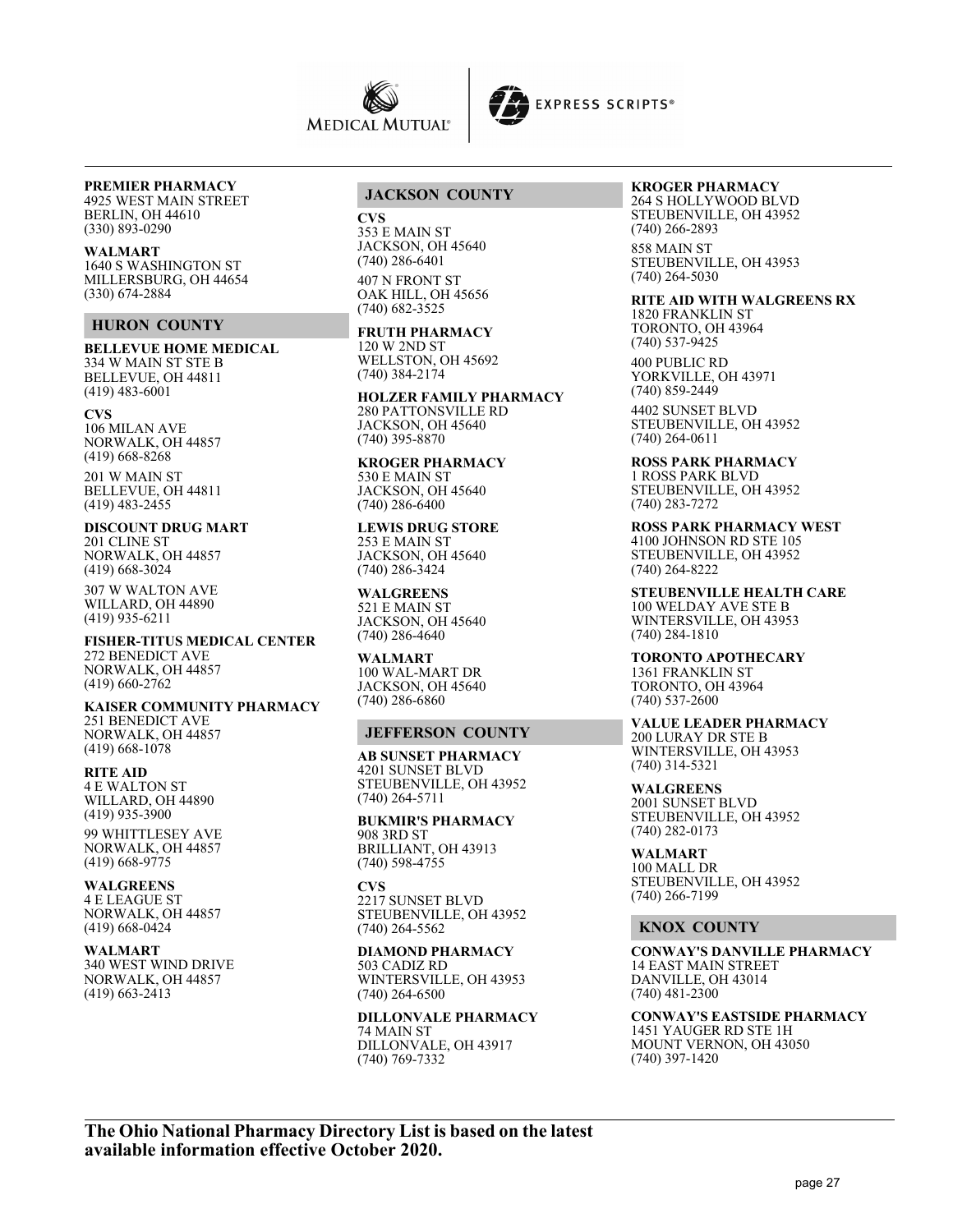



## **CONWAYS LTC**

1451 YAUGER RD STE 1H MOUNT VERNON, OH 43050 (740) 397-1420

#### **CVS**

900 COSHOCTON RD MOUNT VERNON, OH 43050 (740) 397-5505

# **FOSTER'S PHARMACY**

207 W HIGH ST MOUNT VERNON, OH 43050 (740) 392-0911

**FOSTER'S VALURITE PHARMACY** 4584 COLUMBUS RD CENTERBURG, OH 43011 (740) 625-7634

**KROGER PHARMACY** 855 S COSHOCTON AVE MOUNT VERNON, OH 43050 (740) 393-2487

**RITE AID** 117 S MAIN ST FREDERICKTOWN, OH 43019 (740) 694-5717

4 NEWARK RD MOUNT VERNON, OH 43050 (740) 393-2822

**WALMART** 1575 COSHOCTON AVE MOUNT VERNON, OH 43050 (740) 392-3890

## **LAKE COUNTY**

**CLEVELAND WILLOUGHBY H PHCY** 2550 SOM CENTER RD WILLOUGHBY HILLS, OH 44094 (440) 516-8620

**CVS** 1506 MENTOR AVE PAINESVILLE, OH 44077 (440) 354-5609

1890 N RIDGE RD PAINESVILLE, OH 44077 (440) 352-7051

265 E ERIE ST PAINESVILLE, OH 44077 (440) 354-4432

28700 CHARDON RD WILLOUGHBY HILLS, OH 44092 (440) 944-0038

36195 EUCLID AVE WILLOUGHBY, OH 44094 (440) 975-1983

6005 SOM CENTER RD WILLOUGHBY, OH 44094 (440) 946-7252

7301 LAKESHORE BLVD MENTOR, OH 44060 (440) 602-6071

9040 MENTOR AVE MENTOR, OH 44060 (440) 255-9159

9669 MENTOR AVE MENTOR, OH 44060 (440) 210-5054

## **DISCOUNT DRUG MART**

34100 VINE ST WILLOWICK, OH 44095 (440) 942-3330

8023 CRILE RD CONCORD TOWNSHIP, OH 44077 (440) 853-2542

8500 MENTOR AVE MENTOR, OH 44060 (440) 255-0040

#### **GENOA HEALTHCARE**

9220 MENTOR AVE MENTOR, OH 44060 (440) 497-4168

## **GIANT EAGLE**

1201 MENTOR AVE PAINESVILLE, OH 44077 (440) 358-7769

30320 LAKE SHORE BLVD WILLOWICK, OH 44095 (440) 944-6963

36475 EUCLID AVE WILLOUGHBY, OH 44094 (440) 946-7714

6079 ANDREWS RD MENTOR, OH 44060 (440) 306-0011

6556 N RIDGE RD MADISON, OH 44057 (440) 428-6111

7960 PLAZA BLVD MENTOR, OH 44060 (440) 602-4013

**GREAT LAKES PHARMACY** 9500 MENTOR AVE STE 110 MENTOR, OH 44060 (440) 352-2500

#### **HOWARD WAXMAN DPM** 35000 CHARDON RD WILLOUGHBY HILLS, OH 44094

(440) 571-5515

**LAKE HEALTH PHARMACY - WEST** 36000 EUCLID AVE WILLOUGHBY, OH 44094 (440) 602-6701

## **LAKE HEALTH PHARMACY TRIPOINT**

7580 AUBURN RD CONCORD TWP, OH 44077 (440) 375-8791

#### **MARC'S**

29700 LAKESHORE BLVD WILLOWICK, OH 44095 (440) 944-2801

7353 MENTOR AVE MENTOR, OH 44060 (440) 951-1721

**MEIJER PHARMACY** 9200 MENTOR AVE MENTOR, OH 44060 (440) 266-4410

**RITE AID** 180 N STATE ST PAINESVILLE, OH 44077 (440) 352-0627

30500 LAKESHORE BLVD WILLOWICK, OH 44095 (440) 943-2127

36212 EUCLID AVE WILLOUGHBY, OH 44094 (440) 942-4288

6655 N RIDGE RD MADISON, OH 44057 (440) 428-1128

7796 MUNSON RD MENTOR, OH 44060 (440) 257-6258

#### **SENIOR PHARMACY SERVICES**

34099 MELINZ PKWY UNIT J EASTLAKE, OH 44095 (440) 942-8674

#### **SIGNATURE HEALTH PHARMACY** 38882 MENTOR AVE WILLOUGHBY, OH 44094 (440) 954-3333

**TIMOTHY LEVAR DPM** 34600 CHARDON RD STE 9A WILLOUGHBY HILLS, OH 44094 (440) 585-2640

#### **WALGREENS**

132 RICHMOND ST PAINESVILLE, OH 44077 (440) 350-1928

35279 VINE ST EASTLAKE, OH 44095 (440) 918-0700

5881 SOM CENTER RD WILLOUGHBY, OH 44094 (440) 946-4357

6101 ANDREWS RD MENTOR, OH 44060 (440) 209-8391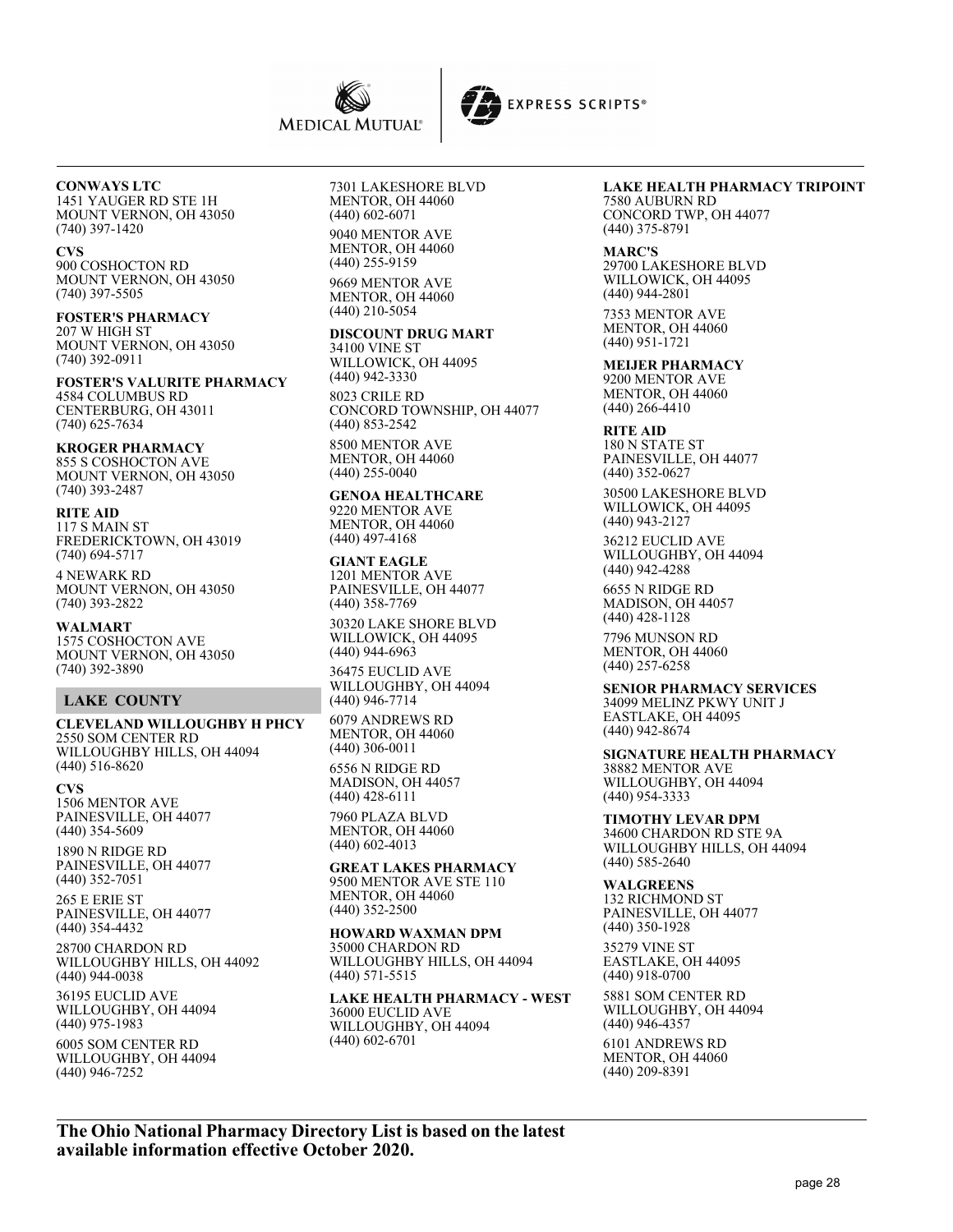



6707 N RIDGE RD MADISON, OH 44057 (440) 428-3330

9400 MENTOR AVE MENTOR, OH 44060 (440) 255-6247

#### **WALMART**

33752 VINE STREET EASTLAKE, OH 44095 (440) 269-8828

6067 N RIDGE RD MADISON, OH 44057 (440) 417-0373

9303 MENTOR AVE MENTOR, OH 44060 (440) 974-3301

## **LAWRENCE COUNTY**

**COAL GROVE PHARMACY** 600 MARION PIKE IRONTON, OH 45638  $(740)$  533-2479

**CVS** 1109 IRONTON HILLS DR

IRONTON, OH 45638 (740) 533-0747

219 3RD AVE CHESAPEAKE, OH 45619 (740) 867-3123

320 JEFFERSON ST IRONTON, OH 45638 (740) 532-4354

**FRUTH PHARMACY** 1848 STATE ROUTE 141 IRONTON, OH 45638

(740) 533-9215

259 STATE ST PROCTORVILLE, OH 45669 (740) 886-7685

**KROGER PHARMACY** 6306 COUNTY ROAD 107 PROCTORVILLE, OH 45669 (740) 886-5579

**MCMEANS PHARMACY INC** 708 4TH ST E SOUTH POINT, OH 45680 (740) 377-2677

**RITE AID WITH WALGREENS RX** 715 PARK AVE IRONTON, OH 45638 (740) 532-5550

**WALMART** 223 COUNTY RD 410 SOUTH POINT, OH 45680 (740) 894-3517

#### **LICKING COUNTY**

**BENZER OH** 96 INTEGRITY DR STE D HEBRON, OH 43025 (740) 928-3455

#### **BENZER PHARMACY**

244 N MAIN ST UTICA, OH 43080  $(740) 892 - 2971$ 

57 W MAIN ST NEWARK, OH 43055 (740) 345-9761

## **CVS**

1370 W MAIN ST NEWARK, OH 43055 (740) 344-6977

200 BROADWAY E GRANVILLE, OH 43023 (740) 587-0268

270 AIRPORT PKWY HEATH, OH 43056 (740) 788-8588

379 E MAIN ST NEWARK, OH 43055 (740) 345-4201

797 W COSHOCTON ST JOHNSTOWN, OH 43031 (740) 967-9511

8910 E BROAD ST PATASKALA, OH 43062 (740) 927-6705

955 N 21ST ST NEWARK, OH 43055 (740) 366-9082

**GENOA HEALTHCARE** 1445 W MAIN ST NEWARK, OH 43055 (740) 522-0716

**GIANT EAGLE** 553 HEBRON RD NEWARK, OH 43055 (740) 522-6168

**KROGER PHARMACY** 245 DEO DR NEWARK, OH 43055 (740) 258-6678

350 E BROAD ST PATASKALA, OH 43062 (740) 964-5105

600 E MAIN ST HEBRON, OH 43025 (740) 928-2152

800 W COSHOCTON ST JOHNSTOWN, OH 43031 (740) 966-8310

910 HEBRON RD HEATH, OH 43056 (740) 522-3693

**LICKING MEMORIAL SPECIALTY PHA** 1320 W MAIN ST NEWARK, OH 43055 (740) 348-4545

**ROYAL PHARMACY** 730 CORYLUS DR PATASKALA, OH 43062 (740) 306-3000

**WALGREENS** 1425 N 21ST ST NEWARK, OH 43055 (740) 366-7119

764 HEBRON RD HEATH, OH 43056 (740) 522-6523

**WALMART** 1315 N 21ST ST NEWARK, OH 43055 (740) 364-9114

911 HEBRON RD HEATH, OH 43056 (740) 522-4903

#### **LOGAN COUNTY**

**ARIES PHARMACY** 8200 STATE ROUTE 366 RUSSELLS POINT, OH 43348 (937) 843-3700

**C AND R PHARMACY** 204 N DETROIT ST WEST LIBERTY, OH 43357 (937) 650-3333

**COMMUNITY MARKET 710 PHARMACY** 878 E SANDUSKY AVE BELLEFONTAINE, OH 43311 (937) 593-3600

**COMPLETE FOOT AND ANKLE SPECIA** 1400 S MAIN ST BELLEFONTAINE, OH 43311 (937) 599-3668

**CVS** 143 E SANDUSKY AVE BELLEFONTAINE, OH 43311 (937) 593-1040

**KROGER PHARMACY** 2129 S MAIN ST BELLEFONTAINE, OH 43311 (937) 592-3464

**MRH HEALTH CTR RETAIL PHCY** 1134 N MAIN ST BELLEFONTAINE, OH 43311 (937) 651-6783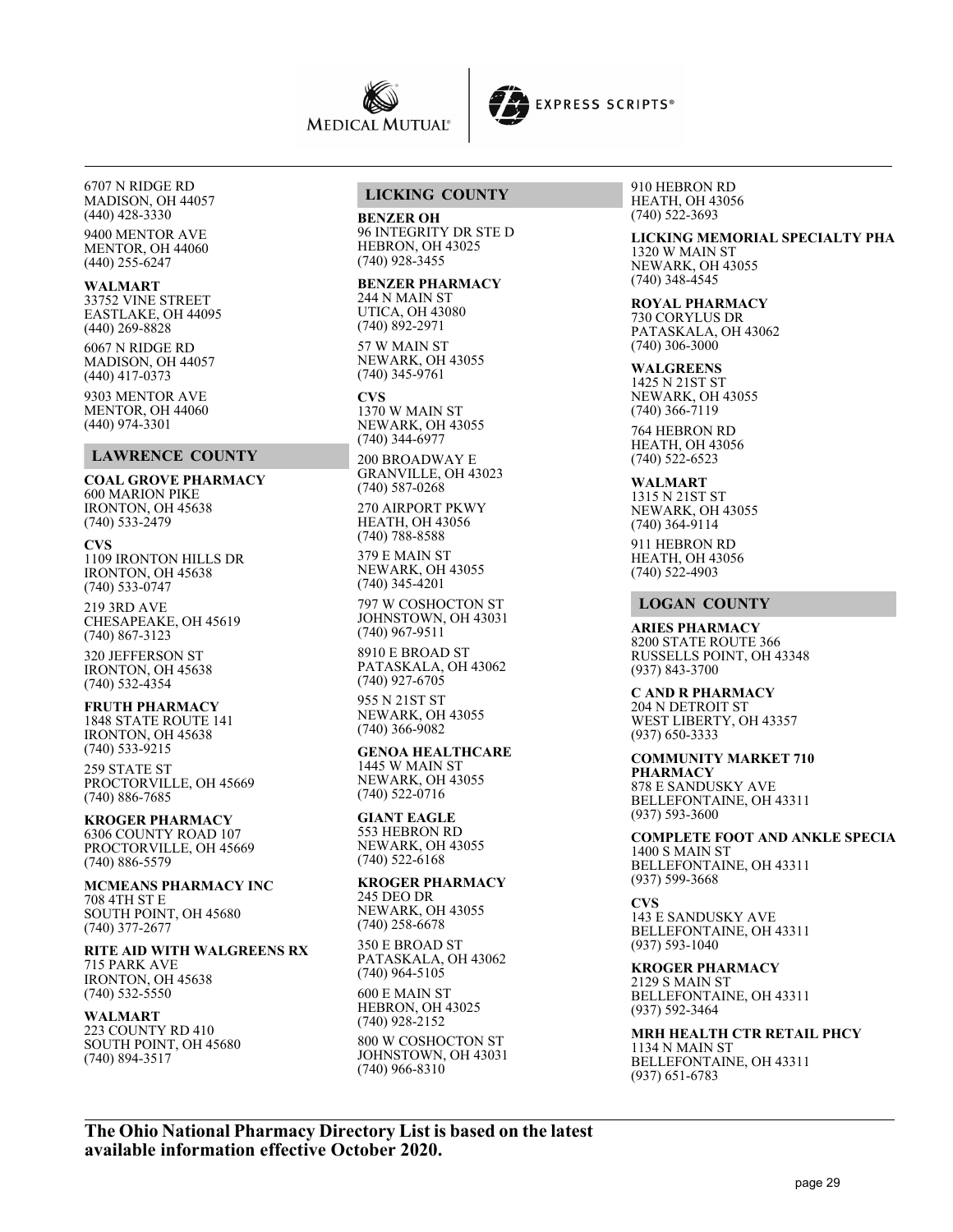



#### **RITE AID**

120 W MAIN ST RUSSELLS POINT, OH 43348 (937) 843-2048 230 S MAIN ST

BELLEFONTAINE, OH 43311 (937) 599-2314

**WALGREENS** 101 E SANDUSKY AVE BELLEFONTAINE, OH 43311 (937) 292-8104

**WALMART** 2281 S MAIN ST BELLEFONTAINE, OH 43311 (937) 592-5000

## **LORAIN COUNTY**

**BUDERER DRUG COMPANY** 38530 CHESTER RD STE 400 AVON, OH 44011 (440) 934-3100

**CLEVELAND CLINIC AVON AMBULATO** 33100 CLEVELAND CLINIC BLVD AVON, OH 44011 (440) 695-4100

**COSTCO** 35804 DETROIT RD AVON, OH 44011 (440) 930-0102

#### **CVS**

240 MARKET DR ELYRIA, OH 44035 (440) 324-2339

297 S MAIN ST OBERLIN, OH 44074 (440) 774-3531

3230 OBERLIN AVE LORAIN, OH 44053 (440) 282-9189

35000 CENTER RIDGE RD NORTH RIDGEVILLE, OH 44039 (440) 327-2194

35916 DETROIT RD AVON, OH 44011 (440) 937-4308

36008 DETROIT AVE AVON, OH 44011 (440) 937-4027

375 LEAR ST AVON LAKE, OH 44012 (440) 933-2525

443 CLEVELAND ST ELYRIA, OH 44035 (440) 365-7162 8000 OAK POINT RD

AMHERST, OH 44001 (440) 985-7101

#### **DISCOUNT DRUG MART**

110 CHESTNUT COMMONS DR ELYRIA, OH 44035 (440) 366-6785

12289 LEAVITT RD OBERLIN, OH 44074 (440) 774-5212

2253 COLORADO AVE LORAIN, OH 44052 (440) 288-0191

300 LEAVITT RD AMHERST, OH 44001 (440) 984-2439

33381 WALKER RD STE A AVON LAKE, OH 44012 (440) 933-2327 33382 WALKER RD AVON LAKE, OH 44012

(440) 933-2327 33552 DETROIT RD

AVON, OH 44011 (440) 937-4510 500 N ABBE RD

ELYRIA, OH 44035 (440) 365-8319

5298 DETROIT RD SHEFFIELD VILLAGE, OH 44035 (440) 934-3840 814 N MAIN ST WELLINGTON, OH 44090

(440) 647-6634 **GATES PHARMACY** 125 E BROAD ST

ELYRIA, OH 44035 (440) 329-7300

**GIANT EAGLE** 2201 KRESGE DR AMHERST, OH 44001 (440) 282-7651

31990 WALKER RD AVON LAKE, OH 44012 (440) 933-9598

320 MARKET DR ELYRIA, OH 44035 (440) 324-1742 34325 CENTER RIDGE RD

NORTH RIDGEVILLE, OH 44039 (440) 327-8085

5231 DETROIT RD SHEFFIELD LAKE, OH 44054 (440) 934-5377

**HEMATOLOGY ONCOLOGY CENTER** 41201 SCHADDEN RD STE 2 ELYRIA, OH 44035 (440) 324-0415

**LAGRANGE PHARMACY** 540 N CENTER ST LAGRANGE, OH 44050 (216) 456-5450

**LORAIN HEALTH CENTER** 200 W 9TH ST LORAIN, OH 44052 (440) 242-2087

**MARC'S** 170 SHEFFIELD CTR LORAIN, OH 44055

(440) 233-7874 34800 CENTER RIDGE RD NORTH RIDGEVILLE, OH 44039 (440) 353-1601

**MEIJER PHARMACY** 1810 NAGEL RD AVON, OH 44011 (440) 695-2450

5350 LEAVITT RD LORAIN, OH 44053 (440) 538-0110

**MERCY HEALTH LORAIN OUTPATIENT** 3600 KOLBE RD LORAIN, OH 44053 (440) 960-4508

**MIDVIEW DRUG** 35053 ROYALTON RD GRAFTON, OH 44044 (440) 748-2137

**NORD CENTER'S PHARMACY** 6140 S BROADWAY LORAIN, OH 44053 (440) 204-4307

**RITE AID**

100 S LEAVITT RD AMHERST, OH 44001 (440) 988-5832

142 BROAD ST ELYRIA, OH 44035 (440) 322-7780

267 N MAIN ST WELLINGTON, OH 44090 (440) 647-2121

2709 BROADWAY AVE LORAIN, OH 44052 (440) 244-1950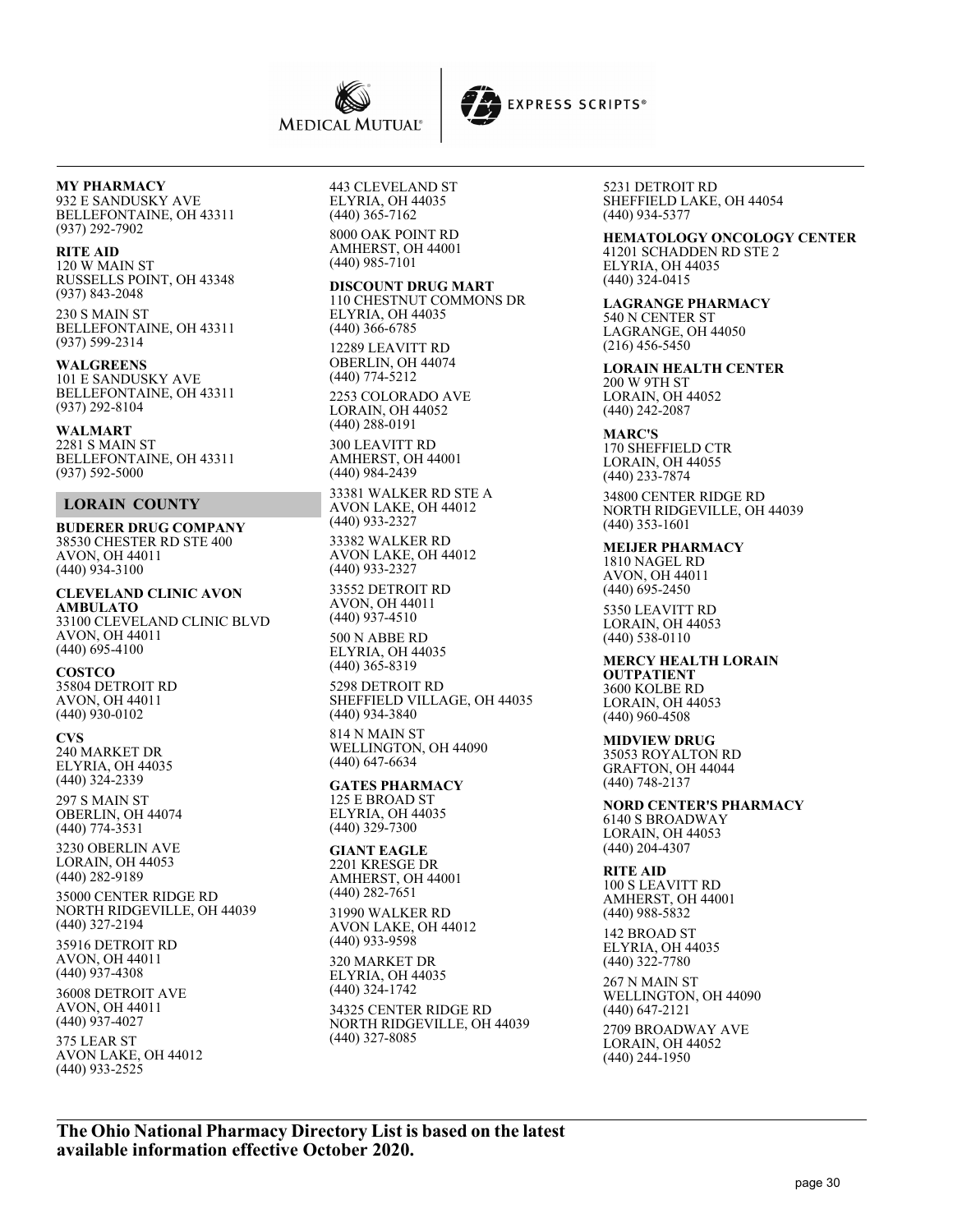



2853 GROVE AVE LORAIN, OH 44055 (440) 277-6181

4106 E LAKE RD SHEFFIELD LAKE, OH 44054 (440) 949-6239

479 MAIN ST GRAFTON, OH 44044 (440) 926-2126

**SHEFFIELD VILLAGE VA CLNC PHCY** 5255 N ABBE RD SHEFFIELD VILLAGE, OH 44035 (440) 934-9158

#### **SOUTHSIDE PHARMACY OF LORAIN**

2811 FULTON RD STE B LORAIN, OH 44055 (440) 277-0655

#### **WALGREENS**

100 CLEVELAND ST ELYRIA, OH 44035 (440) 322-7604

2730 BROADWAY LORAIN, OH 44052 (440) 244-0593

32798 WALKER RD AVON LAKE, OH 44012 (440) 930-5873

33760 CENTER RIDGE RD NORTH RIDGEVILLE, OH 44039 (440) 327-1330

5411 LEAVITT RD LORAIN, OH 44053 (440) 960-7225

#### **WALMART**

1000 CHESTNUT COMMONS DR ELYRIA, OH 44035 (440) 366-0125 35901 CHESTER RD AVON, OH 44011

(440) 937-4760 4380 LEAVITT RD LORAIN, OH 44053

(440) 324-4205 46440 US RTE 20 OBERLIN, OH 44074

(440) 774-6734

**XCELL MEDICAL GROUP** 710 LEONA ST ELYRIA, OH 44035 (440) 324-0092

#### **LUCAS COUNTY**

**ADVANCED PHARMACY SERVICES** 4126 N HOLLAND SYLVANIA 105 TOLEDO, OH 43623 (419) 469-8868

#### **COSTCO**

3405 W CENTRAL AVE TOLEDO, OH 43606 (419) 381-5009

**CVS** 2104 S BYRNE RD TOLEDO, OH 43614 (419) 389-9112

3316 NAVARRE AVE STE E OREGON, OH 43616 (419) 691-3814

4121 MONROE ST TOLEDO, OH 43606 (419) 475-4148

5225 MONROE ST TOLEDO, OH 43623 (419) 843-1622

7510 SYLVANIA AVE SYLVANIA, OH 43560 (419) 841-1832

## **ERIE DRUG**

4502 LEWIS AVE TOLEDO, OH 43612 (419) 476-4322

**FOOT ANKLE PHYSICIANS SURGEONS** 3055 W SYLVANIA AVE TOLEDO, OH 43613 (419) 473-0125

**FRANKLIN PARK PHARMACY** 4026 SECOR RD STE 2 TOLEDO, OH 43623 (419) 394-9110

## **GENOA HEALTHCARE**

1425 STARR AVE STE 101 TOLEDO, OH 43605 (567) 202-2149

1832 ADAMS ST STE P TOLEDO, OH 43604 (419) 442-0024

5151 MONROE ST STE 200 TOLEDO, OH 43623 (419) 517-1317

905 NEBRASKA AVE STE Q TOLEDO, OH 43607 (567) 694-8570

#### **HEALTHYRX PHARMACY**

3188 S BYRNE RD TOLEDO, OH 43614 (419) 777-4566

#### **HEARTLAND HEALTHCARE SERVICES** 4755 SOUTH AVE

TOLEDO, OH 43615 (419) 535-8435

## **HOLLAND DISCOUNT PHARMACY**

909 S MCCORD RD STE 1 HOLLAND, OH 43528 (419) 865-7777

**INFUSION PARTNERS**

3315 CENTENNIAL RD SYLVANIA, OH 43560 (419) 843-2100

**JAMES PHARMACY** 623 LAGRANGE ST TOLEDO, OH 43604 (419) 243-9161

**JUNCTION HEALTHMART PHARMACY** 1339 DORR ST UNIT A TOLEDO, OH 43607 (419) 216-2910

**KAHLER PHARMACY** 1941 AIRPORT HIGHWAY TOLEDO, OH 43609 (419) 382-2911

**KROGER PHARMACY** 1435 REYNOLDS RD MAUMEE, OH 43537 (567) 302-2689

2257 N HOLLAND SYLVANIA RD TOLEDO, OH 43615 (419) 578-6465

2555 GLENDALE AVE TOLEDO, OH 43614 (419) 385-4675

3301 NAVARRE AVE OREGON, OH 43616 (419) 691-7034

4533 MONROE ST TOLEDO, OH 43613 (419) 471-9240

4633 SUDER AVE TOLEDO, OH 43611 (419) 727-2650

4925 JACKMAN RD TOLEDO, OH 43613 (419) 475-9103

6235 MONROE ST SYLVANIA, OH 43560 (419) 885-4738

7059 ORCHARD CENTRE DR HOLLAND, OH 43528  $(567)$  297-4110

7545 SYLVANIA AVE SYLVANIA, OH 43560 (419) 841-6468

833 W ALEXIS RD TOLEDO, OH 43612 (419) 269-6909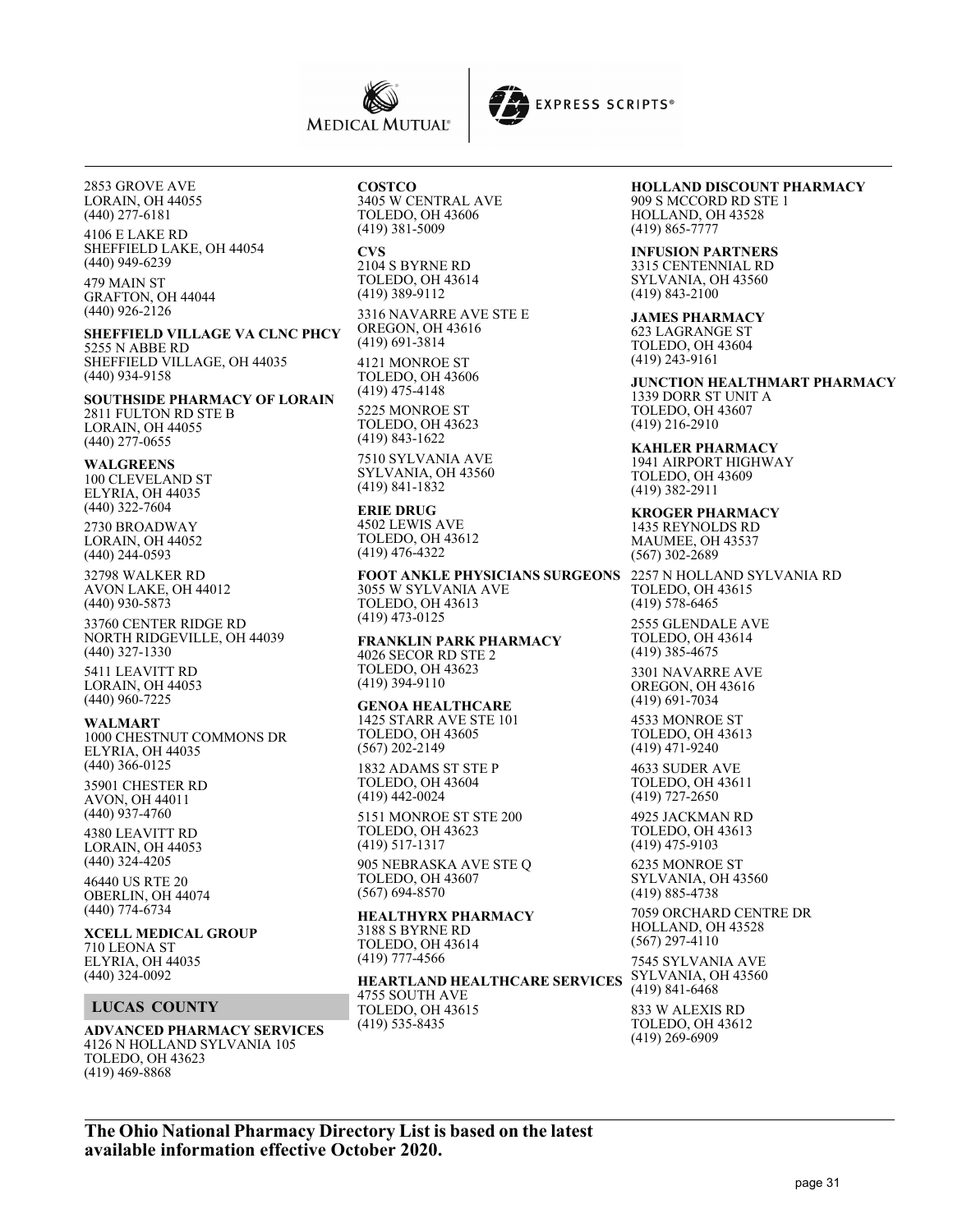



#### **LAGRANGE PHARMACY** 3103 LAGRANGE ST

TOLEDO, OH 43608 (419) 241-8065

## **LIFECARE PHARMACY**

2011 STARR AVE TOLEDO, OH 43605 (419) 720-1116

4730 N SUMMIT ST TOLEDO, OH 43611 (419) 720-0055

**MAIN CAMPUS PHARMACY** 2801 W BANCROFT ST TOLEDO, OH 43606 (419) 530-3471

**MAUMEE DISCOUNT PHARMACY** 1398 CONANT ST STE C MAUMEE, OH 43537 (419) 887-0101

**MEDX PHARMACY** 3021 NAVARRE AVE OREGON, OH 43616 (419) 214-9065

**MEIJER PHARMACY** 1391 CONANT RD MAUMEE, OH 43537 (419) 891-8710

1500 E ALEXIS RD TOLEDO, OH 43612 (419) 727-2010

1725 S WHEELING ST OREGON, OH 43616 (419) 697-2010

7240 W CENTRAL AVE TOLEDO, OH 43617 (419) 843-8310

#### **MONROE PHARMACY** 4122 MONROE ST TOLEDO, OH 43606 (419) 473-1531

**NEXUS PHARMACY** 1415 JEFFERSON AVE TOLEDO, OH 43604 (419) 214-5700

(419) 291-5418

#### **PROMEDICA ADHERENCE PHARMACY** 3144 W CENTRAL AVE TOLEDO, OH 43606

(419) 720-2170 **PROMEDICA PHARMACY COUNTER** 2142 N COVE BLVD TOLEDO, OH 43606

# **PROMEDICA SPECIALTY PHARMACY**

2100 W CENTRAL AVE TOLEDO, OH 43606 (419) 291-4496

#### **RITE AID**

1012 W SYLVANIA AVE TOLEDO, OH 43612 (419) 478-8177 105 GOLDEN GATE PLZ

MAUMEE, OH 43537 (419) 893-5533

1330 MICHIGAN AVE WATERVILLE, OH 43566 (419) 878-8384

1525 CHERRY ST TOLEDO, OH 43608 (419) 255-9524

1605 BROADWAY ST TOLEDO, OH 43609 (419) 244-5781

210 MAIN ST TOLEDO, OH 43605 (419) 691-5851

2430 GLENDALE AVE TOLEDO, OH 43614 (419) 381-6981

2434 W LASKEY RD TOLEDO, OH 43613 (419) 473-1221

2450 S REYNOLDS RD TOLEDO, OH 43614 (419) 865-3130 3013 MONROE ST TOLEDO, OH 43606 (419) 243-9803

3325 W CENTRAL AVE TOLEDO, OH 43606 (419) 531-1172

3362 NAVARRE AVE OREGON, OH 43616 (419) 690-8269

3911 SECOR RD TOLEDO, OH 43623 (419) 472-8027

4018 N MCCORD RD SYLVANIA, OH 43560 (419) 885-2989

4869 N SUMMIT ST TOLEDO, OH 43611 (419) 726-8449

5033 SUDER AVE TOLEDO, OH 43611 (419) 729-9934

5224 DORR ST TOLEDO, OH 43615 (419) 531-2115

5765 SECOR RD TOLEDO, OH 43623 (419) 473-2451 5890 MONROE ST SYLVANIA, OH 43560 (419) 882-5860

**EXPRESS SCRIPTS®** 

6484 MONROE ST SYLVANIA, OH 43560 (419) 885-3616

7225 AIRPORT HWY HOLLAND, OH 43528 (419) 866-8943

7504 W CENTRAL AVE TOLEDO, OH 43617 (419) 841-8525

810 E MANHATTAN BLVD TOLEDO, OH 43608 (419) 729-2907 8310 SYLVANIA METAMORA RD

SYLVANIA, OH 43560 (419) 882-7241

**RYAN PHCY AND ORTHOPEDIC SPPLY** 3340 DORR ST TOLEDO, OH 43607 (419) 531-2836

**SEAWAY PHARMACY** 1707 CHERRY ST TOLEDO, OH 43608 (419) 214-5197

**SHAFFER PHARMACY** 3900 SUNFOREST CT STE 124 TOLEDO, OH 43623 (419) 473-0891

**ST ANNE MERCY OUTPATIENT PHARM** 3404 W SYLVANIA AVE TOLEDO, OH 43623 (419) 407-1777

**ST CHARLES MERCY OUTPATIENT PH** 2600 NAVARRE AVE OREGON, OH 43616 (419) 696-7575

**ST VINCENT FAMILY CARE CENTER** 2213 FRANKLIN AVE TOLEDO, OH 43620 (419) 251-2485

**ST VINCENT MED CTR AMB CARE P** 2213 CHERRY ST TOLEDO, OH 43608 (419) 251-2545

**THE CLINIC PHARMACY** 4235 SECOR RD TOLEDO, OH 43623 (419) 479-5800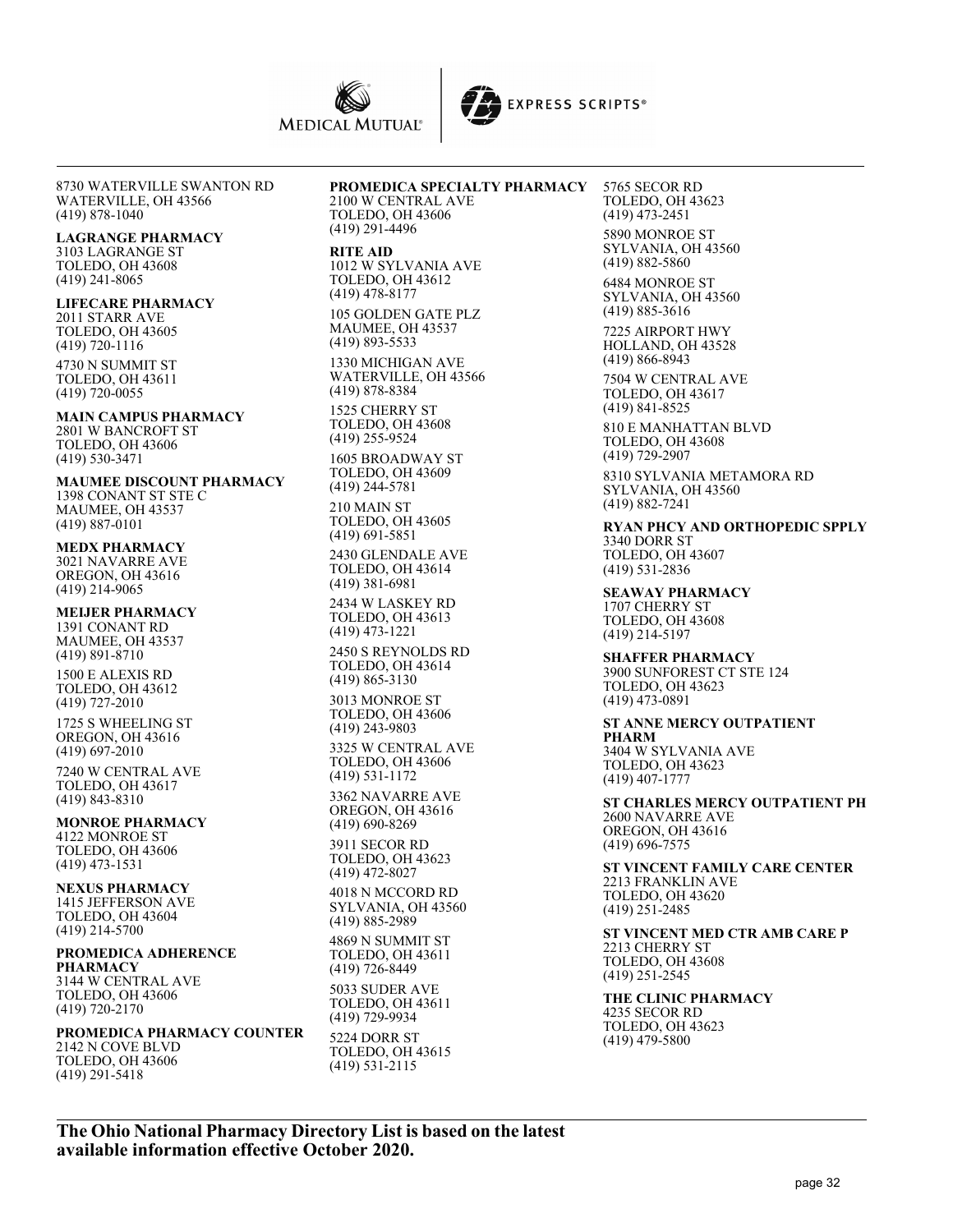



# **TOLEDO FAMILY PHARMACY**

1601 W SYLVANIA AVE TOLEDO, OH 43612 (419) 470-0700

324 MAIN ST TOLEDO, OH 43605 (419) 930-5830

# **TOLEDO HEALTH CENTER**

1301 JEFFERSON AVE TOLEDO, OH 43604 (419) 255-1115

#### **TOLEDO IV CARE**

4060 TECHNOLOGY DR MAUMEE, OH 43537 (419) 471-1527

**TOLEDO VA CBOC PHARMACY** 1200 S DETROIT AVE TOLEDO, OH 43614 (419) 213-7506

**TOLEDOLUCAS HEALTH DEPT** 635 N ERIE ST TOLEDO, OH 43604 (419) 213-4026

**UT ACCESS PHARMACY** 3125 TRANSVERSE DR TOLEDO, OH 43614 (419) 383-5763

**UTCARE PHARMACY** 3000 ARLINGTON AVE TOLEDO, OH 43614 (419) 383-3355

**UTMC OUTPATIENT PHARMACY** 3000 ARLINGTON AVE TOLEDO, OH 43614 (419) 383-3750

#### **WALGREENS**

1330 N REYNOLDS RD TOLEDO, OH 43615 (419) 536-3840

1910 S REYNOLDS RD TOLEDO, OH 43614 (419) 867-3529

2562 NAVARRE AVE OREGON, OH 43616 (419) 693-9034

4580 MONROE ST TOLEDO, OH 43613 (419) 474-3915

5815 SECOR RD TOLEDO, OH 43623 (419) 472-8615

925 WOODVILLE RD TOLEDO, OH 43605 (419) 693-4086

#### **WALMART**

1355 S MCCORD RD HOLLAND, OH 43528 (419) 867-0452

2925 GLENDALE AVE TOLEDO, OH 43614 (419) 380-8670

3721 NAVARRE AVE OREGON, OH 43616 (419) 698-5156

5821 CENTRAL AVE W TOLEDO, OH 43615 (419) 536-9259

**WESTGATE FAMILY PHARMACY** 3147 W CENTRAL AVE TOLEDO, OH 43606 (419) 531-0000

**WOODVILLE PHARMACY** 820 WOODVILLE RD TOLEDO, OH 43605 (419) 214-1311

## **MADISON COUNTY**

#### **COSTCO**

7300 STATE RTE 161 E PLAIN CITY, OH 43064 (614) 733-5012

#### **CVS**

214 LAFAYETTE ST LONDON, OH 43140 (740) 852-5644

**ERNIE'S PHARMACY** 54 W HIGH ST STE A LONDON, OH 43140 (740) 852-5131

**HAPPY DRUGGIST-WJD** 487 W MAIN STREET WEST JEFFERSON, OH 43162 (614) 879-8500

**KROGER PHARMACY** 230 LAFAYETTE ST LONDON, OH 43140 (740) 852-7550

**PLAIN CITY DRUGGIST** 480 S JEFFERSON AVE PLAIN CITY, OH 43064 (614) 873-0880

**STERLING PHARMACY** 283 YANKEETOWN RD MT STERLING, OH 43143 (740) 869-3784

#### **WALMART** 375 LAFAYETTE ST

LONDON, OH 43140 (740) 852-2726

## **MAHONING COUNTY**

**ACCUDOSE PHARMACY** 685 BOARDMAN CANFIELD RD BOARDMAN, OH 44512 (888) 222-6185

**ALLEN'S PHARMASERV** 520 GYPSY LN YOUNGSTOWN, OH 44504 (330) 744-0707

**BERRY'S PHARMACY** 4405 MAHONING AVE YOUNGSTOWN, OH 44515 (330) 792-6585

**BLOOD AND CANCER CENTER** 3695 BOARDMAN CANFIELD RD CANFIELD, OH 44406  $(330) 533 - 3040$ 

**BROWNS DRUG** 5106 SOUTHERN BLVD YOUNGSTOWN, OH 44512 (330) 782-8101

**CAMPBELL PHARMACY** 135 12TH ST CAMPBELL, OH 44405 (330) 755-5221

#### **CORNERSBURG FAMILY DISCOUNT**

**DR** 3307 CANFIELD RD YOUNGSTOWN, OH 44511 (330) 792-7654

**CVS** 2846 MAHONING AVE YOUNGSTOWN, OH 44509 (330) 792-8668

417 BOARDMAN POLAND RD BOARDMAN, OH 44512 (330) 758-5930

601 E MAIN ST CANFIELD, OH 44406 (330) 702-8031

7230 MARKET ST BOARDMAN, OH 44512 (330) 758-4549

900 YOUNGSTOWN POLAND RD STRUTHERS, OH 44471 (330) 755-0666

**GENOA HEALTHCARE**

5760 PATRIOT BLVD STE P AUSTINTOWN, OH 44515 (330) 750-7896

611 BELMONT AVE YOUNGSTOWN, OH 44502 (330) 743-0922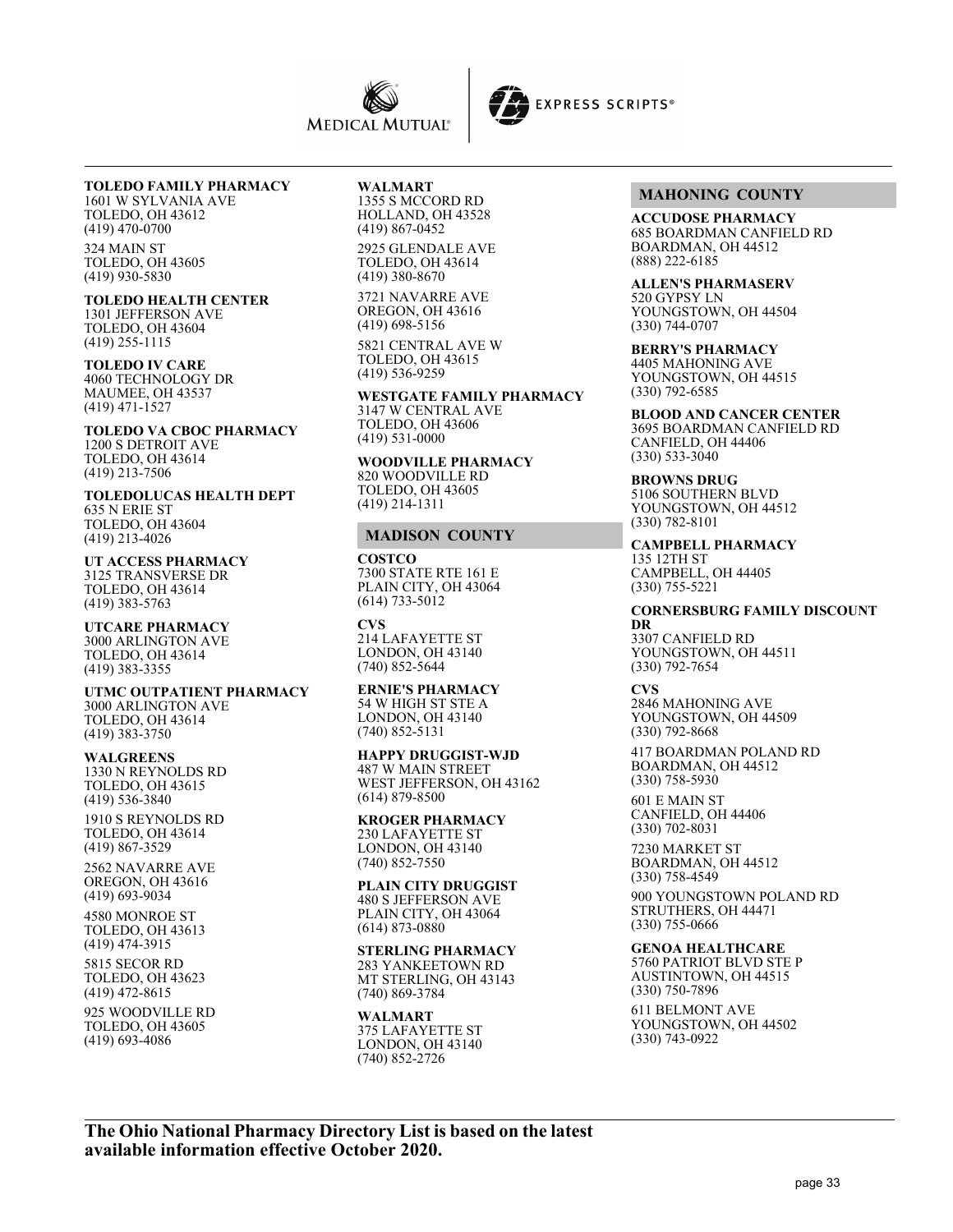



## **GIANT EAGLE**

1201 DORAL DR YOUNGSTOWN, OH 44514 (330) 726-7142

3131 CENTER RD POLAND, OH 44514 (330) 757-4099

4700 BELMONT AVE YOUNGSTOWN, OH 44505 (330) 759-9348

478 BOARDMAN CANFIELD RD YOUNGSTOWN, OH 44512 (330) 726-9518

5220 MAHONING AVE YOUNGSTOWN, OH 44515 (330) 793-9345

525 E MAIN ST CANFIELD, OH 44406 (330) 286-0012

**GROMOLL DRUG STORE** 227 N 15TH ST SEBRING, OH 44672 (330) 938-6670

**INFUSION PARTNERS** 4137 BOARDMAN CANFIELD RD CANFIELD, OH 44406 (330) 629-1332

**LINCOLN KNOLLS PHARMACY** 819 MCCARTNEY RD YOUNGSTOWN, OH 44505 (330) 744-3337

**MAHONING VALLEY INFUSIONCARE** 4891 BELMONT AVE YOUNGSTOWN, OH 44505 (330) 759-9564

**MEDIRX PHARMACY** 6401 OLDE STONE XING POLAND, OH 44514 (330) 757-8555

**MERCY HTL BOARDMAN OUTPATIENT** 8401 MARKET ST BOARDMAN, OH 44512 (330) 729-3800

**MERCY HTL YOUNGSTOWN OUTPAIT** 1044 BELMONT AVE YOUNGSTOWN, OH 44504 (330) 480-3804

**NEO UROLOGY ASSOCIATES INC** 7430 SOUTHERN BLVD BOARDMAN, OH 44512 (330) 729-9214

#### **NEW MIDDLETOWN VILLAGE**

**PHARMAC** 10395 MAIN ST NEW MIDDLETOWN, OH 44442 (330) 542-2802

#### **PRESCRIPTION CENTER** 9798 N LIMA RD

POLAND, OH 44514 (330) 549-5522

#### **RITE AID**

2701 MARKET ST YOUNGSTOWN, OH 44507 (330) 782-8240

2704 BELMONT AVE YOUNGSTOWN, OH 44505 (330) 759-2062

2800 MAHONING AVE YOUNGSTOWN, OH 44509 (330) 799-7313

307 BOARDMAN CANFIELD RD YOUNGSTOWN, OH 44512 (330) 758-2824

3527 CANFIELD RD YOUNGSTOWN, OH 44511 (330) 797-9485

4914 YOUNGSTOWN POLAND RD YOUNGSTOWN, OH 44514 (330) 755-2421

540 E MIDLOTHIAN BLVD YOUNGSTOWN, OH 44502 (330) 782-0807

5498 MAHONING AVE YOUNGSTOWN, OH 44515 (330) 793-4409

693 MCCARTNEY RD YOUNGSTOWN, OH 44505 (330) 747-2426

**RX INSTITUTIONAL SERVICES** 1419 BOARDMAN CANFIELD RD BOARDMAN, OH 44512 (330) 505-1979

**THE HOMETOWN PHARMACY** 1135 W WESTERN RESERVE RD POLAND, OH 44514 (330) 629-7345

3623 S MERIDIAN RD YOUNGSTOWN, OH 44511 (330) 793-4555

655 CREED ST STRUTHERS, OH 44471 (330) 750-0006

**THE HOPE CTR FOR CANCER CARE** 835 SOUTHWESTERN RUN YOUNGSTOWN, OH 44514 (330) 318-1100

#### **THE MEDICINE PLACE** 6615 CLINGAN RD STE B POLAND, OH 44514 (330) 757-3553

**WALGREENS** 2560 BELMONT AVE YOUNGSTOWN, OH 44505 (330) 746-4814

2864 MCCARTNEY RD YOUNGSTOWN, OH 44505 (330) 743-1614

30 W MCKINLEY WAY POLAND, OH 44514 (330) 757-4752

3800 TIPPECANOE RD YOUNGSTOWN, OH 44511 (330) 797-3205

40 N MERIDIAN RD YOUNGSTOWN, OH 44509 (330) 270-5861

525 E MIDLOTHIAN BLVD YOUNGSTOWN, OH 44502 (330) 788-2215

5501 MAHONING AVE AUSTINTOWN, OH 44515 (330) 792-4785

7295 MARKET ST BOARDMAN, OH 44512 (330) 726-9374

**WALMART** 1300 DORAL DR POLAND, OH 44514 (330) 758-0040

200 GOLDIE RD YOUNGSTOWN, OH 44505 (330) 759-2689

6001 MAHONING AVE AUSTINTOWN, OH 44515 (330) 270-0006

**WEDGEWOOD PHARMACY** 4350 NEW RD AUSTINTOWN, OH 44515

(330) 799-2503

**WEXLER'S LAKE MILTON PHARMACY** 17674 MAHONING AVE LAKE MILTON, OH 44429 (330) 654-3792

**YOUNGSTOWN HEALTH CENTER** 77 E MIDLOTHIAN BLVD YOUNGSTOWN, OH 44507 (330) 788-2487

**YOUNGSTOWN PHARMACY CARE** 11 E MAIN ST CANFIELD, OH 44406 (330) 286-0226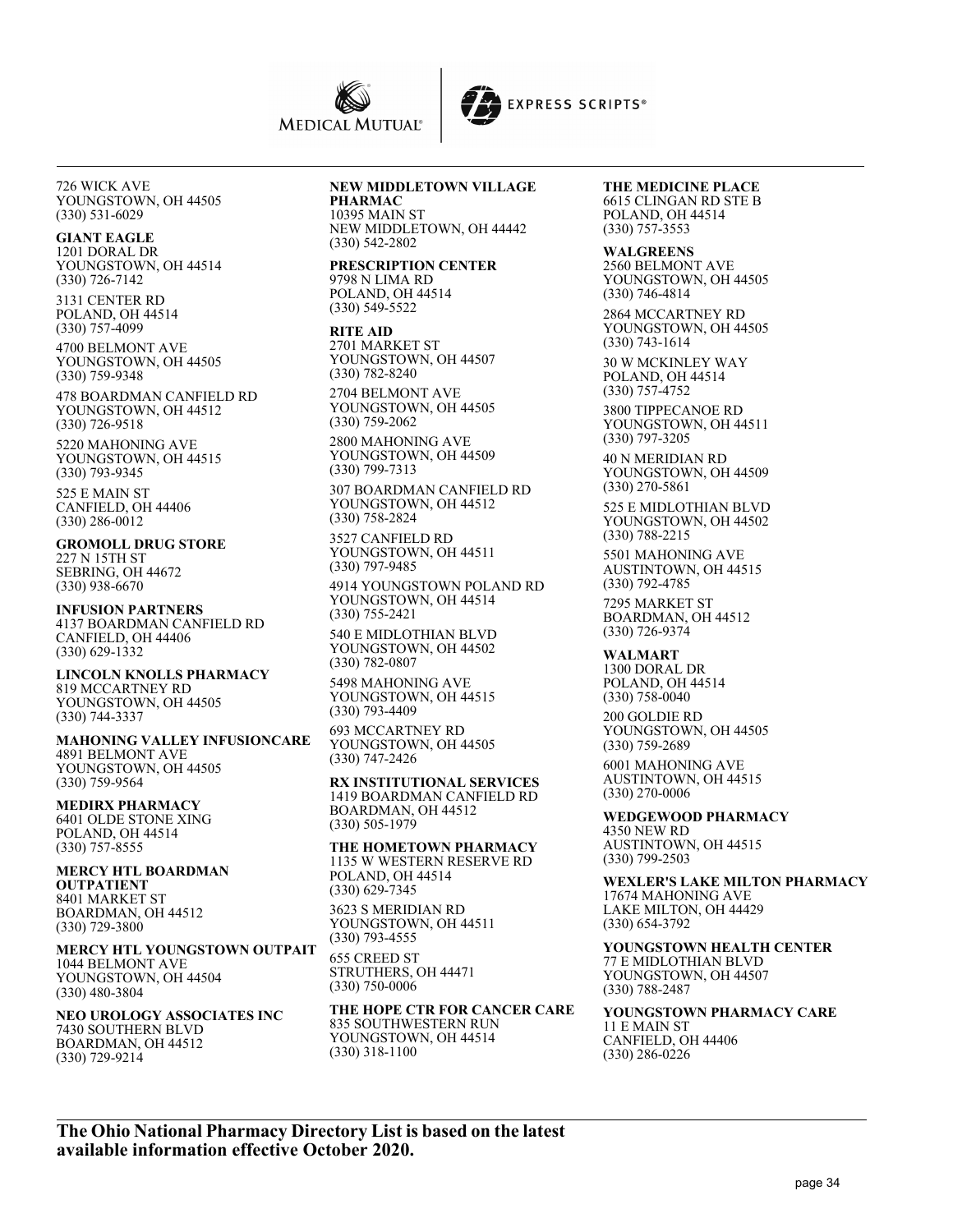



## **YOUNGSTOWN VA CBOC PHARMACY**

2031 BELMONT AVE YOUNGSTOWN, OH 44505 (330) 740-9200

## **MARION COUNTY**

**CVS**

137 MCMAHAN BLVD MARION, OH 43302 (740) 389-2331

535 DELAWARE AVE MARION, OH 43302 (740) 383-6244

#### **KROGER PHARMACY**

1428 MARION WALDO RD MARION, OH 43302 (740) 386-2321

1608 MRN MT GILEAD RD MARION, OH 43302 (740) 389-2144

**MARION PRESCRIPTION** 544 E CENTER ST MARION, OH 43302 (740) 382-5746

**MEIJER PHARMACY** 2153 MARION MT GILEAD RD MARION, OH 43302 (740) 389-0510

**MGH AMB PHARMACY** 1000 MCKINLEY PARK DR MARION, OH 43302 (740) 383-8422

**PROSPECT PHARMACY** 171 S MAIN ST PROSPECT, OH 43342 (740) 494-2663

**RITE AID** 1081 MT VERNON AVE MARION, OH 43302 (740) 389-2700

332 S MAIN ST MARION, OH 43302 (740) 382-0650

**WALGREENS** 1040 DELAWARE AVE MARION, OH 43302 (740) 383-4529

1321 DELAWARE AVE MARION, OH 43302 (740) 386-5146

**WALMART** 1546 MARION MT GILEAD RD MARION, OH 43302 (740) 389-4573

## **MEDINA COUNTY**

**CCF-MEDINA AMBULATORY PHARMACY** 1000 E WASHINGTON ST MEDINA, OH 44256 (330) 721-5490

**CVS** 1015 N COURT ST MEDINA, OH 44256 (330) 725-2706

1112 PEARL RD BRUNSWICK, OH 44212 (330) 225-1555

116 AINSWORTH ST LODI, OH 44254 (330) 948-4413

1183 WILLIAMS RESERVE BLVD WADSWORTH, OH 44281 (330) 335-2627

401 S ELMWOOD AVE MEDINA, OH 44256 (330) 725-1888 473 HIGH ST

WADSWORTH, OH 44281 (330) 336-6444

9 W 130TH ST HINCKLEY, OH 44233 (330) 225-8458

**DISCOUNT DRUG MART** 1005 HIGH ST WADSWORTH, OH 44281 (330) 334-5811

135 HARDING ST MEDINA, OH 44256 (330) 725-7117

1673 PEARL RD BRUNSWICK, OH 44212 (330) 225-9615

5270 CENTER RD BRUNSWICK, OH 44212 (330) 273-8300

5923 WOOSTER PIKE MEDINA, OH 44256 (330) 721-0600

661 WOOSTER ST LODI, OH 44254 (330) 948-0520

**GENTRY HEALTH SERVICES** 1090 ENTERPRISE DR MEDINA, OH 44256 (844) 443-6879

**GIANT EAGLE** 3440 CENTER RD BRUNSWICK, OH 44212 (330) 225-1159

825 AMBASSADOR DR WADSWORTH, OH 44281 (330) 336-8990 870 N COURT ST MEDINA, OH 44256 (330) 721-8028

**MARC'S** 1041 N COURT ST MEDINA, OH 44256 (330) 722-3662

3303 CENTER RD BRUNSWICK, OH 44212 (330) 273-3232

**MEDINA HEALTH CENTER** 4018 MEDINA RD STE C MEDINA, OH 44256 (330) 723-1300

**OMNICARE PHARMACY** 1360 REIMER RD WADSWORTH, OH 44281 (330) 336-6628

**RITE AID**

207 N COURT ST MEDINA, OH 44256 (330) 725-4104

3871 CENTER RD BRUNSWICK, OH 44212 (330) 220-7767

780 HIGH ST WADSWORTH, OH 44281 (330) 336-2550

**WALGREENS** 1337 PEARL RD BRUNSWICK, OH 44212 (330) 220-3225

805 N COURT ST MEDINA, OH 44256 (330) 764-4399

**WALMART** 222 SMOKERISE DR WADSWORTH, OH 44281 (330) 336-5274

4141 PEARL RD MEDINA, OH 44256 (330) 723-1511

## **MEIGS COUNTY**

**FRUTH PHARMACY** 706 W MAIN ST POMEROY, OH 45769 (740) 992-6491

**FRUTH PHARMACY AT FOODFAIR** 700 E MAIN ST POMEROY, OH 45769 (740) 992-1536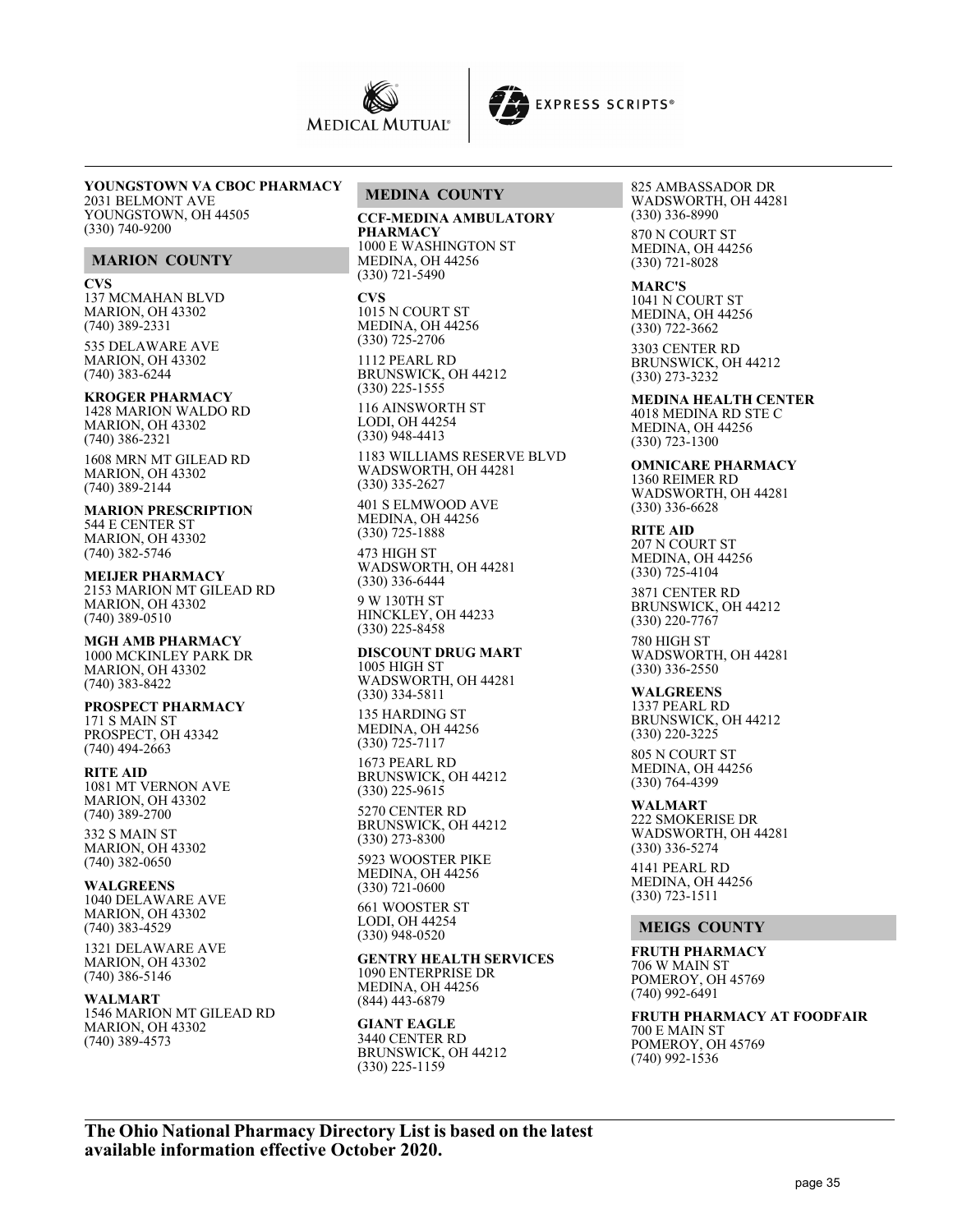

#### **RITE AID** 306 E MAIN ST POMEROY, OH 45769 (740) 992-2586

#### **SWISHER LOHSE PHARMACY**

636 E MAIN ST POMEROY, OH 45769 (740) 992-2955

#### **MERCER COUNTY**

**CVS** 1020 N MAIN ST CELINA, OH 45822 (419) 586-1340

## **KAUP PHARMACY**

102 N WAYNE ST FORT RECOVERY, OH 45846 (419) 375-2323

102 NORTH WAYNE ST FORT RECOVERY, OH 45846 (419) 375-2323

**SCHWIETERMAN PHARMACY** 404 W NORTH ST COLDWATER, OH 45828 (419) 678-3435

510 E MARKET ST CELINA, OH 45822 (419) 586-8875

**WALMART** 1950 HAVEMANN RD CELINA, OH 45822 (419) 586-6177

## **MIAMI COUNTY**

**ACTIVE FOOT AND ANKLE CARE** 300 S DORSET RD TROY, OH 45373 (937) 875-2526

**ADVANCED FOOT ANKLE CARE OH** 1255 E ASH ST PIQUA, OH 45356 (937) 773-0980

2335 W MAIN ST TROY, OH 45373 (937) 332-3668

**CVS** 115 N COLLEGE ST PIQUA, OH 45356 (937) 773-3784

804 W MAIN ST TROY, OH 45373 (937) 335-5688

914 W MAIN ST TIPP CITY, OH 45371 (937) 667-8428

# **HOCKS PIQUA PHARMACY**

649 W HIGH ST PIQUA, OH 45356 (937) 381-6550

**HOCKS TIPP CITY PHARMACY** 5175 S COUNTY ROAD 25A TIPP CITY, OH 45371 (937) 667-5803

#### **KROGER PHARMACY**

1508 COVINGTON AVE PIQUA, OH 45356 (937) 615-7020 751 W MARKET ST TROY, OH 45373 (937) 573-4530

**MEIJER PHARMACY** 1900 W MAIN ST TROY, OH 45373 (937) 332-0510

**PREMIER HEALTH PHARMACYUVMC** 3130 N COUNTY ROAD 25A TROY, OH 45373 (937) 440-4262

**REMEDI SENIORCARE OF OHIO** 962 S DORSET RD TROY, OH 45373 (800) 232-4239

**SUNRISE TREATMENT CENTER** 1130 GARBRY RD PIQUA, OH 45356 (513) 941-4999

**WALGREENS** 20 W MARKET ST TROY, OH 45373 (937) 339-8341

**WALMART** 1300 E ASH ST PIQUA, OH 45356 (937) 615-9968

1801 W MAIN ST TROY, OH 45373 (937) 339-6335

## **MONROE COUNTY**

**BELLWOOD DRUGS** 135 S MAIN ST WOODSFIELD, OH 43793 (740) 472-1991

**RITE AID** 148 N MAIN ST WOODSFIELD, OH 43793 (740) 472-5311

## **MONTGOMERY COUNTY**

**ACCESS RX PHARMACY** 2611 WAYNE AVE DAYTON, OH 45420 (937) 640-3045

**ADVANCED NEUROSURGERY INC** 3533 SOUTHERN BLVD KETTERING, OH 45429 (937) 299-8242

**ANESTHESIA AND PAIN MANAGEMENT** 1 ELIZABETH PL # 1155 DAYTON, OH 45417 (937) 280-4970

**BEEBER PHARMACIES** 600 UNION BLVD ENGLEWOOD, OH 45322 (937) 836-6331

**CENTERVILLE LTC PHARMACY** 436 ALEXANDERSVILLE RD MIAMISBURG, OH 45342 (937) 435-5751

**COLLABORATIVE PHARMACY SERVICE** 4301 LYONS RD MIAMISBURG, OH 45342 (937) 458-4949

**COMMUNITY FIRST PHARMACY** 300 FOREST AVE DAYTON, OH 45405 (937) 813-4967

**COSTCO** 5300 CORNERSTONE NORTH BLVD CENTERVILLE, OH 45440 (937) 640-6010

**CVS** 1001 E MAIN ST TROTWOOD, OH 45426 (937) 854-4147

1205 E CENTRAL AVE MIAMISBURG, OH 45342 (937) 866-6651

124 S MAIN ST UNION, OH 45322 (937) 836-3784

1300 WILMINGTON AVE DAYTON, OH 45420 (937) 254-6223

1331 N FAIRFIELD RD DAYTON, OH 45432 (937) 426-4478

1410 E DOROTHY LN KETTERING, OH 45429 (937) 294-0535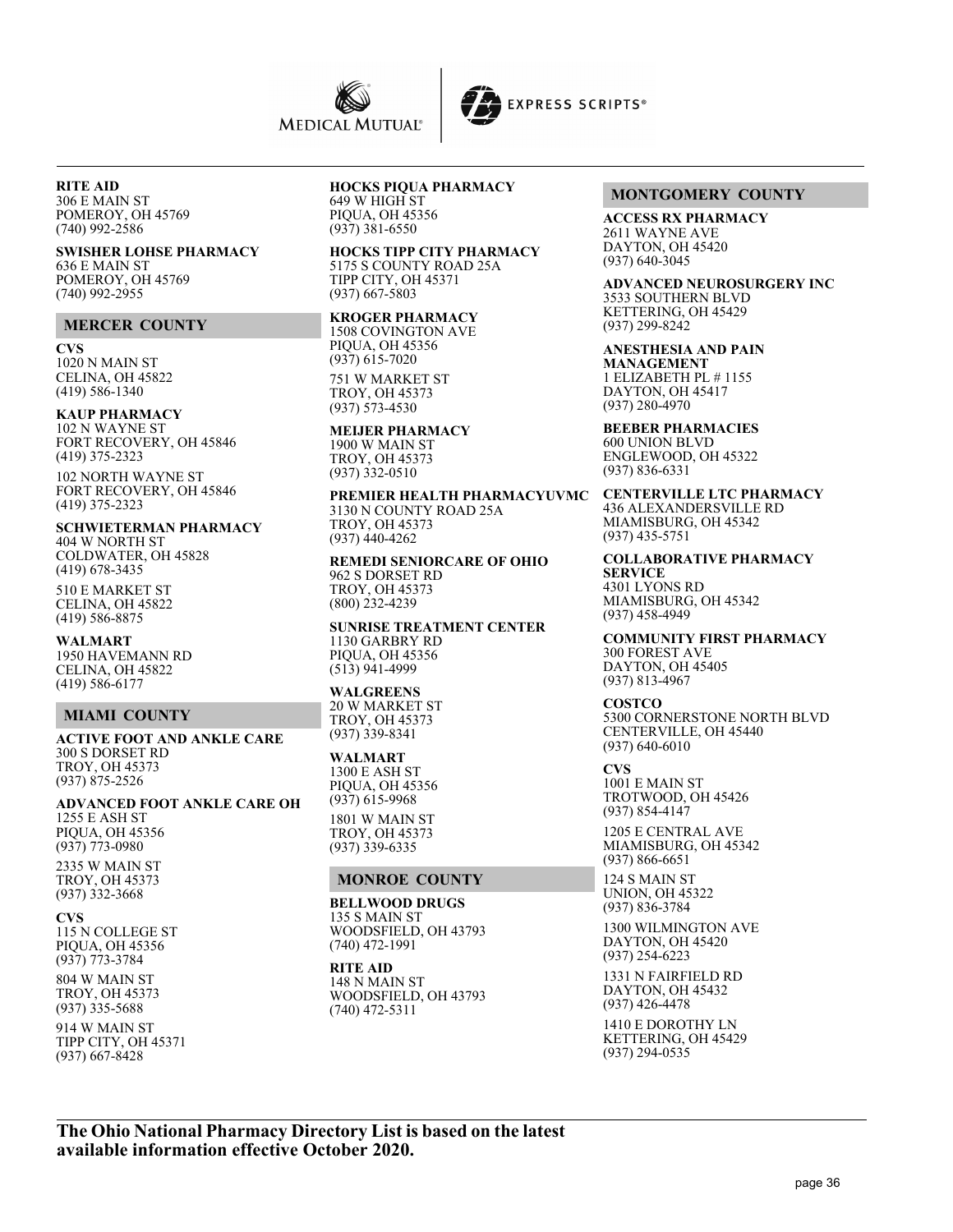



1785 WOODMAN DR KETTERING, OH 45420 (937) 253-3242

2300 MIAMISBURG CNRVILLE RD CENTERVILLE, OH 45459 (937) 435-4096

2375 BEECHWOOD DR GERMANTOWN, OH 45327 (937) 855-7296

2657 W ALEX BELL RD MORAINE, OH 45459 (937) 298-5512

2801 FAR HILLS AVE OAKWOOD, OH 45419 (937) 395-4681

32 N LUDLOW ST DAYTON, OH 45402 (937) 228-9145

3920 LINDEN AVE DAYTON, OH 45432 (937) 254-6165

400 MIAMISBURG CTRVILLE RD CENTERVILLE, OH 45459 (937) 433-7618

430 ARLINGTON RD BROOKVILLE, OH 45309 (937) 833-1552

4329 W 3RD ST DAYTON, OH 45417 (937) 268-6816

4341 FEEDWIRE RD DAYTON, OH 45440 (937) 439-9357

4901 N MAIN ST DAYTON, OH 45415 (937) 278-5871

4996 BRANDT PIKE HUBER HEIGHTS, OH 45424 (937) 233-3324

524 E STROOP RD DAYTON, OH 45429 (937) 294-0523

5700 EXECUTIVE BLVD HUBER HEIGHTS, OH 45424 (937) 233-4133

5981 FAR HILLS AVE DAYTON, OH 45429 (937) 438-5954

605 W MAIN ST NEW LEBANON, OH 45345 (937) 687-9711

7541 N MAIN ST DAYTON, OH 45415 (937) 277-2024

#### **DAYTON CHILDRENS HOSPITAL** 3333 W TECH BLVD

MIAMISBURG, OH 45342 (937) 641-5080

## 1 CHILDRENS PLZ DAYTON, OH 45404 (937) 641-5500

**DAYTON ORTHOPAEDIC SURGERY AND** 5491 FAR HILLS AVE DAYTON, OH 45429 (937) 436-5763

**DAYTON PHYSICIANS** 2350 MIAMI VALLEY DR DAYTON, OH 45459 (937) 293-1622

**DAYTON PHYSICIANS PHARMACY** 3120 GOVERNORS PLACE BLVD KETTERING, OH 45409 (937) 280-8036

**DAYTON VAMC PHARMACY** 4100 W 3RD ST DAYTON, OH 45428 (937) 268-6511

**DISCOUNT DRUG MART** 1575 LYONS RD CENTERVILLE, OH 45458 (937) 439-9779

**EQUITAS HEALTH PHARMACY #2** 1222 S PATTERSON BLVD DAYTON, OH 45402 (937) 424-1440

**EXCELS PHARMACY** 2800 SALEM AVE DAYTON, OH 45406 (937) 278-8700

**FIRST CARE PHARMACY** 8265 N MAIN ST DAYTON, OH 45415 (937) 898-3313

**FIVE RIVERS HEALTH CENTERS PHA** 2261 PHILADELPHIA DR DAYTON, OH 45406 (937) 802-9381

**FIVE RIVERS HLTH CENTERS PHCY** 725 S LUDLOW ST DAYTON, OH 45402 (937) 329-9786

**GENOA HEALTHCARE** 3095 KETTERING BLVD MORAINE, OH 45439 (937) 294-1000

**HOCKS VANDALIA PHARMACY** 535 S DIXIE DR VANDALIA, OH 45377 (937) 898-5803

**DAYTON CHILDRENS HOSPITAL PHCY INDEPENDENT RX LONG TERM CARE** 922 SENATE DR CENTERVILLE, OH 45459 (937) 610-3051

> **KHN PHARMAC-SOUTHVIEW** 1997 MIAMISBURG CNTRVILLE RD DAYTON, OH 45459 (937) 401-7333

**KHN PHARMACY CASSANO** 165 S EDWIN C MOSES BLVD DAYTON, OH 45402 (937) 558-0199

**KHN PHARMACY GRANDVIEW** 405 W GRAND AVE DAYTON, OH 45405 (937) 723-3530

**KHN PHARMACY KETTERING** 3535 SOUTHERN BLVD KETTERING, OH 45429 (937) 395-8171

**KHN PHARMACY-HUBER** 8701 OLD TROY PIKE HUBER HEIGHTS, OH 45424 (937) 558-3333

**KHN PHARMACY-SYCAMORE** 2115 LEITER RD MIAMISBURG, OH 45342 (937) 384-3868

**KHN SPECIALTY PHARMACY** 3700 SOUTHERN BLVD KETTERING, OH 45429 (937) 281-3883

**KMG PHARMACY** 846 E MAIN ST TROTWOOD, OH 45426 (937) 529-4433

**KROGER PHARMACY** 10101 LANDING WAY MIAMISBURG, OH 45342 (937) 384-4220

1024 S SMITHVILLE RD DAYTON, OH 45403 (937) 252-2839

1095 S MAIN ST CENTERVILLE, OH 45458 (937) 439-6420

155 N HEINCKE RD MIAMISBURG, OH 45342 (937) 847-2834

2100 WHIPP RD KETTERING, OH 45440 (937) 528-7060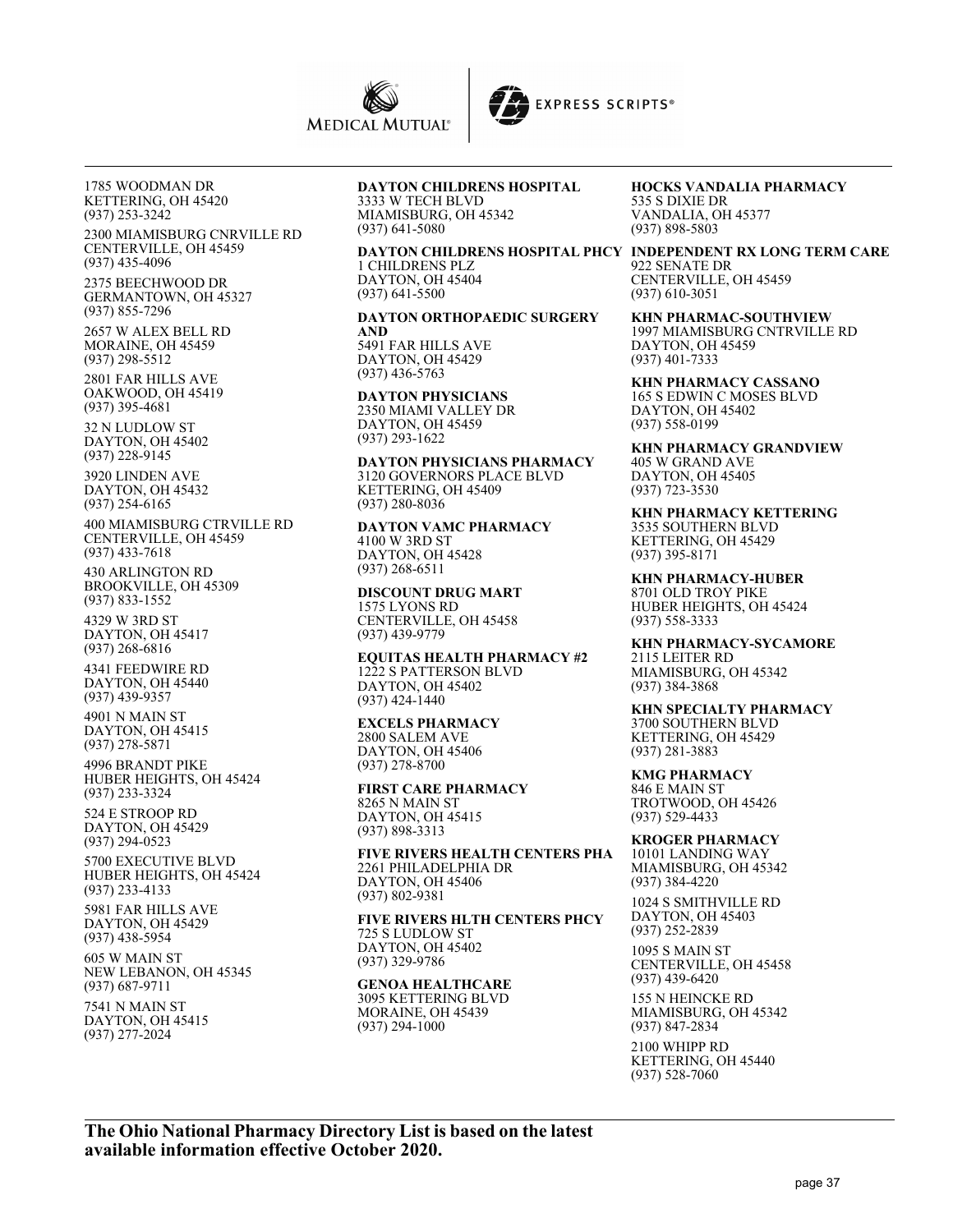

2115 E DOROTHY LN KETTERING, OH 45420 (937) 299-8437

2917 ALEXBELL RD DAYTON, OH 45459 (937) 294-7210

3165 DAYTON XENIA RD STE 5 BEAVERCREEK, OH 45434 (937) 431-8230

3520 WEST SIEBENTHALER AVE DAYTON, OH 45406 (937) 567-9587

4506 BRANDT PIKE DAYTON, OH 45424 (937) 233-8930

6480 WILMINGTON PIKE CENTERVILLE, OH 45459 (937) 848-5985

7747 OLD TROY PIKE HUBER HEIGHTS, OH 45424 (937) 233-7680

780 NORTHWOODS BLVD VANDALIA, OH 45377 (937) 264-2420

885 UNION RD ENGLEWOOD, OH 45322 (937) 832-4080

**MEIJER PHARMACY** 4075 WILMINGTON PIKE KETTERING, OH 45440 (937) 297-8610

5858 SPRINGBORO PIKE DAYTON, OH 45449 (937) 291-8910

7150 EXECUTIVE BLVD HUBER HEIGHTS, OH 45424 (937) 237-4610

9200 N MAIN ST DAYTON, OH 45415 (937) 832-5110

**OHIO INSTITUTE COMPREHENSIVE** 1235 E ALEX BELL RD CENTERVILLE, OH 45459 (937) 435-6400

**ORTHOPEDIC ASSOC OF DAYTON INC** 7980 N MAIN ST DAYTON, OH 45415 (937) 280-4988

## **PREMIER HEALTH PHARMACY-FIDELI**

3170 KETTERING BLVD MORAINE, OH 45439 (937) 208-7966

# **PREMIER HEALTH PHARMACY-MVH**

1 WYOMING ST DAYTON, OH 45409 (937) 208-4848

**PREMIER HEALTH PHARMACY-MVHN SUNRISE TREATMENT CENTER**

9000 N MAIN ST ENGLEWOOD, OH 45415 (937) 734-5833

**REED'S PHARMACY**

428 N WOLF CREEK ST BROOKVILLE, OH 45309 (937) 770-4381 675 W MAIN ST

NEW LEBANON, OH 45345 (937) 687-6081

**RITE AID** 10 W NATIONAL RD VANDALIA, OH 45377 (937) 898-8829

1158 WILMINGTON AVE DAYTON, OH 45420 (937) 252-9894

1320 E STROOP RD KETTERING, OH 45429 (937) 294-2651

2532 E THIRD ST DAYTON, OH 45403 (937) 258-8101

2916 LINDEN AVE DAYTON, OH 45410 (937) 256-3111

3700 N DIXIE DR DAYTON, OH 45414 (937) 275-7032 3875 SALEM AVE DAYTON, OH 45406

(937) 277-1611 4328 N MAIN ST

DAYTON, OH 45405 (937) 274-1530

437 N WOLF CREEK ST BROOKVILLE, OH 45309 (937) 833-2174 590 W MAIN ST

NEW LEBANON, OH 45345 (937) 687-3456

898 S MAIN ST CENTERVILLE, OH 45458 (937) 433-4909 900 UNION ST ENGLEWOOD, OH 45322 (937) 836-5204

**SOLEO HEALTH INC** 1746 THOMAS PAINE PKWY CENTERVILLE, OH 45459 (937) 401-3033

**ST ELIZABETH'S PHARMACY** 1 ELIZABETH PL STE 1015 DAYTON, OH 45417 (937) 424-4599

1435 CINCINNATI ST DAYTON, OH 45417 (513) 941-4999

**SUNSHEIN PODIATRY ASSOCIATES** 6474 CENTERVILLE BUSINESS CENTERVILLE, OH 45459 (937) 435-7477

**THE PHARMACY AT EASTWAY** 600 WAYNE AVE DAYTON, OH 45410 (937) 396-2538

**WALGREENS** 1200 BROWN ST STE 160 DAYTON, OH 45409 (937) 648-0312

1260 E CENTRAL AVE MIAMISBURG, OH 45342 (937) 859-3879

1402 MIAMISBURG CNTRVILLE RD CENTERVILLE, OH 45459 (937) 291-2741

1542 WAYNE AVE DAYTON, OH 45410 (937) 254-2156

2140 E DOROTHY LN KETTERING, OH 45420 (937) 395-0633

2600 S SMITHVILLE RD DAYTON, OH 45420 (937) 781-9561

2710 SALEM AVE DAYTON, OH 45406 (937) 277-6022

4121 HOOVER AVE DAYTON, OH 45402 (937) 263-2836

4497 FAR HILLS AVE KETTERING, OH 45429 (937) 396-1358

4855 N MAIN ST DAYTON, OH 45405 (937) 279-0468

5000 BRANDT PIKE HUBER HEIGHTS, OH 45424 (937) 236-0495

5901 SPRINGBORO PIKE DAYTON, OH 45449 (937) 433-1604

6485 WILMINGTON PIKE CENTERVILLE, OH 45459 (937) 433-5314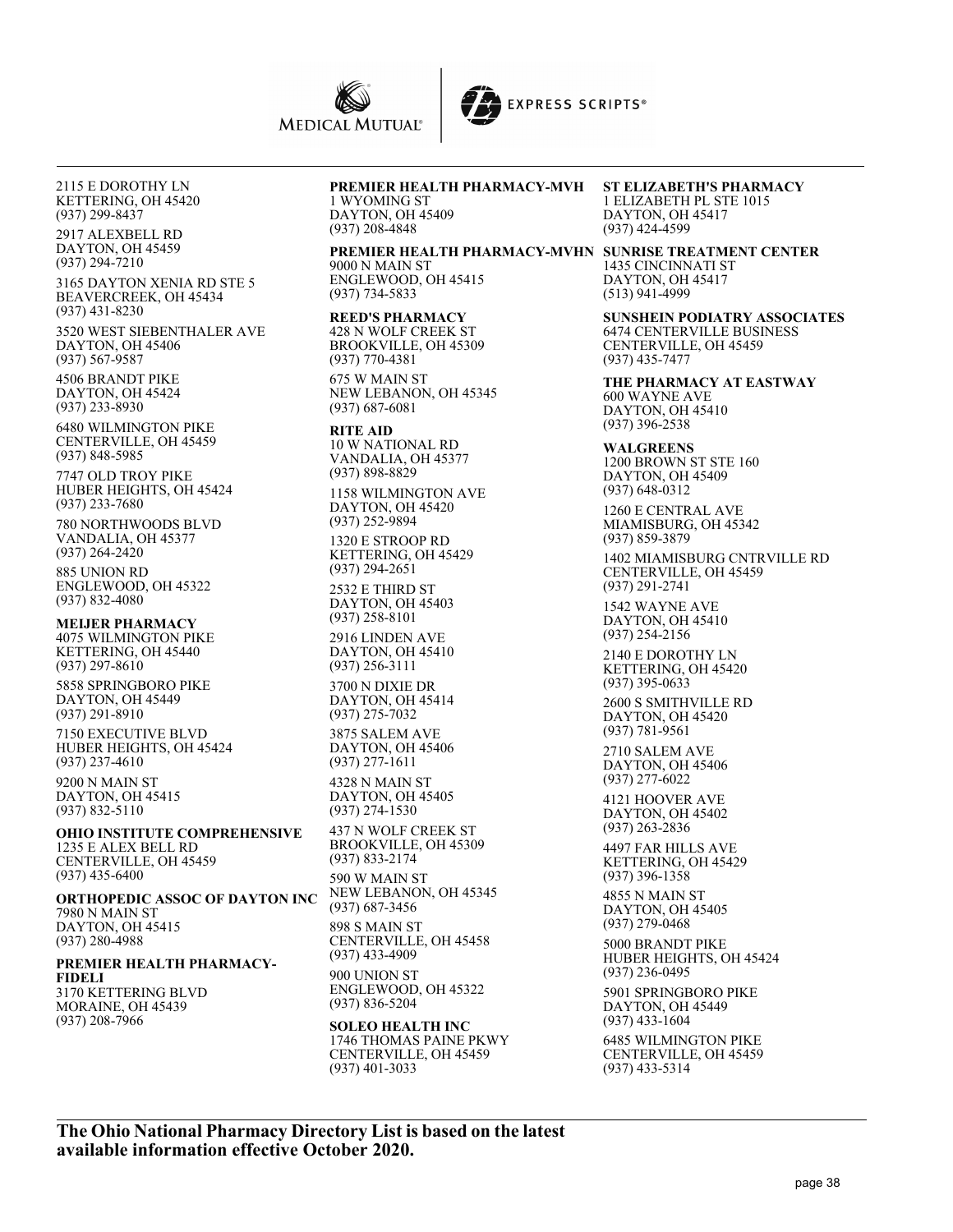



6495 OLD TROY PIKE HUBER HEIGHTS, OH 45424 (937) 236-6054

775 W WENGER RD ENGLEWOOD, OH 45322 (937) 836-5714

911 S MAIN ST CENTERVILLE, OH 45458 (937) 291-3707

**WALMART** 1707 W DOROTHY LN MORAINE, OH 45439 (937) 643-2481

6244 WILMINGTON PIKE CENTERVILLE, OH 45459 (937) 848-3218

6953 MILLER LN DAYTON, OH 45414 (937) 454-6290

7680 BRANDT PIKE HUBER HEIGHTS, OH 45424 (937) 237-8411 7725 HOKE RD

ENGLEWOOD, OH 45315 (937) 836-9413

8800 KINGSRIDGE DR DAYTON, OH 45458 (937) 435-8533

**WELLNESS 1 PHARMACY** 2420 S SMITHVILLE RD KETTERING, OH 45420 (937) 256-4000

**WELLNESS1PHARMACY** 2092 S ALEX RD WEST CARROLLTON, OH 45449 (937) 384-7777

**WELLNESS1PHCYWEST CARROLLTON** 2092 S ALEX RD STE A WEST CARROLLTON, OH 45449 (937) 384-7777

**WOODMAN PHARMACY** 1010 WOODMAN DR DAYTON, OH 45432 (937) 252-9100

**ZIKS FAMILY PHARMACY** 1130 W 3RD ST DAYTON, OH 45402 (937) 225-9350

4140 SALEM AVE DAYTON, OH 45416 (937) 278-9457

## **MORGAN COUNTY**

**SHRIVERS PHARMACY** 105 N KENNEBEC AVE MCCONNELSVILLE, OH 43756 (740) 962-2552

## **MORROW COUNTY**

**DISCOUNT DRUG MART** 525 W MARION RD MOUNT GILEAD, OH 43338 (419) 947-1404

**ESSENTRA PHARMACY** 73 SPORTSMAN DR MARENGO, OH 43334 (419) 253-0632

**KROGER PHARMACY** 555 W MARION RD MOUNT GILEAD, OH 43338 (419) 947-9134

**RITE AID** 510 W MARION RD MOUNT GILEAD, OH 43338 (419) 947-8515

#### **MUSKINGUM COUNTY**

**BENZER OH** 26 E 3RD ST FRAZEYSBURG, OH 43822 (740) 828-2601

817 MAIN ST DRESDEN, OH 43821 (740) 754-3434

**COLER LONG TERM CARE** 1811 CHANDLERSVILLE RD ZANESVILLE, OH 43701 (740) 454-2086

**CVS** 103 N MAYSVILLE RD ZANESVILLE, OH 43701 (740) 452-7589

1208 MAPLE AVE ZANESVILLE, OH 43701 (740) 453-3442

**GENESIS SPECIALTY PHARMACY** 860 BETHESDA DR STE 1A ZANESVILLE, OH 43701 (740) 450-1620

**KROGER PHARMACY**

3387 MAPLE AVE ZANESVILLE, OH 43701 (740) 453-8837

## **MVHC PHARMACY**

716 ADAIR AVE ZANESVILLE, OH 43701 (740) 868-8171

**NORTHSIDE HOME INFUSION** 21 MAYSVILLE AVE ZANESVILLE, OH 43701 (740) 452-2447

**NORTHSIDE MAYSVILLE PHARMACY** 15 MAYSVILLE AVE ZANESVILLE, OH 43701 (740) 453-3700

**NORTHSIDE NEW CONCORD PHARMACY** 10 E MAIN ST NEW CONCORD, OH 43762 (740) 826-4000

**NORTHSIDE PAVILION PHARMACY** 945 BETHESDA DR ZANESVILLE, OH 43701 (740) 454-4044

**NORTHSIDE PHARMACY** 2899 BELL ST ZANESVILLE, OH 43701 (740) 453-0508

**NORTHSIDE PHCY FOREST AVEN** 751 FOREST AVE STE 204 ZANESVILLE, OH 43701 (740) 454-6970

**NORTHSIDE PHCY NURSING HOME** 19 N MAYSVILLE AVE ZANESVILLE, OH 43701 (740) 455-8845

**NORTHSIDE ROSEVILLE PHARMACY** 157 S MAIN ST ROSEVILLE, OH 43777 (740) 697-0348

## **RIESBECK'S PHARMACY**

2200 JUNE PKWY SOUTH ZANESVILLE, OH 43701 (740) 450-7859

**RITE AID** 825 MAIN ST ZANESVILLE, OH 43701 (740) 452-5485

**SHRIVERS PHARMACY**

406 BRIGHTON BLVD ZANESVILLE, OH 43701 (740) 452-3691

**WALGREENS** 1033 MILITARY RD ZANESVILLE, OH 43701 (740) 588-0690

**WALMART** 2850 MAPLE AVE ZANESVILLE, OH 43701 (740) 455-9007

2850 MAYSVILLE PIKE ZANESVILLE, OH 43701 (740) 452-2117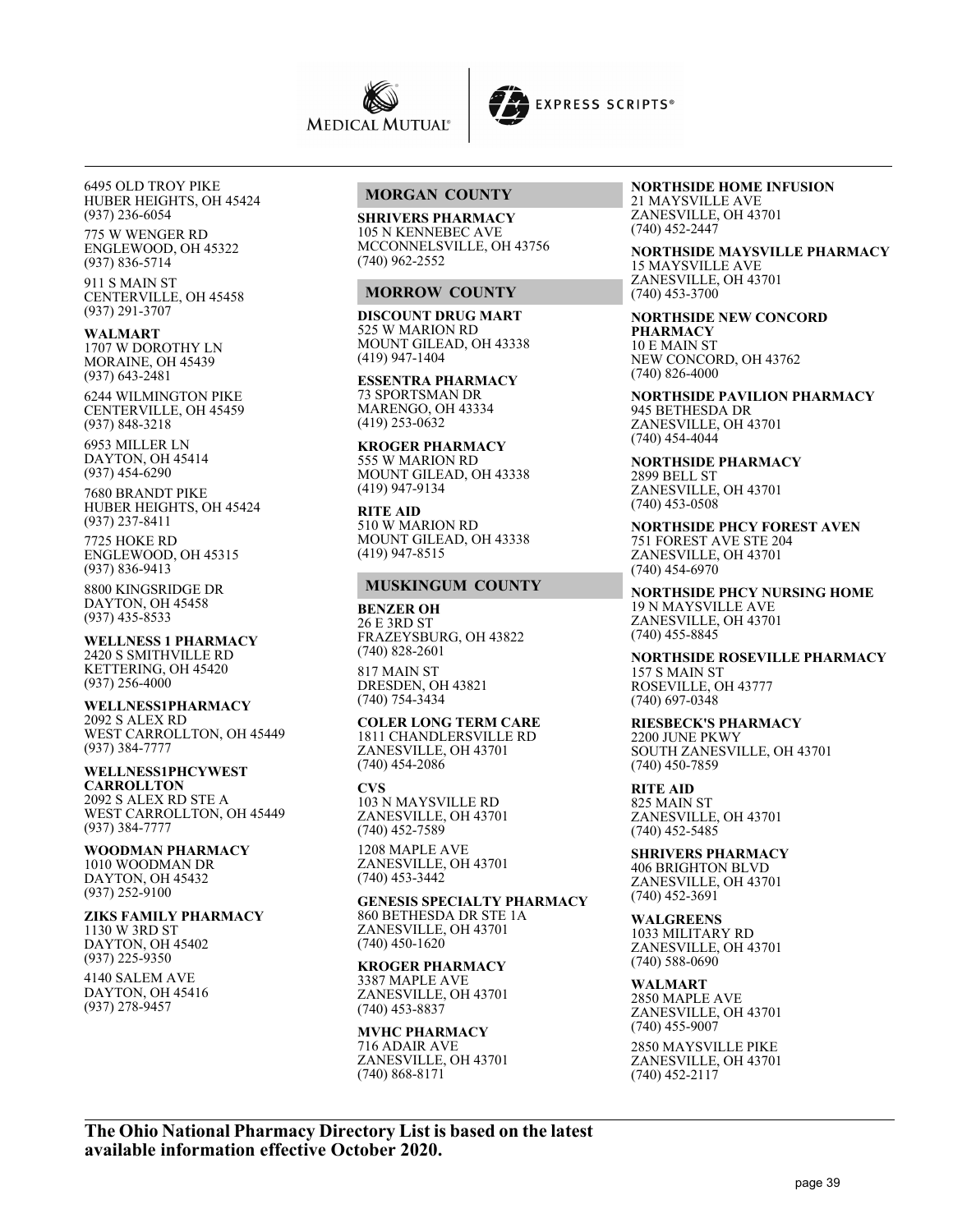



**ZANESVILLE MEDICAL CENTER** 1400 BRANDYWINE BLVD ZANESVILLE, OH 43701 (740) 450-9000

## **NOBLE COUNTY**

**BRADEN MED SERVICES** 44519 MARIETTA RD CALDWELL, OH 43724 (740) 732-7201

**DAVIS DRUG** 109 WEST ST CALDWELL, OH 43724 (740) 732-4503

**GILLESPIES DRUGS** 44523 MARIETTA RD CALDWELL, OH 43724 (740) 732-2356

#### **OTTAWA COUNTY**

**BASSETT'S MARKET PHARMACY** 3994 E HARBOR RD PORT CLINTON, OH 43452 (419) 732-6300

**COMMUNITY MARKET 240 PHARM** 279 W WATER ST OAK HARBOR, OH 43449 (419) 898-0954

**KROGER PHARMACY** 2028 E HARBOR RD PORT CLINTON, OH 43452 (419) 732-6452

**MAGRUDER HOSPITAL OUTPATIENT P ASHVILLE APOTHECARY** 615 FULTON ST PORT CLINTON, OH 43452 (419) 732-4009

**RITE AID** 1626 E PERRY ST PORT CLINTON, OH 43452 (419) 734-5583

21991 W STATE ROUTE 51 GENOA, OH 43430 (419) 855-8363

306 W WATER ST OAK HARBOR, OH 43449 (419) 898-3911

**WALMART** 2826 E HARBOR RD PORT CLINTON, OH 43452 (419) 732-3866

## **PAULDING COUNTY**

**ANTWERP PHARMACY** 109 S MAIN ST ANTWERP, OH 45813 (419) 258-2068

#### **RITE AID**

1000 N WILLIAMS ST PAULDING, OH 45879 (419) 399-5348

**VILLAGE APOTHECARY** 104 N WILLIAMS ST PAULDING, OH 45879 (419) 399-9780

#### **PERRY COUNTY**

**CVS** 251 E BROADWAY ST NEW LEXINGTON, OH 43764 (740) 342-4137

**KROGER PHARMACY** 610 CARROL ST NEW LEXINGTON, OH 43764 (740) 342-5649

**NORTHSIDE SOMERSET PHARMACY** 110 W MAIN ST SOMERSET, OH 43783 (740) 743-2185

**SHRIVERS PHARMACY** 120 S BUCKEYE ST CROOKSVILLE, OH 43731 (740) 982-3081

**THORNVILLE PHARMACY** 2 N MAIN ST THORNVILLE, OH 43076 (740) 246-6511

## **PICKAWAY COUNTY**

3400 STATE ROUTE 752 ASHVILLE, OH 43103 (740) 983-2501

**CIRCLEVILLE APOTHECARY** 1200 N COURT ST CIRCLEVILLE, OH 43113 (740) 420-3784

**CVS** 205 E MAIN ST CIRCLEVILLE, OH 43113 (740) 474-7596

**KROGER PHARMACY** 175 LANCASTER PIKE CIRCLEVILLE, OH 43113 (740) 477-5763

**SCHIEBER FAMILY PHARMACY** 212 LANCASTER PIKE CIRCLEVILLE, OH 43113 (740) 474-1971

**WALMART** 1470 S COURT ST CIRCLEVILLE, OH 43113 (740) 474-9898

**YOUNG'S PHARMACY** 15986 STATE ROUTE 56 E LAURELVILLE, OH 43135 (740) 332-1833

## **PIKE COUNTY**

**ADENA PIKE PHARMACY** 100 DAWN LN WAVERLY, OH 45690 (740) 947-6320

**BOSTICK'S PRESCRIPTION PHARMAC** 549 S WEST ST PIKETON, OH 45661  $(740)$  289-2269

**BREWSTERS HOMETOWN PHARMACY** 104 THORNTON DR PIKETON, OH 45661 (740) 648-3020

**CVS** 210 E EMMITT AVE WAVERLY, OH 45690 (740) 947-2126

**FRUTH PHARMACY** 101 JAMES RD WAVERLY, OH 45690 (740) 947-5018

**KROGER PHARMACY** 220 WAVERLY PLZ WAVERLY, OH 45690 (740) 947-0128

**RITE AID** 501 E EMMITT AVE WAVERLY, OH 45690 (740) 941-3017

**WALMART** 990 W EMMITT AVE WAVERLY, OH 45690 (740) 947-0300

#### **PORTAGE COUNTY**

**ACME PHARMACY** 1709 STATE ROUTE 59 KENT, OH 44240 (330) 678-3662

**AXESSPOINTE PHARMACY - KENT** 143 GOUGLER AVE KENT, OH 44240 (330) 785-2054

**CVS** 1144 STATE ROUTE 303 STREETSBORO, OH 44241 (330) 626-6401

118 W GARFIELD RD AURORA, OH 44202 (330) 562-7032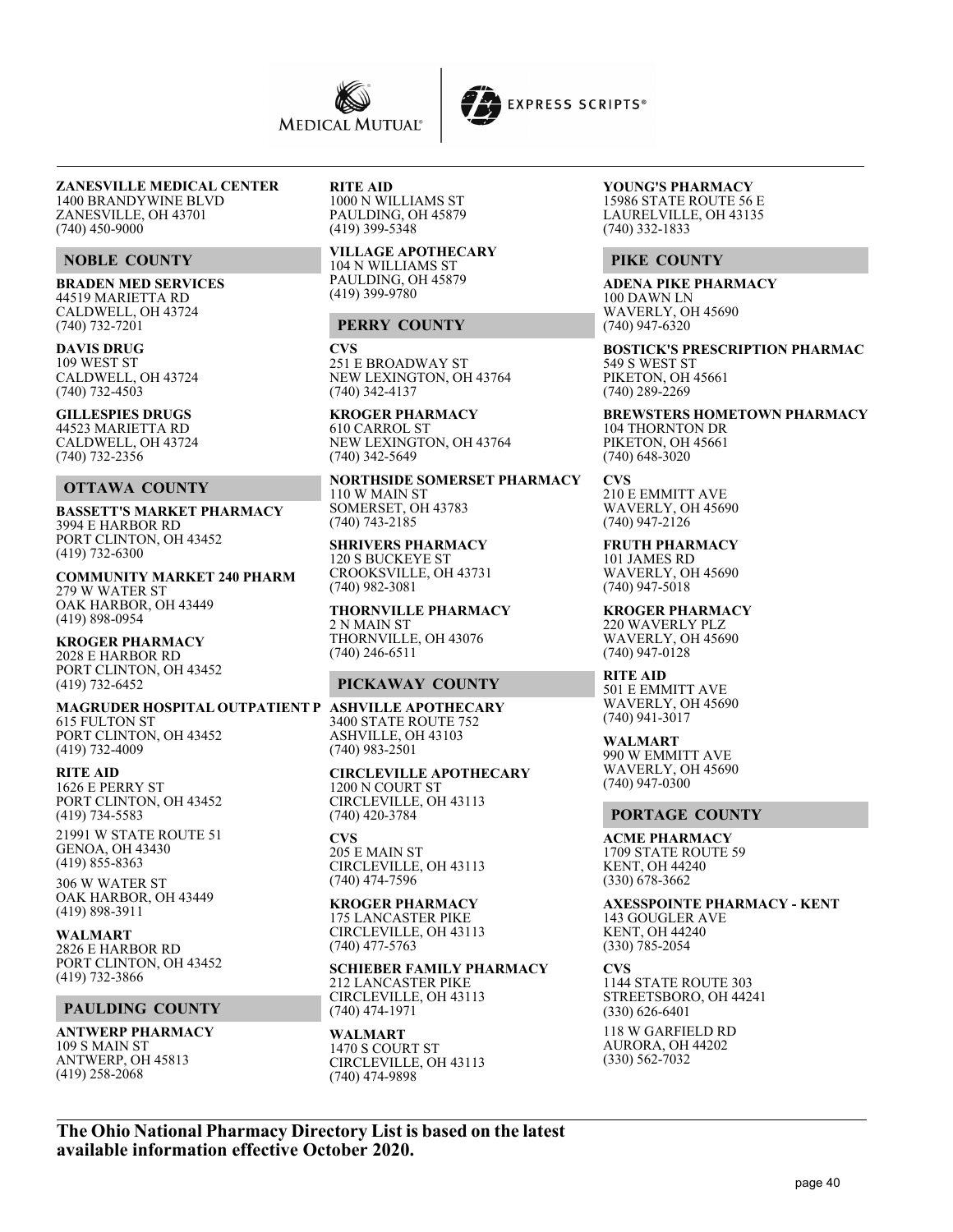



18855 N MARKET PLACE DR AURORA, OH 44202 (330) 562-0637

318 E MAIN ST RAVENNA, OH 44266 (330) 296-3871

500 S WATER ST KENT, OH 44240 (330) 678-4009

9940 STATE ROUTE 43 STREETSBORO, OH 44241 (330) 626-1866

## **DISCOUNT DRUG MART**

1763 E MAIN ST KENT, OH 44240 (330) 678-3001

**GARRETTSVILLE FAMILY PHARMACY** 8295 WINDHAM ST GARRETTSVILLE, OH 44231 (330) 527-4349

**GENOA HEALTHCARE** 5982 RHODES RD KENT, OH 44240 (330) 673-8750

#### **GIANT EAGLE**

1280 STATE ROUTE 303 STREETSBORO, OH 44241 (330) 626-2407

4246 STATE ROUTE 44 ROOTSTOWN, OH 44272 (330) 325-7967

909 E MAIN ST RAVENNA, OH 44266 (330) 297-7366

## **KENT HEALTH CENTER**

138 E MAIN ST KENT, OH 44240 (330) 678-8011

## **MANTUA STATION DRUG** 10870 STATE ROUTE 44

MANTUA, OH 44255 (330) 274-2209

#### **MARC'S**

1145 E MAIN ST RAVENNA, OH 44266 (330) 298-3654

300 AURORA COMMONS CIR AURORA, OH 44202 (330) 995-9260

#### **MEIJER PHARMACY** 247 TALLMADGE RD

KENT, OH 44240 (330) 977-5610

# **RITE AID** 10764 NORTH ST

GARRETTSVILLE, OH 44231 (330) 527-2828

## **ROOTSTOWN COMMUNITY PHARMACY**

4211 STATE ROUTE 44 ROOTSTOWN, OH 44272 (330) 325-0589

**SPEIDEL'S MEDICAL ARTS PHARMAC** 6693 N CHESTNUT ST RAVENNA, OH 44266 (330) 296-6014

**UHPMC OUTPATIENT PHARMACY** 6847 N CHESTNUT ST RAVENNA, OH 44266 (330) 297-2788

#### **WALGREENS** 144 E MAIN ST RAVENNA, OH 44266 (330) 298-4297

320 S WATER ST KENT, OH 44240 (330) 677-5650

9166 STATE ROUTE 43 STREETSBORO, OH 44241 (330) 422-0502

95 W GARFIELD RD AURORA, OH 44202 (330) 562-2007

#### **WALMART**

250 TALLMADE RD KENT, OH 44240 (330) 673-3368 2600 STATE RT 59

RAVENNA, OH 44266 (330) 677-2287

7235 MARKET PL DR AURORA, OH 44202 (330) 562-7084

9440 STATE ROUTE 14 STREETSBORO, OH 44241 (330) 626-9996

# **WINDHAM PHARMACY**

9650 E CENTER ST WINDHAM, OH 44288 (330) 326-3851

#### **PREBLE COUNTY**

**CAMDEN VILLAGE PHARMACY** 75 W CENTRAL AVE CAMDEN, OH 45311 (937) 452-1263

**CVS** 1300 N BARRON ST EATON, OH 45320 (937) 456-6255

**KHN PHARMACY EATON** 450 B WASHINGTON JACKSON RD EATON, OH 45320 (937) 456-8388

**WALGREENS** 1213 N BARRON ST EATON, OH 45320 (937) 456-2694

**WALMART** 100A E WASHINGTON JKSON RD EATON, OH 45320 (937) 456-7720

#### **PUTNAM COUNTY**

**KLASS APOTHECARY** 1831 E MAIN ST OTTAWA, OH 45875 (419) 523-6122

**MILLER'S PHARMACY GIFTS** 101 S BROAD ST KALIDA, OH 45853 (419) 532-3489

**OKULEYS PHARMACY** 102 S MAIN ST CONTINENTAL, OH 45831 (419) 596-3898

# **OKULEY'S PHARMACY**

102 SOUTH MAIN ST CONTINENTAL, OH 45831 (419) 596-3898

**RILEY CREEK PHARMACY** 112 E MAIN ST PANDORA, OH 45877 (419) 384-3303

**RITE AID** 305 W MAIN ST OTTAWA, OH 45875 (419) 523-6030

**WALMART** 1720 N PERRY ST OTTAWA, OH 45875 (419) 523-9205

## **RICHLAND COUNTY**

**AVITA ONTARIO PHARMACY** 715 RICHLAND MALL STE J MANSFIELD, OH 44906 (567) 307-7570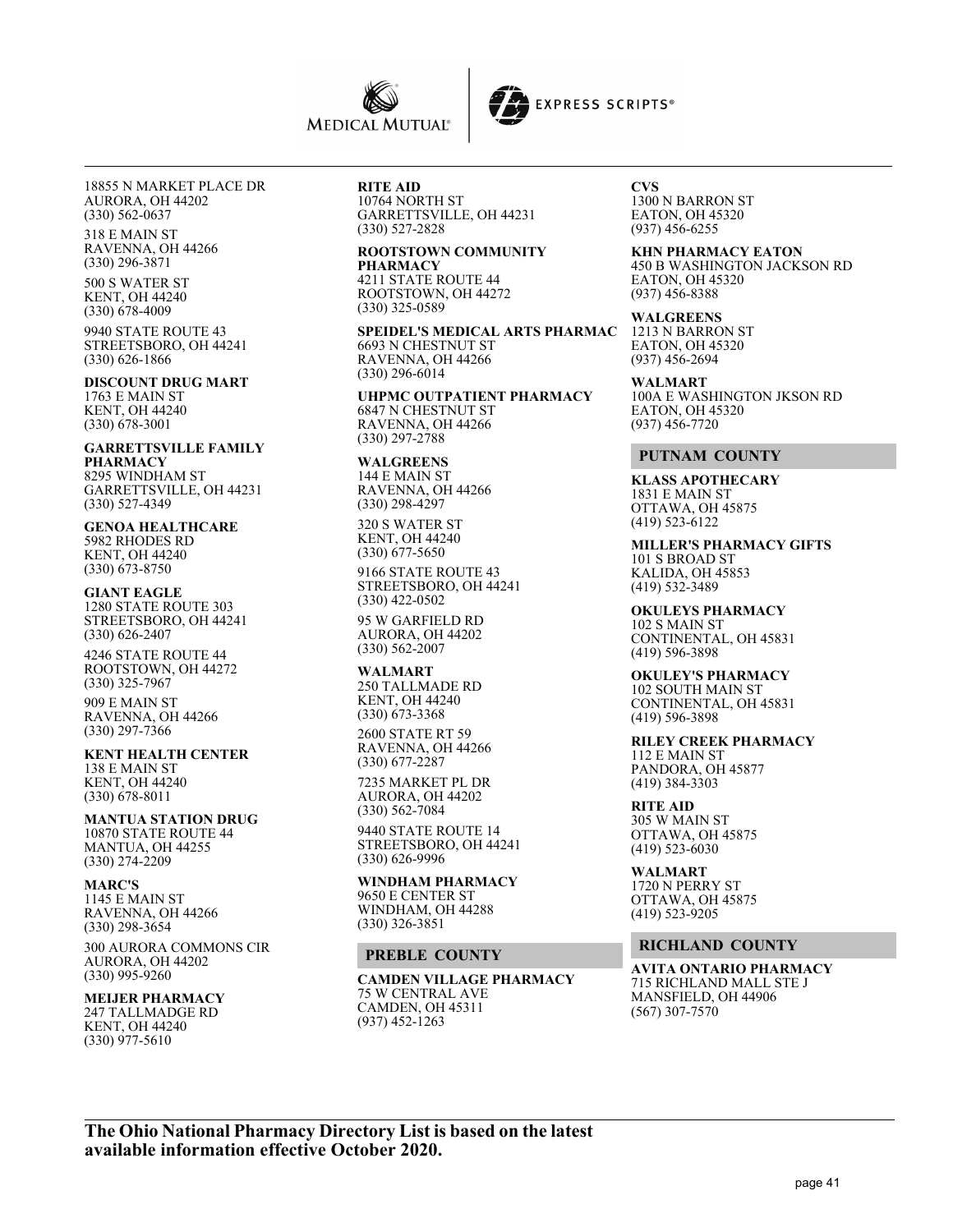



# **CC MANSFIELD CANCER CTR**

**PHARMA** 1125 ASPIRA CT MANSFIELD, OH 44906 (419) 774-3121

**COMMUNITY MARKET 320 PHARMACY** 262 SANDUSKY ST PLYMOUTH, OH 44865 (419) 687-9491

**CVS** 1049 W 4TH ST MANSFIELD, OH 44906 (419) 529-6001

1411 LEXINGTON AVE MANSFIELD, OH 44907 (419) 756-1321

2205 WALKER LAKE RD MANSFIELD, OH 44903 (419) 747-1450

755 ASHLAND RD MANSFIELD, OH 44905 (419) 589-2030

**DISCOUNT DRUG MART** 219 MANSFIELD AVE SHELBY, OH 44875 (419) 347-8055

25 BRIGGS DR ONTARIO, OH 44906 (419) 529-8101

**GENOA HEALTHCARE** 741 SCHOLL RD STE P1 MANSFIELD, OH 44907  $(567)$  307-4600

**HURSH BELLVILLE DRUGS** 86 MAIN ST BELLVILLE, OH 44813 (419) 886-2561

**HURSH DRUGS** 90 N DIAMOND ST MANSFIELD, OH 44902 (419) 524-0521

**KROGER PHARMACY** 1060 ASHLAND RD MANSFIELD, OH 44905 (419) 589-3693

1240 PARK AVE W MANSFIELD, OH 44906 (419) 528-1862

1500 LEXINGTON AVE MANSFIELD, OH 44907 (419) 756-7023

**MANSFIELD HEALTH CENTER** 384 PARK AVE W MANSFIELD, OH 44906 (419) 525-3075

## **MEIJER PHARMACY**

1355 N LEXINGTON MANSFIELD, OH 44906 (419) 747-8310

**RITE AID** 1009 PARK AVE W MANSFIELD, OH 44906 (419) 525-7300

1075 ASHLAND RD MANSFIELD, OH 44905 (419) 589-8843

11 MANSFIELD AVE SHELBY, OH 44875 (419) 347-1506

355 E MAIN ST LEXINGTON, OH 44904 (419) 884-6107

875 LEXINGTON RD MANSFIELD, OH 44907 (419) 756-1224

**THE MEDICINE SHOPPE** 283 CLINE AVE MANSFIELD, OH 44907 (419) 756-6032

**WALGREENS** 1000 PARK AVE W MANSFIELD, OH 44906 (419) 529-3790

1380 LEXINGTON AVE MANSFIELD, OH 44907 (419) 756-2609

**WALMART** 2485 POSSUM RUN RD MANSFIELD, OH 44903 (419) 756-7177 359 N LEXINGTON SPRGMILL RD MANSFIELD, OH 44906 (419) 529-2487

## **ROSS COUNTY**

**ADENA CANCER CENTER PHARMACY** 4435 STATE ROUTE 159 CHILLICOTHE, OH 45601 (740) 542-6337

**ADENA COMMUNITY PHARMACY - WOO** 311 CALDWELL ST CHILLICOTHE, OH 45601 (740) 779-5600

**ADENA PHARMACY** 272 HOSPITAL ROAD CHILLICOTHE, OH 45601 (740) 779-8760

#### **ALLENS MEDICAL PHARMACY**

215 EASTERN AVE CHILLICOTHE, OH 45601 (740) 772-5180

**CHILLICOTHE VAMC PHARMACY**

17273 STATE RT 104 CHILLICOTHE, OH 45601 (740) 773-1141

**CVS** 1021 N BRIDGE ST CHILLICOTHE, OH 45601 (740) 702-1108

11 CENTENNIAL DR CHILLICOTHE, OH 45601 (740) 702-1100

**GENOA HEALTHCARE** 4449 STATE ROUTE 159 CHILLICOTHE, OH 45601 (740) 277-2346

**HENDERSON PHARMACY LTC** 186 W MAIN ST CHILLICOTHE, OH 45601 (740) 702-1181

**HENDERSON PHARMACY SERVICES** 186 W MAIN ST CHILLICOTHE, OH 45601 (740) 702-1181

**KNISLEY PHARMACY** 2535 WESTERN AVE CHILLICOTHE, OH 45601 (740) 779-6226

**KROGER PHARMACY** 1165 WESTERN AVE CHILLICOTHE, OH 45601 (740) 772-4062

887 N BRIDGE ST CHILLICOTHE, OH 45601 (740) 775-8467

**MCFADDEN PHARMACY** 115 E MAIN ST BAINBRIDGE, OH 45612 (740) 634-3231

**WALGREENS** 1070 WESTERN AVE CHILLICOTHE, OH 45601 (740) 779-1637

850 N BRIDGE ST CHILLICOTHE, OH 45601 (740) 779-2905

**WALMART** 85 RIVER TRACE LN CHILLICOTHE, OH 45601 (740) 774-2343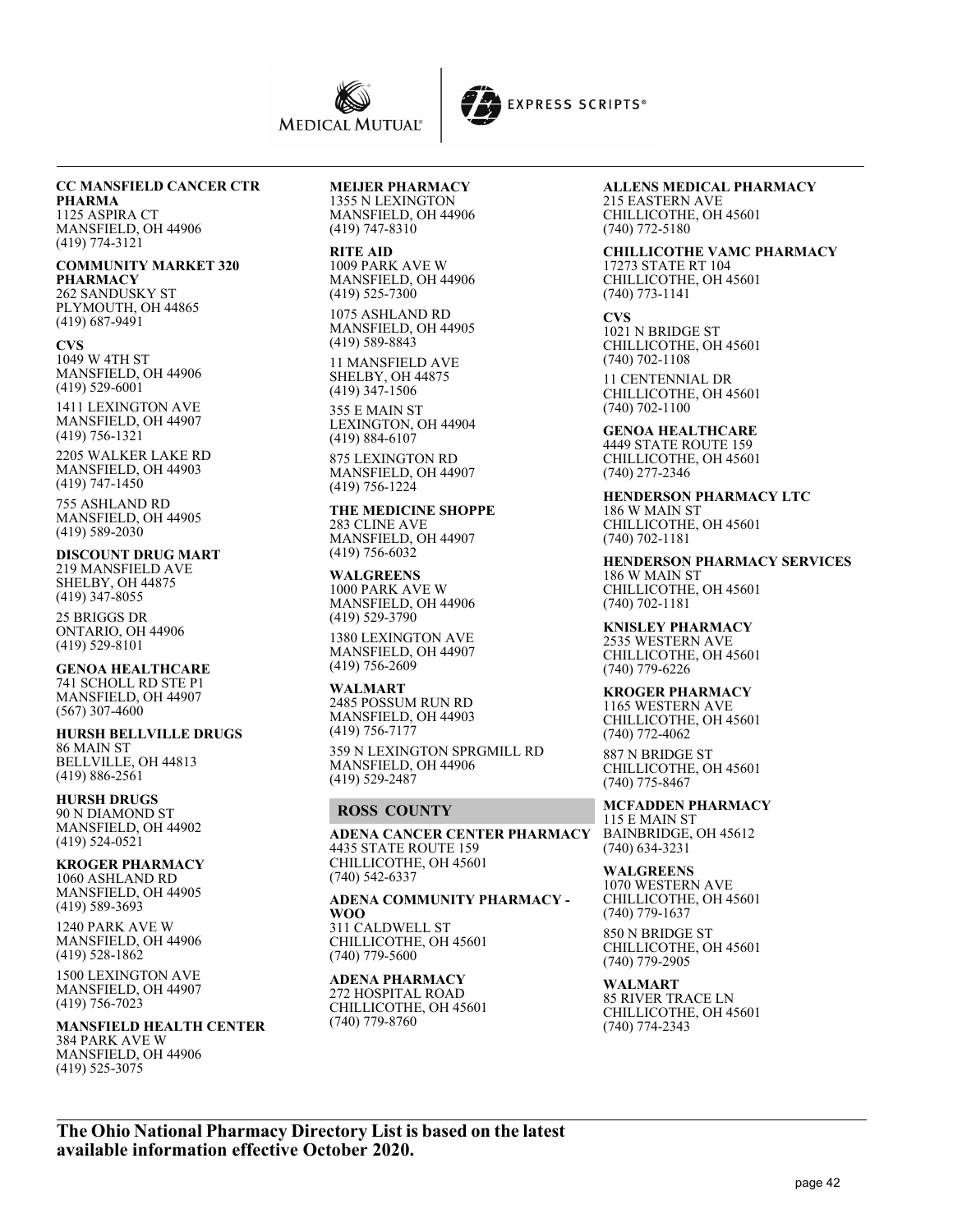



## **SANDUSKY COUNTY**

#### **CVS**

100 E MAIN ST WOODVILLE, OH 43469 (419) 849-2781

241 W MADISON ST GIBSONBURG, OH 43431 (419) 637-7441

600 E STATE ST FREMONT, OH 43420 (419) 332-1505

**DISCOUNT DRUG MART** 1062 W MCPHERSON HWY CLYDE, OH 43410 (419) 547-4000

#### **GRUND DRUG**

227 S FRONT ST FREMONT, OH 43420 (419) 332-5585

# **KROGER PHARMACY**

1316 OAK HARBOR RD FREMONT, OH 43420 (419) 332-9187

**MEMORIAL HOSPITAL RX** 715 S TAFT AVE FREMONT, OH 43420 (419) 332-7321

#### **RITE AID**

2020 W STATE ST FREMONT, OH 43420 (419) 332-2186

710 N MAIN ST CLYDE, OH 43410 (419) 547-7991

**THE MEDICINE SHOPPE** 234 W MAIN ST BELLEVUE, OH 44811 (419) 483-3784

**WALGREENS** 1900 W STATE ST FREMONT, OH 43420 (419) 355-9760

**WALMART** 2052 STATE RT 53 FREMONT, OH 43420 (419) 334-8410

## **SCIOTO COUNTY**

**BLACKBURNS PHARMACY** 3520 RHODES AVE NEW BOSTON, OH 45662 (740) 450-4500

## **COMPASS PHARMACY**

1634 11TH ST PORTSMOUTH, OH 45662 (740) 351-1500

**CVS** 2812 SCIOTO TRL PORTSMOUTH, OH 45662 (740) 355-3568

4207 GALLIA ST NEW BOSTON, OH 45662 (740) 456-4158

802 11TH ST PORTSMOUTH, OH 45662 (740) 354-3259

**FRANKLIN FURNACE PHARMACY** 561 NORWICH AVE FRANKLIN FURNACE, OH 45629 (740) 354-9983

**GAHMS PHARMACY** 50A CENTER ST LUCASVILLE, OH 45648 (740) 259-2442

**GAHM'S PHARMACY** 1565 GALENA PIKE WEST PORTSMOUTH, OH 45663 (740) 858-5000

**GENOA HEALTHCARE** 901 WASHINGTON ST RM 135 PORTSMOUTH, OH 45662 (740) 370-0759

# **HALLMARK PHARMACY**

8036 OHIO RIVER RD WHEELERSBURG, OH 45694 (740) 574-0202

#### **HOLBROOK'S HOMETOWN PHARMACY** 37C LUCASVILLE MINFORD RD LUCASVILLE, OH 45648 (740) 259-0041

**KROGER PHARMACY** 811 GAY ST PORTSMOUTH, OH 45662

(740) 354-2262 9101 OHIO RIVER RD WHEELERSBURG, OH 45694 (740) 574-6569

## **MINFORD PHARMACY**

8746 STATE ROUTE 335 MINFORD, OH 45653 (740) 820-2163

**MORTON'S PHARMACY** 1865 COLES BLVD PORTSMOUTH, OH 45662 (740) 353-1147

**RITE AID** 8130 OHIO RIVER RD WHEELERSBURG, OH 45694 (740) 574-5054

**SMITH DRUG** 741 2ND ST PORTSMOUTH, OH 45662 (740) 354-5622

**SMITH'S PHARMACY** 11016 MAIN ST SOUTH WEBSTER, OH 45682 (740) 778-3784

**SOMC PHARMACY SOUTH CAMPUS** 1248 KINNEYS LN PORTSMOUTH, OH 45662 (740) 356-7955

**SOMC PHARMACY WHEELERSBURG** 8770 OHIO RIVER RD WHEELERSBURG, OH 45694 (740) 355-4120

**SOUTHERN OHIO MEDICAL CENTER C** 1805 27TH ST PORTSMOUTH, OH 45662 (740) 356-8101

**STAKER'S DRUGS** 2339 GALENA PIKE WEST PORTSMOUTH, OH 45663 (740) 858-2228

**STAKER'S SERVICE DRUGS** 826 CHILLICOTHE ST PORTSMOUTH, OH 45662 (740) 353-1135

**STULTZ PHCY OF WHEELERSBUR** 8991 OHIO RIVER RD WHEELERSBURG, OH 45694 (740) 981-3334

**WALMART** 4490 GALLIA ST NEW BOSTON, OH 45662 (740) 456-8267

#### **SENECA COUNTY**

**CVS** 733 W MARKET ST TIFFIN, OH 44883 (419) 455-9104

**FCH PHARMACY** 501 VAN BUREN ST STE 101 FOSTORIA, OH 44830 (419) 435-6560

**INSTITUTIONAL CARE PHARMACY** 1815 W COUNTY ROAD 54 TIFFIN, OH 44883 (419) 447-6216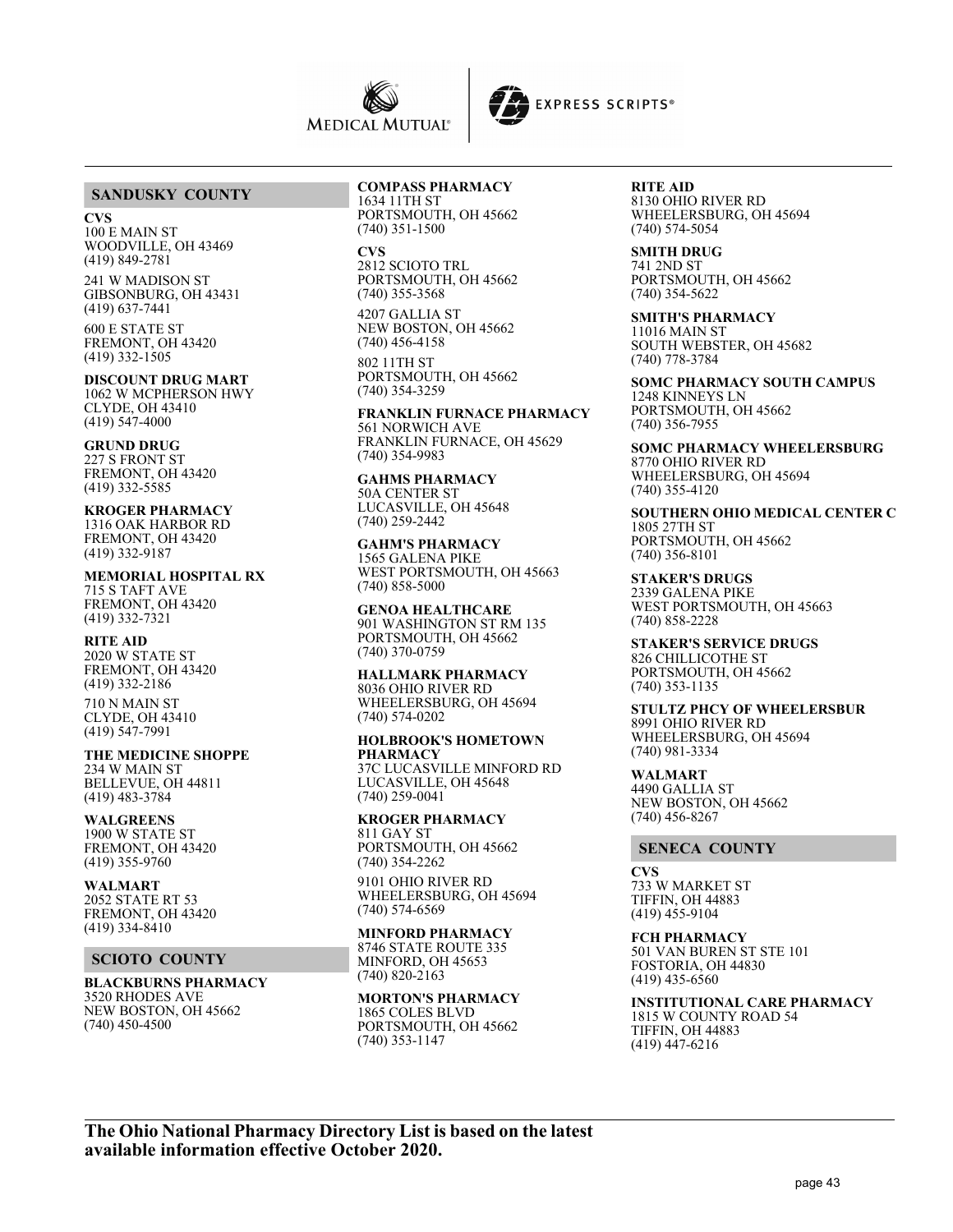

#### **KROGER PHARMACY**

126 W HIGH ST FOSTORIA, OH 44830 (419) 435-4190

790 W MARKET ST TIFFIN, OH 44883 (419) 447-8304

**MEDICINE SHOPPE 0298**

465 W PERRY ST TIFFIN, OH 44883 (419) 447-0282

#### **RITE AID**

113 N COUNTYLINE ST FOSTORIA, OH 44830 (419) 435-7716

530 W MARKET ST TIFFIN, OH 44883 (419) 443-0189

**TIFFIN COMMUNITY HC PHARMACY** 1344 W SENECA AVE TIFFIN, OH 44883 (567) 938-0300

## **WALMART**

2801 W STATE RT 18 TIFFIN, OH 44883 (419) 447-9177

#### **SHELBY COUNTY**

**ADVANCED FOOT AND ANKLE CARE C** 1000 MICHIGAN ST SIDNEY, OH 45365 (937) 492-1211

**BUNNY'S PHARMACY** 112 N MAIN AVE SIDNEY, OH 45365 (937) 492-4550

**CVS** 324 4TH AVE SIDNEY, OH 45365 (937) 492-0700

**JACKSON PHARMACY WELLNESS CE** 101B E PIKE ST JACKSON CENTER, OH 45334 (937) 596-8100

**KROGER PHARMACY** 2100 W MICHIGAN ST SIDNEY, OH 45365 (513) 498-4116

**WALGREENS** 1400 MICHIGAN ST SIDNEY, OH 45365 (937) 492-5340

#### **WALMART**

2400 W MICHIGAN ST SIDNEY, OH 45365 (937) 498-4112

#### **STARK COUNTY**

**ABSOLUTE PHARMACY** 7167 KECK PARK CIR NW NORTH CANTON, OH 44720 (800) 858-7393

**ACME PHARMACY** 1474 N MAIN ST NORTH CANTON, OH 44720 (330) 497-0645

2905 WHIPPLE AVE NW CANTON, OH 44708 (330) 478-1821

**ALLIANCE ORTHOPAEDIC AND SPORT DAVIES DRUGS** 149 E SIMPSON ST ALLIANCE, OH 44601 (330) 823-4424

**AULTMAN ALLIANCE CMTY HOSP** 200 E STATE ST ALLIANCE, OH 44601 (330) 596-7040

**AULTMAN EMPLOYEE PHARMACY** 2600 6TH ST SW CANTON, OH 44710 (330) 363-5489

#### **BENZER OH**

1696 S ARCH AVE ALLIANCE, OH 44601 (330) 823-2266

**BREWSTER FAMILY PHARMACY** 360 WABASH AVE N BREWSTER, OH 44613 (330) 767-3436

**CANTON HEALTH CENTER** 2663 CLEVELAND AVE NW CANTON, OH 44709 (330) 456-7191

**CANTON VA CBOC PHARMACY** 733 MARKET AVE S CANTON, OH 44702 (330) 489-4600

**CVS** 1130 LINCOLN WAY E MASSILLON, OH 44646 (330) 830-6459

1339 N MAIN ST NORTH CANTON, OH 44720 (330) 966-4703

1980 LINCOLN WAY E MASSILLON, OH 44646 (330) 833-4151

2210 TUSCARAWAS ST W CANTON, OH 44708 (330) 453-4845

5584 DRESSLER RD NW NORTH CANTON, OH 44720 (330) 494-4098

600 W MAPLE ST HARTVILLE, OH 44632 (330) 877-0311

7292 FULTON DR NW CANTON, OH 44718 (330) 837-3095

**DARTMOUTH PHARMACY** 2801 W TUSCARAWAS ST CANTON, OH 44708 (330) 454-9045

6046 WHIPPLE AVE NW CANTON, OH 44720 (330) 433-1390

**DAVIES PHARMACY** 2915 TUSCARAWAS ST W CANTON, OH 44708 (330) 454-5151

**DISCOUNT DRUG MART** 1145 ALLIANCE RD NW MINERVA, OH 44657 (330) 868-3252

1695 N MAIN ST NORTH CANTON, OH 44720 (330) 497-9393

2710 EASTON ST NE STE A CANTON, OH 44721 (330) 526-7423

4730 HILLS AND DALE RD NW CANTON, OH 44708 (330) 477-1558

4925 PORTAGE ST NW NORTH CANTON, OH 44720 (330) 966-2115

**FULTON DRUGS** 1657 25TH ST NW CANTON, OH 44709 (330) 456-2476

**GABRAIL CANCER CENTER** 4875 HIGBEE AVE NW CANTON, OH 44718 (330) 492-3345

**GENOA HEALTHCARE** 400 TUSCARAWAS ST W CANTON, OH 44702 (330) 451-6164

624 MARKET AVE N STE 140 CANTON, OH 44702 (234) 360-0363

625 CLEVELAND AVE NW CANTON, OH 44702 (234) 203-1825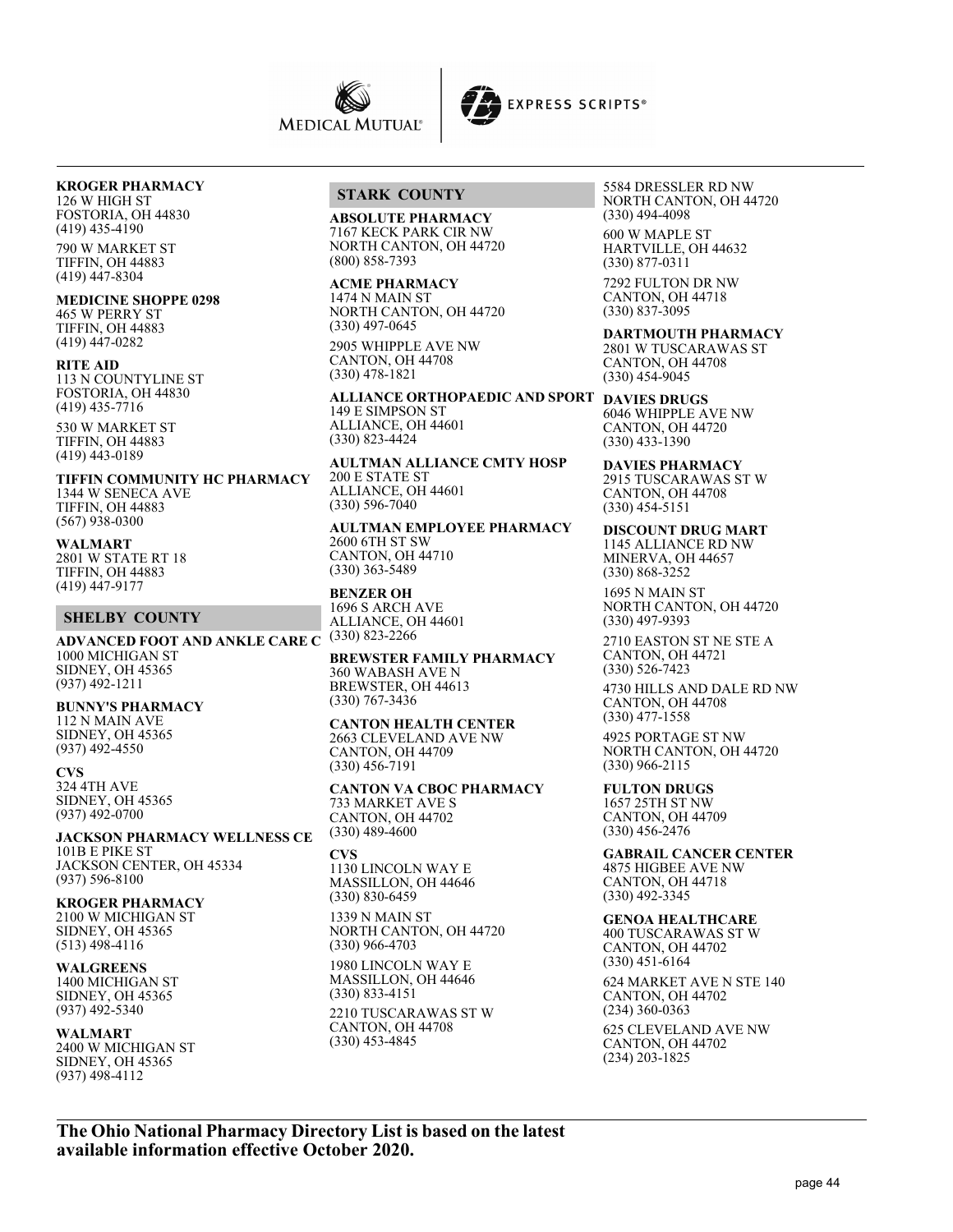



**GIANT EAGLE** 108 W MAIN ST LOUISVILLE, OH 44641 (330) 875-1135

1800 W STATE ST ALLIANCE, OH 44601 (330) 829-3192

1955 E MAPLE ST NORTH CANTON, OH 44720 (330) 497-0963

2032 LINCOLN WAY E MASSILLON, OH 44646 (330) 833-4890

3100 CROMER AVE NW CANTON, OH 44709 (330) 493-9404

608 RAFF RD SW CANTON, OH 44710 (330) 452-5905

6493 STRIP AVE NW NORTH CANTON, OH 44720 (330) 497-1385

907 W MAPLE ST HARTVILLE, OH 44632 (330) 877-0221

**HERITAGE SQUARE PHARMACY** 977 CHERRY ST E CANAL FULTON, OH 44614 (330) 854-4949

**MARC'S** 1413 AMHERST RD NE MASSILLON, OH 44646 (330) 830-2600

1664 N MAIN ST NORTH CANTON, OH 44720 (330) 244-1042

2444 W STATE ST ALLIANCE, OH 44601 (330) 829-2110

3014 CROMER AVE NW CANTON, OH 44709 (330) 492-2963

4304 BELDEN VILLAGE ST NW CANTON, OH 44718 (330) 493-3530

5123 W TUSCARAWAS ST CANTON, OH 44708 (330) 477-8862

900 W MAPLE ST HARTVILLE, OH 44632 (330) 877-4018

#### **MEDICAP PHARMACY** 2012 LINCOLN WAY W

MASSILLON, OH 44647 (330) 832-2226

## **MEDICINE CENTER**

2526 TUSCARAWAS ST W CANTON, OH 44708 (330) 455-5422

# **MEDICINE CENTER INSTITUTIONAL**

700 W MAIN ST STE A LOUISVILLE, OH 44641 (330) 875-9090

#### **MEDICINE CENTER PHARMACY**

251 EAST ST MINERVA, OH 44657 (330) 868-6200 700 W MAIN ST LOUISVILLE, OH 44641 (330) 875-5525

**MEDTIME PHARMACY** 400 12TH ST NW

CANTON, OH 44703 (234) 410-3366

#### **MERCY PROFESSIONAL PHARMACY** 1330 MERCY DRIVE NW CANTON, OH 44708 (330) 489-1400

**NORTH CANTON MED FOUNDATION** 2600 6TH ST SW CANTON, OH 44710 (330) 438-6333

**RITE AID** 100 W MAIN ST LOUISVILLE, OH 44641 (330) 875-1429

114 12TH ST NE CANTON, OH 44704 (330) 456-4791

1895 W STATE ST ALLIANCE, OH 44601 (330) 823-0850

2110 WALES AVE NE MASSILLON, OH 44646 (330) 833-3194

2220 S LOCUST ST CANAL FULTON, OH 44614 (330) 854-6618

227 MARKET AVE N CANTON, OH 44702 (330) 452-7762

242 LINCOLN WAY W MASSILLON, OH 44647 (330) 832-4774

2574 EASTON ST NE CANTON, OH 44721 (330) 492-6203

2906 CLEVELAND AVE S CANTON, OH 44707 (330) 484-3947

300 E LINCOLN WAY MINERVA, OH 44657 (330) 868-4171

3010 WHIPPLE AVE NW CANTON, OH 44718 (330) 477-7269

3030 MARKET AVE NE CANTON, OH 44714 (330) 456-0515

304 E STATE ST ALLIANCE, OH 44601 (330) 823-6921

3129 LINCOLN WAY E MASSILLON, OH 44646 (330) 837-3138

3720 TUSCARAWAS ST W CANTON, OH 44708 (330) 478-8129

4332 CLEVELAND AVE NW CANTON, OH 44709 (330) 649-9709

700 CLEVELAND AVE NW NORTH CANTON, OH 44720 (330) 499-3448

8619 WAYNESBURG RD WAYNESBURG, OH 44688 (330) 866-5020

**SCRIPTSHOP PHARMACY** 4254 ERIE AVE SW NAVARRE, OH 44662 (330) 879-5626

**SPECTRUM ORTHOPAEDICS** 7442 FRANK AVE NW NORTH CANTON, OH 44720 (330) 305-0838

**THE LIBERTY PHARMACY** 4875 HIGBEE AVE NW CANTON, OH 44718 (330) 490-9034

**THORNCHERRY** 1607 AMHERST RD NE MASSILLON, OH 44646 (330) 413-1509

**TRICOUNTY HEMATOLOGY AND ONC** 7337 CARITAS CIR NW MASSILLON, OH 44646 (330) 478-0001

**UROLOGY ONE** 1330 MERCY DR NW STE 510 CANTON, OH 44708 (330) 649-2402

**VALLEY VIEW PHARMACY** 11141 STATE ROUTE 800 NE MAGNOLIA, OH 44643 (330) 866-3380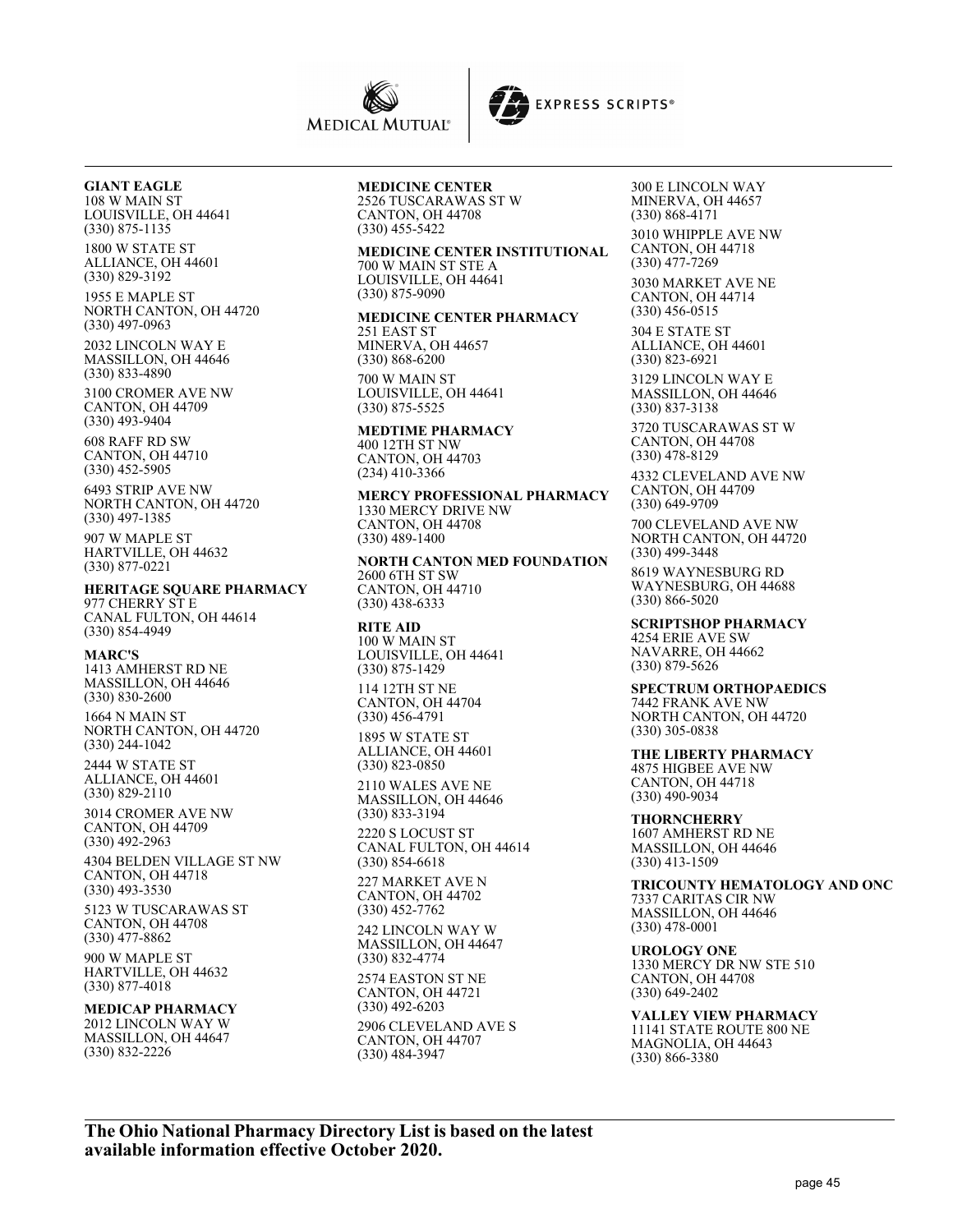



**WALGREENS** 1000 S MAIN ST

NORTH CANTON, OH 44720 (330) 497-8316

110 LINCOLN WAY W MASSILLON, OH 44647 (330) 481-2042

1223 CLEVELAND AVE NW CANTON, OH 44703 (330) 453-4874

1950 WALES RD NE MASSILLON, OH 44646 (330) 833-5730

2012 S UNION AVE ALLIANCE, OH 44601 (330) 829-3782

4024 FULTON DR NW CANTON, OH 44718 (330) 493-8431

5122 TUSCARAWAS ST W CANTON, OH 44708 (330) 478-3976

6421 MARKET AVE N CANTON, OH 44721 (330) 244-1435

6701 FRANK AVE NW NORTH CANTON, OH 44720 (330) 497-5312

#### **WALMART**

1 MASSILLON MARKET PLACE DR MASSILLON, OH 44646 (330) 834-0552

2700 W STATE ST ALLIANCE, OH 44601 (330) 821-0449

3200 ATLANTIC BLVD NE CANTON, OH 44705 (330) 489-9140

4000 TUSCARAWAS ST W CANTON, OH 44708 (330) 479-9630

4572 MEGA ST NW NORTH CANTON, OH 44720 (330) 305-0037

#### **SUMMIT COUNTY**

**ACME PHARMACY** 116 W STREETSBORO ST HUDSON, OH 44236 (330) 650-1608

1835 W MARKET ST AKRON, OH 44313 (330) 867-2740

2147 EAST AVE AKRON, OH 44314 (330) 753-5021

2226 STATE RD CUYAHOGA FALLS, OH 44223 (330) 929-2831 2420 WEDGEWOOD DR AKRON, OH 44312

(330) 733-9995 2630 BAILEY RD CUYAHOGA FALLS, OH 44221 (330) 923-5766 3200 GREENWICH RD NORTON, OH 44203 (330) 825-2573 3235 MANCHESTER RD

AKRON, OH 44319 (330) 644-0350

3875 MASSILLON RD UNIONTOWN, OH 44685 (330) 899-0653

3979 MEDINA RD AKRON, OH 44333 (330) 666-3300 4445 KENT RD

STOW, OH 44224 (330) 673-1559

600 SOUTH AVE TALLMADGE, OH 44278 (330) 633-2200

**AKRON GENERAL MEDICAL CENTER** 1 AKRON GENERAL AVE AKRON, OH 44307 (330) 344-7732

**AKRON HEALTH CENTER** 444 W EXCHANGE ST AKRON, OH 44302 (330) 535-2671

**AKRON HEALTH MART PHARMACY** 879 E EXCHANGE ST AKRON, OH 44306 (330) 375-5040

**AKRON VA CBOC PHARMACY** 55 W WATERLOO RD AKRON, OH 44319 (330) 724-7715

**AMBULATORY CARE CENTER PHMCY** 215 W BOWERY ST RM C3220 AKRON, OH 44308 (330) 543-8322

**AXESSPOINTE PHARMACY** 1400 S ARLINGTON ST UNIT 38 AKRON, OH 44306 (330) 785-2054

**AXESSPOINTE PHARMACY-BARBERTON** 390 ROBINSON AVE STE E BARBERTON, OH 44203 (330) 785-2054

# **AXESSPOINTE PHARMACY-**

**BROADWAY** 676 S BROADWAY ST STE 105 AKRON, OH 44311 (330) 785-2054

**CLEV CLINIC TWINSBURG AMB PHCY** 8701 DARROW RD TWINSBURG, OH 44087 (330) 888-4200

**COLONIAL PHARMACY** 1915 N CLEVELAND BATH, OH 44210 (330) 666-3569

**COSTCO** 6720 BASS PRO DR BOSTON HEIGHTS, OH 44236 (330) 341-7010

**CVS**

10085 DARROW RD TWINSBURG, OH 44087 (330) 425-4300

10380 NORTHFIELD RD NORTHFIELD, OH 44067 (330) 468-0132

1140 PORTAGE TRAIL EXT AKRON, OH 44313 (330) 929-2023

1225 CANTON RD AKRON, OH 44312 (330) 798-7701

1323 COPLEY RD AKRON, OH 44320 (330) 867-8780

1410 CLEVELAND MASSILON RD COPLEY, OH 44321 (330) 666-4101

1711 STATE RD CUYAHOGA FALLS, OH 44223 (330) 929-4203

1949 W MARKET ST AKRON, OH 44313 (330) 867-5410

2091 EASTWOOD AVE AKRON, OH 44305 (330) 630-9066

235 E CUYAHOGA FALLS AVE AKRON, OH 44310 (330) 762-6231 2801 W MARKET ST FAIRLAWN, OH 44333 (330) 865-9014

3 N CLEVELAND AVE MOGADORE, OH 44260 (330) 628-1717 3352 KENT RD STOW, OH 44224 (330) 688-6031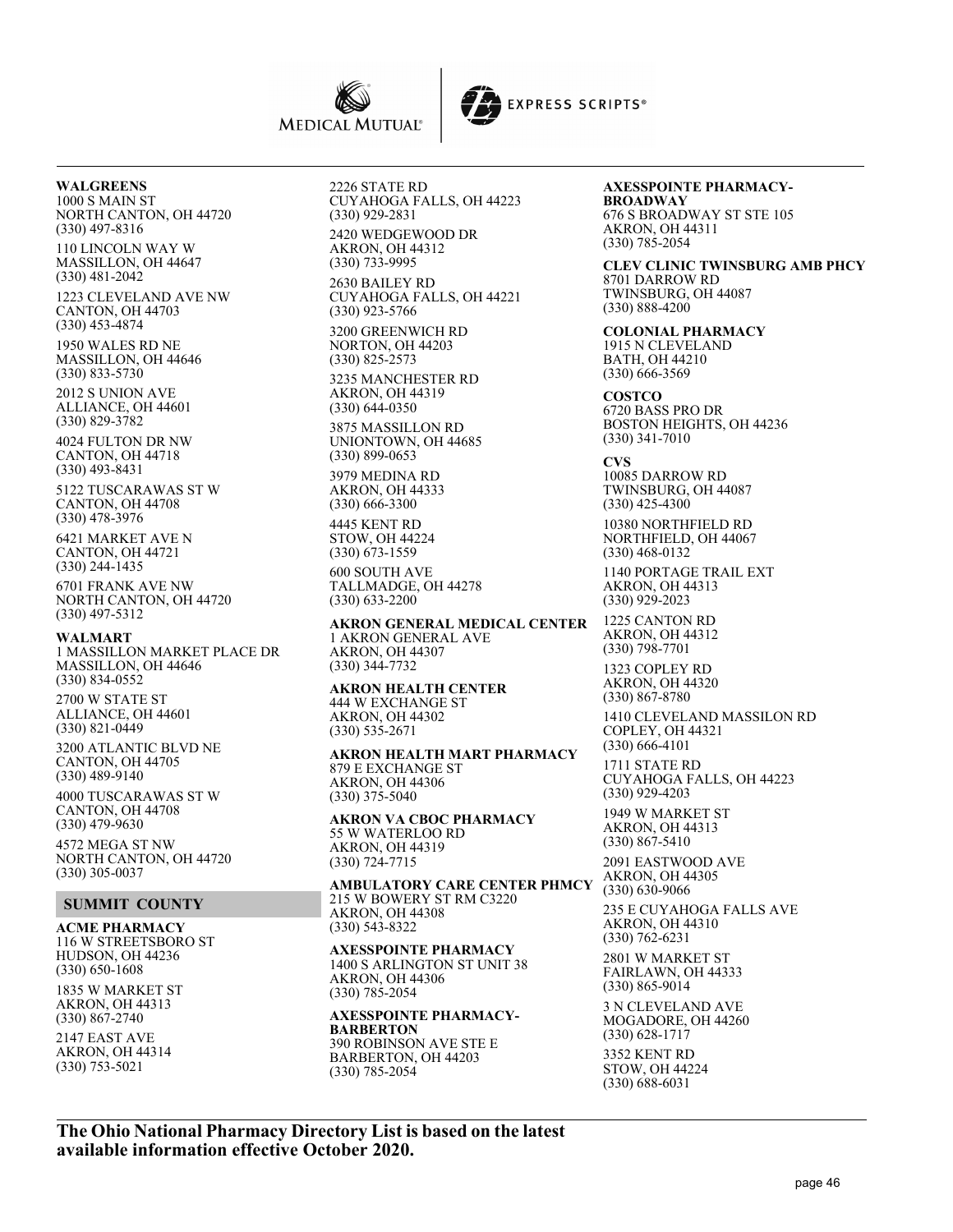

3761 MASSILON RD GREEN, OH 44685 (330) 899-9085

4195 CLEVELAND MASILLON RD NORTON, OH 44203 (330) 825-2436

4200 KENT RD STOW, OH 44224 (330) 688-7450

426 ROBINSON AVE BARBERTON, OH 44203 (330) 753-1013

449 HOWE AVE CUYAHOGA FALLS, OH 44221 (330) 928-0294

5783 DARROW RD HUDSON, OH 44236 (330) 650-0605

590 E MARKET ST AKRON, OH 44304 (330) 535-2700

641 GRAHAM RD CUYAHOGA FALLS, OH 44221 (330) 922-1298

762 ARLINGTON RDG AKRON, OH 44312 (330) 645-8253

780 BRITTAIN RD AKRON, OH 44305 (330) 784-0994

8059 DARROW RD TWINSBURG, OH 44087 (330) 425-1344

8282 GOLDEN LINK BLVD NORTHFIELD, OH 44067 (330) 468-9183

9302 OLDE 8 RD NORTHFIELD, OH 44067 (330) 468-1661

**DISCOUNT DRUG MART** 3100 GLENWOOD DR STE 294 TWINSBURG, OH 44087

(330) 405-6650 38 S MEDINA LINE RD COPLEY, OH 44321 (330) 670-0060

4044 FISHCREEK RD STOW, OH 44224 (330) 688-6140

5863 DARROW RD HUDSON, OH 44236 (330) 342-5500

655 W PORTAGE TRL CUYAHOGA FALLS, OH 44221 (330) 923-8332

711 CANTON RD AKRON, OH 44312 (330) 794-1181

**EDGEPARK MEDICAL SUPPLIES** 1810 SUMMIT COMMERCE PARK TWINSBURG, OH 44087 (877) 852-3512

**FINNEY'S INSTITUTIONAL** 5930 MAYFAIR RD NORTH CANTON, OH 44720 (800) 274-0176

**GENOA HEALTHCARE** 340 S BROADWAY ST AKRON, OH 44308 (330) 253-3600

**GIANT EAGLE** 1700 CORP WOODS PKWY UNIONTOWN, OH 44685 (330) 896-9787

1700 NORTON RD STOW, OH 44224 (330) 650-4093

205 WEST AVE TALLMADGE, OH 44278 (330) 634-0688

230 HOWE AVE CUYAHOGA FALLS, OH 44221 (330) 929-6372

2687 STATE RD CUYAHOGA FALLS, OH 44223 (330) 928-8844

2775 W MARKET ST FAIRLAWN, OH 44333 (330) 836-2036

2801 E WATERLOO RD AKRON, OH 44312 (330) 628-6067

290 E AURORA RD NORTHFIELD, OH 44067 (330) 468-3263

3750 W MARKET ST FAIRLAWN, OH 44333 (330) 668-6605

41 5TH ST SE BARBERTON, OH 44203 (330) 861-0849

4300 KENT RD STOW, OH 44224 (330) 686-9121

484 E WATERLOO RD AKRON, OH 44319 (330) 773-7772

8960 DARROW RD TWINSBURG, OH 44087 (330) 405-7105

**KLEIN'S ASSUREMED SOLUTIONS** 2015 STATE RD STE B CUYAHOGA FALLS, OH 44223 (330) 926-5941

**KLEIN'S PHARMACY** 150 CROSS ST STE 100 AKRON, OH 44311 (330) 926-5945

**EXPRESS SCRIPTS®** 

2015 STATE RD STE A CUYAHOGA FALLS, OH 44223 (330) 929-9183

**MAC PHARMACY** 1 PARK WEST BLVD STE 140 AKRON, OH 44320 (330) 556-4515

**MARC'S** 2753 W MARKET ST FAIRLAWN, OH 44333 (330) 869-0426

2891 E WATERLOO RD AKRON, OH 44312 (330) 628-0781

360 E WATERLOO RD AKRON, OH 44319 (330) 773-5554

3732 DARROW RD STOW, OH 44224 (330) 686-5285

470 HOWE AVE CUYAHOGA FALLS, OH 44221 (330) 928-8611

550 W AURORA RD SAGAMORE HILLS, OH 44067 (330) 468-4868

**MEDICINE SHOPPE PHARMACY**

3300 GREENWICH RD UNIT 14 NORTON, OH 44203 (330) 825-7676

**MEIJER PHARMACY** 4303 KENT RD STOW, OH 44224 (234) 900-5710

**NEW CHOICE PHARMACY** 1900 23RD ST CUYAHOGA FALLS, OH 44223 (330) 971-7393

**PHARMERICA** 1750 E HIGHLAND RD STE F TWINSBURG, OH 44087 (440) 617-7646

**RITE AID** 13353 CLEVELAND AVE NW UNIONTOWN, OH 44685 (330) 699-9131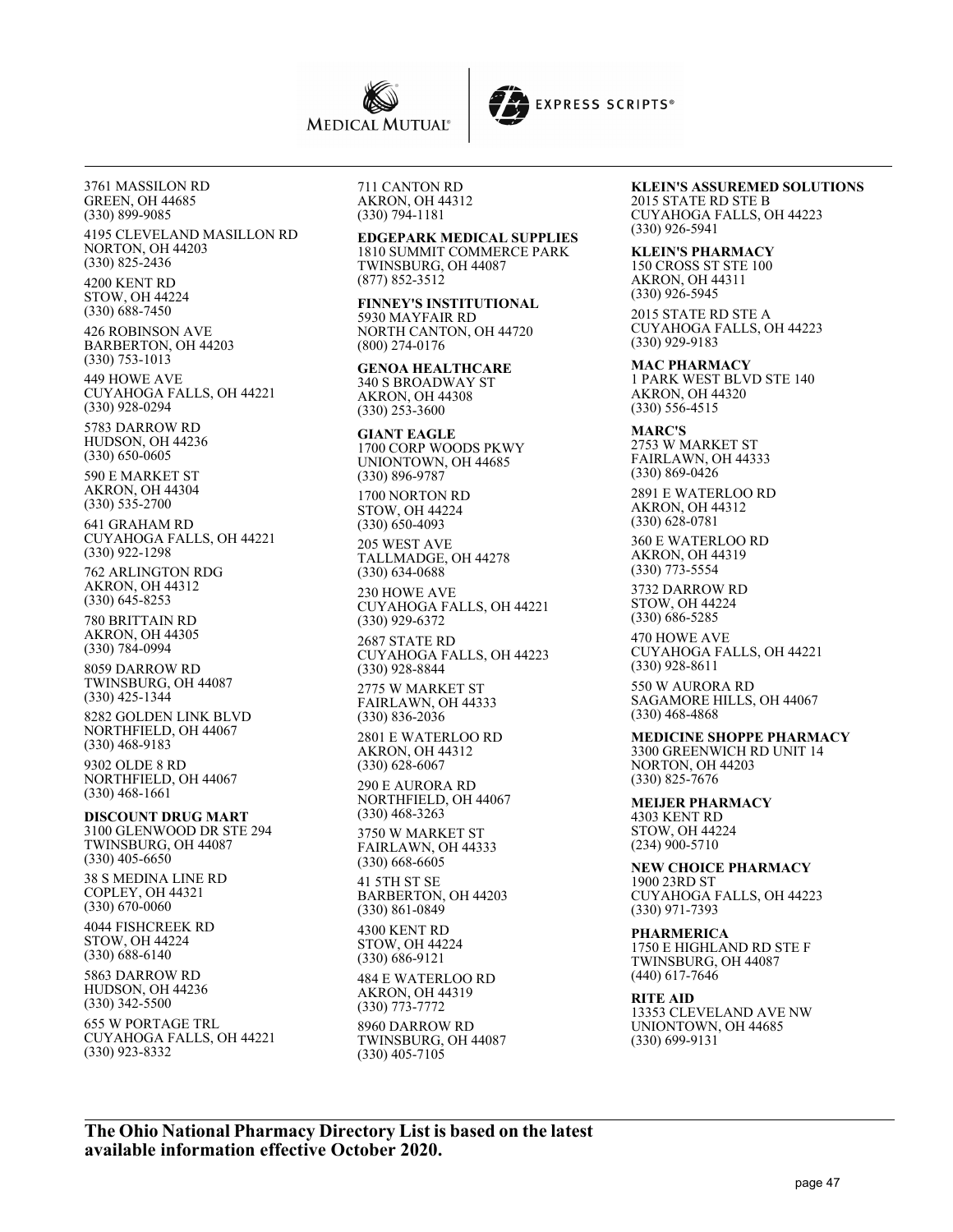

1403 WOOSTER RD W BARBERTON, OH 44203 (330) 706-1004

1540 CANTON RD AKRON, OH 44312 (330) 733-8378

1914 BAILEY RD CUYAHOGA FALLS, OH 44221 (330) 922-4466

2975 W MARKET ST FAIRLAWN, OH 44333 (330) 867-8492

325 E WATERLOO RD AKRON, OH 44319 (330) 724-5219

4053 S MAIN ST AKRON, OH 44319 (330) 644-9911

45 EAST AVE TALLMADGE, OH 44278 (330) 633-1150

**SAND RUN PHARMACY** 40 SAND RUN RD AKRON, OH 44313 (330) 864-2138

**SUMMA HEALTH BARBERTON CAMPUS** 155 5TH ST NE BARBERTON, OH 44203 (330) 615-3265

**SUMMA HEALTH RETAIL PHARMACY** 525 E MARKET ST AKRON, OH 44304 (330) 375-4911

**SUMMA'S HOME INFUSION** 2743 GILCHRIST RD STE 200 AKRON, OH 44305 (330) 376-1325

**THE OAK CLINIC PHARMACY** 3838 MASSILLON RD STE 365 UNIONTOWN, OH 44685 (855) 232-1641

**TWINSBURG HEALTH MART PHARMACY** 10735 RAVENNA RD STE J TWINSBURG, OH 44087

(330) 405-0501 **WALGREENS** 1130 S ARLINGTON ST AKRON, OH 44306 (330) 773-0857

1303 COPLEY RD AKRON, OH 44320 (330) 869-5896

1925 W MARKET ST AKRON, OH 44313 (330) 869-2097

2086 GRAHAM RD STOW, OH 44224 (330) 688-4372

2645 STATE RD CUYAHOGA FALLS, OH 44223 (330) 928-5444 3009 W MARKET ST FAIRLAWN, OH 44333 (330) 867-1946

302 S CANTON RD AKRON, OH 44312 (330) 733-4237

361 E WATERLOO RD AKRON, OH 44319 (330) 724-2709

375 S MAIN ST STE 108 AKRON, OH 44311 (330) 622-5396

663 E AURORA RD MACEDONIA, OH 44056 (330) 468-4800

834 W MARKET ST AKRON, OH 44303 (330) 434-4997

840 BRITTAIN RD AKRON, OH 44305 (330) 784-3907

900 WOOSTER RD N BARBERTON, OH 44203 (330) 745-2674

9043 DARROW RD TWINSBURG, OH 44087 (330) 405-6268

**WALMART**

2887 S ARLINGTON ST AKRON, OH 44312 (330) 645-9557 3520 HUDSON DR STOW, OH 44224 (330) 923-8338

3750 W MARKET ST UNIT I AKRON, OH 44333 (330) 666-0742

8160 MACEDONIA COMMONS BLVD MACEDONIA, OH 44056 (330) 468-0110

## **ZELLMED SOLUTIONS**

3509 EMBASSY PKWY AKRON, OH 44333 (330) 665-9145

## **TRUMBULL COUNTY**

**EXPRESS SCRIPTS®** 

**ANTHONY'S FAMILY PHARMACY** 8600 E MARKET ST STE 9 WARREN, OH 44484 (330) 469-6421

**BRINE HOMETOWN PHARMACY** 906 N STATE ST GIRARD, OH 44420 (330) 545-5025

**CHAMPION DISCOUNT PHARMACY** 4299 MAHONING AVE NW WARREN, OH 44483 (234) 806-3137

**CORTLAND HEALTH CENTER** 2668 ELM RD NE BLDG C CORTLAND, OH 44410 (330) 399-5104

**CVS** 1331 YOUNGSTOWN WARREN RD NILES, OH 44446 (330) 505-2601

134 YOUNGSTOWN HUBBARD RD HUBBARD, OH 44425 (330) 534-3141

3933 PARKMAN RD NW WARREN, OH 44481 (330) 898-4129

5555 YOUNGSTOWN WARREN RD NILES, OH 44446 (330) 505-9463

620 E MARKET ST WARREN, OH 44481 (330) 393-5205

**FRANKLIN HEALTHMART PHARMACY** 1732 YOUNGSTOWN RD SE

WARREN, OH 44484 (330) 369-4567

**GENOA HEALTHCARE**

150 E MARKET ST STE 100 WARREN, OH 44481 (330) 984-4013

1977 NILES RD SE WARREN, OH 44484 (330) 980-7037

4970 BELMONT AVE STE P YOUNGSTOWN, OH 44505 (234) 421-7153

522 N PARK AVE STE P WARREN, OH 44481 (330) 306-9008

**GIANT EAGLE** 2061 ELM RD WARREN, OH 44483 (330) 372-7003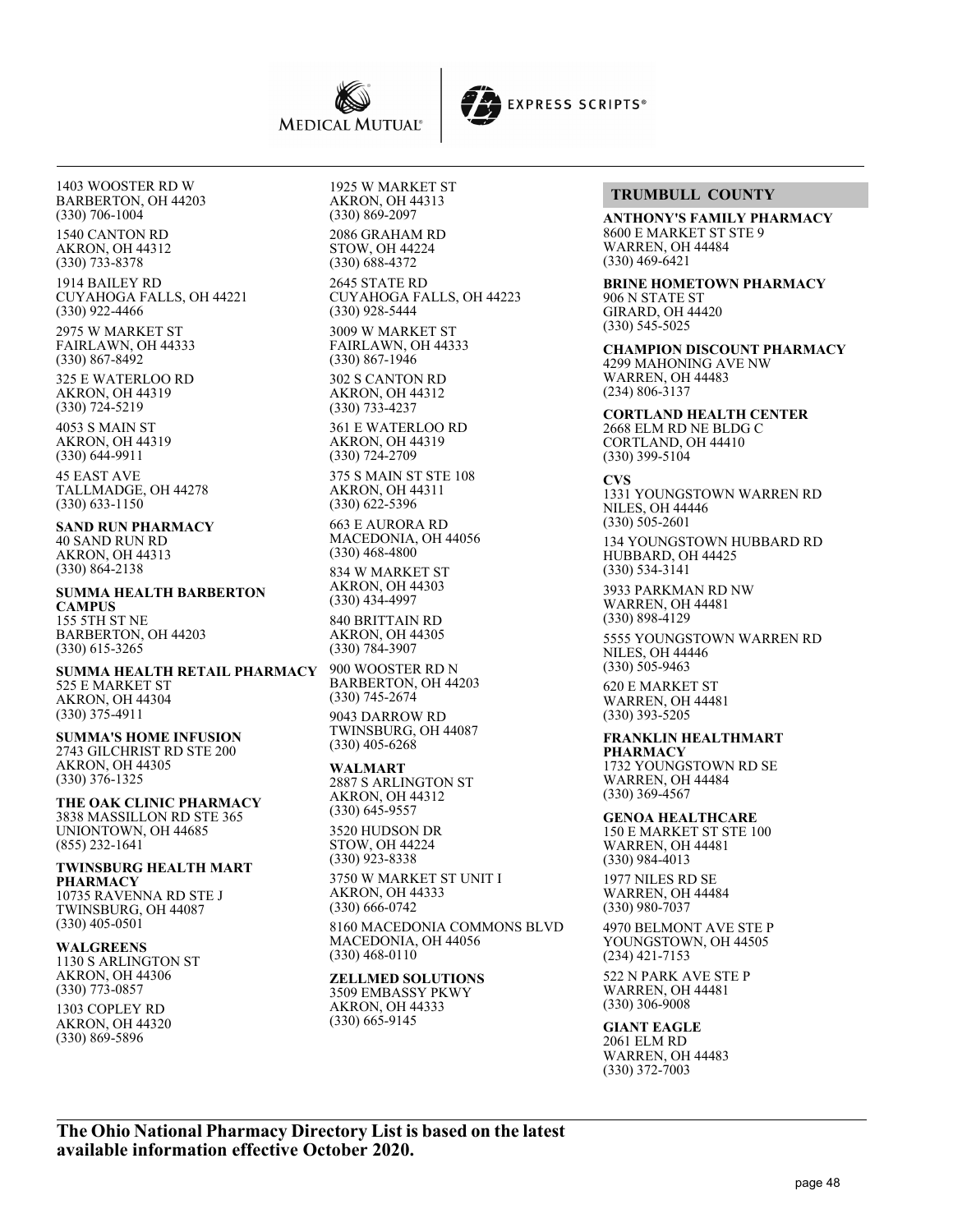

2700 MAHONING AVE NW WARREN, OH 44483 (330) 395-0505

48 VIENNA AVE NILES, OH 44446 (330) 652-2158

7229 SHARON-WARREN RD BROOKFIELD, OH 44403 (330) 448-6480

8202 E MARKET ST WARREN, OH 44484 (330) 856-1324

**IPS**

3709 YOUNGSTOWN RD SE WARREN, OH 44484 (330) 399-2771

**MAIN DISCOUNT DRUG** 8507 MAIN ST KINSMAN, OH 44428 (330) 876-1228

**MERCY HEALTH HOME INFUSION** 979 TIBBETTS WICK RD GIRARD, OH 44420 (330) 480-4599

**MERCY HTL WARREN OUTPATIENT** 667 EASTLAND AVE SE WARREN, OH 44484 (330) 841-4559

**NEWTON FALLS PHARMACY** 37 RIDGE ROAD NEWTON FALLS, OH 44444 (330) 872-6400

**RITE AID** 147 W LIBERTY ST HUBBARD, OH 44425 (330) 534-1907

1560 PARKMAN RD NW WARREN, OH 44485 (330) 392-7555

2154 ELM RD WARREN, OH 44483 (330) 372-4105

2840 YOUNGSTOWN RD SE WARREN, OH 44484 (330) 369-8444

325 W BROAD ST NEWTON FALLS, OH 44444 (330) 872-4442

4205 E MARKET ST WARREN, OH 44484 (330) 856-1794

5001 MAHONING AVE WARREN, OH 44483 (330) 847-0016

569 S HIGH ST CORTLAND, OH 44410 (330) 638-8747 713 N STATE ST

GIRARD, OH 44420 (330) 545-8414 **THE HOMETOWN PHARMACY**

7160 WARREN SHARON RD BROOKFIELD, OH 44403 (330) 448-8009

**TMMG PHARMACY** 2600 ELM RD NE CORTLAND, OH 44410 (330) 372-8841

**TROUTMAN DRUG** 501 ROBBINS AVE NILES, OH 44446 (330) 652-1435

**WALGREENS** 15 S MAIN ST HUBBARD, OH 44425 (330) 534-4519

2249 YOUNGSTOWN WARREN RD NILES, OH 44446 (330) 544-7128

3390 ELM RD NE WARREN, OH 44483 (330) 372-4622

5027 YOUNGSTOWN RD NILES, OH 44446 (330) 544-3462

600 S MECCA ST CORTLAND, OH 44410 (330) 638-5016

804 W MARKET ST WARREN, OH 44481 (330) 393-3033

**WALMART** 2016 MILLENIUM BLVD CORTLAND, OH 44410 (330) 372-1992

## **TUSCARAWAS COUNTY**

**CVS** 21 GRANT ST DENNISON, OH 44621 (740) 922-2591

300 OXFORD ST DOVER, OH 44622 (330) 364-7508

**DISCOUNT DRUG MART** 238 2ND ST NW NEW PHILADELPHIA, OH 44663 (330) 339-6040

3015 N WOOSTER AVE DOVER, OH 44622 (330) 343-7700

**EXPRESS SCRIPTS®** 

**DUSINI DRUGS** 315 E HIGH AVE NEW PHILADELPHIA, OH 44663 (330) 364-5519

**GIANT EAGLE** 11031 STATE ROUTE 212 NE BOLIVAR, OH 44612 (330) 874-3723

515 UNION AVE DOVER, OH 44622 (330) 602-8490

**MAKO'S PHARMACY** 240 E 3RD ST UHRICHSVILLE, OH 44683 (740) 922-5400

**MEDICINE CENTER PHARMACY** 551 W HIGH AVE NEW PHILADELPHIA, OH 44663 (330) 339-4466

**MEDI-WISE LTC PHARMACY** 130 1/2 W HIGH AVE NEW PHILADELPHIA, OH 44663 (330) 365-1526

**MEDI-WISE PHARMACY** 245 W STATE ST NEWCOMERSTOWN, OH 43832 (740) 498-6337

**RITE AID** 705 W HIGH AVE NEW PHILADELPHIA, OH 44663 (330) 339-2565

735 N WATER ST UHRICHSVILLE, OH 44683 (740) 922-7587

**SWISS VILLAGE PHARMACY** 309 S BROADWAY ST SUGARCREEK, OH 44681 (330) 852-6033

**UNION HOSPITAL PROF PHARMACY** 659 BOLEVA RD DOVER, OH 44622 (330) 365-3845

**WALMART** 231 BLUEBELL DR NW NEW PHILADELPHIA, OH 44663 (330) 339-6163

## **UNION COUNTY**

**CVS** 969 W 5TH ST MARYSVILLE, OH 43040 (937) 644-3615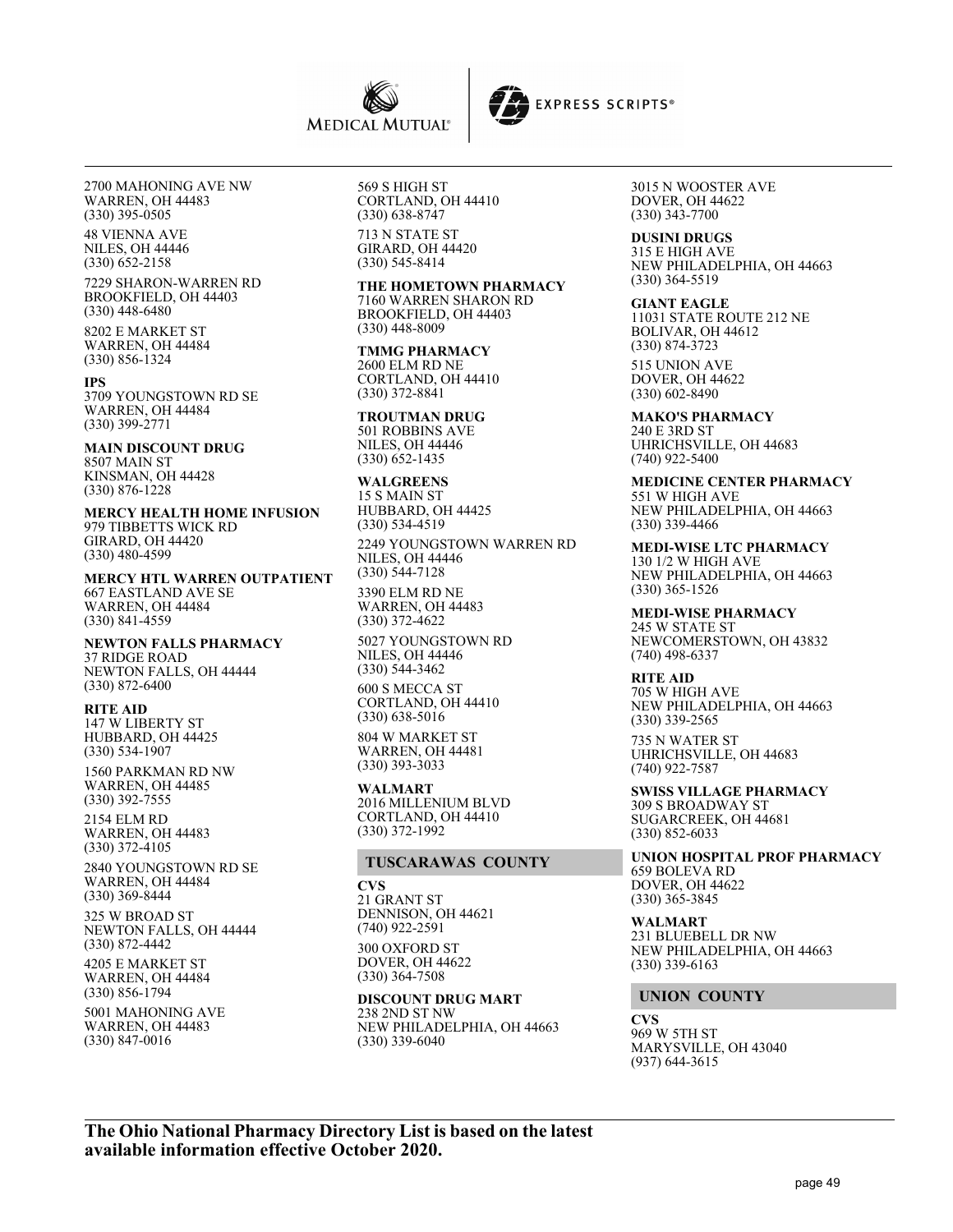

**DAVE'S PHARMACY** 411 W 5TH ST

MARYSVILLE, OH 43040 (937) 644-1322

**KROGER PHARMACY** 1095 W 5TH ST MARYSVILLE, OH 43040 (937) 644-3332

**MEIJER PHARMACY** 930 COLEMANS XING MARYSVILLE, OH 43040 (937) 553-6110

**RICHWOOD PHARMACY** 24 W OTTAWA ST RICHWOOD, OH 43344 (740) 943-2233

**RITE AID** 800 DELAWARE AVE MARYSVILLE, OH 43040 (937) 642-3600

**WALGREENS** 14210 SCOTTSLAWN RD MARYSVILLE, OH 43041 (937) 578-5800

180 COLEMANS XING MARYSVILLE, OH 43040 (937) 578-0156

**WALMART** 555 COLEMANS CROSSING BLVD MARYSVILLE, OH 43040 (937) 644-3100

## **VAN WERT COUNTY**

**CVS** 703 W ERVIN ST VAN WERT, OH 45891 (419) 238-2483

**PR HOME IV SERVICE** 16937 DEFIANCE TRL VAN WERT, OH 45891 (800) 587-7670

**WALMART** 301 TOWN CENTER BLVD VAN WERT, OH 45891 (419) 238-5928

#### **VINTON COUNTY**

**SHRIVERS PHARMACY** 530 N MARKET ST MC ARTHUR, OH 45651 (740) 596-2566

## **WARREN COUNTY**

**BETHESDA ARROW SPRINGS PHARMA** 100 ARROW SPRINGS BLVD LEBANON, OH 45036 (513) 282-7020

# **CARLISLE PHARMACY** 771 CENTRAL AVE

CARLISLE, OH 45005 (937) 806-8470

**CENTERS FOR FOOT AND ANKLE CAR** 5300 SOCIALVILLE FOSTER RD

MASON, OH 45040 (513) 844-8585

**CVS** 150 S MAIN ST FRANKLIN, OH 45005 (937) 746-4849

3445 UNION RD FRANKLIN, OH 45005 (513) 727-0927

400 CORWIN NIXON BLVD SOUTH LEBANON, OH 45065 (513) 494-0701

5525 PARKSIDE DR MASON, OH 45040 (513) 398-7609

605 COLUMBUS AVE LEBANON, OH 45036 (513) 932-7040

6632 S STATE ROUTE 48 MAINEVILLE, OH 45039 (513) 697-4881

710 N MAIN ST SPRINGBORO, OH 45066 (937) 748-1135

8872 COLUMBIA RD MAINEVILLE, OH 45039 (513) 677-1222

**DISCOUNT DRUG MART** 240 W CENTRAL AVE

SPRINGBORO, OH 45066 (937) 748-3000 6172 TYLERSVILLE RD MASON, OH 45040

(513) 754-1361 **GROUP HEALTH PHARMACY**

6010 S MASON MONTGOMERY RD MASON, OH 45040  $(513)$  229-6060

**KRATZER'S HOMETOWN PHARMACY LE** 118 W MAIN ST STE D LEBANON, OH 45036 (513) 228-1800

#### **KRATZER'S HOMETOWN PHARMACY MA**

6647 S STATE ROUTE 48 MAINEVILLE, OH 45039 (937) 382-0081

**KROGER PHARMACY** 1425 COLUMBUS AVE LEBANON, OH 45036 (513) 228-7370

2900 W STATE ROUTE 22 MAINEVILLE, OH 45039 (513) 494-2215

3420 TOWNE BLVD MIDDLETOWN, OH 45005 (513) 217-2150

5100 TERRA FIRMA DR MASON, OH 45040  $(513)$  229-5920

5210 STATE ROUTE 741 MASON, OH 45040 (513) 398-8820

5705 S STATE ROUTE 48 MAINEVILLE, OH 45039 (513) 494-2215

725 W CENTRAL AVE SPRINGBORO, OH 45066 (937) 743-5990

**MEDICINE SHOPPE PHARMACY** 268 W CENTRAL AVE SPRINGBORO, OH 45066

(937) 748-0555 **MEIJER PHARMACY**

3651 TOWNE BLVD FRANKLIN, OH 45005 (513) 420-3910

## **PREMIER HEALTH PHARMACYAMC**

1 MEDICAL CENTER DR MIDDLETOWN, OH 45005 (513) 974-5045

**SKILLED CARE PHARMACY**

6175 HI TEK CT MASON, OH 45040 (513) 459-7455

**WALGREENS**

1086 READING RD MASON, OH 45040 (513) 754-1443 1300 E 2ND ST

FRANKLIN, OH 45005 (937) 743-9609

68 W US 22 3 MAINEVILLE, OH 45039 (513) 774-0302 8060 S MASON MONTGOMERY RD MASON, OH 45040 (513) 770-5587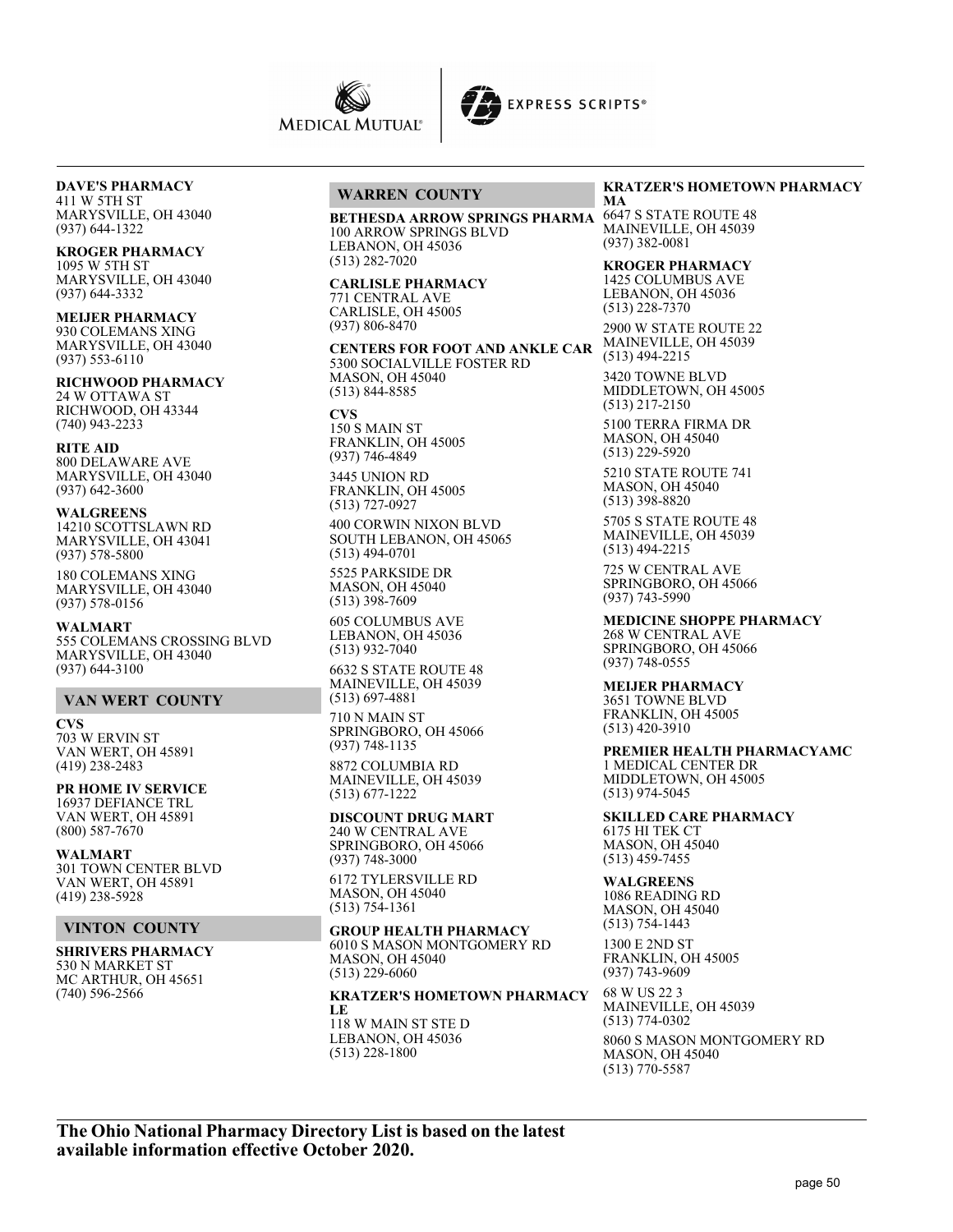

**EXPRESS SCRIPTS®** 

904 COLUMBUS AVE LEBANON, OH 45036 (513) 934-1212

#### **WALMART**

1275 E 2ND ST FRANKLIN, OH 45005 (937) 704-0697

1530 WAL-MART DR LEBANON, OH 45036 (513) 932-6210

**WAYNESVILLE PHARMACY** 415 S MAIN ST WAYNESVILLE, OH 45068 (513) 897-7076

**WELLNESS1PHARMACY-MASON** 6681 WESTERN ROW RD MASON, OH 45040 (513) 548-0022

**XTRA CARE PHARMACY** 7920 S MASON MONTGOMERY RD MASON, OH 45040 (513) 770-0084

**YOST PHARMACY** 120 W MAIN ST MASON, OH 45040 (513) 398-5010

#### **WASHINGTON COUNTY**

**B AND W PHARMACY** 501 DIETZ LN BEVERLY, OH 45715 (740) 984-2305

**BENZER PHARMACY** 8465 STATE ROUTE 339 VINCENT, OH 45784 (740) 678-2384

#### **CVS**

1013 WASHINGTON BLVD BELPRE, OH 45714 (740) 401-1035 131 3RD ST MARIETTA, OH 45750

(740) 373-2961

**FRUTH PHARMACY** 1401 WASHINGTON BLVD BELPRE, OH 45714 (740) 423-9561

#### **GIANT EAGLE** 128 GROSS ST

MARIETTA, OH 45750 (740) 374-3127

# **KROGER PHARMACY**

1008 WASHINGTON BLVD BELPRE, OH 45714 (740) 423-7271

40 ACME ST MARIETTA, OH 45750 (740) 374-2523

401 MATTHEW ST STE 100 MARIETTA, OH 45750 (740) 434-0140

**RITE AID** 201 WASHINGTON BLVD BELPRE, OH 45714 (740) 423-4894

301 GREENE ST MARIETTA, OH 45750 (740) 376-0769

**WALGREENS** 300 GREENE ST MARIETTA, OH 45750 (740) 376-1015

**WALMART** 804 PIKE ST MARIETTA, OH 45750 (740) 376-9035

#### **WAYNE COUNTY**

**CVS** 105 N PORTAGE ST DOYLESTOWN, OH 44230 (330) 658-2711 119 N MARKET ST

SHREVE, OH 44676 (330) 567-2823

2284 BACK ORRVILLE RD WOOSTER, OH 44691 (330) 264-7788

415 N MAIN ST ORRVILLE, OH 44667 (330) 684-2602

**DISCOUNT DRUG MART** 629 BEALL AVE NE

WOOSTER, OH 44691 (330) 264-8404 **GENOA HEALTHCARE**

2285 BENDEN DR WOOSTER, OH 44691 (330) 439-4664

**MAIN STREET PHARMACY WELLNES** 120 N MAIN ST ORRVILLE, OH 44667 (330) 682-2905

**MARCS PHARMACY #74WO** 1799 PORTAGE RD WOOSTER, OH 44691 (330) 234-5601

#### **RITE AID** 155 N MAIN ST RITTMAN, OH 44270 (330) 925-6015

1955 CLEVELAND RD WOOSTER, OH 44691 (330) 262-9045 222 S MAIN ST ORRVILLE, OH 44667 (330) 683-8711

**WALMART** 3883 BURBANK RD WOOSTER, OH 44691 (330) 345-8820

**WEYRAUCH'S PHARMACY** 4959 KIDRON RD KIDRON, OH 44636 (330) 857-0115

**WOOSTER COMMUNITY PHARMACY** 1761 BEALL AVE WOOSTER, OH 44691 (330) 202-5570

#### **WILLIAMS COUNTY**

**BRYAN CHC PHARMACY** 228 S MAIN ST BRYAN, OH 43506 (567) 239-4560

**CVS** 341 W HIGH ST BRYAN, OH 43506 (419) 636-5021

**KLINGER PHARMACY** 102 W JACKSON ST WEST UNITY, OH 43570 (419) 924-2444

**RINGS PHARMACY** 221 W MAIN ST MONTPELIER, OH 43543 (419) 485-5115

**RITE AID** 1221 W HIGH ST BRYAN, OH 43506 (419) 636-6142

**WALGREENS** 403 S MAIN ST BRYAN, OH 43506 (419) 636-0613

**WALMART** 1215 S MAIN ST BRYAN, OH 43506 (419) 636-9153

#### **WOOD COUNTY**

**ANSON PHARMACY** 208 BIERLEY AVE PEMBERVILLE, OH 43450 (419) 287-7088